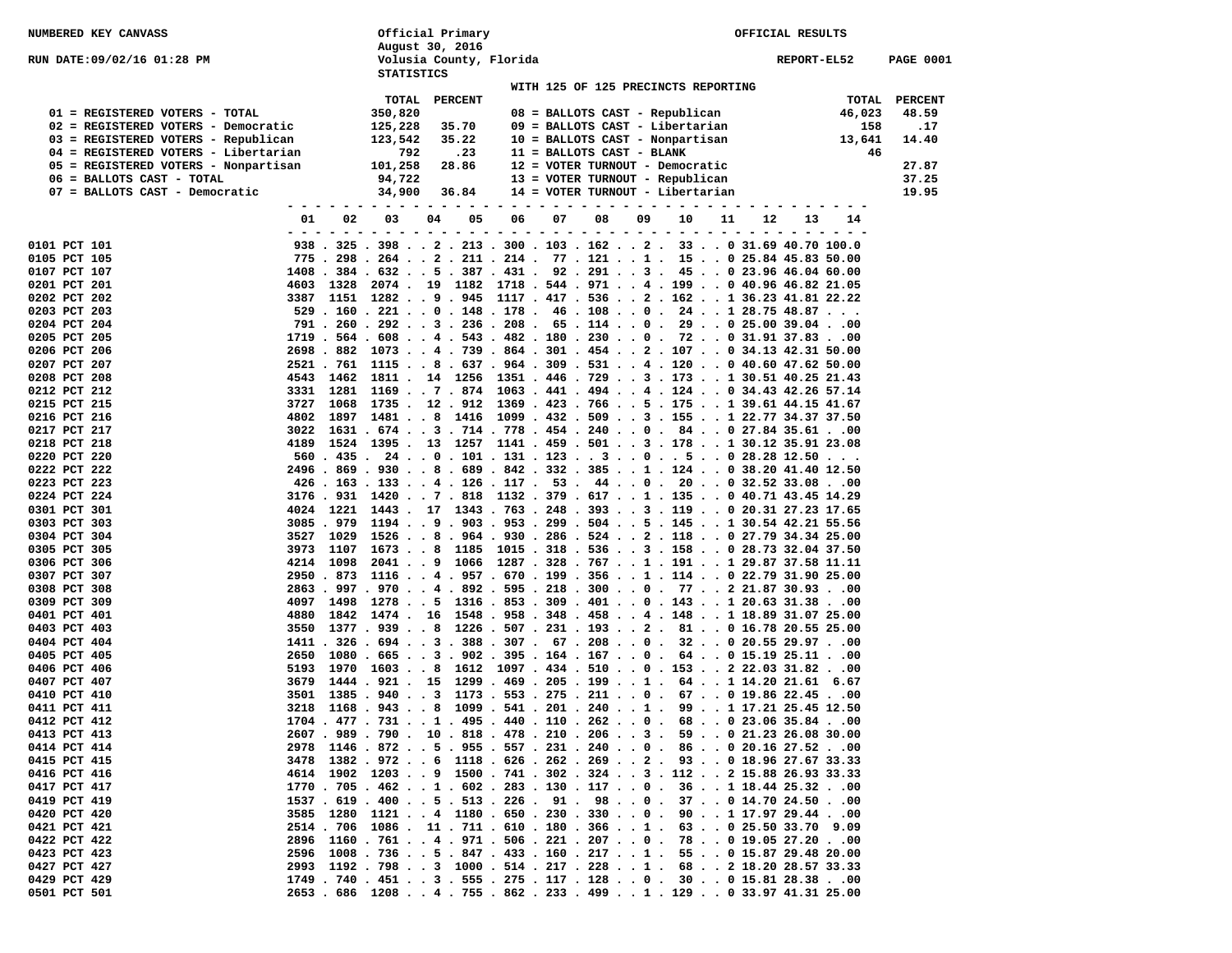| <b>NUMBERED KEY CANVASS</b>                                           |                                                                                                                                                                        |                    | Official Primary<br>August 30, 2016                              |                                                                                                                                 | OFFICIAL RESULTS |                                                                   |    |                                     |    |             |               |                  |
|-----------------------------------------------------------------------|------------------------------------------------------------------------------------------------------------------------------------------------------------------------|--------------------|------------------------------------------------------------------|---------------------------------------------------------------------------------------------------------------------------------|------------------|-------------------------------------------------------------------|----|-------------------------------------|----|-------------|---------------|------------------|
| <b>RUN DATE:09/02/16 01:28 PM</b>                                     |                                                                                                                                                                        | <b>STATISTICS</b>  | Volusia County, Florida                                          |                                                                                                                                 |                  |                                                                   |    |                                     |    | REPORT-EL52 |               | <b>PAGE 0002</b> |
|                                                                       |                                                                                                                                                                        |                    |                                                                  |                                                                                                                                 |                  |                                                                   |    | WITH 125 OF 125 PRECINCTS REPORTING |    |             |               |                  |
|                                                                       |                                                                                                                                                                        | TOTAL              | <b>PERCENT</b>                                                   |                                                                                                                                 |                  |                                                                   |    |                                     |    |             | TOTAL         | <b>PERCENT</b>   |
| 01 = REGISTERED VOTERS - TOTAL<br>02 = REGISTERED VOTERS - Democratic |                                                                                                                                                                        | 350,820<br>125,228 | 35.70                                                            |                                                                                                                                 |                  | 08 = BALLOTS CAST - Republican<br>09 = BALLOTS CAST - Libertarian |    |                                     |    |             | 46,023<br>158 | 48.59<br>.17     |
| 03 = REGISTERED VOTERS - Republican                                   |                                                                                                                                                                        | 123,542            | 35.22                                                            |                                                                                                                                 |                  | 10 = BALLOTS CAST - Nonpartisan                                   |    |                                     |    |             | 13,641        | 14.40            |
| 04 = REGISTERED VOTERS - Libertarian                                  |                                                                                                                                                                        | 792                | .23                                                              |                                                                                                                                 |                  | 11 = BALLOTS CAST - BLANK                                         |    |                                     |    |             | 46            |                  |
| 05 = REGISTERED VOTERS - Nonpartisan                                  |                                                                                                                                                                        | 101,258            | 28.86                                                            |                                                                                                                                 |                  | 12 = VOTER TURNOUT - Democratic                                   |    |                                     |    |             |               | 27.87            |
| 06 = BALLOTS CAST - TOTAL                                             |                                                                                                                                                                        | 94,722             |                                                                  |                                                                                                                                 |                  | 13 = VOTER TURNOUT - Republican                                   |    |                                     |    |             |               | 37.25            |
| 07 = BALLOTS CAST - Democratic                                        |                                                                                                                                                                        | 34,900             | 36.84                                                            |                                                                                                                                 |                  |                                                                   |    | 14 = VOTER TURNOUT - Libertarian    |    |             |               | 19.95            |
|                                                                       | - - -                                                                                                                                                                  |                    |                                                                  |                                                                                                                                 |                  |                                                                   |    |                                     |    |             |               |                  |
| (CONTINUED FROM PREVIOUS PAGE)                                        | 01<br>02                                                                                                                                                               | 03<br>$ -$         | 05<br>04.                                                        | 06<br>$\frac{1}{2} \left( \frac{1}{2} \right) \left( \frac{1}{2} \right) \left( \frac{1}{2} \right) \left( \frac{1}{2} \right)$ | 07               | 08                                                                | 09 | 10<br>11<br>$ -$                    | 12 | 13          | 14            |                  |
| 0502 PCT 502                                                          | 4747 1492 1869 8 1378 1609 . 537 . 817 1 . 254 1 35.99 43.71 12.50                                                                                                     |                    |                                                                  |                                                                                                                                 |                  |                                                                   |    |                                     |    |             |               |                  |
| 0503 PCT 503                                                          | $1086$ , 288 , 492 , , 3 , 303 , 435 , 116 , 247 , , 0 , 72 , , 0 40.28 50.20 , .00                                                                                    |                    |                                                                  |                                                                                                                                 |                  |                                                                   |    |                                     |    |             |               |                  |
| 0504 PCT 504                                                          | 2310 . 740 . 890 2 . 678 . 680 . 249 . 332 1 . 98 0 33.65 37.30 50.00                                                                                                  |                    |                                                                  |                                                                                                                                 |                  |                                                                   |    |                                     |    |             |               |                  |
| 0506 PCT 506                                                          | 2741 . 886 1119 7 . 729 1114 . 385 . 556 3 . 170 1 43.45 49.69 42.86                                                                                                   |                    |                                                                  |                                                                                                                                 |                  |                                                                   |    |                                     |    |             |               |                  |
| 0508 PCT 508                                                          | 2153 . 609 . 928 3 . 613 . 690 . 190 . 370 1 . 129 0 31.20 39.87 33.33                                                                                                 |                    |                                                                  |                                                                                                                                 |                  |                                                                   |    |                                     |    |             |               |                  |
| 0509 PCT 509                                                          | $1185$ . 358 . 525 1 . 301 . 360 . 107 . 217 0 . 36 0 29.89 41.3300                                                                                                    |                    |                                                                  |                                                                                                                                 |                  |                                                                   |    |                                     |    |             |               |                  |
| 0510 PCT 510                                                          | 4045 1072 1992 7 . 974 1575 . 448 . 902 1 . 224 0 41.79 45.28 14.29                                                                                                    |                    |                                                                  |                                                                                                                                 |                  |                                                                   |    |                                     |    |             |               |                  |
| 0511 PCT 511                                                          | $950$ . 220 . $432$ 2 . 296 . 267 . 69 . 158 1 . 39 0 31.36 36.57 50.00                                                                                                |                    |                                                                  |                                                                                                                                 |                  |                                                                   |    |                                     |    |             |               |                  |
| 0512 PCT 512                                                          | 4020 1281 1714 6 1019 1535 . 523 . 807 2 . 203 0 40.83 47.08 33.33                                                                                                     |                    |                                                                  |                                                                                                                                 |                  |                                                                   |    |                                     |    |             |               |                  |
| 0515 PCT 515                                                          | 2993 1140 . 994 . 10 . 849 . 820 . 328 . 355 3 . 134 0 28.77 35.71 30.00                                                                                               |                    |                                                                  |                                                                                                                                 |                  |                                                                   |    |                                     |    |             |               |                  |
| 0516 PCT 516                                                          | 2433 . 705 1174 6 . 548 1117 . 360 . 622 2 . 133 1 51.06 52.98 33.33                                                                                                   |                    |                                                                  |                                                                                                                                 |                  |                                                                   |    |                                     |    |             |               |                  |
| 0517 PCT 517                                                          | 2324 . 745 . 888 . 11 . 680 . 745 . 259 . 382 4 . 100 0 34.77 43.02 36.36                                                                                              |                    |                                                                  |                                                                                                                                 |                  |                                                                   |    |                                     |    |             |               |                  |
| 0519 PCT 519                                                          | 1488 . 638 . 453 7 . 390 . 475 . 221 . 195 2 . 57 0 34.64 43.05 28.57                                                                                                  |                    |                                                                  |                                                                                                                                 |                  |                                                                   |    |                                     |    |             |               |                  |
| 0521 PCT 521                                                          | 3911 1219 1625 2 1065 1375 . 448 . 720 1 . 206 0 36.75 44.31 50.00                                                                                                     |                    |                                                                  |                                                                                                                                 |                  |                                                                   |    |                                     |    |             |               |                  |
| 0522 PCT 522                                                          | 3781 1322 1355 8 1096 1157 . 434 . 545 0 . 178 0 32.83 40.2200<br>2581 1008 . 715 . 10 . 848 . 528 . 242 . 206 1 . 79 2 24.01 28.81 10.00                              |                    |                                                                  |                                                                                                                                 |                  |                                                                   |    |                                     |    |             |               |                  |
| 0523 PCT 523<br>0526 PCT 526                                          | 1901 . 805 . 525 2 . 569 . 413 . 176 . 173 1 . 63 0 21.86 32.95 50.00                                                                                                  |                    |                                                                  |                                                                                                                                 |                  |                                                                   |    |                                     |    |             |               |                  |
| 0527 PCT 527                                                          | 1828 . 716 . 569 5 . 538 . 477 . 204 . 180 1 . 92 1 28.49 31.63 20.00                                                                                                  |                    |                                                                  |                                                                                                                                 |                  |                                                                   |    |                                     |    |             |               |                  |
| 0528 PCT 528                                                          | 1891 . 837 . 461 9 . 584 . 395 . 198 . 130 0 . 67 0 23.66 28.2000                                                                                                      |                    |                                                                  |                                                                                                                                 |                  |                                                                   |    |                                     |    |             |               |                  |
| 0529 PCT 529                                                          | $1794$ . 699 . 522 8 . 565 . 456 . 193 . 182 1 . 80 1 27.61 34.87 12.50                                                                                                |                    |                                                                  |                                                                                                                                 |                  |                                                                   |    |                                     |    |             |               |                  |
| 0530 PCT 530                                                          | 2332 1045 . 530 5 . 752 . 486 . 256 . 160 3 . 67 0 24.50 30.19 60.00                                                                                                   |                    |                                                                  |                                                                                                                                 |                  |                                                                   |    |                                     |    |             |               |                  |
| 0532 PCT 532                                                          | 2387 . 556 1223 6 . 602 1051 . 258 . 631 3 . 159 1 46.40 51.59 50.00                                                                                                   |                    |                                                                  |                                                                                                                                 |                  |                                                                   |    |                                     |    |             |               |                  |
| 0602 PCT 602                                                          | 4271 1487 1564 8 1212 1118 . 399 . 553 1 . 165 3 26.83 35.36 12.50                                                                                                     |                    |                                                                  |                                                                                                                                 |                  |                                                                   |    |                                     |    |             |               |                  |
| 0603 PCT 603                                                          | 3289                                                                                                                                                                   |                    | 2086 . 483 6 . 714 . 916 . 679 . 139 2 . 96 2 32.55 28.78 33.33  |                                                                                                                                 |                  |                                                                   |    |                                     |    |             |               |                  |
| 0607 PCT 607                                                          | 4257                                                                                                                                                                   |                    | 1511 1501 . 10 1235 1261 . 495 . 576 3 . 187 0 32.76 38.37 30.00 |                                                                                                                                 |                  |                                                                   |    |                                     |    |             |               |                  |
| 0614 PCT 614                                                          | 3892 2462 . 491 3 . 936 . 757 . 571 . 113 0 . 73 0 23.19 23.0100                                                                                                       |                    |                                                                  |                                                                                                                                 |                  |                                                                   |    |                                     |    |             |               |                  |
| 0619 PCT 619                                                          | $2163$ 1448.2092.504.497.397.450.55127.4221.5300                                                                                                                       |                    |                                                                  |                                                                                                                                 |                  |                                                                   |    |                                     |    |             |               |                  |
| 0620 PCT 620                                                          | 1758                                                                                                                                                                   |                    | $1394$ . $34$ 0 . 330 . 112 . 102 0 0 . 10 0 7.3200              |                                                                                                                                 |                  |                                                                   |    |                                     |    |             |               |                  |
| 0621 PCT 621                                                          | $2108$ 1571 . 135 1 . 401 . 417 . 356 . 38 0 . 23 0 22.66 28.1500                                                                                                      |                    |                                                                  |                                                                                                                                 |                  |                                                                   |    |                                     |    |             |               |                  |
| 0622 PCT 622                                                          | 809 . 353 . 186 4 . 266 . 171 . 79 . 57 1 . 34 0 22.38 30.65 25.00                                                                                                     |                    |                                                                  |                                                                                                                                 |                  |                                                                   |    |                                     |    |             |               |                  |
| 0623 PCT 623                                                          | 2547 . 977 . 708 8 . 854 . 563 . 232 . 240 2 . 89 0 23.75 33.90 25.00                                                                                                  |                    |                                                                  |                                                                                                                                 |                  |                                                                   |    |                                     |    |             |               |                  |
| 0625 PCT 625<br>0626 PCT 626                                          | $1687$ . 524 . 689 1 . 473 . 549 . 189 . 289 0 . 71 1 36.07 41.9400<br>$1541$ , $681$ , $410$ , , 2 , $448$ , $368$ , $162$ , $150$ , , 0 , 56 , , 0 23.79 36.59 , .00 |                    |                                                                  |                                                                                                                                 |                  |                                                                   |    |                                     |    |             |               |                  |
| 0628 PCT 628                                                          | 3783                                                                                                                                                                   |                    | 2509 . 416 . 10 . 848 . 835 . 655 . 100 0 . 80 1 26.11 24.0400   |                                                                                                                                 |                  |                                                                   |    |                                     |    |             |               |                  |
| 0633 PCT 633                                                          | 4082 1968 . 890 8 1216 . 853 . 464 . 262 2 . 125 0 23.58 29.44 25.00                                                                                                   |                    |                                                                  |                                                                                                                                 |                  |                                                                   |    |                                     |    |             |               |                  |
| 0638 PCT 638                                                          | 2231 . 824 . 769 7 . 631 . 635 . 252 . 302 1 . 80 0 30.58 39.27 14.29                                                                                                  |                    |                                                                  |                                                                                                                                 |                  |                                                                   |    |                                     |    |             |               |                  |
| 0641 PCT 641                                                          | 4563 1531 1733 . 10 1289 1347 . 466 . 680 1 . 200 0 30.44 39.24 10.00                                                                                                  |                    |                                                                  |                                                                                                                                 |                  |                                                                   |    |                                     |    |             |               |                  |
| 0701 PCT 701                                                          | 4446 1734 1448 . 10 1254 1513 . 584 . 652 2 . 275 0 33.68 45.03 20.00                                                                                                  |                    |                                                                  |                                                                                                                                 |                  |                                                                   |    |                                     |    |             |               |                  |
| 0703 PCT 703                                                          | 3776 1444 1225 7 1100 1184 . 466 . 513 1 . 204 0 32.27 41.88 14.29                                                                                                     |                    |                                                                  |                                                                                                                                 |                  |                                                                   |    |                                     |    |             |               |                  |
| 0705 PCT 705                                                          | 1440 . 421 . 608 3 . 408 . 460 . 144 . 245 1 . 70 0 34.20 40.30 33.33                                                                                                  |                    |                                                                  |                                                                                                                                 |                  |                                                                   |    |                                     |    |             |               |                  |
| 0706 PCT 706                                                          | 4190 1037 2039 . 11 1103 1365 . 361 . 814 2 . 188 1 34.81 39.92 18.18                                                                                                  |                    |                                                                  |                                                                                                                                 |                  |                                                                   |    |                                     |    |             |               |                  |
| 0709 PCT 709                                                          | 3440 1230 1107 . 10 1093 . 814 . 308 . 351 1 . 154 0 25.04 31.71 10.00                                                                                                 |                    |                                                                  |                                                                                                                                 |                  |                                                                   |    |                                     |    |             |               |                  |
| 0711 PCT 711                                                          | 4123 1433 1394 . 11 1285 1064 . 390 . 482 0 . 192 1 27.22 34.5800                                                                                                      |                    |                                                                  |                                                                                                                                 |                  |                                                                   |    |                                     |    |             |               |                  |
| 0712 PCT 712                                                          | 2101 . 715 . 719 4 . 663 . 537 . 202 . 244 0 . 91 0 28.25 33.9400                                                                                                      |                    |                                                                  |                                                                                                                                 |                  |                                                                   |    |                                     |    |             |               |                  |
| 0714 PCT 714                                                          | 3551 1188 1280 8 1075 1018 . 373 . 470 0 . 175 0 31.40 36.7200                                                                                                         |                    |                                                                  |                                                                                                                                 |                  |                                                                   |    |                                     |    |             |               |                  |
| 0716 PCT 716                                                          | 2745 . 539 1533 . 12 . 661 . 945 . 179 . 646 5 . 115 0 33.21 42.14 41.67                                                                                               |                    |                                                                  |                                                                                                                                 |                  |                                                                   |    |                                     |    |             |               |                  |
| 0717 PCT 717                                                          | 1879 . 663 . 666 6 . 544 . 513 . 193 . 236 0 . 84 0 29.11 35.4400                                                                                                      |                    |                                                                  |                                                                                                                                 |                  |                                                                   |    |                                     |    |             |               |                  |
| 0718 PCT 718                                                          | 3759 1210 1417 4 1128 1134 . 369 . 544 1 . 220 1 30.50 38.39 25.00                                                                                                     |                    |                                                                  |                                                                                                                                 |                  |                                                                   |    |                                     |    |             |               |                  |
| 0719 PCT 719                                                          | 2087 . 705 . 749 4 . 629 . 595 . 202 . 288 0 . 105 0 28.65 38.4500<br>$960$ . $301$ . $315$ $3$ . $341$ . $241$ . $97$ . $95$ 0 . 49 1 32.23 30.1600                   |                    |                                                                  |                                                                                                                                 |                  |                                                                   |    |                                     |    |             |               |                  |
| 0720 PCT 720<br>0722 PCT 722                                          | 2801 . 990 . 795 2 1014 . 630 . 224 . 263 0 . 143 1 22.63 33.0800                                                                                                      |                    |                                                                  |                                                                                                                                 |                  |                                                                   |    |                                     |    |             |               |                  |
|                                                                       |                                                                                                                                                                        |                    |                                                                  |                                                                                                                                 |                  |                                                                   |    |                                     |    |             |               |                  |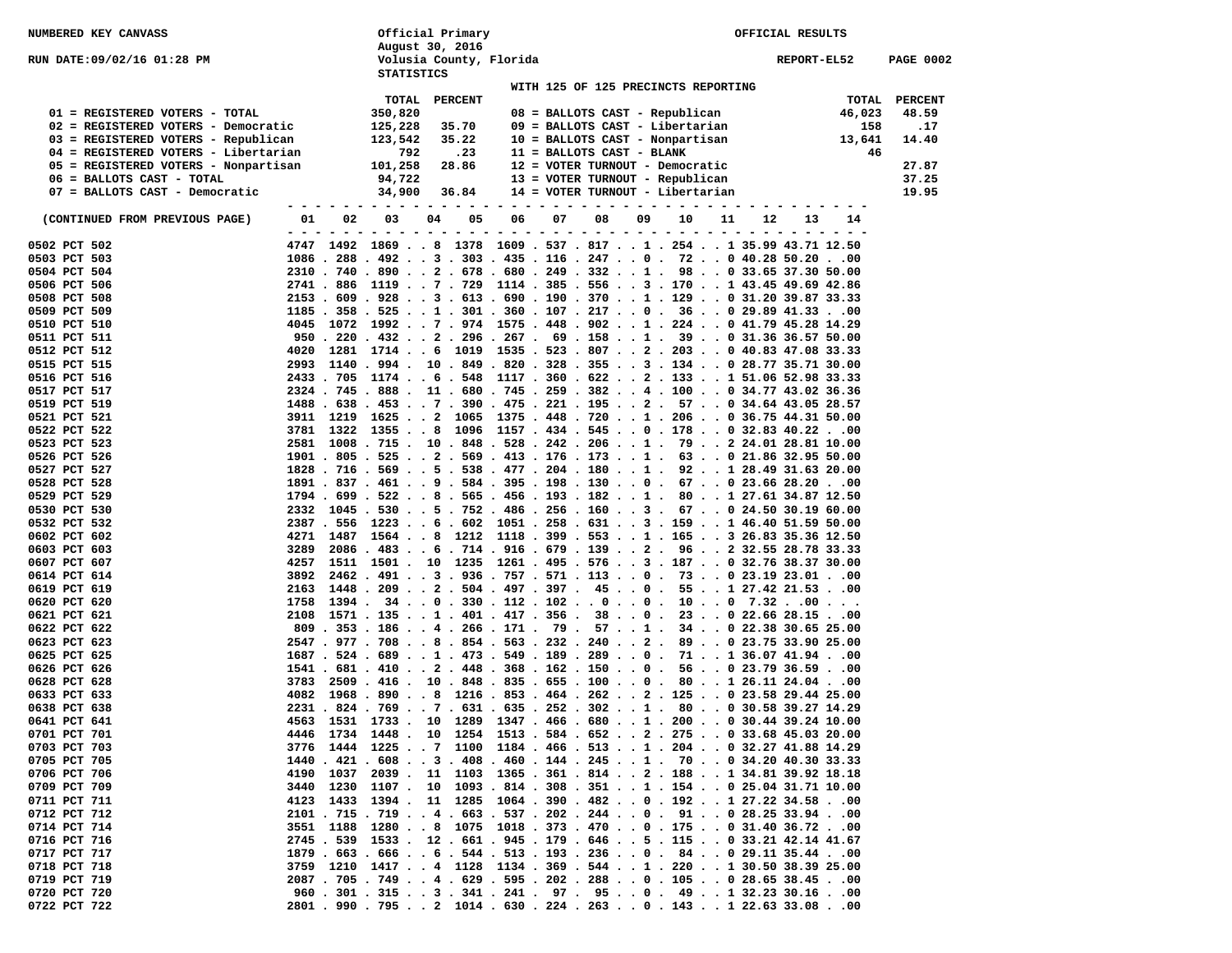| <b>NUMBERED KEY CANVASS</b>                                  |      |                                                                                                          | Official Primary |                                            |                                     |  |  |  | OFFICIAL RESULTS                                             |             |                                                                                                                               |                  |
|--------------------------------------------------------------|------|----------------------------------------------------------------------------------------------------------|------------------|--------------------------------------------|-------------------------------------|--|--|--|--------------------------------------------------------------|-------------|-------------------------------------------------------------------------------------------------------------------------------|------------------|
| RUN DATE:09/02/16 01:28 PM                                   |      | <b>STATISTICS</b>                                                                                        | August 30, 2016  | Volusia County, Florida                    |                                     |  |  |  |                                                              | REPORT-EL52 |                                                                                                                               | <b>PAGE 0003</b> |
|                                                              |      |                                                                                                          |                  |                                            | WITH 125 OF 125 PRECINCTS REPORTING |  |  |  |                                                              |             |                                                                                                                               |                  |
|                                                              |      |                                                                                                          | TOTAL PERCENT    |                                            |                                     |  |  |  |                                                              |             |                                                                                                                               | TOTAL PERCENT    |
| 01 = REGISTERED VOTERS - TOTAL                               |      | 350,820                                                                                                  |                  |                                            |                                     |  |  |  |                                                              |             | $08 = BALLOTS CAST - Republican$ 46,023                                                                                       | 48.59            |
| 02 = REGISTERED VOTERS - Democratic                          |      | 125,228                                                                                                  | 35.70            |                                            |                                     |  |  |  |                                                              |             | $09 = \texttt{BALUOTS CAST - Libertarian} \qquad \qquad 158 \\ 10 = \texttt{BALUOTS CAST - Nonpartisan} \qquad \qquad 13,641$ | .17              |
| $03 = REGISTERED VOTERS - Republican$ 123,542                |      |                                                                                                          | 35.22            |                                            |                                     |  |  |  |                                                              |             |                                                                                                                               | 14.40            |
| 04 = REGISTERED VOTERS - Libertarian                         |      | 792                                                                                                      | $\ldots$ . 23    |                                            |                                     |  |  |  | 11 = BALLOTS CAST - BLANK<br>12 = VOTER TURNOUT - Democratic |             | 46                                                                                                                            |                  |
| $05 = \text{REGISTERED VOTERS} - \text{Nonpartisan}$ 101,258 |      |                                                                                                          | 28.86            |                                            |                                     |  |  |  |                                                              |             |                                                                                                                               | 27.87            |
| 06 = BALLOTS CAST - TOTAL                                    |      | 94,722                                                                                                   |                  |                                            |                                     |  |  |  | 13 = VOTER TURNOUT - Republican                              |             |                                                                                                                               | 37.25            |
| 07 = BALLOTS CAST - Democratic                               |      | $34,900$ $36.84$ $14$ = VOTER TURNOUT - Libertarian                                                      |                  |                                            |                                     |  |  |  |                                                              |             |                                                                                                                               | 19.95            |
|                                                              |      |                                                                                                          |                  |                                            |                                     |  |  |  |                                                              |             |                                                                                                                               |                  |
| (CONTINUED FROM PREVIOUS PAGE)                               |      | 01 02 03                                                                                                 |                  | 04  05  06  07  08  09  10  11  12  13  14 |                                     |  |  |  |                                                              |             |                                                                                                                               |                  |
| 0725 PCT 725                                                 |      | $2144$ , $630$ , $929$ , , $2$ , $583$ , $808$ , $244$ , $435$ , , $1$ , $128$ , , $1$ 38,73 46,82 50,00 |                  |                                            |                                     |  |  |  |                                                              |             |                                                                                                                               |                  |
| 0726 PCT 726                                                 |      | 2979 . 696 1567 8 . 708 1135 . 295 . 666 1 . 173 0 42.39 42.50 12.50                                     |                  |                                            |                                     |  |  |  |                                                              |             |                                                                                                                               |                  |
| 0728 PCT 728                                                 |      | 4095 1338 1673 . 11 1073 1342 . 442 . 705 4 . 191 1 33.03 42.14 36.36                                    |                  |                                            |                                     |  |  |  |                                                              |             |                                                                                                                               |                  |
| 0729 PCT 729                                                 |      | 4314 1175 1897 9 1233 1447 . 357 . 847 3 . 240 0 30.38 44.65 33.33                                       |                  |                                            |                                     |  |  |  |                                                              |             |                                                                                                                               |                  |
| 0732 PCT 732                                                 |      | 4130 1174 1761 . 14 1181 1403 . 439 . 765 6 . 193 0 37.39 43.44 42.86                                    |                  |                                            |                                     |  |  |  |                                                              |             |                                                                                                                               |                  |
| 0733 PCT 733                                                 |      | 2566 . 807 1061 . 14 . 684 . 889 . 285 . 471 0 . 133 1 35.32 44.3900                                     |                  |                                            |                                     |  |  |  |                                                              |             |                                                                                                                               |                  |
| 0803 PCT 803                                                 |      | $1607$ , $369$ , $804$ , , 5 , $429$ , $508$ , $121$ , $325$ , , 1 , 61 , , 0 32,79 40, 42 20,00         |                  |                                            |                                     |  |  |  |                                                              |             |                                                                                                                               |                  |
| 0804 PCT 804                                                 |      | 3293 1003 1340 9 . 941 1049 . 333 . 561 2 . 153 0 33.20 41.87 22.22                                      |                  |                                            |                                     |  |  |  |                                                              |             |                                                                                                                               |                  |
| 0805 PCT 805                                                 |      | 4357 1227 2050 . 12 1068 1358 . 431 . 783 2 . 142 0 35.13 38.20 16.67                                    |                  |                                            |                                     |  |  |  |                                                              |             |                                                                                                                               |                  |
| 0807 PCT 807                                                 |      | $1811$ , $683$ , $627$ , , 3 , $498$ , $474$ , $210$ , $195$ , , 0 , $69$ , , 0 30, 75 31, 10 , ,00      |                  |                                            |                                     |  |  |  |                                                              |             |                                                                                                                               |                  |
| 0808 PCT 808                                                 |      | 5156 1806 1973 . 10 1367 1531 . 564 . 753 1 . 213 0 31.23 38.17 10.00                                    |                  |                                            |                                     |  |  |  |                                                              |             |                                                                                                                               |                  |
| 0809 PCT 809                                                 |      | $771$ , $309$ , $247$ , , $3$ , $212$ , $193$ , $88$ , $83$ , , $0$ , $22$ , , $0$ 28,48 33,60 , ,00     |                  |                                            |                                     |  |  |  |                                                              |             |                                                                                                                               |                  |
| 0810 PCT 810                                                 |      | 1767 . 636 . 595 3 . 533 . 414 . 166 . 201 1 . 46 0 26.10 33.78 33.33                                    |                  |                                            |                                     |  |  |  |                                                              |             |                                                                                                                               |                  |
| 0812 PCT 812                                                 |      | 2694 . 839 1091 7 . 757 . 770 . 283 . 386 1 . 100 0 33.73 35.38 14.29                                    |                  |                                            |                                     |  |  |  |                                                              |             |                                                                                                                               |                  |
| 0813 PCT 813                                                 |      | 1895 . 518 . 906 3 . 468 . 601 . 185 . 338 0 . 78 0 35.71 37.3100                                        |                  |                                            |                                     |  |  |  |                                                              |             |                                                                                                                               |                  |
| 0814 PCT 814                                                 |      | 2576 . 863 . 955 6 . 752 . 628 . 217 . 335 1 . 75 0 25.14 35.08 16.67                                    |                  |                                            |                                     |  |  |  |                                                              |             |                                                                                                                               |                  |
| 0816 PCT 816                                                 |      | 1917 . 528 . 848 3 . 538 . 577 . 175 . 324 0 . 78 0 33.14 38.2100                                        |                  |                                            |                                     |  |  |  |                                                              |             |                                                                                                                               |                  |
| 0901 PCT 901                                                 |      | 2201 . 816 . 742 7 . 636 . 531 . 210 . 244 0 . 77 0 25.74 32.8800                                        |                  |                                            |                                     |  |  |  |                                                              |             |                                                                                                                               |                  |
| 0902 PCT 902                                                 |      | 3859 1264 1367 8 1220 . 856 . 310 . 412 1 . 133 0 24.53 30.14 12.50                                      |                  |                                            |                                     |  |  |  |                                                              |             |                                                                                                                               |                  |
| 0903 PCT 903                                                 |      | 3631 1240 1226 6 1159 . 800 . 317 . 378 1 . 104 0 25.56 30.83 16.67                                      |                  |                                            |                                     |  |  |  |                                                              |             |                                                                                                                               |                  |
| 0904 PCT 904                                                 | 3695 | 1218 1287 5 1185 . 926 . 342 . 424 1 . 159 0 28.08 32.94 20.00                                           |                  |                                            |                                     |  |  |  |                                                              |             |                                                                                                                               |                  |
| 0907 PCT 907                                                 |      | 3278 1039 1327 8 . 904 . 880 . 281 . 468 0 . 131 0 27.05 35.2700                                         |                  |                                            |                                     |  |  |  |                                                              |             |                                                                                                                               |                  |
| 0909 PCT 909                                                 |      | 1445 . 515 . 555 1 . 374 . 537 . 209 . 239 0 . 89 0 40.58 43.0600                                        |                  |                                            |                                     |  |  |  |                                                              |             |                                                                                                                               |                  |
| 0910 PCT 910                                                 |      | 1349 . 458 . 464 1 . 426 . 300 . 105 . 147 0 . 48 0 22.93 31.6800                                        |                  |                                            |                                     |  |  |  |                                                              |             |                                                                                                                               |                  |
|                                                              |      |                                                                                                          |                  |                                            |                                     |  |  |  |                                                              |             |                                                                                                                               |                  |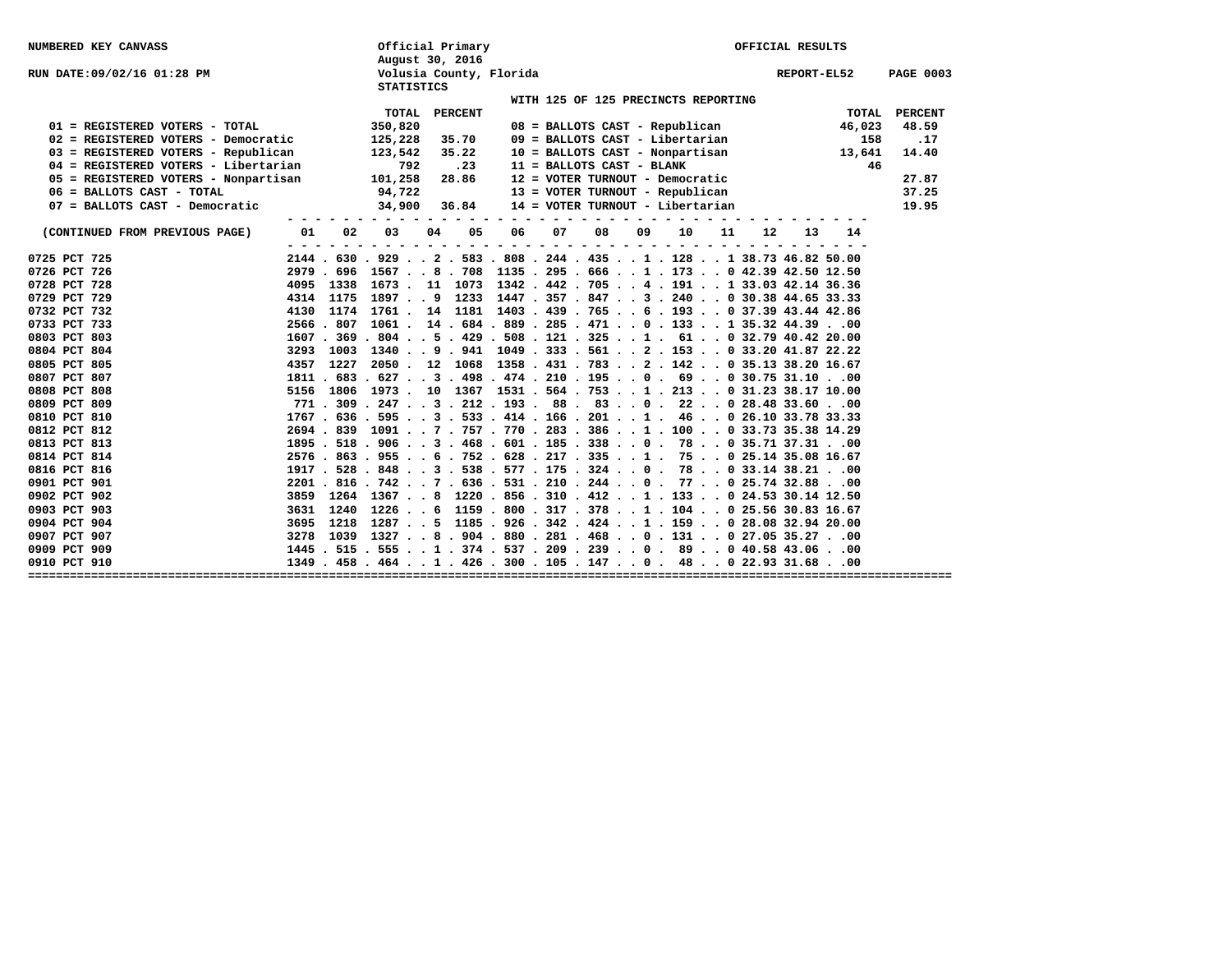| NUMBERED KEY CANVASS                  |                    |           | Official Primary |        |                         |                  |                                     | OFFICIAL RESULTS |                  |
|---------------------------------------|--------------------|-----------|------------------|--------|-------------------------|------------------|-------------------------------------|------------------|------------------|
| RUN DATE:09/02/16 01:28 PM            |                    |           | August 30, 2016  |        | Volusia County, Florida |                  |                                     | REPORT-EL52      | <b>PAGE 0004</b> |
|                                       |                    |           | Democratic       |        |                         |                  |                                     |                  |                  |
|                                       |                    |           |                  |        |                         |                  | WITH 125 OF 125 PRECINCTS REPORTING |                  |                  |
|                                       |                    |           | VOTES PERCENT    |        |                         |                  |                                     |                  | VOTES PERCENT    |
| United States Senator<br>(VOTE FOR) 1 |                    |           |                  |        |                         |                  |                                     |                  |                  |
| 01 = Roque "Rocky" De La Fuente       |                    |           | 1,433            |        | 4.34                    |                  |                                     |                  |                  |
| $02$ = Alan Grayson                   |                    |           | 8,818            |        | 26.70                   |                  | 05 = Patrick Murphy                 | 17,647           | 53.43            |
| $03 =$ Pam Keith                      |                    |           | 4,598            |        | 13.92                   |                  | $06 =$ OVER VOTES                   | 20               |                  |
| $04$ = Reginald Luster                |                    |           | 533              |        | 1.61                    |                  | 07 = UNDER VOTES                    | 1,851            |                  |
|                                       |                    |           |                  |        |                         | ---------------  |                                     |                  |                  |
|                                       | 01<br>-------      | 02        | 03               | 04     | 05                      | 06               | 07<br>----                          |                  |                  |
| 0101 PCT 101                          | 6                  | 30        | 13               | 2      | 46                      | 0                | 6                                   |                  |                  |
| 0105 PCT 105                          | 2                  | 26        | 12               | 0      | 30                      | 0                | 7                                   |                  |                  |
| 0107 PCT 107                          | 7                  | 26        | 14               | 3      | 35                      | 0                | 7                                   |                  |                  |
| 0201 PCT 201                          | 12                 | 122       | 95               | 5      | 272                     | 1                | 37                                  |                  |                  |
| 0202 PCT 202                          | 16                 | 96        | 59               | 9      | 214                     | 1                | 22                                  |                  |                  |
| 0203 PCT 203                          | 1                  | 16        | 6                | 0      | 17                      | 0                | 6                                   |                  |                  |
| 0204 PCT 204                          | $\mathbf{2}$<br>7  | 17<br>50  | 13<br>28         | 4      | 25<br>81                | 0<br>0           | 4<br>13                             |                  |                  |
| 0205 PCT 205<br>0206 PCT 206          | 8                  | 84        | 39               | 1<br>5 | 146                     | 0                | 19                                  |                  |                  |
| 0207 PCT 207                          | 5                  | 76        | 43               | 5      | 165                     | 0                | 15                                  |                  |                  |
| 0208 PCT 208                          | 14                 | 101       | 78               | 7      | 210                     | 0                | 36                                  |                  |                  |
| 0212 PCT 212                          | 16                 | 110       | 61               | 7      | 226                     | 0                | 21                                  |                  |                  |
| 0215 PCT 215                          | 11                 | 73        | 59               | 11     | 252                     | 0                | 17                                  |                  |                  |
| 0216 PCT 216                          | 20                 | 108       | 53               | 9      | 225                     | 1                | 16                                  |                  |                  |
| 0217 PCT 217                          | 8                  | 121       | 31               | 11     | 264                     | 0                | 19                                  |                  |                  |
| 0218 PCT 218<br>0220 PCT 220          | 15<br>2            | 112<br>21 | 49<br>6          | 7<br>4 | 246<br>90               | 0<br>0           | 30<br>0                             |                  |                  |
| 0222 PCT 222                          | 16                 | 103       | 34               | 4      | 158                     | 0                | 17                                  |                  |                  |
| 0223 PCT 223                          | 3                  | 11        | 10               | 0      | 27                      | 0                | $\mathbf{2}$                        |                  |                  |
| 0224 PCT 224                          | 11                 | 84        | 54               | 4      | 203                     | 0                | 23                                  |                  |                  |
| 0301 PCT 301                          | 14                 | 65        | 46               | 0      | 117                     | 0                | 6                                   |                  |                  |
| 0303 PCT 303                          | 12                 | 68        | 43               | 2      | 159                     | 0                | 15                                  |                  |                  |
| 0304 PCT 304                          | 18                 | 63        | 39               | 4      | 155                     | 0                | 7                                   |                  |                  |
| 0305 PCT 305                          | 10                 | 84        | 52               | 11     | 143                     | 0                | 18                                  |                  |                  |
| 0306 PCT 306<br>0307 PCT 307          | 4<br>8             | 94<br>56  | 27<br>22         | 2<br>1 | 189<br>103              | 0<br>0           | 12<br>9                             |                  |                  |
| 0308 PCT 308                          | 16                 | 59        | 32               | 5      | 100                     | 0                | 6                                   |                  |                  |
| 0309 PCT 309                          | 20                 | 79        | 42               | 8      | 147                     | 0                | 13                                  |                  |                  |
| 0401 PCT 401                          | 28                 | 110       | 37               | 5      | 161                     | 0                | 7                                   |                  |                  |
| 0403 PCT 403                          | 21                 | 68        | 26               | 5      | 106                     | 0                | 5                                   |                  |                  |
| 0404 PCT 404                          | 3                  | 24        | 15               | 1      | 21                      | 0                | 3                                   |                  |                  |
| 0405 PCT 405                          | 12                 | 53        | 14               | 3      | 79                      | 0                | 3                                   |                  |                  |
| 0406 PCT 406<br>0407 PCT 407          | 32<br>27           | 121<br>42 | 54<br>24         | 4<br>6 | 207<br>101              | 0<br>1           | 16<br>$\overline{\mathbf{4}}$       |                  |                  |
| 0410 PCT 410                          | 33                 | 69        | 31               | 3      | 132                     | 0                | 7                                   |                  |                  |
| 0411 PCT 411                          | 13                 | 68        | 39               | 2      | 73                      | 0                | 6                                   |                  |                  |
| 0412 PCT 412                          | 5                  | 37        | 18               | 1      | 43                      | 0                | 6                                   |                  |                  |
| 0413 PCT 413                          | 16                 | 66        | 19               | 5      | 100                     | 1                | з                                   |                  |                  |
| 0414 PCT 414                          | 20                 | 65        | 15               | 3      | 120                     | 0                | 8                                   |                  |                  |
| 0415 PCT 415                          | 30                 | 64        | 30               | 6      | 129                     | 0                | 3                                   |                  |                  |
| 0416 PCT 416                          | 42                 | 81        | 31               | 7      | 133                     | 0                | 8                                   |                  |                  |
| 0417 PCT 417<br>0419 PCT 419          | 17<br>$\mathbf{1}$ | 42<br>33  | 17<br>8          | 3<br>3 | 49<br>43                | 0<br>0           | $\mathbf{2}$<br>3                   |                  |                  |
| 0420 PCT 420                          | 22                 | 55        | 36               | 4      | 103                     | 0                | 10                                  |                  |                  |
| 0421 PCT 421                          | 15                 | 58        | 23               | 3      | 75                      | 1                | 5                                   |                  |                  |
| 0422 PCT 422                          | 18                 | 74        | 21               | 5      | 97                      | 0                | 6                                   |                  |                  |
| 0423 PCT 423                          | 14                 | 44        | 16               | 5      | 78                      | 0                | 3                                   |                  |                  |
| 0427 PCT 427                          | 23                 | 65        | 32               | 5      | 89                      | 0                | 3                                   |                  |                  |
| 0429 PCT 429                          | 20                 | 27        | 12               | 2      | 55                      | 0                | $\mathbf{1}$                        |                  |                  |
| 0501 PCT 501                          | 7<br>19            | 48<br>144 | 30<br>62         | 1<br>3 | 128<br>284              | 0<br>$\mathbf 0$ | 19<br>25                            |                  |                  |
| 0502 PCT 502                          |                    |           |                  |        |                         |                  |                                     |                  |                  |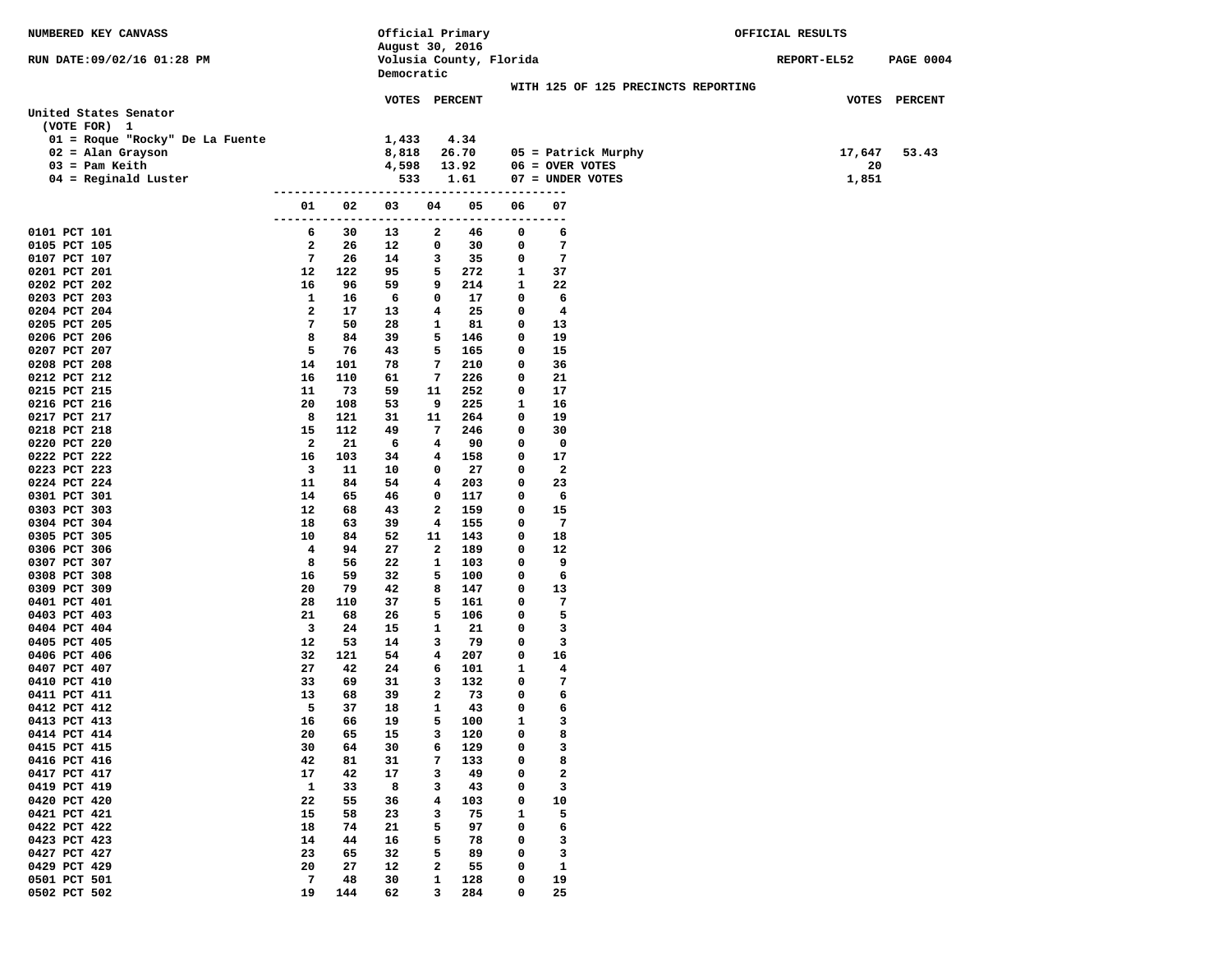| NUMBERED KEY CANVASS            |               |                      | Official Primary                      |                |            |              |                                     | OFFICIAL RESULTS |                    |                  |
|---------------------------------|---------------|----------------------|---------------------------------------|----------------|------------|--------------|-------------------------------------|------------------|--------------------|------------------|
|                                 |               |                      | August 30, 2016                       |                |            |              |                                     |                  |                    |                  |
| RUN DATE:09/02/16 01:28 PM      |               |                      | Volusia County, Florida<br>Democratic |                |            |              |                                     |                  | <b>REPORT-EL52</b> | <b>PAGE 0005</b> |
|                                 |               |                      |                                       |                |            |              | WITH 125 OF 125 PRECINCTS REPORTING |                  |                    |                  |
|                                 |               |                      | VOTES PERCENT                         |                |            |              |                                     |                  |                    | VOTES PERCENT    |
| United States Senator           |               |                      |                                       |                |            |              |                                     |                  |                    |                  |
| (VOTE FOR) 1                    |               |                      |                                       |                |            |              |                                     |                  |                    |                  |
| 01 = Roque "Rocky" De La Fuente |               |                      | 1,433                                 |                | 4.34       |              |                                     |                  |                    |                  |
| $02$ = Alan Grayson             |               |                      | 8,818                                 |                | 26.70      |              | $05 =$ Patrick Murphy               |                  | 17,647             | 53.43            |
| $03 =$ Pam Keith                |               |                      | 4,598                                 |                | 13.92      |              | $06 =$ OVER VOTES                   |                  | 20                 |                  |
| $04$ = Reginald Luster          |               |                      | 533                                   |                | 1.61       |              | 07 = UNDER VOTES                    |                  | 1,851              |                  |
| (CONTINUED FROM PREVIOUS PAGE)  | 01            | --------------<br>02 | 03                                    | 04             | 05         | 06           | ----<br>07                          |                  |                    |                  |
| 0503 PCT 503                    | --------<br>3 | 28                   | -----------<br>14                     | 2              | 62         | 0            | ----<br>$7\phantom{.0}$             |                  |                    |                  |
| 0504 PCT 504                    | 8             | 51                   | 37                                    | 4              | 135        | 0            | 14                                  |                  |                    |                  |
| 0506 PCT 506                    | 14            | 82                   | 49                                    | 3              | 208        | 0            | 29                                  |                  |                    |                  |
| 0508 PCT 508                    | 5             | 50                   | 17                                    | 4              | 101        | 0            | 13                                  |                  |                    |                  |
| 0509 PCT 509                    | 4             | 30                   | 15                                    | 1              | 46         | 0            | 11                                  |                  |                    |                  |
| 0510 PCT 510                    | 14            | 92                   | 45                                    | 3              | 251        | 1            | 42                                  |                  |                    |                  |
| 0511 PCT 511                    | 9             | 19                   | -7                                    | 1              | 28         | 0            | 5                                   |                  |                    |                  |
| 0512 PCT 512                    | 10            | 111                  | 74                                    | 10             | 278        | 1            | 39                                  |                  |                    |                  |
| 0515 PCT 515                    | 8             | 89                   | 47                                    | 6              | 161        | 0            | 17                                  |                  |                    |                  |
| 0516 PCT 516                    | 12            | 75                   | 45                                    | 1              | 189        | 0            | 38                                  |                  |                    |                  |
| 0517 PCT 517                    | 10            | 58                   | 35                                    | 5              | 132        | 0            | 19                                  |                  |                    |                  |
| 0519 PCT 519<br>0521 PCT 521    | 4<br>13       | 57<br>97             | 27<br>66                              | 4<br>10        | 122<br>242 | 1<br>0       | 6<br>20                             |                  |                    |                  |
| 0522 PCT 522                    | 17            | 109                  | 57                                    | 6              | 214        | 0            | 31                                  |                  |                    |                  |
| 0523 PCT 523                    | 17            | 76                   | 34                                    | 3              | 99         | 0            | 13                                  |                  |                    |                  |
| 0526 PCT 526                    | 9             | 46                   | 27                                    | 2              | 82         | 0            | 10                                  |                  |                    |                  |
| 0527 PCT 527                    | 11            | 45                   | 38                                    | 4              | 90         | $\mathbf 0$  | 16                                  |                  |                    |                  |
| 0528 PCT 528                    | 6             | 49                   | 37                                    | 6              | 94         | 0            | 6                                   |                  |                    |                  |
| 0529 PCT 529                    | 13            | 45                   | 35                                    | 3              | 84         | 0            | 13                                  |                  |                    |                  |
| 0530 PCT 530                    | 11            | 67                   | 32                                    | 5              | 123        | 0            | 18                                  |                  |                    |                  |
| 0532 PCT 532                    | 2             | 40                   | 25                                    | 6              | 176        | 0            | 9                                   |                  |                    |                  |
| 0602 PCT 602                    | 17            | 92                   | 64                                    | 4              | 207        | 1            | 14                                  |                  |                    |                  |
| 0603 PCT 603                    | 21            | 157                  | 77                                    | 17             | 368        | 1            | 38                                  |                  |                    |                  |
| 0607 PCT 607                    | 16<br>11      | 134<br>155           | 57<br>71                              | 4<br>8         | 253<br>304 | 0<br>0       | 31<br>22                            |                  |                    |                  |
| 0614 PCT 614<br>0619 PCT 619    | 8             | 109                  | 52                                    | 4              | 211        | 1            | 12                                  |                  |                    |                  |
| 0620 PCT 620                    | 3             | 18                   | 18                                    | 2              | 57         | 0            | 4                                   |                  |                    |                  |
| 0621 PCT 621                    | 12            | 69                   | 31                                    | 14             | 204        | 0            | 26                                  |                  |                    |                  |
| 0622 PCT 622                    | 3             | 21                   | 12                                    | 2              | 39         | 0            | $\overline{\mathbf{2}}$             |                  |                    |                  |
| 0623 PCT 623                    | 18            | 63                   | 35                                    | 2              | 103        | 0            | 11                                  |                  |                    |                  |
| 0625 PCT 625                    | 7             | 43                   | 20                                    | 4              | 104        | 0            | 11                                  |                  |                    |                  |
| 0626 PCT 626                    | 7             | 39                   | 27                                    | $\overline{2}$ | 79         | 0            | 8                                   |                  |                    |                  |
| 0628 PCT 628                    | 8             | 187                  | 68                                    | 11             | 348        | 1            | 32                                  |                  |                    |                  |
| 0633 PCT 633                    | 16            | 117                  | 59                                    | 7              | 238        | 1            | 26                                  |                  |                    |                  |
| 0638 PCT 638<br>0641 PCT 641    | 12<br>9       | 80<br>127            | 19<br>55                              | 3<br>2         | 121<br>242 | 0<br>0       | 17<br>31                            |                  |                    |                  |
| 0701 PCT 701                    | 18            | 164                  | 69                                    | 8              | 272        | 0            | 53                                  |                  |                    |                  |
| 0703 PCT 703                    | 20            | 117                  | 72                                    | 11             | 218        | 1            | 27                                  |                  |                    |                  |
| 0705 PCT 705                    | 4             | 40                   | 14                                    | 2              | 71         | 0            | 13                                  |                  |                    |                  |
| 0706 PCT 706                    | 12            | 74                   | 47                                    | 5              | 203        | 0            | 20                                  |                  |                    |                  |
| 0709 PCT 709                    | 17            | 93                   | 40                                    | 7              | 129        | 0            | 22                                  |                  |                    |                  |
| 0711 PCT 711                    | 10            | 100                  | 58                                    | 4              | 181        | 1            | 36                                  |                  |                    |                  |
| 0712 PCT 712                    | 8             | 46                   | 40                                    | 4              | 94         | 0            | 10                                  |                  |                    |                  |
| 0714 PCT 714                    | 16            | 94                   | 53                                    | 3              | 184        | $\mathbf{1}$ | 22                                  |                  |                    |                  |
| 0716 PCT 716                    | 8             | 44                   | 27                                    | 0              | 85         | 0            | 15                                  |                  |                    |                  |
| 0717 PCT 717                    | 7             | 41                   | 39                                    | 0              | 90         | 0            | 16                                  |                  |                    |                  |
| 0718 PCT 718<br>0719 PCT 719    | 18<br>3       | 76<br>48             | 51<br>36                              | 6              | 192<br>103 | 1<br>0       | 25<br>8                             |                  |                    |                  |
| 0720 PCT 720                    | 3             | 31                   | 17                                    | 4<br>0         | 43         | 0            | 3                                   |                  |                    |                  |
| 0722 PCT 722                    | 9             | 56                   | 34                                    | $\mathbf{2}$   | 113        | 1            | 9                                   |                  |                    |                  |
| 0725 PCT 725                    | 8             | 51                   | 36                                    | 5              | 135        | 0            | 9                                   |                  |                    |                  |
| 0726 PCT 726                    | 14            | 64                   | 39                                    | 4              | 155        | 0            | 19                                  |                  |                    |                  |
|                                 |               |                      |                                       |                |            |              |                                     |                  |                    |                  |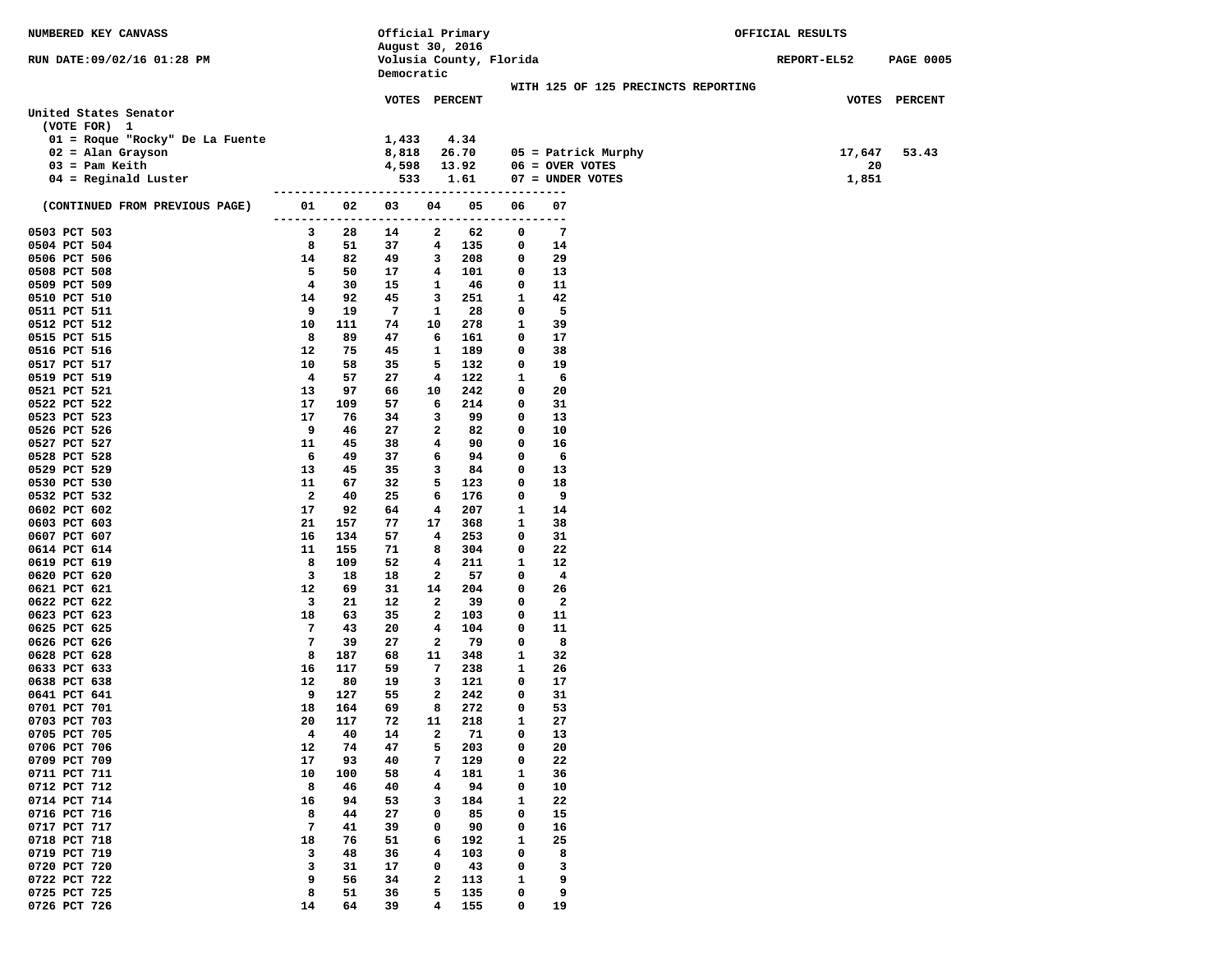| NUMBERED KEY CANVASS                  |                |     | Official Primary<br>August 30, 2016   |                |       |             |                   |                                     | OFFICIAL RESULTS |                  |
|---------------------------------------|----------------|-----|---------------------------------------|----------------|-------|-------------|-------------------|-------------------------------------|------------------|------------------|
| RUN DATE:09/02/16 01:28 PM            |                |     | Volusia County, Florida<br>Democratic |                |       |             |                   |                                     | REPORT-EL52      | <b>PAGE 0006</b> |
|                                       |                |     | VOTES PERCENT                         |                |       |             |                   | WITH 125 OF 125 PRECINCTS REPORTING |                  | VOTES PERCENT    |
| United States Senator<br>(VOTE FOR) 1 |                |     |                                       |                |       |             |                   |                                     |                  |                  |
| 01 = Roque "Rocky" De La Fuente       |                |     | 1,433                                 |                | 4.34  |             |                   |                                     |                  |                  |
| $02$ = Alan Grayson                   |                |     | 8,818                                 |                | 26.70 |             |                   | 05 = Patrick Murphy                 | 17,647           | 53.43            |
| $03 =$ Pam Keith                      |                |     | 4,598                                 |                | 13.92 |             | $06 =$ OVER VOTES |                                     | 20               |                  |
| $04$ = Reginald Luster                |                |     | 533                                   |                | 1.61  |             |                   | 07 = UNDER VOTES                    | 1,851            |                  |
| (CONTINUED FROM PREVIOUS PAGE)        | 01             | 02  | 03                                    | 04             | 05    | 06          | 07                |                                     |                  |                  |
| 0728 PCT 728                          | $- - -$<br>18  | 103 | 62                                    | 4              | 215   | 0           | 40                |                                     |                  |                  |
| 0729 PCT 729                          | 16             | 72  | 55                                    | $\mathbf{2}$   | 191   | 1           | 20                |                                     |                  |                  |
| 0732 PCT 732                          | 17             | 97  | 66                                    | 1              | 237   | 0           | 21                |                                     |                  |                  |
| 0733 PCT 733                          | 11             | 58  | 48                                    | 6              | 130   | 0           | 32                |                                     |                  |                  |
| 0803 PCT 803                          | 5              | 31  | 16                                    | 0              | 58    | 0           | 11                |                                     |                  |                  |
| 0804 PCT 804                          | 8              | 83  | 56                                    | 0              | 175   | 0           | 11                |                                     |                  |                  |
| 0805 PCT 805                          | 10             | 97  | 50                                    | 0              | 251   | 0           | 23                |                                     |                  |                  |
| 0807 PCT 807                          | 9              | 58  | 32                                    | 0              | 96    | 0           | 15                |                                     |                  |                  |
| 0808 PCT 808                          | 17             | 126 | 64                                    | 12             | 314   | $\mathbf 0$ | 31                |                                     |                  |                  |
| 0809 PCT 809                          | $\overline{a}$ | 19  | 7                                     | $\overline{a}$ | 57    | $\mathbf 0$ | $\mathbf{1}$      |                                     |                  |                  |
| 0810 PCT 810                          | $\overline{a}$ | 51  | 26                                    | 0              | 80    | 0           | 7                 |                                     |                  |                  |
| 0812 PCT 812                          | 5              | 73  | 33                                    | 3              | 163   | 0           | 6                 |                                     |                  |                  |
| 0813 PCT 813                          | 3              | 56  | 19                                    | $\mathbf{1}$   | 100   | 0           | 6                 |                                     |                  |                  |
| 0814 PCT 814                          | 3              | 62  | 40                                    | 7              | 91    | 0           | 14                |                                     |                  |                  |
| 0816 PCT 816                          | 4              | 57  | 27                                    | $\mathbf{2}$   | 77    | 0           | 8                 |                                     |                  |                  |
| 0901 PCT 901                          | 4              | 69  | 30                                    | 9              | 90    | 0           | 8                 |                                     |                  |                  |
| 0902 PCT 902                          | 5              | 96  | 34                                    | 4              | 154   | 0           | 17                |                                     |                  |                  |
| 0903 PCT 903                          | 10             | 95  | 35                                    | 3              | 158   | 0           | 16                |                                     |                  |                  |
| 0904 PCT 904                          | 7              | 80  | 44                                    | 3              | 193   | 0           | 15                |                                     |                  |                  |
| 0907 PCT 907                          | 3              | 75  | 47                                    | 6              | 139   | 0           | 11                |                                     |                  |                  |
| 0909 PCT 909                          | 6              | 50  | 23                                    | 8              | 114   | 0           | 8                 |                                     |                  |                  |
| 0910 PCT 910                          | 3              | 31  | 14                                    | 4              | 50    | 0           | 3                 |                                     |                  |                  |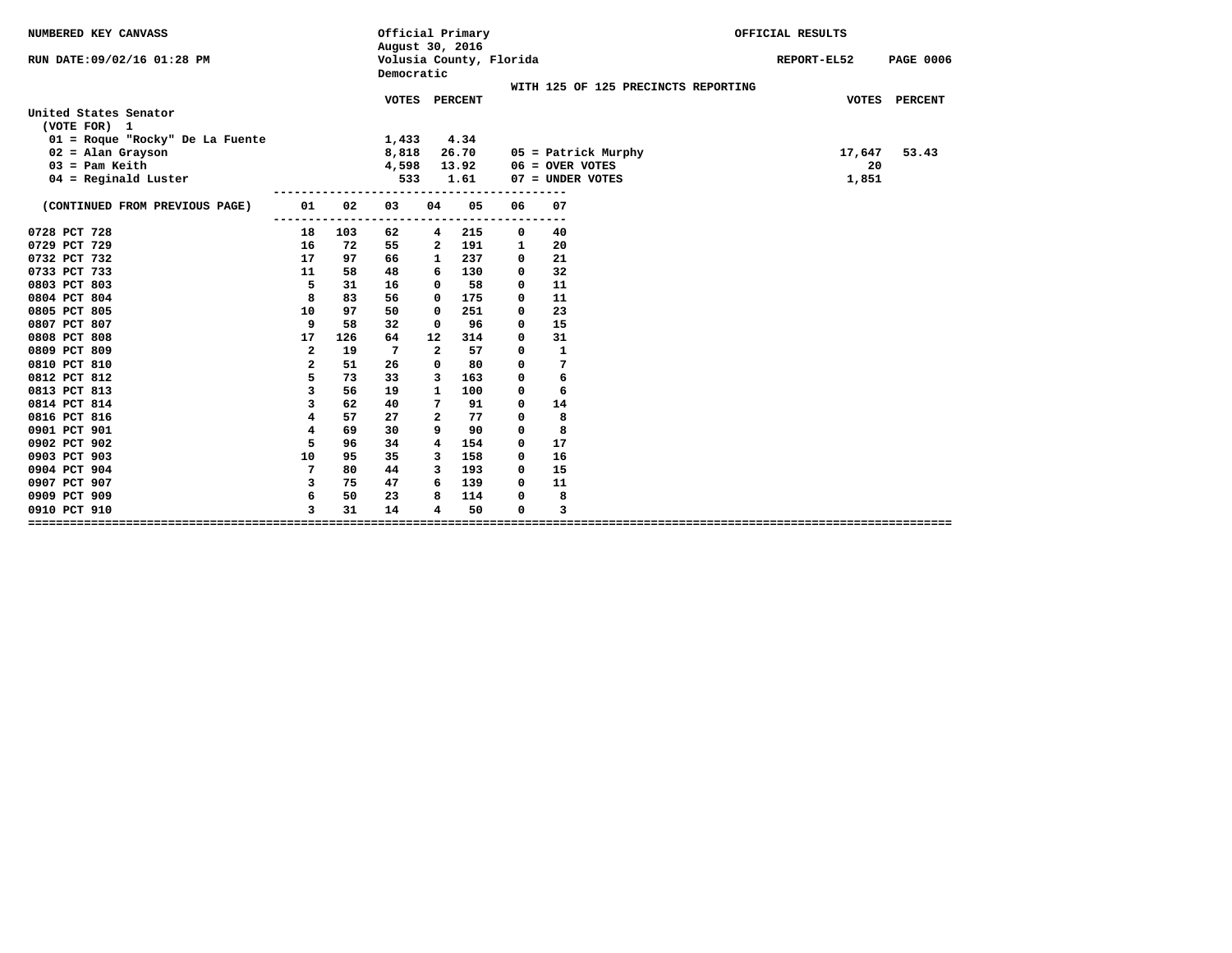| <b>NUMBERED KEY CANVASS</b>                    |            |                         | Official Primary<br>August 30, 2016 |               |                         |                    |                                     | OFFICIAL RESULTS |                  |
|------------------------------------------------|------------|-------------------------|-------------------------------------|---------------|-------------------------|--------------------|-------------------------------------|------------------|------------------|
| RUN DATE:09/02/16 01:28 PM                     |            |                         |                                     |               | Volusia County, Florida |                    |                                     | REPORT-EL52      | <b>PAGE 0007</b> |
|                                                |            |                         | Democratic                          |               |                         |                    |                                     |                  |                  |
|                                                |            |                         |                                     |               |                         |                    | WITH 125 OF 125 PRECINCTS REPORTING |                  |                  |
|                                                |            |                         |                                     | VOTES PERCENT |                         |                    |                                     |                  | VOTES PERCENT    |
| Representative in Congress District 6          |            |                         |                                     |               |                         |                    |                                     |                  |                  |
| (VOTE FOR) 1<br>01 = William (Bill) McCullough |            |                         | 11,199                              |               | 34.82                   |                    | $04$ = Dwayne L. Taylor             | 9,792            | 30.45            |
| $02 = Jay McGovern$                            |            |                         | 5,759                               |               | 17.91                   |                    | $05 =$ OVER VOTES                   |                  | 16               |
| $03 = George$ Pappas                           |            |                         | 5,408                               |               | 16.82                   |                    | $06 =$ UNDER VOTES                  | 2,726            |                  |
|                                                | ---------  |                         |                                     |               | ---------------------   |                    |                                     |                  |                  |
|                                                | 01         | 02                      | 03                                  | 04            | 05                      | 06                 |                                     |                  |                  |
| 0101 PCT 101                                   | --------   | 22                      | ------------------                  |               | ---------<br>0          | 6                  |                                     |                  |                  |
| 0105 PCT 105                                   | 41<br>39   | 15                      | 6<br>3                              | 28<br>11      | 0                       | 9                  |                                     |                  |                  |
| 0107 PCT 107                                   | 47         | 13                      | 9                                   | 15            | 0                       | 8                  |                                     |                  |                  |
| 0201 PCT 201                                   | 283        | 55                      | 81                                  | 73            | 0                       | 52                 |                                     |                  |                  |
| 0202 PCT 202                                   | 181        | 72                      | 57                                  | 77            | 0                       | 30                 |                                     |                  |                  |
| 0203 PCT 203                                   | 22         | $\overline{\mathbf{3}}$ | 6                                   | 7             | 0                       | 8                  |                                     |                  |                  |
| 0204 PCT 204                                   | 39         | 7                       | 11                                  | 5             | 0                       | 3                  |                                     |                  |                  |
| 0205 PCT 205<br>0206 PCT 206                   | 84<br>137  | 27<br>35                | 20<br>42                            | 31<br>62      | 0<br>0                  | 18<br>25           |                                     |                  |                  |
| 0207 PCT 207                                   | 140        | 41                      | 39                                  | 66            | 0                       | 23                 |                                     |                  |                  |
| 0208 PCT 208                                   | 201        | 76                      | 44                                  | 88            | 0                       | 37                 |                                     |                  |                  |
| 0212 PCT 212                                   | 193        | 65                      | 67                                  | 83            | 0                       | 33                 |                                     |                  |                  |
| 0215 PCT 215                                   | 147        | 71                      | 51                                  | 102           | 0                       | 52                 |                                     |                  |                  |
| 0216 PCT 216                                   | 161        | 60                      | 48                                  | 138           | 0                       | 25                 |                                     |                  |                  |
| 0217 PCT 217                                   | 133        | 45                      | 28                                  | 218           | 0<br>0                  | 30                 |                                     |                  |                  |
| 0218 PCT 218<br>0220 PCT 220                   | 190<br>23  | 66<br>9                 | 52<br>9                             | 111<br>80     | 0                       | 40<br>$\mathbf{2}$ |                                     |                  |                  |
| 0222 PCT 222                                   | 138        | 51                      | 49                                  | 73            | 0                       | 21                 |                                     |                  |                  |
| 0223 PCT 223                                   | 26         | 6                       | 8                                   | 8             | 0                       | 5                  |                                     |                  |                  |
| 0224 PCT 224                                   | 166        | 58                      | 50                                  | 71            | $\mathbf{1}$            | 33                 |                                     |                  |                  |
| 0301 PCT 301                                   | 115        | 46                      | 26                                  | 47            | 0                       | 14                 |                                     |                  |                  |
| 0303 PCT 303                                   | 117        | 57                      | 48                                  | 46            | 0                       | 31                 |                                     |                  |                  |
| 0304 PCT 304<br>0305 PCT 305                   | 109<br>135 | 60<br>53                | 24<br>33                            | 64            | 0<br>0                  | 29<br>29           |                                     |                  |                  |
| 0306 PCT 306                                   | 104        | 70                      | 33                                  | 68<br>80      | $\mathbf{1}$            | 40                 |                                     |                  |                  |
| 0307 PCT 307                                   | 83         | 42                      | 24                                  | 32            | 0                       | 18                 |                                     |                  |                  |
| 0308 PCT 308                                   | 86         | 40                      | 31                                  | 43            | 0                       | 18                 |                                     |                  |                  |
| 0309 PCT 309                                   | 121        | 60                      | 47                                  | 57            | 0                       | 24                 |                                     |                  |                  |
| 0401 PCT 401                                   | 144        | 76                      | 34                                  | 70            | 0                       | 24                 |                                     |                  |                  |
| 0403 PCT 403<br>0404 PCT 404                   | 94<br>21   | 54<br>23                | 21<br>6                             | 49<br>12      | 0<br>0                  | 13<br>5            |                                     |                  |                  |
| 0405 PCT 405                                   | 70         | 22                      | 21                                  | 41            | 0                       | 10                 |                                     |                  |                  |
| 0406 PCT 406                                   | 163        | 79                      | 43                                  | 116           | 0                       | 33                 |                                     |                  |                  |
| 0407 PCT 407                                   | 80         | 33                      | 30                                  | 57            | 0                       | 5                  |                                     |                  |                  |
| 0410 PCT 410                                   | 109        | 51                      | 30                                  | 67            | 2                       | 16                 |                                     |                  |                  |
| 0411 PCT 411                                   | 83         | 41                      | 19                                  | 50            | 0                       | 8                  |                                     |                  |                  |
| 0412 PCT 412                                   | 52         | 15                      | 14                                  | 21            | 0<br>0                  | 8                  |                                     |                  |                  |
| 0413 PCT 413<br>0414 PCT 414                   | 76<br>91   | 39<br>44                | 23<br>23                            | 63<br>51      | 0                       | 9<br>22            |                                     |                  |                  |
| 0415 PCT 415                                   | 114        | 38                      | 30                                  | 69            | 0                       | 11                 |                                     |                  |                  |
| 0416 PCT 416                                   | 101        | 64                      | 31                                  | 89            | 0                       | 17                 |                                     |                  |                  |
| 0417 PCT 417                                   | 52         | 25                      | 19                                  | 23            | 0                       | 11                 |                                     |                  |                  |
| 0419 PCT 419                                   | 33         | 19                      | 8                                   | 22            | 0                       | 9                  |                                     |                  |                  |
| 0420 PCT 420                                   | 86         | 48                      | 24                                  | 54            | 0                       | 18                 |                                     |                  |                  |
| 0421 PCT 421<br>0422 PCT 422                   | 74<br>81   | 38<br>48                | 15<br>30                            | 37<br>49      | 0<br>0                  | 16<br>13           |                                     |                  |                  |
| 0423 PCT 423                                   | 63         | 28                      | 21                                  | 40            | 0                       | 8                  |                                     |                  |                  |
| 0427 PCT 427                                   | 86         | 43                      | 28                                  | 44            | $\mathbf{1}$            | 15                 |                                     |                  |                  |
| 0429 PCT 429                                   | 40         | 25                      | 13                                  | 29            | 0                       | 10                 |                                     |                  |                  |
| 0501 PCT 501                                   | 66         | 47                      | 42                                  | 58            | 0                       | 20                 |                                     |                  |                  |
| 0502 PCT 502                                   | 184        | 113                     | 107                                 | 90            | 0                       | 43                 |                                     |                  |                  |
| 0503 PCT 503                                   | 34         | 18                      | 26                                  | 33            | 0                       | 5                  |                                     |                  |                  |
| 0504 PCT 504                                   | 70         | 42                      | 55                                  | 59            | 0                       | 23                 |                                     |                  |                  |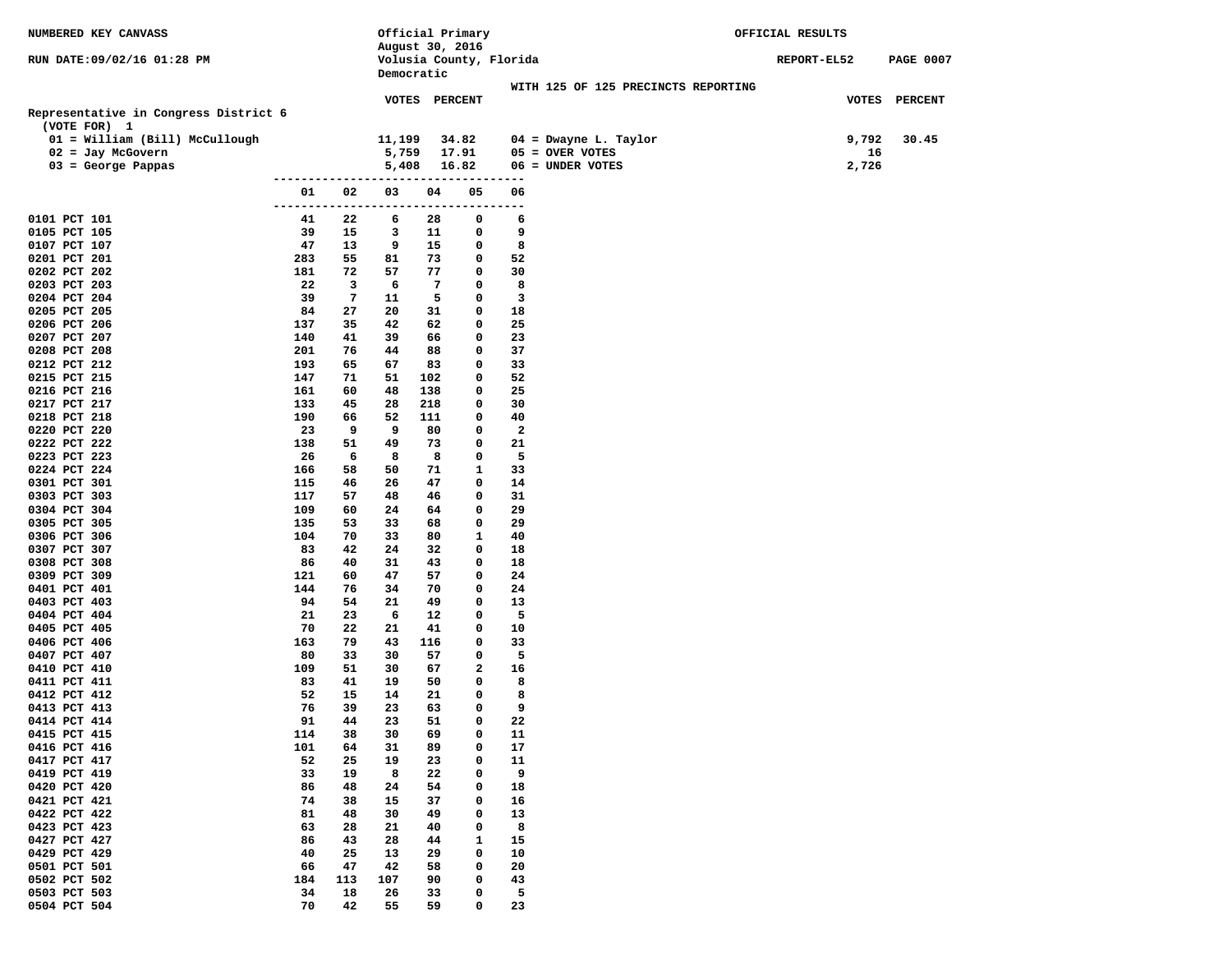| NUMBERED KEY CANVASS                        |                             |          |                    | Official Primary |                         |          |                                       | OFFICIAL RESULTS |                  |
|---------------------------------------------|-----------------------------|----------|--------------------|------------------|-------------------------|----------|---------------------------------------|------------------|------------------|
|                                             |                             |          |                    | August 30, 2016  |                         |          |                                       |                  |                  |
| RUN DATE:09/02/16 01:28 PM                  |                             |          |                    | Democratic       | Volusia County, Florida |          |                                       | REPORT-EL52      | <b>PAGE 0008</b> |
|                                             |                             |          |                    |                  |                         |          | WITH 125 OF 125 PRECINCTS REPORTING   |                  |                  |
|                                             |                             |          |                    | VOTES PERCENT    |                         |          |                                       |                  | VOTES PERCENT    |
| Representative in Congress District 6       |                             |          |                    |                  |                         |          |                                       |                  |                  |
| (VOTE FOR) 1                                |                             |          |                    |                  |                         |          |                                       |                  |                  |
| 01 = William (Bill) McCullough              |                             |          | 11,199             |                  | 34.82                   |          | $04$ = Dwayne L. Taylor               | 9,792            | 30.45            |
| $02 =$ Jay McGovern<br>$03 = George Pappas$ |                             |          | 5,759<br>5,408     |                  | 17.91<br>16.82          |          | $05 =$ OVER VOTES<br>06 = UNDER VOTES | 16<br>2,726      |                  |
|                                             | --------------------------- |          |                    |                  | ---------               |          |                                       |                  |                  |
| (CONTINUED FROM PREVIOUS PAGE)              | 01                          | 02       | 03                 | 04               | 05                      | 06       |                                       |                  |                  |
|                                             | ---------                   |          | ------------------ |                  | ------                  | $---$    |                                       |                  |                  |
| 0506 PCT 506                                | 112                         | 55       | 107                | 75               | 0                       | 36       |                                       |                  |                  |
| 0508 PCT 508                                | 60                          | 29       | 42                 | 29               | 1                       | 29       |                                       |                  |                  |
| 0509 PCT 509<br>0510 PCT 510                | 44<br>126                   | 13<br>74 | 22<br>81           | 14<br>120        | 0<br>0                  | 14<br>47 |                                       |                  |                  |
| 0511 PCT 511                                | 15                          | 9        | 16                 | 23               | 0                       | 6        |                                       |                  |                  |
| 0512 PCT 512                                | 141                         | 75       | 146                | 116              | 0                       | 45       |                                       |                  |                  |
| 0515 PCT 515                                | 114                         | 63       | 60                 | 66               | 0                       | 25       |                                       |                  |                  |
| 0516 PCT 516                                | 86                          | 46       | 136                | 59               | 0                       | 33       |                                       |                  |                  |
| 0517 PCT 517                                | 67                          | 42       | 98                 | 37               | 0                       | 15       |                                       |                  |                  |
| 0519 PCT 519                                | 34                          | 38       | 48                 | 87               | 0                       | 14       |                                       |                  |                  |
| 0521 PCT 521                                | 130<br>146                  | 84<br>67 | 94                 | 107              | 0<br>0                  | 33<br>34 |                                       |                  |                  |
| 0522 PCT 522<br>0523 PCT 523                | 81                          | 39       | 101<br>43          | 86<br>59         | 0                       | 20       |                                       |                  |                  |
| 0526 PCT 526                                | 53                          | 31       | 20                 | 62               | 0                       | 10       |                                       |                  |                  |
| 0527 PCT 527                                | 67                          | 31       | 34                 | 50               | 0                       | 22       |                                       |                  |                  |
| 0528 PCT 528                                | 54                          | 32       | 43                 | 63               | 0                       | 6        |                                       |                  |                  |
| 0529 PCT 529                                | 58                          | 30       | 41                 | 49               | 1                       | 14       |                                       |                  |                  |
| 0530 PCT 530                                | 76                          | 31       | 24                 | 110              | 1                       | 14       |                                       |                  |                  |
| 0532 PCT 532                                | 67                          | 50       | 43                 | 82               | 0                       | 16       |                                       |                  |                  |
| 0602 PCT 602<br>0603 PCT 603                | 107<br>62                   | 39<br>31 | 57<br>39           | 174<br>529       | 1<br>0                  | 21<br>18 |                                       |                  |                  |
| 0607 PCT 607                                | 96                          | 85       | 139                | 130              | 0                       | 45       |                                       |                  |                  |
| 0614 PCT 614                                | 74                          | 38       | 28                 | 413              | $\mathbf{o}$            | 18       |                                       |                  |                  |
| 0619 PCT 619                                | 54                          | 21       | 18                 | 289              | $\mathbf{o}$            | 15       |                                       |                  |                  |
| 0620 PCT 620                                | 9                           | 8        | 4                  | 76               | 0                       | 5        |                                       |                  |                  |
| 0621 PCT 621                                | 28                          | 19       | 15                 | 277              | 0                       | 17       |                                       |                  |                  |
| 0622 PCT 622                                | 23                          | 12       | 14                 | 26               | 0<br>0                  | 4        |                                       |                  |                  |
| 0623 PCT 623<br>0625 PCT 625                | 56<br>49                    | 52<br>25 | 60<br>60           | 44<br>41         | 0                       | 20<br>14 |                                       |                  |                  |
| 0626 PCT 626                                | 39                          | 25       | 21                 | 65               | $\mathbf{o}$            | 12       |                                       |                  |                  |
| 0628 PCT 628                                | 64                          | 27       | 36                 | 507              | 2                       | 19       |                                       |                  |                  |
| 0633 PCT 633                                | 102                         | 47       | 43                 | 241              | 1                       | 30       |                                       |                  |                  |
| 0638 PCT 638                                | 71                          | 51       | 38                 | 65               | 0                       | 27       |                                       |                  |                  |
| 0641 PCT 641                                | 101                         | 72       | 77                 | 168              | 0                       | 48       |                                       |                  |                  |
| 0701 PCT 701                                | 185<br>138                  | 79<br>72 | 99<br>76           | 147<br>136       | 0<br>$\mathbf{o}$       | 74<br>44 |                                       |                  |                  |
| 0703 PCT 703<br>0705 PCT 705                | 41                          | 34       | 23                 | 32               | 0                       | 14       |                                       |                  |                  |
| 0706 PCT 706                                | 101                         | 63       | 77                 | 87               | 0                       | 33       |                                       |                  |                  |
| 0709 PCT 709                                | 102                         | 68       | 56                 | 60               | 0                       | 22       |                                       |                  |                  |
| 0711 PCT 711                                | 110                         | 65       | 68                 | 107              | 0                       | 40       |                                       |                  |                  |
| 0712 PCT 712                                | 74                          | 39       | 31                 | 45               | 0                       | 13       |                                       |                  |                  |
| 0714 PCT 714                                | 124                         | 54       | 61                 | 108              | 0                       | 26       |                                       |                  |                  |
| 0716 PCT 716<br>0717 PCT 717                | 60<br>65                    | 29<br>21 | 41<br>25           | 24<br>62         | 0<br>0                  | 25<br>20 |                                       |                  |                  |
| 0718 PCT 718                                | 123                         | 54       | 78                 | 78               | 0                       | 36       |                                       |                  |                  |
| 0719 PCT 719                                | 58                          | 34       | 51                 | 45               | 0                       | 14       |                                       |                  |                  |
| 0720 PCT 720                                | 35                          | 16       | 17                 | 21               | 0                       | 8        |                                       |                  |                  |
| 0722 PCT 722                                | 99                          | 36       | 33                 | 37               | 0                       | 19       |                                       |                  |                  |
| 0725 PCT 725                                | 70                          | 50       | 45                 | 66               | 0                       | 13       |                                       |                  |                  |
| 0726 PCT 726                                | 73                          | 49       | 62                 | 66               | 0                       | 45       |                                       |                  |                  |
| 0728 PCT 728<br>0729 PCT 729                | 154<br>109                  | 69<br>64 | 89<br>50           | 87<br>98         | 0<br>0                  | 43<br>36 |                                       |                  |                  |
| 0732 PCT 732                                | 128                         | 81       | 78                 | 111              | 0                       | 41       |                                       |                  |                  |
|                                             |                             |          |                    |                  |                         |          |                                       |                  |                  |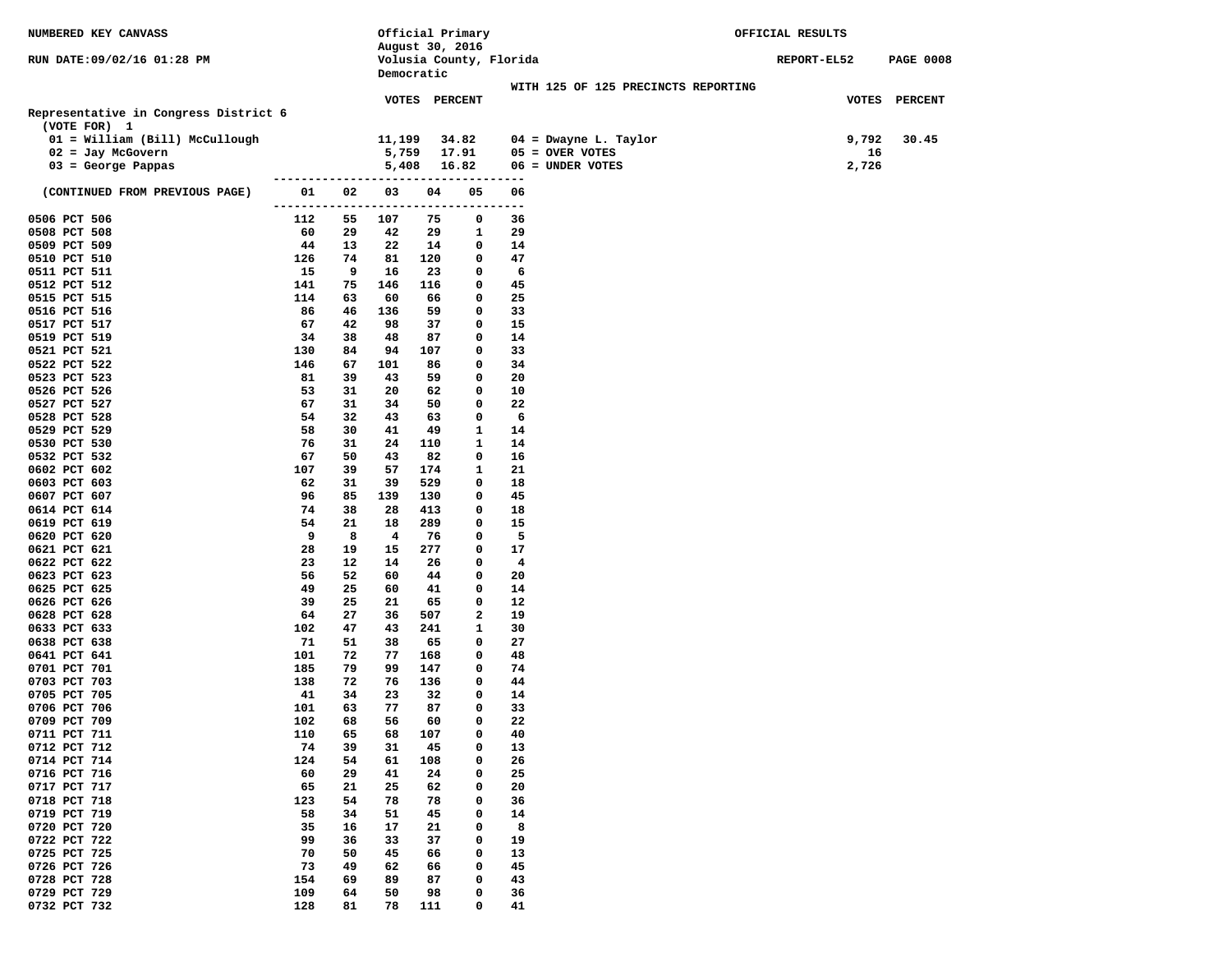| NUMBERED KEY CANVASS                                  |     |     |              |            | Official Primary<br>August 30, 2016 |           |                                     | OFFICIAL RESULTS |                  |
|-------------------------------------------------------|-----|-----|--------------|------------|-------------------------------------|-----------|-------------------------------------|------------------|------------------|
| RUN DATE: 09/02/16 01:28 PM                           |     |     |              | Democratic | Volusia County, Florida             |           |                                     | REPORT-EL52      | <b>PAGE 0009</b> |
|                                                       |     |     |              |            |                                     |           | WITH 125 OF 125 PRECINCTS REPORTING |                  |                  |
| Representative in Congress District 6<br>(VOTE FOR) 1 |     |     | <b>VOTES</b> |            | <b>PERCENT</b>                      |           |                                     | <b>VOTES</b>     | <b>PERCENT</b>   |
| 01 = William (Bill) McCullough                        |     |     | 11,199       |            | 34.82                               |           | $04$ = Dwayne L. Taylor             | 9,792            | 30.45            |
| $02 =$ Jay McGovern                                   |     |     | 5,759        |            | 17.91                               |           | $05 =$ OVER VOTES                   | 16               |                  |
| $03 = George$ Pappas                                  |     |     | 5,408        |            | 16.82                               |           | $06 =$ UNDER VOTES                  | 2,726            |                  |
| (CONTINUED FROM PREVIOUS PAGE)                        | 01  | 02  | 03           | 04         | 05                                  | 06        |                                     |                  |                  |
| 0733 PCT 733                                          | 104 | 36  | 58           | 52         | ----<br>0                           | ---<br>35 |                                     |                  |                  |
| 0803 PCT 803                                          | 33  | 29  | 22           | 27         | 0                                   | 10        |                                     |                  |                  |
| 0804 PCT 804                                          | 113 | 66  | 57           | 70         | 0                                   | 27        |                                     |                  |                  |
| 0805 PCT 805                                          | 108 | 118 | 80           | 91         | 0                                   | 34        |                                     |                  |                  |
| 0807 PCT 807                                          | 58  | 43  | 34           | 54         | 0                                   | 21        |                                     |                  |                  |
| 0808 PCT 808                                          | 167 | 116 | 86           | 148        | $\mathbf{2}$                        | 45        |                                     |                  |                  |
| 0809 PCT 809                                          | 30  | 18  | 9            | 25         | 0                                   | 6         |                                     |                  |                  |
| 0810 PCT 810                                          | 35  | 43  | 40           | 31         | $\mathbf 0$                         | 17        |                                     |                  |                  |
| 0812 PCT 812                                          | 91  | 71  | 53           | 48         | 0                                   | 20        |                                     |                  |                  |
| 0813 PCT 813                                          | 49  | 47  | 26           | 47         | 1                                   | 15        |                                     |                  |                  |
| 0814 PCT 814                                          | 77  | 39  | 46           | 31         | 0                                   | 24        |                                     |                  |                  |
| 0816 PCT 816                                          | 72  | 31  | 28           | 32         | 0                                   | 12        |                                     |                  |                  |
| 0901 PCT 901                                          | 82  | 55  | 36           | 32         | $\mathbf 0$                         | 5         |                                     |                  |                  |
| 0902 PCT 902                                          | 104 | 74  | 63           | 44         | 0                                   | 25        |                                     |                  |                  |
| 0903 PCT 903                                          | 119 | 81  | 59           | 38         | 0                                   | 20        |                                     |                  |                  |
| 0904 PCT 904                                          | 106 | 89  | 58           | 53         | $\mathbf{1}$                        | 35        |                                     |                  |                  |
| 0907 PCT 907                                          | 108 | 60  | 47           | 50         | $\Omega$                            | 16        |                                     |                  |                  |
| 0909 PCT 909                                          | 72  | 41  | 23           | 66         | 0                                   | 7         |                                     |                  |                  |
| 0910 PCT 910                                          | 28  | 36  | 16           | 20         | 0                                   | 5         |                                     |                  |                  |
|                                                       |     |     |              |            |                                     |           |                                     |                  |                  |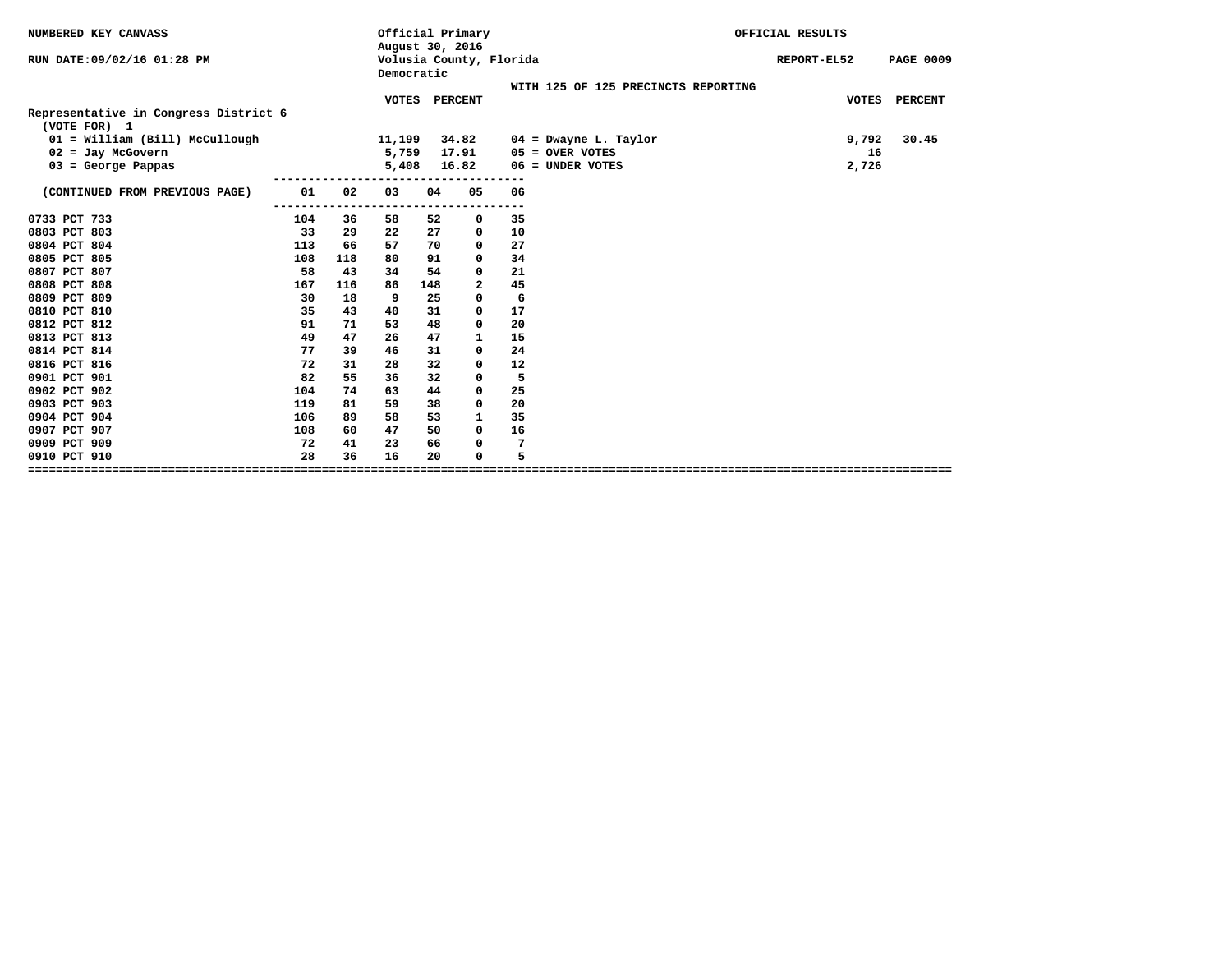| Volusia County, Florida<br><b>PAGE 0010</b><br>RUN DATE: 09/02/16 01:28 PM<br>REPORT-EL52<br>Democratic<br>WITH 44 OF 44 PRECINCTS REPORTING<br>VOTES PERCENT<br>VOTES PERCENT<br>State Representative District 26<br>(VOTE FOR) 1<br>7<br>$01$ = Patrick Henry<br>6,549<br>60.18<br>$03 =$ OVER VOTES<br>$04 =$ UNDER VOTES<br>$02 =$ Steve Miller<br>4,333 39.82<br>1,013<br>-------------------------<br>02<br>03<br>04<br>01<br>------------------------<br>0204 PCT 204<br>-26<br>31<br>$\overline{\mathbf{0}}$<br>- 8<br>101 54 0<br>0205 PCT 205<br>25<br>0206 PCT 206<br>153 112<br>1 35<br>0207 PCT 207<br>142 130<br>37<br>$\mathbf 0$<br>0208 PCT 208<br>236<br>159<br>$\mathbf 0$<br>51<br>0212 PCT 212<br>237<br>147<br>57<br>$\mathbf 0$<br>0215 PCT 215<br>224<br>132<br>$\mathbf 0$<br>67<br>0216 PCT 216<br>280<br>122<br>$\mathbf 0$<br>30<br>0217 PCT 217<br>310<br>115<br>$\mathbf{1}$<br>-28<br>241<br>156<br>0218 PCT 218<br>$\mathbf{1}$<br>61<br>0220 PCT 220<br>91<br>29<br>$\overline{\phantom{a}}$<br>$\mathbf 0$<br>0222 PCT 222<br>50<br>16<br>$\mathbf 0$<br>$\overline{\phantom{0}}$<br>0223 PCT 223<br>$\overline{\mathbf{2}}$<br>$\mathbf 0$<br>$\overline{\phantom{0}}$<br>$\overline{\phantom{0}}$<br>0224 PCT 224<br>$\mathbf 0$<br>39<br>207<br>133<br>131<br>22<br>0301 PCT 301<br>95<br>$\mathbf 0$<br>0303 PCT 303<br>83<br>72<br>$\mathbf 0$<br>15<br>0309 PCT 309<br>28<br>20<br>$\mathbf 0$<br>$\overline{\phantom{0}}$ 8<br>0509 PCT 509<br>2 1<br>$\mathbf 0$<br>$\overline{\phantom{0}}$<br>43 15<br>11<br>0511 PCT 511<br>$\mathbf 0$<br>23<br>0512 PCT 512<br>16 —<br>$\mathbf 0$<br>$6^{\circ}$<br>119<br>$\mathbf 0$<br>21<br>0519 PCT 519<br>81<br>$\overline{\phantom{0}}$<br>$\overline{\mathbf{0}}$<br>0522 PCT 522<br>$\mathbf 0$<br>$\mathbf{o}$<br>0523 PCT 523<br>131<br>89 —<br>$\mathbf 0$<br>-22<br>0526 PCT 526<br>84 78<br>$^{\circ}$<br>14<br>0527 PCT 527<br>99<br>85<br>$\mathbf 0$<br>20<br>0528 PCT 528<br>88<br>98<br>$\mathbf 0$<br>12<br>91<br>17<br>0529 PCT 529<br>85<br>$\mathbf 0$<br>0530 PCT 530<br>128<br>109<br>$\mathbf 0$<br>19<br>0602 PCT 602<br>234<br>138<br>27<br>$\mathbf 0$<br>0603 PCT 603<br>411<br>253<br>$\overline{\mathbf{1}}$<br>14<br>343<br>210<br>18<br>0614 PCT 614<br>$^{\circ}$<br>237<br>0619 PCT 619<br>152<br>$\mathbf{1}$<br>$\overline{7}$<br>0620 PCT 620<br>65<br>$\overline{\phantom{a}}$<br>36<br>$\mathbf{o}$<br>0621 PCT 621<br>176<br>165<br>$\mathbf 0$<br>15<br>43<br>$-5$<br>0622 PCT 622<br>31<br>$\mathbf 0$<br>0626 PCT 626<br>95<br>55<br>12<br>$\mathbf 0$<br>0628 PCT 628<br>407 225<br>$\mathbf 0$<br>23<br>0633 PCT 633<br>288<br>150<br>$\overline{a}$<br>24<br>0638 PCT 638<br>140<br>84<br>$\mathbf 0$<br>28<br>240<br>0641 PCT 641<br>172<br>$\mathbf 0$<br>54<br>250<br>239<br>95<br>0701 PCT 701<br>$\mathbf 0$<br>0703 PCT 703<br>213<br>204<br>$\mathbf 0$<br>49<br>$\overline{\mathbf{0}}$<br>$\mathbf 0$<br>0714 PCT 714<br>$\mathbf{o}$<br>0 | NUMBERED KEY CANVASS |    |    |             | Official Primary<br>August 30, 2016 |  |  | OFFICIAL RESULTS |  |
|-------------------------------------------------------------------------------------------------------------------------------------------------------------------------------------------------------------------------------------------------------------------------------------------------------------------------------------------------------------------------------------------------------------------------------------------------------------------------------------------------------------------------------------------------------------------------------------------------------------------------------------------------------------------------------------------------------------------------------------------------------------------------------------------------------------------------------------------------------------------------------------------------------------------------------------------------------------------------------------------------------------------------------------------------------------------------------------------------------------------------------------------------------------------------------------------------------------------------------------------------------------------------------------------------------------------------------------------------------------------------------------------------------------------------------------------------------------------------------------------------------------------------------------------------------------------------------------------------------------------------------------------------------------------------------------------------------------------------------------------------------------------------------------------------------------------------------------------------------------------------------------------------------------------------------------------------------------------------------------------------------------------------------------------------------------------------------------------------------------------------------------------------------------------------------------------------------------------------------------------------------------------------------------------------------------------------------------------------------------------------------------------------------------------------------------------------------------------------------------------------------------------------------------------------------------------------------------------------------------------------------------------------------------------------------------------------------------------------------------------------------------------------------------------------------------------------------------------------------------------------------------------------------------------------------------------------------------------------------------|----------------------|----|----|-------------|-------------------------------------|--|--|------------------|--|
|                                                                                                                                                                                                                                                                                                                                                                                                                                                                                                                                                                                                                                                                                                                                                                                                                                                                                                                                                                                                                                                                                                                                                                                                                                                                                                                                                                                                                                                                                                                                                                                                                                                                                                                                                                                                                                                                                                                                                                                                                                                                                                                                                                                                                                                                                                                                                                                                                                                                                                                                                                                                                                                                                                                                                                                                                                                                                                                                                                                     |                      |    |    |             |                                     |  |  |                  |  |
|                                                                                                                                                                                                                                                                                                                                                                                                                                                                                                                                                                                                                                                                                                                                                                                                                                                                                                                                                                                                                                                                                                                                                                                                                                                                                                                                                                                                                                                                                                                                                                                                                                                                                                                                                                                                                                                                                                                                                                                                                                                                                                                                                                                                                                                                                                                                                                                                                                                                                                                                                                                                                                                                                                                                                                                                                                                                                                                                                                                     |                      |    |    |             |                                     |  |  |                  |  |
|                                                                                                                                                                                                                                                                                                                                                                                                                                                                                                                                                                                                                                                                                                                                                                                                                                                                                                                                                                                                                                                                                                                                                                                                                                                                                                                                                                                                                                                                                                                                                                                                                                                                                                                                                                                                                                                                                                                                                                                                                                                                                                                                                                                                                                                                                                                                                                                                                                                                                                                                                                                                                                                                                                                                                                                                                                                                                                                                                                                     |                      |    |    |             |                                     |  |  |                  |  |
|                                                                                                                                                                                                                                                                                                                                                                                                                                                                                                                                                                                                                                                                                                                                                                                                                                                                                                                                                                                                                                                                                                                                                                                                                                                                                                                                                                                                                                                                                                                                                                                                                                                                                                                                                                                                                                                                                                                                                                                                                                                                                                                                                                                                                                                                                                                                                                                                                                                                                                                                                                                                                                                                                                                                                                                                                                                                                                                                                                                     |                      |    |    |             |                                     |  |  |                  |  |
|                                                                                                                                                                                                                                                                                                                                                                                                                                                                                                                                                                                                                                                                                                                                                                                                                                                                                                                                                                                                                                                                                                                                                                                                                                                                                                                                                                                                                                                                                                                                                                                                                                                                                                                                                                                                                                                                                                                                                                                                                                                                                                                                                                                                                                                                                                                                                                                                                                                                                                                                                                                                                                                                                                                                                                                                                                                                                                                                                                                     |                      |    |    |             |                                     |  |  |                  |  |
|                                                                                                                                                                                                                                                                                                                                                                                                                                                                                                                                                                                                                                                                                                                                                                                                                                                                                                                                                                                                                                                                                                                                                                                                                                                                                                                                                                                                                                                                                                                                                                                                                                                                                                                                                                                                                                                                                                                                                                                                                                                                                                                                                                                                                                                                                                                                                                                                                                                                                                                                                                                                                                                                                                                                                                                                                                                                                                                                                                                     |                      |    |    |             |                                     |  |  |                  |  |
|                                                                                                                                                                                                                                                                                                                                                                                                                                                                                                                                                                                                                                                                                                                                                                                                                                                                                                                                                                                                                                                                                                                                                                                                                                                                                                                                                                                                                                                                                                                                                                                                                                                                                                                                                                                                                                                                                                                                                                                                                                                                                                                                                                                                                                                                                                                                                                                                                                                                                                                                                                                                                                                                                                                                                                                                                                                                                                                                                                                     |                      |    |    |             |                                     |  |  |                  |  |
|                                                                                                                                                                                                                                                                                                                                                                                                                                                                                                                                                                                                                                                                                                                                                                                                                                                                                                                                                                                                                                                                                                                                                                                                                                                                                                                                                                                                                                                                                                                                                                                                                                                                                                                                                                                                                                                                                                                                                                                                                                                                                                                                                                                                                                                                                                                                                                                                                                                                                                                                                                                                                                                                                                                                                                                                                                                                                                                                                                                     |                      |    |    |             |                                     |  |  |                  |  |
|                                                                                                                                                                                                                                                                                                                                                                                                                                                                                                                                                                                                                                                                                                                                                                                                                                                                                                                                                                                                                                                                                                                                                                                                                                                                                                                                                                                                                                                                                                                                                                                                                                                                                                                                                                                                                                                                                                                                                                                                                                                                                                                                                                                                                                                                                                                                                                                                                                                                                                                                                                                                                                                                                                                                                                                                                                                                                                                                                                                     |                      |    |    |             |                                     |  |  |                  |  |
|                                                                                                                                                                                                                                                                                                                                                                                                                                                                                                                                                                                                                                                                                                                                                                                                                                                                                                                                                                                                                                                                                                                                                                                                                                                                                                                                                                                                                                                                                                                                                                                                                                                                                                                                                                                                                                                                                                                                                                                                                                                                                                                                                                                                                                                                                                                                                                                                                                                                                                                                                                                                                                                                                                                                                                                                                                                                                                                                                                                     |                      |    |    |             |                                     |  |  |                  |  |
|                                                                                                                                                                                                                                                                                                                                                                                                                                                                                                                                                                                                                                                                                                                                                                                                                                                                                                                                                                                                                                                                                                                                                                                                                                                                                                                                                                                                                                                                                                                                                                                                                                                                                                                                                                                                                                                                                                                                                                                                                                                                                                                                                                                                                                                                                                                                                                                                                                                                                                                                                                                                                                                                                                                                                                                                                                                                                                                                                                                     |                      |    |    |             |                                     |  |  |                  |  |
|                                                                                                                                                                                                                                                                                                                                                                                                                                                                                                                                                                                                                                                                                                                                                                                                                                                                                                                                                                                                                                                                                                                                                                                                                                                                                                                                                                                                                                                                                                                                                                                                                                                                                                                                                                                                                                                                                                                                                                                                                                                                                                                                                                                                                                                                                                                                                                                                                                                                                                                                                                                                                                                                                                                                                                                                                                                                                                                                                                                     |                      |    |    |             |                                     |  |  |                  |  |
|                                                                                                                                                                                                                                                                                                                                                                                                                                                                                                                                                                                                                                                                                                                                                                                                                                                                                                                                                                                                                                                                                                                                                                                                                                                                                                                                                                                                                                                                                                                                                                                                                                                                                                                                                                                                                                                                                                                                                                                                                                                                                                                                                                                                                                                                                                                                                                                                                                                                                                                                                                                                                                                                                                                                                                                                                                                                                                                                                                                     |                      |    |    |             |                                     |  |  |                  |  |
|                                                                                                                                                                                                                                                                                                                                                                                                                                                                                                                                                                                                                                                                                                                                                                                                                                                                                                                                                                                                                                                                                                                                                                                                                                                                                                                                                                                                                                                                                                                                                                                                                                                                                                                                                                                                                                                                                                                                                                                                                                                                                                                                                                                                                                                                                                                                                                                                                                                                                                                                                                                                                                                                                                                                                                                                                                                                                                                                                                                     |                      |    |    |             |                                     |  |  |                  |  |
|                                                                                                                                                                                                                                                                                                                                                                                                                                                                                                                                                                                                                                                                                                                                                                                                                                                                                                                                                                                                                                                                                                                                                                                                                                                                                                                                                                                                                                                                                                                                                                                                                                                                                                                                                                                                                                                                                                                                                                                                                                                                                                                                                                                                                                                                                                                                                                                                                                                                                                                                                                                                                                                                                                                                                                                                                                                                                                                                                                                     |                      |    |    |             |                                     |  |  |                  |  |
|                                                                                                                                                                                                                                                                                                                                                                                                                                                                                                                                                                                                                                                                                                                                                                                                                                                                                                                                                                                                                                                                                                                                                                                                                                                                                                                                                                                                                                                                                                                                                                                                                                                                                                                                                                                                                                                                                                                                                                                                                                                                                                                                                                                                                                                                                                                                                                                                                                                                                                                                                                                                                                                                                                                                                                                                                                                                                                                                                                                     |                      |    |    |             |                                     |  |  |                  |  |
|                                                                                                                                                                                                                                                                                                                                                                                                                                                                                                                                                                                                                                                                                                                                                                                                                                                                                                                                                                                                                                                                                                                                                                                                                                                                                                                                                                                                                                                                                                                                                                                                                                                                                                                                                                                                                                                                                                                                                                                                                                                                                                                                                                                                                                                                                                                                                                                                                                                                                                                                                                                                                                                                                                                                                                                                                                                                                                                                                                                     |                      |    |    |             |                                     |  |  |                  |  |
|                                                                                                                                                                                                                                                                                                                                                                                                                                                                                                                                                                                                                                                                                                                                                                                                                                                                                                                                                                                                                                                                                                                                                                                                                                                                                                                                                                                                                                                                                                                                                                                                                                                                                                                                                                                                                                                                                                                                                                                                                                                                                                                                                                                                                                                                                                                                                                                                                                                                                                                                                                                                                                                                                                                                                                                                                                                                                                                                                                                     |                      |    |    |             |                                     |  |  |                  |  |
|                                                                                                                                                                                                                                                                                                                                                                                                                                                                                                                                                                                                                                                                                                                                                                                                                                                                                                                                                                                                                                                                                                                                                                                                                                                                                                                                                                                                                                                                                                                                                                                                                                                                                                                                                                                                                                                                                                                                                                                                                                                                                                                                                                                                                                                                                                                                                                                                                                                                                                                                                                                                                                                                                                                                                                                                                                                                                                                                                                                     |                      |    |    |             |                                     |  |  |                  |  |
|                                                                                                                                                                                                                                                                                                                                                                                                                                                                                                                                                                                                                                                                                                                                                                                                                                                                                                                                                                                                                                                                                                                                                                                                                                                                                                                                                                                                                                                                                                                                                                                                                                                                                                                                                                                                                                                                                                                                                                                                                                                                                                                                                                                                                                                                                                                                                                                                                                                                                                                                                                                                                                                                                                                                                                                                                                                                                                                                                                                     |                      |    |    |             |                                     |  |  |                  |  |
|                                                                                                                                                                                                                                                                                                                                                                                                                                                                                                                                                                                                                                                                                                                                                                                                                                                                                                                                                                                                                                                                                                                                                                                                                                                                                                                                                                                                                                                                                                                                                                                                                                                                                                                                                                                                                                                                                                                                                                                                                                                                                                                                                                                                                                                                                                                                                                                                                                                                                                                                                                                                                                                                                                                                                                                                                                                                                                                                                                                     |                      |    |    |             |                                     |  |  |                  |  |
|                                                                                                                                                                                                                                                                                                                                                                                                                                                                                                                                                                                                                                                                                                                                                                                                                                                                                                                                                                                                                                                                                                                                                                                                                                                                                                                                                                                                                                                                                                                                                                                                                                                                                                                                                                                                                                                                                                                                                                                                                                                                                                                                                                                                                                                                                                                                                                                                                                                                                                                                                                                                                                                                                                                                                                                                                                                                                                                                                                                     |                      |    |    |             |                                     |  |  |                  |  |
|                                                                                                                                                                                                                                                                                                                                                                                                                                                                                                                                                                                                                                                                                                                                                                                                                                                                                                                                                                                                                                                                                                                                                                                                                                                                                                                                                                                                                                                                                                                                                                                                                                                                                                                                                                                                                                                                                                                                                                                                                                                                                                                                                                                                                                                                                                                                                                                                                                                                                                                                                                                                                                                                                                                                                                                                                                                                                                                                                                                     |                      |    |    |             |                                     |  |  |                  |  |
|                                                                                                                                                                                                                                                                                                                                                                                                                                                                                                                                                                                                                                                                                                                                                                                                                                                                                                                                                                                                                                                                                                                                                                                                                                                                                                                                                                                                                                                                                                                                                                                                                                                                                                                                                                                                                                                                                                                                                                                                                                                                                                                                                                                                                                                                                                                                                                                                                                                                                                                                                                                                                                                                                                                                                                                                                                                                                                                                                                                     |                      |    |    |             |                                     |  |  |                  |  |
|                                                                                                                                                                                                                                                                                                                                                                                                                                                                                                                                                                                                                                                                                                                                                                                                                                                                                                                                                                                                                                                                                                                                                                                                                                                                                                                                                                                                                                                                                                                                                                                                                                                                                                                                                                                                                                                                                                                                                                                                                                                                                                                                                                                                                                                                                                                                                                                                                                                                                                                                                                                                                                                                                                                                                                                                                                                                                                                                                                                     |                      |    |    |             |                                     |  |  |                  |  |
|                                                                                                                                                                                                                                                                                                                                                                                                                                                                                                                                                                                                                                                                                                                                                                                                                                                                                                                                                                                                                                                                                                                                                                                                                                                                                                                                                                                                                                                                                                                                                                                                                                                                                                                                                                                                                                                                                                                                                                                                                                                                                                                                                                                                                                                                                                                                                                                                                                                                                                                                                                                                                                                                                                                                                                                                                                                                                                                                                                                     |                      |    |    |             |                                     |  |  |                  |  |
|                                                                                                                                                                                                                                                                                                                                                                                                                                                                                                                                                                                                                                                                                                                                                                                                                                                                                                                                                                                                                                                                                                                                                                                                                                                                                                                                                                                                                                                                                                                                                                                                                                                                                                                                                                                                                                                                                                                                                                                                                                                                                                                                                                                                                                                                                                                                                                                                                                                                                                                                                                                                                                                                                                                                                                                                                                                                                                                                                                                     |                      |    |    |             |                                     |  |  |                  |  |
|                                                                                                                                                                                                                                                                                                                                                                                                                                                                                                                                                                                                                                                                                                                                                                                                                                                                                                                                                                                                                                                                                                                                                                                                                                                                                                                                                                                                                                                                                                                                                                                                                                                                                                                                                                                                                                                                                                                                                                                                                                                                                                                                                                                                                                                                                                                                                                                                                                                                                                                                                                                                                                                                                                                                                                                                                                                                                                                                                                                     |                      |    |    |             |                                     |  |  |                  |  |
|                                                                                                                                                                                                                                                                                                                                                                                                                                                                                                                                                                                                                                                                                                                                                                                                                                                                                                                                                                                                                                                                                                                                                                                                                                                                                                                                                                                                                                                                                                                                                                                                                                                                                                                                                                                                                                                                                                                                                                                                                                                                                                                                                                                                                                                                                                                                                                                                                                                                                                                                                                                                                                                                                                                                                                                                                                                                                                                                                                                     |                      |    |    |             |                                     |  |  |                  |  |
|                                                                                                                                                                                                                                                                                                                                                                                                                                                                                                                                                                                                                                                                                                                                                                                                                                                                                                                                                                                                                                                                                                                                                                                                                                                                                                                                                                                                                                                                                                                                                                                                                                                                                                                                                                                                                                                                                                                                                                                                                                                                                                                                                                                                                                                                                                                                                                                                                                                                                                                                                                                                                                                                                                                                                                                                                                                                                                                                                                                     |                      |    |    |             |                                     |  |  |                  |  |
|                                                                                                                                                                                                                                                                                                                                                                                                                                                                                                                                                                                                                                                                                                                                                                                                                                                                                                                                                                                                                                                                                                                                                                                                                                                                                                                                                                                                                                                                                                                                                                                                                                                                                                                                                                                                                                                                                                                                                                                                                                                                                                                                                                                                                                                                                                                                                                                                                                                                                                                                                                                                                                                                                                                                                                                                                                                                                                                                                                                     |                      |    |    |             |                                     |  |  |                  |  |
|                                                                                                                                                                                                                                                                                                                                                                                                                                                                                                                                                                                                                                                                                                                                                                                                                                                                                                                                                                                                                                                                                                                                                                                                                                                                                                                                                                                                                                                                                                                                                                                                                                                                                                                                                                                                                                                                                                                                                                                                                                                                                                                                                                                                                                                                                                                                                                                                                                                                                                                                                                                                                                                                                                                                                                                                                                                                                                                                                                                     |                      |    |    |             |                                     |  |  |                  |  |
|                                                                                                                                                                                                                                                                                                                                                                                                                                                                                                                                                                                                                                                                                                                                                                                                                                                                                                                                                                                                                                                                                                                                                                                                                                                                                                                                                                                                                                                                                                                                                                                                                                                                                                                                                                                                                                                                                                                                                                                                                                                                                                                                                                                                                                                                                                                                                                                                                                                                                                                                                                                                                                                                                                                                                                                                                                                                                                                                                                                     |                      |    |    |             |                                     |  |  |                  |  |
|                                                                                                                                                                                                                                                                                                                                                                                                                                                                                                                                                                                                                                                                                                                                                                                                                                                                                                                                                                                                                                                                                                                                                                                                                                                                                                                                                                                                                                                                                                                                                                                                                                                                                                                                                                                                                                                                                                                                                                                                                                                                                                                                                                                                                                                                                                                                                                                                                                                                                                                                                                                                                                                                                                                                                                                                                                                                                                                                                                                     |                      |    |    |             |                                     |  |  |                  |  |
|                                                                                                                                                                                                                                                                                                                                                                                                                                                                                                                                                                                                                                                                                                                                                                                                                                                                                                                                                                                                                                                                                                                                                                                                                                                                                                                                                                                                                                                                                                                                                                                                                                                                                                                                                                                                                                                                                                                                                                                                                                                                                                                                                                                                                                                                                                                                                                                                                                                                                                                                                                                                                                                                                                                                                                                                                                                                                                                                                                                     |                      |    |    |             |                                     |  |  |                  |  |
|                                                                                                                                                                                                                                                                                                                                                                                                                                                                                                                                                                                                                                                                                                                                                                                                                                                                                                                                                                                                                                                                                                                                                                                                                                                                                                                                                                                                                                                                                                                                                                                                                                                                                                                                                                                                                                                                                                                                                                                                                                                                                                                                                                                                                                                                                                                                                                                                                                                                                                                                                                                                                                                                                                                                                                                                                                                                                                                                                                                     |                      |    |    |             |                                     |  |  |                  |  |
|                                                                                                                                                                                                                                                                                                                                                                                                                                                                                                                                                                                                                                                                                                                                                                                                                                                                                                                                                                                                                                                                                                                                                                                                                                                                                                                                                                                                                                                                                                                                                                                                                                                                                                                                                                                                                                                                                                                                                                                                                                                                                                                                                                                                                                                                                                                                                                                                                                                                                                                                                                                                                                                                                                                                                                                                                                                                                                                                                                                     |                      |    |    |             |                                     |  |  |                  |  |
|                                                                                                                                                                                                                                                                                                                                                                                                                                                                                                                                                                                                                                                                                                                                                                                                                                                                                                                                                                                                                                                                                                                                                                                                                                                                                                                                                                                                                                                                                                                                                                                                                                                                                                                                                                                                                                                                                                                                                                                                                                                                                                                                                                                                                                                                                                                                                                                                                                                                                                                                                                                                                                                                                                                                                                                                                                                                                                                                                                                     |                      |    |    |             |                                     |  |  |                  |  |
|                                                                                                                                                                                                                                                                                                                                                                                                                                                                                                                                                                                                                                                                                                                                                                                                                                                                                                                                                                                                                                                                                                                                                                                                                                                                                                                                                                                                                                                                                                                                                                                                                                                                                                                                                                                                                                                                                                                                                                                                                                                                                                                                                                                                                                                                                                                                                                                                                                                                                                                                                                                                                                                                                                                                                                                                                                                                                                                                                                                     |                      |    |    |             |                                     |  |  |                  |  |
|                                                                                                                                                                                                                                                                                                                                                                                                                                                                                                                                                                                                                                                                                                                                                                                                                                                                                                                                                                                                                                                                                                                                                                                                                                                                                                                                                                                                                                                                                                                                                                                                                                                                                                                                                                                                                                                                                                                                                                                                                                                                                                                                                                                                                                                                                                                                                                                                                                                                                                                                                                                                                                                                                                                                                                                                                                                                                                                                                                                     |                      |    |    |             |                                     |  |  |                  |  |
|                                                                                                                                                                                                                                                                                                                                                                                                                                                                                                                                                                                                                                                                                                                                                                                                                                                                                                                                                                                                                                                                                                                                                                                                                                                                                                                                                                                                                                                                                                                                                                                                                                                                                                                                                                                                                                                                                                                                                                                                                                                                                                                                                                                                                                                                                                                                                                                                                                                                                                                                                                                                                                                                                                                                                                                                                                                                                                                                                                                     |                      |    |    |             |                                     |  |  |                  |  |
|                                                                                                                                                                                                                                                                                                                                                                                                                                                                                                                                                                                                                                                                                                                                                                                                                                                                                                                                                                                                                                                                                                                                                                                                                                                                                                                                                                                                                                                                                                                                                                                                                                                                                                                                                                                                                                                                                                                                                                                                                                                                                                                                                                                                                                                                                                                                                                                                                                                                                                                                                                                                                                                                                                                                                                                                                                                                                                                                                                                     |                      |    |    |             |                                     |  |  |                  |  |
|                                                                                                                                                                                                                                                                                                                                                                                                                                                                                                                                                                                                                                                                                                                                                                                                                                                                                                                                                                                                                                                                                                                                                                                                                                                                                                                                                                                                                                                                                                                                                                                                                                                                                                                                                                                                                                                                                                                                                                                                                                                                                                                                                                                                                                                                                                                                                                                                                                                                                                                                                                                                                                                                                                                                                                                                                                                                                                                                                                                     |                      |    |    |             |                                     |  |  |                  |  |
|                                                                                                                                                                                                                                                                                                                                                                                                                                                                                                                                                                                                                                                                                                                                                                                                                                                                                                                                                                                                                                                                                                                                                                                                                                                                                                                                                                                                                                                                                                                                                                                                                                                                                                                                                                                                                                                                                                                                                                                                                                                                                                                                                                                                                                                                                                                                                                                                                                                                                                                                                                                                                                                                                                                                                                                                                                                                                                                                                                                     |                      |    |    |             |                                     |  |  |                  |  |
|                                                                                                                                                                                                                                                                                                                                                                                                                                                                                                                                                                                                                                                                                                                                                                                                                                                                                                                                                                                                                                                                                                                                                                                                                                                                                                                                                                                                                                                                                                                                                                                                                                                                                                                                                                                                                                                                                                                                                                                                                                                                                                                                                                                                                                                                                                                                                                                                                                                                                                                                                                                                                                                                                                                                                                                                                                                                                                                                                                                     |                      |    |    |             |                                     |  |  |                  |  |
|                                                                                                                                                                                                                                                                                                                                                                                                                                                                                                                                                                                                                                                                                                                                                                                                                                                                                                                                                                                                                                                                                                                                                                                                                                                                                                                                                                                                                                                                                                                                                                                                                                                                                                                                                                                                                                                                                                                                                                                                                                                                                                                                                                                                                                                                                                                                                                                                                                                                                                                                                                                                                                                                                                                                                                                                                                                                                                                                                                                     |                      |    |    |             |                                     |  |  |                  |  |
|                                                                                                                                                                                                                                                                                                                                                                                                                                                                                                                                                                                                                                                                                                                                                                                                                                                                                                                                                                                                                                                                                                                                                                                                                                                                                                                                                                                                                                                                                                                                                                                                                                                                                                                                                                                                                                                                                                                                                                                                                                                                                                                                                                                                                                                                                                                                                                                                                                                                                                                                                                                                                                                                                                                                                                                                                                                                                                                                                                                     |                      |    |    |             |                                     |  |  |                  |  |
|                                                                                                                                                                                                                                                                                                                                                                                                                                                                                                                                                                                                                                                                                                                                                                                                                                                                                                                                                                                                                                                                                                                                                                                                                                                                                                                                                                                                                                                                                                                                                                                                                                                                                                                                                                                                                                                                                                                                                                                                                                                                                                                                                                                                                                                                                                                                                                                                                                                                                                                                                                                                                                                                                                                                                                                                                                                                                                                                                                                     |                      |    |    |             |                                     |  |  |                  |  |
|                                                                                                                                                                                                                                                                                                                                                                                                                                                                                                                                                                                                                                                                                                                                                                                                                                                                                                                                                                                                                                                                                                                                                                                                                                                                                                                                                                                                                                                                                                                                                                                                                                                                                                                                                                                                                                                                                                                                                                                                                                                                                                                                                                                                                                                                                                                                                                                                                                                                                                                                                                                                                                                                                                                                                                                                                                                                                                                                                                                     | 0816 PCT 816         | 57 | 39 | $\mathbf 0$ | 12                                  |  |  |                  |  |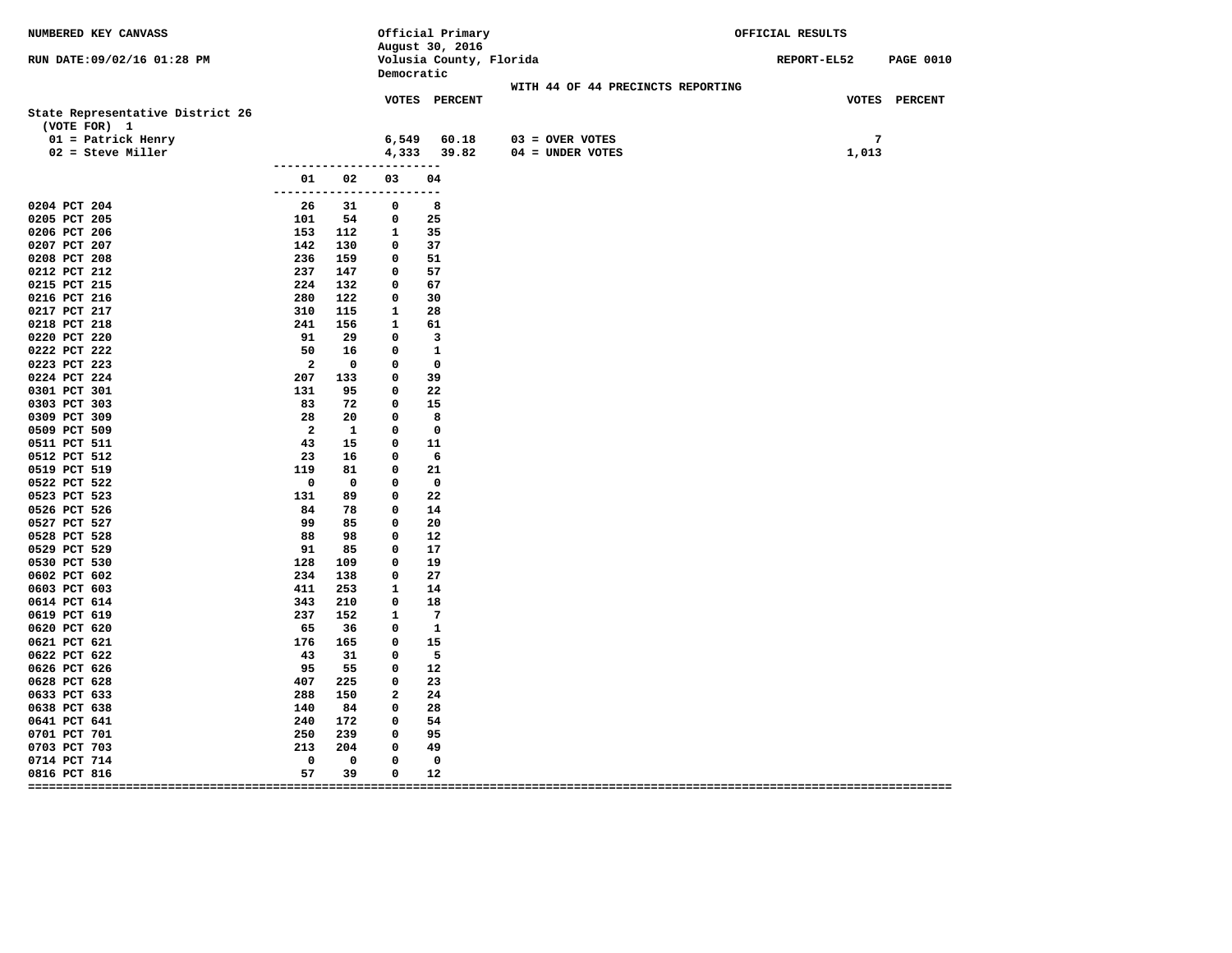| NUMBERED KEY CANVASS         |                 |                   | Official Primary                           |          |                    |             |                                     | OFFICIAL RESULTS |           |                  |
|------------------------------|-----------------|-------------------|--------------------------------------------|----------|--------------------|-------------|-------------------------------------|------------------|-----------|------------------|
| RUN DATE:09/02/16 01:28 PM   |                 |                   | August 30, 2016<br>Volusia County, Florida |          |                    |             |                                     | REPORT-EL52      |           | <b>PAGE 0011</b> |
|                              |                 |                   | Republican                                 |          |                    |             |                                     |                  |           |                  |
|                              |                 |                   | VOTES PERCENT                              |          |                    |             | WITH 125 OF 125 PRECINCTS REPORTING |                  |           | VOTES PERCENT    |
| United States Senator        |                 |                   |                                            |          |                    |             |                                     |                  |           |                  |
| (VOTE FOR) 1                 |                 |                   |                                            |          |                    |             |                                     |                  |           |                  |
| $01 =$ Carlos Beruff         |                 |                   | 10,723                                     |          | 23.80              |             | 04 = Dwight Mark Anthony Young      |                  | 2,353     | 5.22             |
| $02$ = Ernie Rivera          |                 |                   | 1,059                                      |          | 2.35               |             | $05 =$ OVER VOTES                   |                  | 17<br>949 |                  |
| $03$ = Marco Rubio           | --------        |                   | 30,922                                     |          | 68.63<br>--------- |             | 06 = UNDER VOTES                    |                  |           |                  |
|                              | 01              | 02                | 03                                         | 04       | 05                 | 06          |                                     |                  |           |                  |
| 0101 PCT 101                 | ---------<br>37 | 3                 | ------------------<br>117                  | 4        | ---------<br>0     | 1           |                                     |                  |           |                  |
| 0105 PCT 105                 | 28              | 0                 | 87                                         | 5        | 0                  | $\mathbf 1$ |                                     |                  |           |                  |
| 0107 PCT 107                 | 79              | 4                 | 184                                        | 21       | 0                  | 3           |                                     |                  |           |                  |
| 0201 PCT 201                 | 223             | 15                | 655                                        | 59       | 0                  | 19          |                                     |                  |           |                  |
| 0202 PCT 202                 | 132             | 19                | 343                                        | 22       | 1                  | 19          |                                     |                  |           |                  |
| 0203 PCT 203                 | 21              | 0                 | 81                                         | 4        | 0                  | 2           |                                     |                  |           |                  |
| 0204 PCT 204<br>0205 PCT 205 | 21<br>46        | 2<br>4            | 78<br>158                                  | 9<br>16  | 0<br>0             | 4<br>6      |                                     |                  |           |                  |
| 0206 PCT 206                 | 77              | 10                | 341                                        | 17       | 0                  | 9           |                                     |                  |           |                  |
| 0207 PCT 207                 | 109             | 10                | 385                                        | 21       | 0                  | 6           |                                     |                  |           |                  |
| 0208 PCT 208                 | 166             | 11                | 476                                        | 53       | 0                  | 23          |                                     |                  |           |                  |
| 0212 PCT 212                 | 113             | 6                 | 337                                        | 25       | 0                  | 13          |                                     |                  |           |                  |
| 0215 PCT 215                 | 138             | 16                | 563                                        | 33       | 0                  | 16          |                                     |                  |           |                  |
| 0216 PCT 216                 | 115<br>48       | 10<br>9           | 348                                        | 25<br>19 | 0<br>0             | 11<br>3     |                                     |                  |           |                  |
| 0217 PCT 217<br>0218 PCT 218 | 98              | 20                | 161<br>349                                 | 29       | 0                  | 5           |                                     |                  |           |                  |
| 0220 PCT 220                 | 0               | 0                 | 2                                          | 1        | 0                  | 0           |                                     |                  |           |                  |
| 0222 PCT 222                 | 119             | 11                | 222                                        | 24       | 0                  | 9           |                                     |                  |           |                  |
| 0223 PCT 223                 | 9               | 4                 | 26                                         | 3        | 0                  | 2           |                                     |                  |           |                  |
| 0224 PCT 224                 | 143             | 8                 | 436                                        | 22       | 2                  | 6           |                                     |                  |           |                  |
| 0301 PCT 301                 | 97              | 10                | 254                                        | 26       | 0                  | 6           |                                     |                  |           |                  |
| 0303 PCT 303                 | 99<br>113       | 9<br>11           | 349<br>361                                 | 30<br>27 | 0<br>1             | 17          |                                     |                  |           |                  |
| 0304 PCT 304<br>0305 PCT 305 | 130             | 10                | 363                                        | 26       | 0                  | 11<br>7     |                                     |                  |           |                  |
| 0306 PCT 306                 | 179             | 10                | 532                                        | 31       | 0                  | 15          |                                     |                  |           |                  |
| 0307 PCT 307                 | 91              | $\overline{a}$    | 232                                        | 24       | 1                  | 6           |                                     |                  |           |                  |
| 0308 PCT 308                 | 86              | 11                | 189                                        | 11       | 0                  | з           |                                     |                  |           |                  |
| 0309 PCT 309                 | 115             | 15                | 241                                        | 26       | 0                  | 4           |                                     |                  |           |                  |
| 0401 PCT 401                 | 123             | 8                 | 299                                        | 21       | 0                  | 7           |                                     |                  |           |                  |
| 0403 PCT 403<br>0404 PCT 404 | 41<br>51        | 7<br>$\mathbf{2}$ | 128<br>138                                 | 14<br>14 | 0<br>0             | 3<br>3      |                                     |                  |           |                  |
| 0405 PCT 405                 | 35              | 6                 | 116                                        | 9        | 0                  | $\mathbf 1$ |                                     |                  |           |                  |
| 0406 PCT 406                 | 135             | 11                | 316                                        | 37       | 0                  | 11          |                                     |                  |           |                  |
| 0407 PCT 407                 | 43              | $\mathbf{2}$      | 134                                        | 17       | 0                  | 3           |                                     |                  |           |                  |
| 0410 PCT 410                 | 38              | 7                 | 143                                        | 19       | 0                  | 4           |                                     |                  |           |                  |
| 0411 PCT 411                 | 65              | 8                 | 147                                        | 17       | 0                  | з           |                                     |                  |           |                  |
| 0412 PCT 412                 | 85              | 0                 | 153                                        | 17       | 0                  | 7           |                                     |                  |           |                  |
| 0413 PCT 413<br>0414 PCT 414 | 42<br>54        | 10<br>4           | 145<br>156                                 | 8<br>23  | 0<br>0             | 1<br>3      |                                     |                  |           |                  |
| 0415 PCT 415                 | 67              | 11                | 173                                        | 15       | 0                  | з           |                                     |                  |           |                  |
| 0416 PCT 416                 | 81              | 12                | 204                                        | 22       | 0                  | 5           |                                     |                  |           |                  |
| 0417 PCT 417                 | 33              | 5                 | 70                                         | 9        | 0                  | 0           |                                     |                  |           |                  |
| 0419 PCT 419                 | 26              | 1                 | 64                                         | 7        | 0                  | 0           |                                     |                  |           |                  |
| 0420 PCT 420                 | 93              | 16                | 194                                        | 17       | 0                  | 10          |                                     |                  |           |                  |
| 0421 PCT 421<br>0422 PCT 422 | 116<br>47       | 5<br>9            | 232<br>132                                 | 10<br>16 | 0<br>0             | 3<br>3      |                                     |                  |           |                  |
| 0423 PCT 423                 | 59              | 3                 | 137                                        | 15       | 0                  | 3           |                                     |                  |           |                  |
| 0427 PCT 427                 | 51              | 9                 | 144                                        | 21       | 0                  | 3           |                                     |                  |           |                  |
| 0429 PCT 429                 | 40              | $\mathbf{1}$      | 82                                         | 1        | 1                  | 3           |                                     |                  |           |                  |
| 0501 PCT 501                 | 114             | 14                | 342                                        | 20       | 0                  | 9           |                                     |                  |           |                  |
| 0502 PCT 502                 | 201             | 23                | 525                                        | 52       | 1                  | 15          |                                     |                  |           |                  |
| 0503 PCT 503                 | 52              | 6                 | 171                                        | 9        | 0                  | 9           |                                     |                  |           |                  |
| 0504 PCT 504                 | 84              | 7                 | 211                                        | 21       | 0                  | 9           |                                     |                  |           |                  |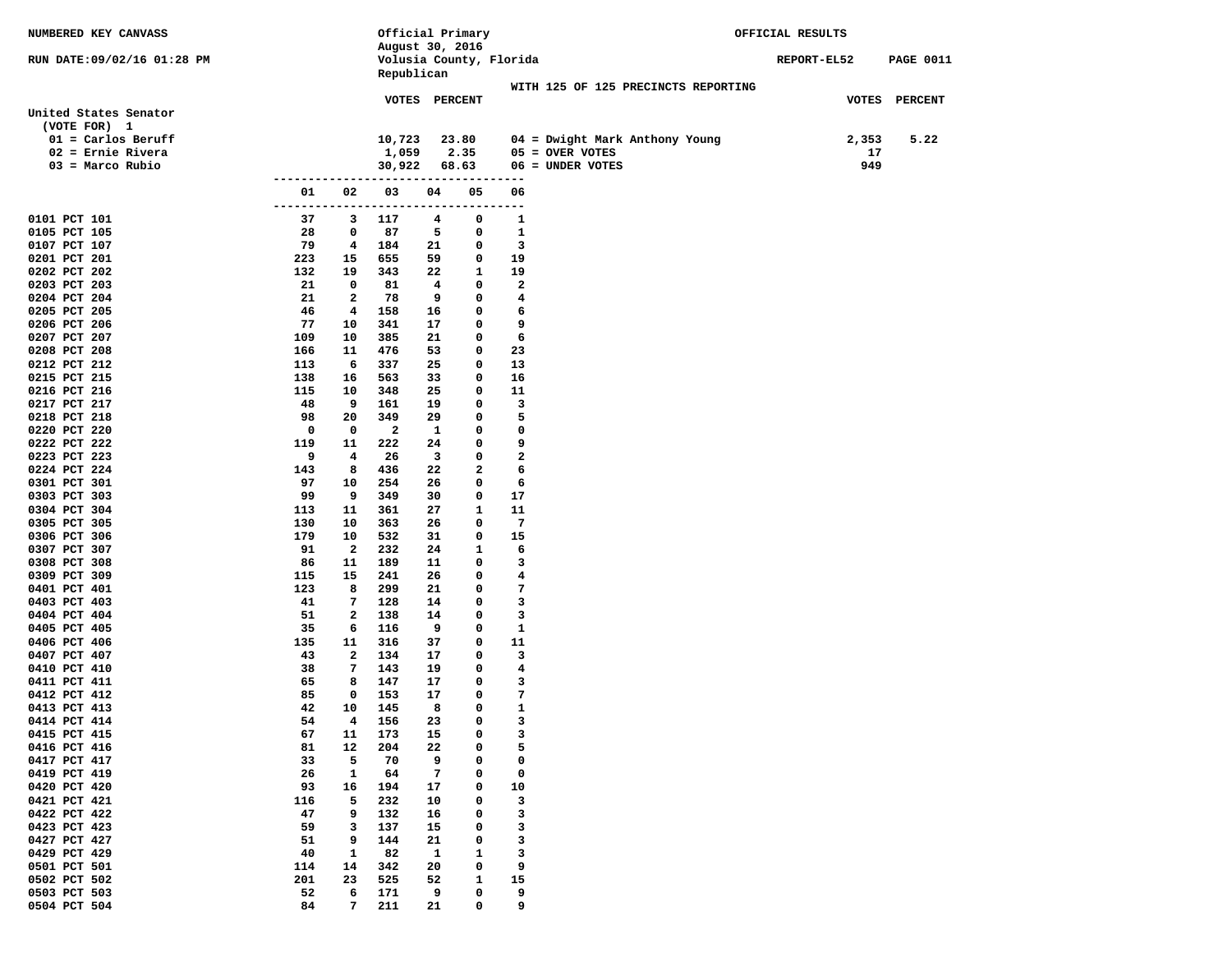| <b>NUMBERED KEY CANVASS</b>    |           |                | Official Primary                      |          |              |              |                                     | OFFICIAL RESULTS |                  |
|--------------------------------|-----------|----------------|---------------------------------------|----------|--------------|--------------|-------------------------------------|------------------|------------------|
|                                |           |                | August 30, 2016                       |          |              |              |                                     |                  |                  |
| RUN DATE:09/02/16 01:28 PM     |           |                | Volusia County, Florida<br>Republican |          |              |              |                                     | REPORT-EL52      | <b>PAGE 0012</b> |
|                                |           |                |                                       |          |              |              | WITH 125 OF 125 PRECINCTS REPORTING |                  |                  |
|                                |           |                | VOTES PERCENT                         |          |              |              |                                     |                  | VOTES PERCENT    |
| United States Senator          |           |                |                                       |          |              |              |                                     |                  |                  |
| (VOTE FOR) 1                   |           |                |                                       |          |              |              |                                     |                  |                  |
| $01 =$ Carlos Beruff           |           |                | 10,723                                |          | 23.80        |              | 04 = Dwight Mark Anthony Young      | 2,353            | 5.22             |
| $02$ = Ernie Rivera            |           |                | 1,059                                 |          | 2.35         |              | $05 =$ OVER VOTES                   | 17               |                  |
| $03$ = Marco Rubio             |           |                | 30,922                                |          | 68.63        |              | 06 = UNDER VOTES                    | 949              |                  |
|                                |           |                |                                       |          | . <u>.</u> . |              |                                     |                  |                  |
| (CONTINUED FROM PREVIOUS PAGE) | 01        | 02             | 03                                    | 04       | 05           | 06           |                                     |                  |                  |
|                                | --------- |                | ----------                            | -----    | -----        | ----         |                                     |                  |                  |
| 0506 PCT 506<br>0508 PCT 508   | 98<br>88  | 14<br>5        | 390<br>253                            | 30<br>18 | 0<br>0       | 24<br>6      |                                     |                  |                  |
| 0509 PCT 509                   | 42        | 5              | 160                                   | 8        | 0            | $\mathbf{2}$ |                                     |                  |                  |
| 0510 PCT 510                   | 173       | 13             | 666                                   | 27       | 0            | 23           |                                     |                  |                  |
| 0511 PCT 511                   | 52        | $\overline{4}$ | 95                                    | 4        | 0            | 3            |                                     |                  |                  |
| 0512 PCT 512                   | 154       | 13             | 583                                   | 35       | 0            | 22           |                                     |                  |                  |
| 0515 PCT 515                   | 81        | 6              | 237                                   | 20       | 1            | 10           |                                     |                  |                  |
| 0516 PCT 516                   | 103       | 13             | 455                                   | 28       | 0            | 23           |                                     |                  |                  |
| 0517 PCT 517                   | 85        | 9              | 259                                   | 18       | 0            | 11           |                                     |                  |                  |
| 0519 PCT 519                   | 35        | 5              | 142                                   | 10       | 0            | 3            |                                     |                  |                  |
| 0521 PCT 521                   | 192       | 21             | 453                                   | 38       | 0            | 16           |                                     |                  |                  |
| 0522 PCT 522                   | 144       | 13             | 342                                   | 35       | 1            | 10           |                                     |                  |                  |
| 0523 PCT 523                   | 53        | 11             | 123                                   | 14       | 1            | 4            |                                     |                  |                  |
| 0526 PCT 526                   | 36        | 5              | 122                                   | 6        | 0            | 4            |                                     |                  |                  |
| 0527 PCT 527                   | 40        | $\mathbf{2}$   | 124                                   | 10       | 0            | 4            |                                     |                  |                  |
| 0528 PCT 528<br>0529 PCT 529   | 40<br>50  | 4<br>6         | 76<br>106                             | 9<br>19  | 0<br>0       | 1<br>1       |                                     |                  |                  |
| 0530 PCT 530                   | 35        | 3              | 107                                   | 13       | 0            | 2            |                                     |                  |                  |
| 0532 PCT 532                   | 130       | 11             | 468                                   | 11       | 1            | 10           |                                     |                  |                  |
| 0602 PCT 602                   | 121       | 15             | 386                                   | 22       | 0            | 9            |                                     |                  |                  |
| 0603 PCT 603                   | 22        | $\overline{7}$ | 93                                    | 15       | 0            | 2            |                                     |                  |                  |
| 0607 PCT 607                   | 128       | 13             | 387                                   | 25       | 0            | 23           |                                     |                  |                  |
| 0614 PCT 614                   | 24        | 5              | 73                                    | 7        | 0            | 4            |                                     |                  |                  |
| 0619 PCT 619                   | 9         | 3              | 24                                    | 7        | 0            | 2            |                                     |                  |                  |
| 0620 PCT 620                   | 0         | 0              | 0                                     | 0        | 0            | 0            |                                     |                  |                  |
| 0621 PCT 621                   | 9         | $\mathbf{2}$   | 22                                    | 4        | 0            | 1            |                                     |                  |                  |
| 0622 PCT 622                   | 11        | 3              | 38                                    | 1        | 0            | 4            |                                     |                  |                  |
| 0623 PCT 623                   | 58        | 15             | 142                                   | 18       | 0            | 7            |                                     |                  |                  |
| 0625 PCT 625                   | 80        | 9              | 175                                   | 16       | 1            | 8            |                                     |                  |                  |
| 0626 PCT 626<br>0628 PCT 628   | 37<br>25  | 3<br>2         | 95<br>61                              | 9<br>11  | 0<br>0       | 6<br>1       |                                     |                  |                  |
| 0633 PCT 633                   | 70        | 11             | 167                                   | 12       | 0            | 2            |                                     |                  |                  |
| 0638 PCT 638                   | 101       | 3              | 181                                   | 12       | 1            | 4            |                                     |                  |                  |
| 0641 PCT 641                   | 139       | 22             | 473                                   | 33       | 0            | 13           |                                     |                  |                  |
| 0701 PCT 701                   | 161       | 14             | 431                                   | 31       | 0            | 15           |                                     |                  |                  |
| 0703 PCT 703                   | 124       | 18             | 334                                   | 23       | 0            | 14           |                                     |                  |                  |
| 0705 PCT 705                   | 49        | 6              | 173                                   | 12       | 0            | 5            |                                     |                  |                  |
| 0706 PCT 706                   | 188       | 14             | 568                                   | 35       | 1            | 8            |                                     |                  |                  |
| 0709 PCT 709                   | 80        | 11             | 246                                   | 10       | $\mathbf 0$  | 4            |                                     |                  |                  |
| 0711 PCT 711                   | 131       | 16             | 294                                   | 30       | 0            | 11           |                                     |                  |                  |
| 0712 PCT 712                   | 38        | 5              | 184                                   | 8        | 1            | 8            |                                     |                  |                  |
| 0714 PCT 714                   | 110       | 16             | 308                                   | 25       | 0            | 11           |                                     |                  |                  |
| 0716 PCT 716                   | 156       | 5              | 452                                   | 24       | 0            | 9            |                                     |                  |                  |
| 0717 PCT 717                   | 55        | 6              | 163                                   | 5        | 0            | 7            |                                     |                  |                  |
| 0718 PCT 718<br>0719 PCT 719   | 120<br>71 | 15<br>6        | 370<br>191                            | 28<br>15 | 0<br>1       | 11<br>4      |                                     |                  |                  |
| 0720 PCT 720                   | 28        | 3              | 59                                    | 5        | 0            | 0            |                                     |                  |                  |
| 0722 PCT 722                   | 91        | 5              | 145                                   | 15       | 0            | 7            |                                     |                  |                  |
| 0725 PCT 725                   | 100       | 5              | 296                                   | 24       | 0            | 10           |                                     |                  |                  |
| 0726 PCT 726                   | 143       | 16             | 481                                   | 18       | 0            | 8            |                                     |                  |                  |
| 0728 PCT 728                   | 171       | 18             | 462                                   | 39       | 0            | 15           |                                     |                  |                  |
| 0729 PCT 729                   | 178       | 18             | 590                                   | 26       | 0            | 35           |                                     |                  |                  |
| 0732 PCT 732                   | 199       | 19             | 498                                   | 28       | 0            | 21           |                                     |                  |                  |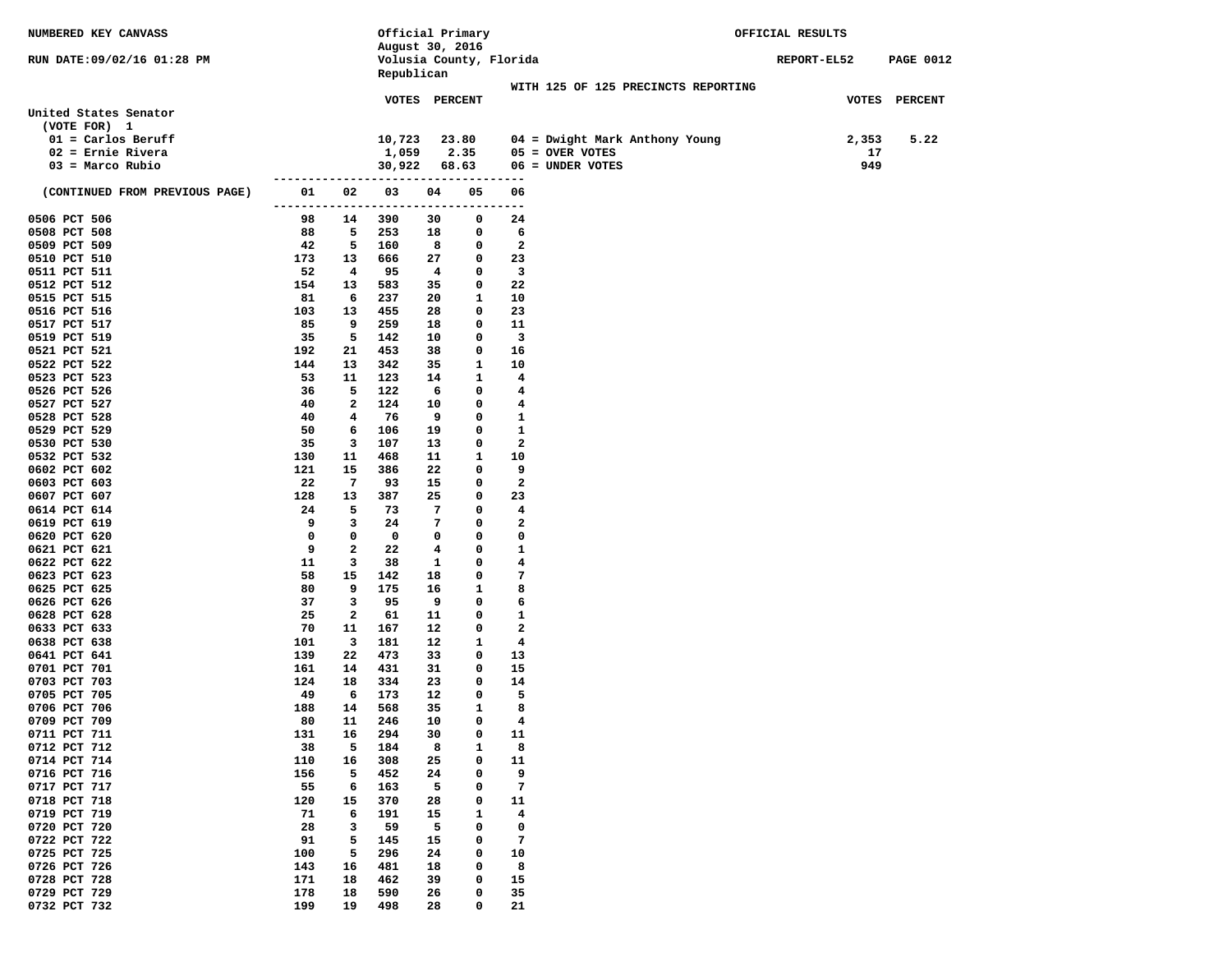| NUMBERED KEY CANVASS                  |     |              | Official Primary<br>August 30, 2016 |    |                         |                         |                                     | OFFICIAL RESULTS |                  |
|---------------------------------------|-----|--------------|-------------------------------------|----|-------------------------|-------------------------|-------------------------------------|------------------|------------------|
| RUN DATE: 09/02/16 01:28 PM           |     |              | Republican                          |    | Volusia County, Florida |                         |                                     | REPORT-EL52      | <b>PAGE 0013</b> |
|                                       |     |              |                                     |    |                         |                         | WITH 125 OF 125 PRECINCTS REPORTING |                  |                  |
| United States Senator<br>(VOTE FOR) 1 |     |              | <b>VOTES</b>                        |    | <b>PERCENT</b>          |                         |                                     | <b>VOTES</b>     | <b>PERCENT</b>   |
| $01 =$ Carlos Beruff                  |     |              | 10,723                              |    | 23.80                   |                         | $04$ = Dwight Mark Anthony Young    | 2,353            | 5.22             |
| $02$ = Ernie Rivera                   |     |              | 1,059                               |    | 2.35                    |                         | $05 =$ OVER VOTES                   | 17               |                  |
| $03$ = Marco Rubio                    |     |              | 30,922                              |    | 68.63                   |                         | $06 =$ UNDER VOTES                  | 949              |                  |
| (CONTINUED FROM PREVIOUS PAGE)        | 01  | 02           | 03                                  | 04 | 05                      | 06                      |                                     |                  |                  |
| 0733 PCT 733                          | 97  | 8            | 321                                 | 29 | 0                       | ---<br>16               |                                     |                  |                  |
| 0803 PCT 803                          | 61  | 5            | 239                                 | 12 | 0                       | 8                       |                                     |                  |                  |
| 0804 PCT 804                          | 132 | 16           | 383                                 | 21 | 0                       | 9                       |                                     |                  |                  |
| 0805 PCT 805                          | 165 | 14           | 556                                 | 35 | 0                       | 13                      |                                     |                  |                  |
| 0807 PCT 807                          | 49  | -5           | 124                                 | 13 | 0                       | 4                       |                                     |                  |                  |
| 0808 PCT 808                          | 195 | 17           | 492                                 | 37 | 1                       | 11                      |                                     |                  |                  |
| 0809 PCT 809                          | 21  | $\mathbf{1}$ | 53                                  | 6  | 0                       | $\overline{\mathbf{2}}$ |                                     |                  |                  |
| 0810 PCT 810                          | 46  | 3            | 142                                 | 9  | 0                       | $\mathbf 1$             |                                     |                  |                  |
| 0812 PCT 812                          | 89  | 10           | 266                                 | 18 | 0                       | 3                       |                                     |                  |                  |
| 0813 PCT 813                          | 51  | 4            | 258                                 | 15 | 0                       | 10                      |                                     |                  |                  |
| 0814 PCT 814                          | 89  | 4            | 217                                 | 18 | 0                       | 7                       |                                     |                  |                  |
| 0816 PCT 816                          | 106 | 6            | 191                                 | 13 | 0                       | 8                       |                                     |                  |                  |
| 0901 PCT 901                          | 69  | 9            | 146                                 | 15 | 0                       | 5                       |                                     |                  |                  |
| 0902 PCT 902                          | 80  | 10           | 294                                 | 19 | 0                       | 9                       |                                     |                  |                  |
| 0903 PCT 903                          | 120 | 7            | 223                                 | 26 | 0                       | $\overline{\mathbf{2}}$ |                                     |                  |                  |
| 0904 PCT 904                          | 89  | 4            | 297                                 | 28 | 0                       | 6                       |                                     |                  |                  |
| 0907 PCT 907                          | 117 | 6            | 308                                 | 27 | $^{\circ}$              | 10                      |                                     |                  |                  |
| 0909 PCT 909                          | 50  | 8            | 159                                 | 14 | 0                       | 8                       |                                     |                  |                  |
| 0910 PCT 910                          | 31  | 3            | 104                                 | 8  | 0                       | $\mathbf{1}$            |                                     |                  |                  |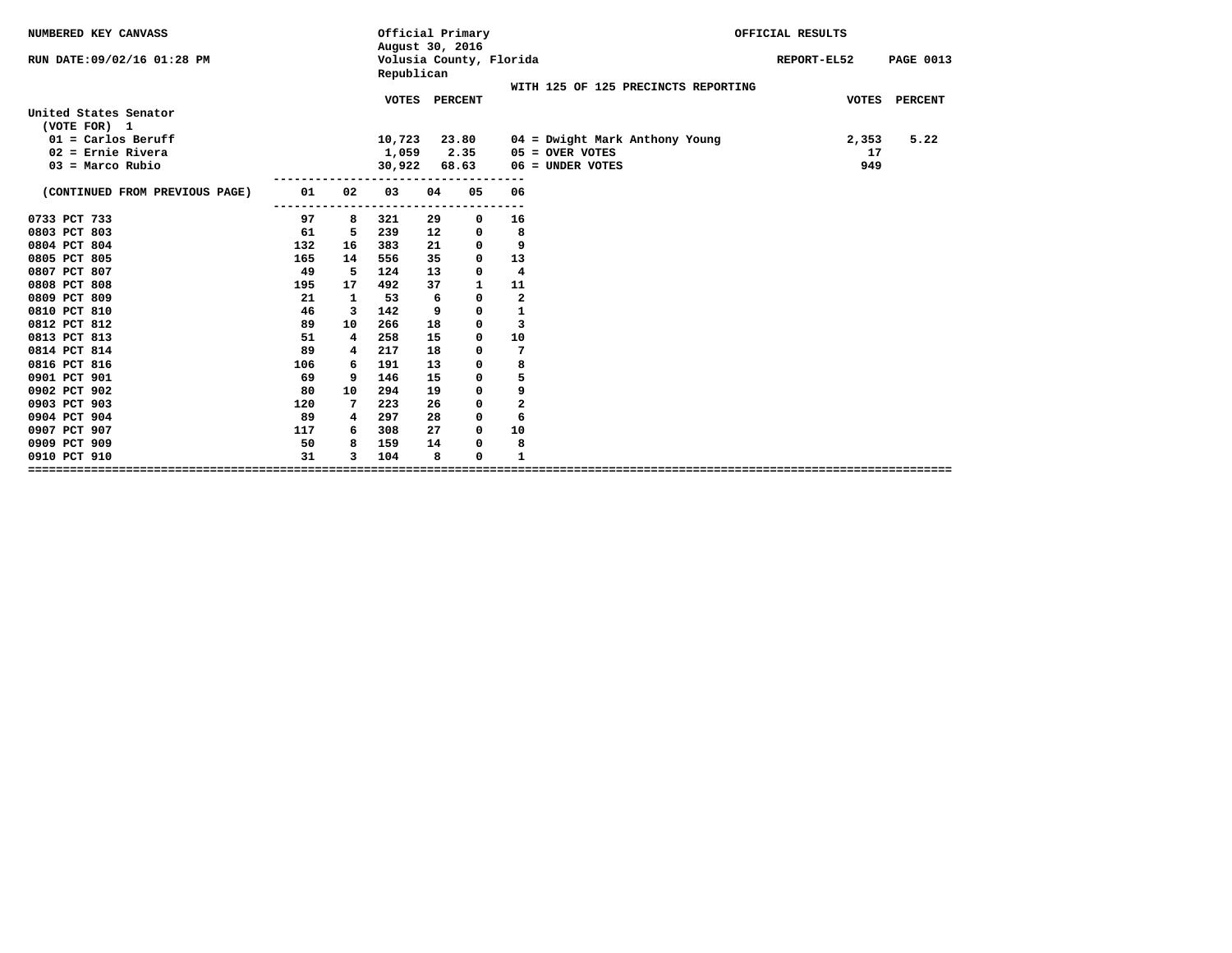| NUMBERED KEY CANVASS                  |           |            | Official Primary        |              |           |                                     | OFFICIAL RESULTS   |       |                  |  |
|---------------------------------------|-----------|------------|-------------------------|--------------|-----------|-------------------------------------|--------------------|-------|------------------|--|
|                                       |           |            | August 30, 2016         |              |           |                                     |                    |       |                  |  |
| RUN DATE:09/02/16 01:28 PM            |           |            | Volusia County, Florida |              |           |                                     | <b>REPORT-EL52</b> |       | <b>PAGE 0014</b> |  |
|                                       |           |            | Republican              |              |           |                                     |                    |       |                  |  |
|                                       |           |            |                         |              |           | WITH 125 OF 125 PRECINCTS REPORTING |                    |       |                  |  |
| Representative in Congress District 6 |           |            | VOTES PERCENT           |              |           |                                     |                    |       | VOTES PERCENT    |  |
| (VOTE FOR) 1                          |           |            |                         |              |           |                                     |                    |       |                  |  |
| $01$ = Fred Costello                  |           |            | 12,157                  |              | 27.70     |                                     |                    |       |                  |  |
| $02$ = Ron Desantis                   |           |            | 25,332                  |              | 57.73     | $04 =$ OVER VOTES                   |                    | 14    |                  |  |
| $03 = G. G.$ Galloway                 |           |            | 6,393                   |              | 14.57     | 05 = UNDER VOTES                    |                    | 2,127 |                  |  |
|                                       |           |            |                         |              |           |                                     |                    |       |                  |  |
|                                       | 01        | 02         | 03                      | 04           | 05        |                                     |                    |       |                  |  |
|                                       | --------  | .          | ----                    |              | --------- |                                     |                    |       |                  |  |
| 0101 PCT 101                          | 43        | 88         | 19                      | 0            | 12        |                                     |                    |       |                  |  |
| 0105 PCT 105                          | 22        | 81         | 12                      | 0            | 6         |                                     |                    |       |                  |  |
| 0107 PCT 107                          | 63        | 160        | 57                      | 1            | 10        |                                     |                    |       |                  |  |
| 0201 PCT 201                          | 216       | 546        | 149                     | 1            | 59        |                                     |                    |       |                  |  |
| 0202 PCT 202                          | 98        | 319<br>61  | 76                      | 0<br>0       | 43        |                                     |                    |       |                  |  |
| 0203 PCT 203<br>0204 PCT 204          | 34<br>27  | 68         | 8<br>15                 | 0            | 5<br>4    |                                     |                    |       |                  |  |
| 0205 PCT 205                          | 53        | 139        | 24                      | 0            | 14        |                                     |                    |       |                  |  |
| 0206 PCT 206                          | 108       | 280        | 45                      | 0            | 21        |                                     |                    |       |                  |  |
| 0207 PCT 207                          | 106       | 336        | 67                      | 0            | 22        |                                     |                    |       |                  |  |
| 0208 PCT 208                          | 155       | 403        | 123                     | 0            | 48        |                                     |                    |       |                  |  |
| 0212 PCT 212                          | 132       | 278        | 57                      | 0            | 27        |                                     |                    |       |                  |  |
| 0215 PCT 215                          | 136       | 515        | 67                      | 0            | 48        |                                     |                    |       |                  |  |
| 0216 PCT 216                          | 131       | 284        | 65                      | 0            | 29        |                                     |                    |       |                  |  |
| 0217 PCT 217                          | 88        | 116        | 23                      | 0            | 13        |                                     |                    |       |                  |  |
| 0218 PCT 218                          | 119       | 283        | 74                      | 0            | 25        |                                     |                    |       |                  |  |
| 0220 PCT 220                          | 3         | 0          | 0                       | 0            | 0         |                                     |                    |       |                  |  |
| 0222 PCT 222                          | 106       | 193        | 57<br>5                 | 0            | 29<br>5   |                                     |                    |       |                  |  |
| 0223 PCT 223<br>0224 PCT 224          | 10<br>136 | 24<br>384  | 72                      | 0<br>0       | 25        |                                     |                    |       |                  |  |
| 0301 PCT 301                          | 116       | 184        | 68                      | 0            | 25        |                                     |                    |       |                  |  |
| 0303 PCT 303                          | 146       | 240        | 75                      | 1            | 42        |                                     |                    |       |                  |  |
| 0304 PCT 304                          | 123       | 282        | 77                      | 0            | 42        |                                     |                    |       |                  |  |
| 0305 PCT 305                          | 143       | 258        | 95                      | 0            | 40        |                                     |                    |       |                  |  |
| 0306 PCT 306                          | 203       | 384        | 123                     | 0            | 57        |                                     |                    |       |                  |  |
| 0307 PCT 307                          | 112       | 156        | 58                      | 1            | 29        |                                     |                    |       |                  |  |
| 0308 PCT 308                          | 79        | 149        | 60                      | 0            | 12        |                                     |                    |       |                  |  |
| 0309 PCT 309                          | 127       | 183        | 67                      | 0            | 24        |                                     |                    |       |                  |  |
| 0401 PCT 401                          | 157       | 202        | 72                      | 1            | 26        |                                     |                    |       |                  |  |
| 0403 PCT 403                          | 66        | 82         | 37                      | 0            | 8         |                                     |                    |       |                  |  |
| 0404 PCT 404<br>0405 PCT 405          | 28<br>71  | 120<br>47  | 43<br>42                | 0<br>0       | 17<br>7   |                                     |                    |       |                  |  |
| 0406 PCT 406                          | 156       | 240        | 77                      | 0            | 37        |                                     |                    |       |                  |  |
| 0407 PCT 407                          | 63        | 92         | 32                      | 0            | 12        |                                     |                    |       |                  |  |
| 0410 PCT 410                          | 54        | 113        | 31                      | 0            | 13        |                                     |                    |       |                  |  |
| 0411 PCT 411                          | 53        | 137        | 35                      | 0            | 15        |                                     |                    |       |                  |  |
| 0412 PCT 412                          | 50        | 139        | 50                      | 0            | 23        |                                     |                    |       |                  |  |
| 0413 PCT 413                          | 61        | 98         | 31                      | 0            | 16        |                                     |                    |       |                  |  |
| 0414 PCT 414                          | 66        | 120        | 42                      | $\mathbf{1}$ | 11        |                                     |                    |       |                  |  |
| 0415 PCT 415                          | 86        | 113        | 52                      | 0            | 18        |                                     |                    |       |                  |  |
| 0416 PCT 416                          | 116       | 144        | 37                      | 0            | 27        |                                     |                    |       |                  |  |
| 0417 PCT 417                          | 51        | 43         | 18                      | 0            | 5         |                                     |                    |       |                  |  |
| 0419 PCT 419                          | 30        | 50         | 16                      | 0            | 2         |                                     |                    |       |                  |  |
| 0420 PCT 420<br>0421 PCT 421          | 85        | 176        | 44                      | 0<br>0       | 25        |                                     |                    |       |                  |  |
| 0422 PCT 422                          | 98<br>66  | 178<br>100 | 74<br>32                | 0            | 16<br>9   |                                     |                    |       |                  |  |
| 0423 PCT 423                          | 52        | 118        | 34                      | 0            | 13        |                                     |                    |       |                  |  |
| 0427 PCT 427                          | 56        | 124        | 34                      | 0            | 14        |                                     |                    |       |                  |  |
| 0429 PCT 429                          | 39        | 57         | 26                      | 0            | 6         |                                     |                    |       |                  |  |
| 0501 PCT 501                          | 154       | 258        | 79                      | 0            | 8         |                                     |                    |       |                  |  |
| 0502 PCT 502                          | 224       | 445        | 121                     | 1            | 26        |                                     |                    |       |                  |  |
| 0503 PCT 503                          | 77        | 126        | 41                      | 0            | 3         |                                     |                    |       |                  |  |
| 0504 PCT 504                          | 109       | 160        | 51                      | 0            | 12        |                                     |                    |       |                  |  |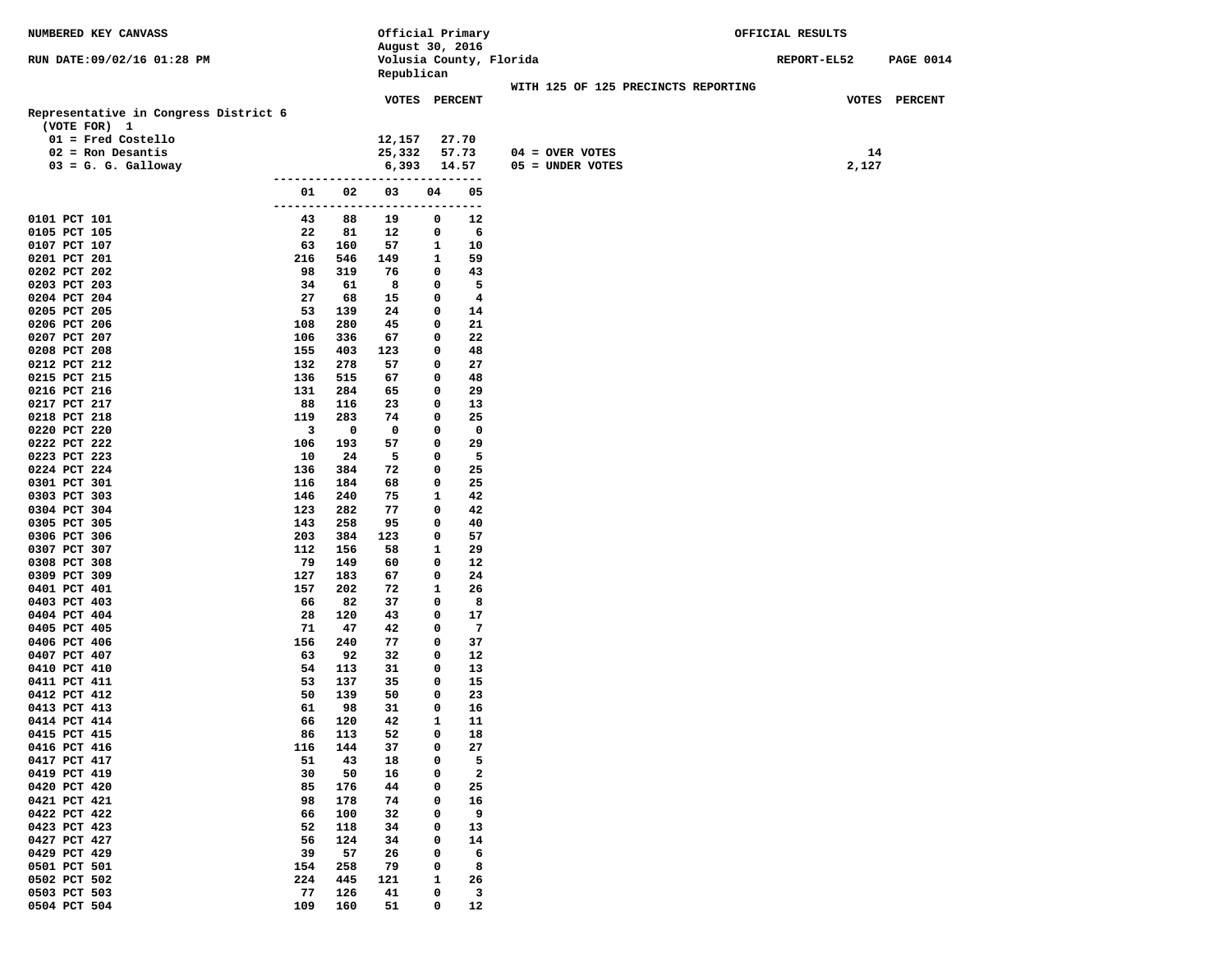| NUMBERED KEY CANVASS                  |               |            | Official Primary        |              |                         | OFFICIAL RESULTS                    |             |                  |  |
|---------------------------------------|---------------|------------|-------------------------|--------------|-------------------------|-------------------------------------|-------------|------------------|--|
|                                       |               |            | August 30, 2016         |              |                         |                                     |             |                  |  |
| RUN DATE:09/02/16 01:28 PM            |               |            | Volusia County, Florida |              |                         |                                     | REPORT-EL52 | <b>PAGE 0015</b> |  |
|                                       |               |            | Republican              |              |                         |                                     |             |                  |  |
|                                       |               |            | VOTES PERCENT           |              |                         | WITH 125 OF 125 PRECINCTS REPORTING |             | VOTES PERCENT    |  |
| Representative in Congress District 6 |               |            |                         |              |                         |                                     |             |                  |  |
| (VOTE FOR) 1                          |               |            |                         |              |                         |                                     |             |                  |  |
| $01$ = Fred Costello                  |               |            | 12,157                  |              | 27.70                   |                                     |             |                  |  |
| $02$ = Ron Desantis                   |               |            | 25,332                  |              | 57.73                   | $04 = OVER VOTES$                   |             | 14               |  |
| $03 = G. G. Galloway$                 |               |            | 6,393                   |              | 14.57                   | 05 = UNDER VOTES                    | 2,127       |                  |  |
|                                       |               |            |                         |              |                         |                                     |             |                  |  |
| (CONTINUED FROM PREVIOUS PAGE)        | 01            | 02         | 03                      | 04           | 05                      |                                     |             |                  |  |
|                                       | ------------- |            | -----                   | -----        | ---                     |                                     |             |                  |  |
| 0506 PCT 506                          | 147           | 266        | 129                     | 0<br>0       | 14<br>14                |                                     |             |                  |  |
| 0508 PCT 508<br>0509 PCT 509          | 114<br>77     | 192<br>113 | 50<br>24                | 0            | 3                       |                                     |             |                  |  |
| 0510 PCT 510                          | 337           | 415        | 131                     | 0            | 19                      |                                     |             |                  |  |
| 0511 PCT 511                          | 48            | 71         | 34                      | 0            | 5                       |                                     |             |                  |  |
| 0512 PCT 512                          | 310           | 340        | 141                     | 0            | 16                      |                                     |             |                  |  |
| 0515 PCT 515                          | 149           | 140        | 60                      | 0            | 6                       |                                     |             |                  |  |
| 0516 PCT 516                          | 166           | 336        | 112                     | 0            | 8                       |                                     |             |                  |  |
| 0517 PCT 517                          | 143           | 162        | 70                      | 0            | 7                       |                                     |             |                  |  |
| 0519 PCT 519                          | 66            | 99         | 25                      | 0            | 5                       |                                     |             |                  |  |
| 0521 PCT 521                          | 287           | 304        | 103                     | 1            | 25                      |                                     |             |                  |  |
| 0522 PCT 522                          | 196           | 238        | 97                      | 0            | 14                      |                                     |             |                  |  |
| 0523 PCT 523<br>0526 PCT 526          | 68<br>67      | 107<br>71  | 26<br>29                | 0<br>0       | 5<br>6                  |                                     |             |                  |  |
| 0527 PCT 527                          | 52            | 98         | 25                      | 0            | 5                       |                                     |             |                  |  |
| 0528 PCT 528                          | 42            | 59         | 28                      | 0            | 1                       |                                     |             |                  |  |
| 0529 PCT 529                          | 63            | 82         | 30                      | 0            | 7                       |                                     |             |                  |  |
| 0530 PCT 530                          | 58            | 67         | 30                      | 0            | 5                       |                                     |             |                  |  |
| 0532 PCT 532                          | 128           | 428        | 66                      | 0            | 9                       |                                     |             |                  |  |
| 0602 PCT 602                          | 150           | 297        | 74                      | 0            | 32                      |                                     |             |                  |  |
| 0603 PCT 603                          | 37            | 72         | 25                      | 0            | 5                       |                                     |             |                  |  |
| 0607 PCT 607                          | 172           | 304        | 73                      | 0            | 27                      |                                     |             |                  |  |
| 0614 PCT 614                          | 27            | 55         | 23                      | 0            | 8                       |                                     |             |                  |  |
| 0619 PCT 619                          | 19<br>0       | 19<br>0    | 5<br>0                  | 1<br>0       | 1<br>0                  |                                     |             |                  |  |
| 0620 PCT 620<br>0621 PCT 621          | 13            | 18         | 7                       | 0            | 0                       |                                     |             |                  |  |
| 0622 PCT 622                          | 16            | 30         | 8                       | 0            | 3                       |                                     |             |                  |  |
| 0623 PCT 623                          | 72            | 124        | 30                      | 0            | 14                      |                                     |             |                  |  |
| 0625 PCT 625                          | 92            | 141        | 40                      | 0            | 16                      |                                     |             |                  |  |
| 0626 PCT 626                          | 39            | 90         | 15                      | 0            | 6                       |                                     |             |                  |  |
| 0628 PCT 628                          | 38            | 46         | 12                      | 0            | 4                       |                                     |             |                  |  |
| 0633 PCT 633                          | 73            | 127        | 51                      | 0            | 11                      |                                     |             |                  |  |
| 0638 PCT 638                          | 68            | 179        | 40                      | 0            | 15                      |                                     |             |                  |  |
| 0641 PCT 641<br>0701 PCT 701          | 164<br>177    | 421<br>360 | 65<br>80                | 1<br>0       | 29<br>35                |                                     |             |                  |  |
| 0703 PCT 703                          | 123           | 302        | 67                      | 0            | 21                      |                                     |             |                  |  |
| 0705 PCT 705                          | 67            | 133        | 37                      | 0            | 8                       |                                     |             |                  |  |
| 0706 PCT 706                          | 215           | 478        | 83                      | $\mathbf{1}$ | 37                      |                                     |             |                  |  |
| 0709 PCT 709                          | 98            | 204        | 38                      | 0            | 11                      |                                     |             |                  |  |
| 0711 PCT 711                          | 135           | 254        | 75                      | 0            | 18                      |                                     |             |                  |  |
| 0712 PCT 712                          | 71            | 133        | 27                      | 0            | 13                      |                                     |             |                  |  |
| 0714 PCT 714                          | 109           | 280        | 60                      | 0            | 21                      |                                     |             |                  |  |
| 0716 PCT 716                          | 106           | 447        | 55                      | 0            | 38                      |                                     |             |                  |  |
| 0717 PCT 717                          | 67            | 128        | 27                      | 0            | 14                      |                                     |             |                  |  |
| 0718 PCT 718<br>0719 PCT 719          | 147<br>68     | 292<br>171 | 80                      | 0            | 25<br>11                |                                     |             |                  |  |
| 0720 PCT 720                          | 29            | 43         | 37<br>19                | 1<br>0       | $\overline{\mathbf{4}}$ |                                     |             |                  |  |
| 0722 PCT 722                          | 87            | 132        | 36                      | 0            | 8                       |                                     |             |                  |  |
| 0725 PCT 725                          | 110           | 247        | 69                      | 0            | 9                       |                                     |             |                  |  |
| 0726 PCT 726                          | 145           | 429        | 62                      | 0            | 30                      |                                     |             |                  |  |
| 0728 PCT 728                          | 167           | 412        | 98                      | 0            | 28                      |                                     |             |                  |  |
| 0729 PCT 729                          | 219           | 492        | 87                      | 0            | 49                      |                                     |             |                  |  |
| 0732 PCT 732                          | 206           | 452        | 71                      | 0            | 36                      |                                     |             |                  |  |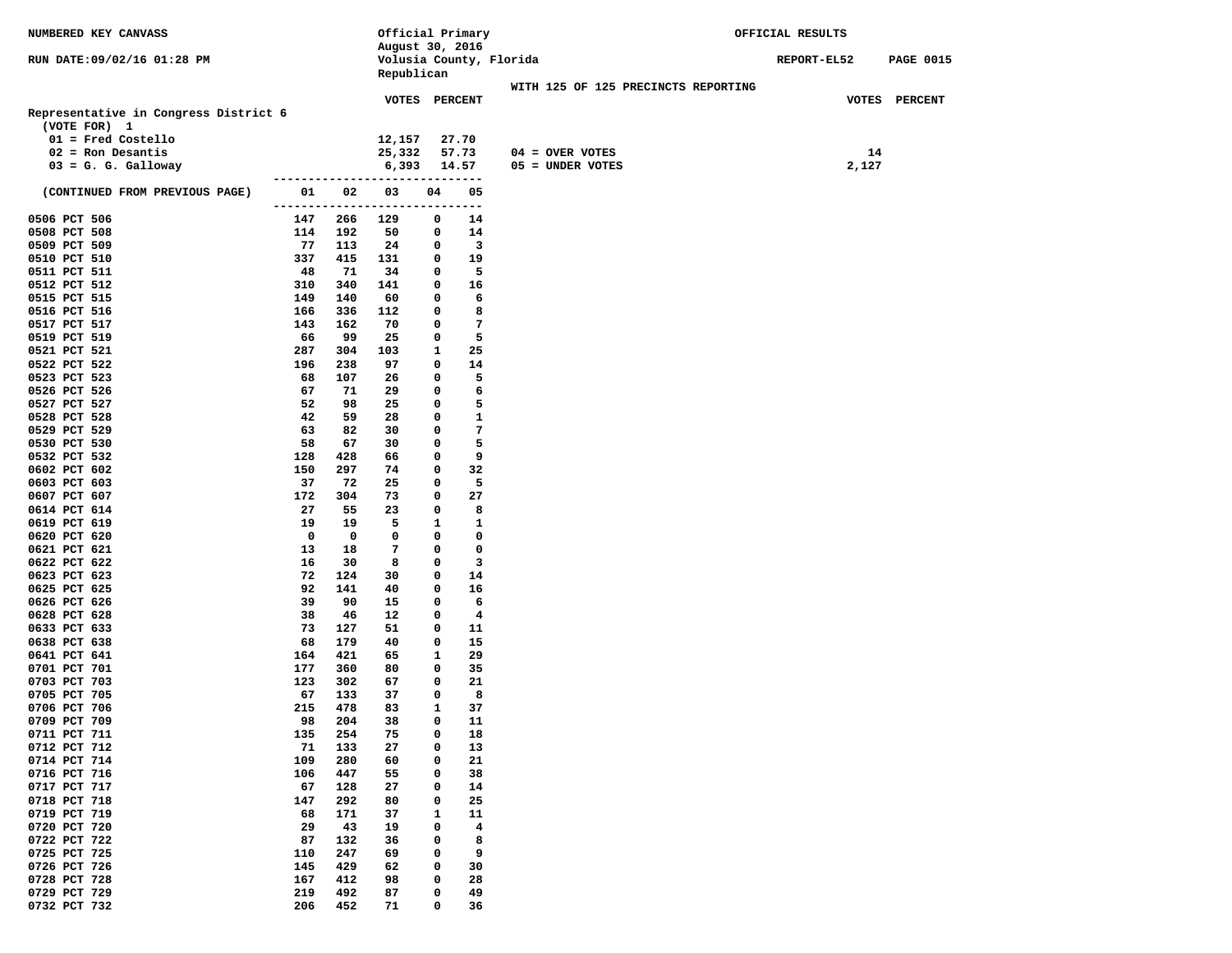| NUMBERED KEY CANVASS                                  |     |     | Official Primary<br>August 30, 2016 |                |                         |                                     | OFFICIAL RESULTS |                  |
|-------------------------------------------------------|-----|-----|-------------------------------------|----------------|-------------------------|-------------------------------------|------------------|------------------|
| RUN DATE: 09/02/16 01:28 PM                           |     |     | Republican                          |                | Volusia County, Florida |                                     | REPORT-EL52      | <b>PAGE 0016</b> |
|                                                       |     |     |                                     |                |                         | WITH 125 OF 125 PRECINCTS REPORTING |                  |                  |
| Representative in Congress District 6<br>(VOTE FOR) 1 |     |     | <b>VOTES</b>                        | <b>PERCENT</b> |                         |                                     | <b>VOTES</b>     | <b>PERCENT</b>   |
| $01$ = Fred Costello                                  |     |     | 12,157                              |                | 27.70                   |                                     |                  |                  |
| $02$ = Ron Desantis                                   |     |     | 25,332                              |                | 57.73                   | $04 =$ OVER VOTES                   | 14               |                  |
| $03 = G. G. Galloway$                                 |     |     | 6,393                               |                | 14.57                   | 05 = UNDER VOTES                    | 2,127            |                  |
| (CONTINUED FROM PREVIOUS PAGE)                        | 01  | 02  | 03                                  | 04             | 05                      |                                     |                  |                  |
| 0733 PCT 733                                          | 114 | 262 | -----<br>68                         | 0              | ---<br>27               |                                     |                  |                  |
| 0803 PCT 803                                          | 66  | 222 | 25                                  | 0              | 12                      |                                     |                  |                  |
| 0804 PCT 804                                          | 110 | 361 | 72                                  | 0              | 18                      |                                     |                  |                  |
| 0805 PCT 805                                          | 141 | 536 | 79                                  | $\mathbf 0$    | 27                      |                                     |                  |                  |
| 0807 PCT 807                                          | 54  | 103 | 27                                  | $\Omega$       | 11                      |                                     |                  |                  |
| 0808 PCT 808                                          | 157 | 462 | 106                                 | 1              | 27                      |                                     |                  |                  |
| 0809 PCT 809                                          | 17  | 51  | 11                                  | 0              | 4                       |                                     |                  |                  |
| 0810 PCT 810                                          | 34  | 137 | 25                                  | $\mathbf 0$    | 5                       |                                     |                  |                  |
| 0812 PCT 812                                          | 88  | 242 | 39                                  | 0              | 17                      |                                     |                  |                  |
| 0813 PCT 813                                          | 55  | 234 | 36                                  | 0              | 13                      |                                     |                  |                  |
| 0814 PCT 814                                          | 63  | 225 | 36                                  | $\mathbf 0$    | 11                      |                                     |                  |                  |
| 0816 PCT 816                                          | 77  | 191 | 40                                  | $\mathbf 0$    | 16                      |                                     |                  |                  |
| 0901 PCT 901                                          | 41  | 164 | 18                                  | 0              | 21                      |                                     |                  |                  |
| 0902 PCT 902                                          | 78  | 277 | 45                                  | 0              | 12                      |                                     |                  |                  |
| 0903 PCT 903                                          | 86  | 230 | 53                                  | 1              | 8                       |                                     |                  |                  |
| 0904 PCT 904                                          | 65  | 303 | 46                                  | $\mathbf{0}$   | 10                      |                                     |                  |                  |
| 0907 PCT 907                                          | 82  | 327 | 36                                  | $\mathbf 0$    | 23                      |                                     |                  |                  |
| 0909 PCT 909                                          | 49  | 137 | 39                                  | $\mathbf 0$    | 14                      |                                     |                  |                  |
| 0910 PCT 910                                          | 33  | 92  | 17                                  | 0              | 5                       |                                     |                  |                  |
|                                                       |     |     |                                     |                |                         |                                     |                  |                  |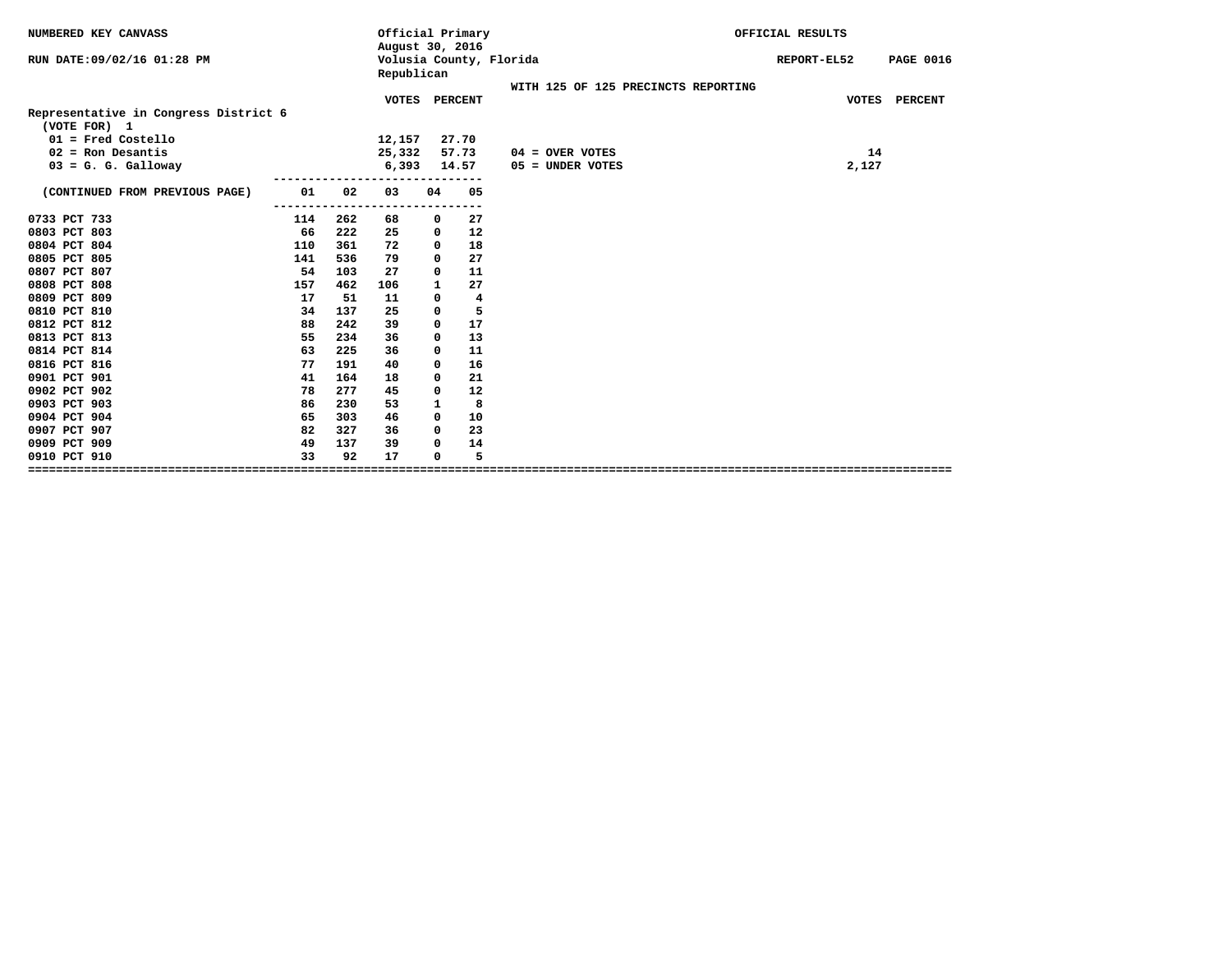| NUMBERED KEY CANVASS         |                          |            |              | Official Primary                           |                                     | OFFICIAL RESULTS |                  |
|------------------------------|--------------------------|------------|--------------|--------------------------------------------|-------------------------------------|------------------|------------------|
| RUN DATE:09/02/16 01:28 PM   |                          |            |              | August 30, 2016<br>Volusia County, Florida |                                     | REPORT-EL52      | <b>PAGE 0017</b> |
|                              |                          |            |              | Republican                                 |                                     |                  |                  |
|                              |                          |            |              |                                            | WITH 125 OF 125 PRECINCTS REPORTING |                  |                  |
|                              |                          |            |              | VOTES PERCENT                              |                                     |                  | VOTES PERCENT    |
| State Committeeman           |                          |            |              |                                            |                                     |                  |                  |
| (VOTE FOR) 1                 |                          |            |              |                                            |                                     |                  |                  |
| $01 = Paul W. Deering$       |                          |            | 25,125       | 69.48                                      | $03 =$ OVER VOTES                   | 2                |                  |
| $02 =$ James Oddie           |                          |            | 11,038       | 30.52                                      | 04 = UNDER VOTES                    | 9,858            |                  |
|                              | ------------------------ |            |              |                                            |                                     |                  |                  |
|                              | 01<br>-------------      | 02         | 03<br>-----  | 04<br>----                                 |                                     |                  |                  |
| 0101 PCT 101                 | 104                      | 29         | 0            | 29                                         |                                     |                  |                  |
| 0105 PCT 105                 | 78                       | 20         | 0            | 23                                         |                                     |                  |                  |
| 0107 PCT 107                 | 172                      | 72         | 0            | 47                                         |                                     |                  |                  |
| 0201 PCT 201                 | 545                      | 198        | 0            | 228                                        |                                     |                  |                  |
| 0202 PCT 202                 | 281                      | 127        | 0            | 128                                        |                                     |                  |                  |
| 0203 PCT 203                 | 48                       | 35         | 0            | 25                                         |                                     |                  |                  |
| 0204 PCT 204                 | 60                       | 30         | 0            | 24                                         |                                     |                  |                  |
| 0205 PCT 205                 | 125                      | 59         | 0            | 46                                         |                                     |                  |                  |
| 0206 PCT 206                 | 237                      | 114        | 0            | 103                                        |                                     |                  |                  |
| 0207 PCT 207                 | 303                      | 101        | 0            | 127                                        |                                     |                  |                  |
| 0208 PCT 208                 | 388                      | 171        | 0            | 170                                        |                                     |                  |                  |
| 0212 PCT 212<br>0215 PCT 215 | 295<br>407               | 103<br>159 | 0<br>0       | 96<br>200                                  |                                     |                  |                  |
| 0216 PCT 216                 | 288                      | 119        | $\mathbf{o}$ | 102                                        |                                     |                  |                  |
| 0217 PCT 217                 | 154                      | 47         | 0            | 39                                         |                                     |                  |                  |
| 0218 PCT 218                 | 273                      | 110        | 0            | 118                                        |                                     |                  |                  |
| 0220 PCT 220                 | 0                        | 3          | $\mathbf{o}$ | 0                                          |                                     |                  |                  |
| 0222 PCT 222                 | 211                      | 98         | 0            | 76                                         |                                     |                  |                  |
| 0223 PCT 223                 | 22                       | 15         | 0            | 7                                          |                                     |                  |                  |
| 0224 PCT 224                 | 332                      | 154        | $\mathbf{o}$ | 131                                        |                                     |                  |                  |
| 0301 PCT 301                 | 233                      | 93         | 0            | 67                                         |                                     |                  |                  |
| 0303 PCT 303                 | 268                      | 98         | $\mathbf{o}$ | 138                                        |                                     |                  |                  |
| 0304 PCT 304                 | 292                      | 115        | $\mathbf{o}$ | 117                                        |                                     |                  |                  |
| 0305 PCT 305                 | 299                      | 126        | 0            | 111                                        |                                     |                  |                  |
| 0306 PCT 306<br>0307 PCT 307 | 420<br>188               | 166<br>106 | 0<br>0       | 181<br>62                                  |                                     |                  |                  |
| 0308 PCT 308                 | 167                      | 84         | 0            | 49                                         |                                     |                  |                  |
| 0309 PCT 309                 | 240                      | 86         | 0            | 75                                         |                                     |                  |                  |
| 0401 PCT 401                 | 278                      | 112        | $\mathbf{o}$ | 68                                         |                                     |                  |                  |
| 0403 PCT 403                 | 113                      | 56         | 0            | 24                                         |                                     |                  |                  |
| 0404 PCT 404                 | 92                       | 78         | 0            | 38                                         |                                     |                  |                  |
| 0405 PCT 405                 | 103                      | 45         | $\mathbf{o}$ | 19                                         |                                     |                  |                  |
| 0406 PCT 406                 | 291                      | 123        | 0            | 96                                         |                                     |                  |                  |
| 0407 PCT 407                 | 114                      | 49         | 0            | 36                                         |                                     |                  |                  |
| 0410 PCT 410<br>0411 PCT 411 | 121<br>146               | 53<br>55   | 0<br>0       | 37<br>39                                   |                                     |                  |                  |
| 0412 PCT 412                 | 139                      | 83         | 0            | 40                                         |                                     |                  |                  |
| 0413 PCT 413                 | 118                      | 42         | 0            | 46                                         |                                     |                  |                  |
| 0414 PCT 414                 | 166                      | 47         | 0            | 27                                         |                                     |                  |                  |
| 0415 PCT 415                 | 160                      | 67         | 0            | 42                                         |                                     |                  |                  |
| 0416 PCT 416                 | 178                      | 86         | 0            | 60                                         |                                     |                  |                  |
| 0417 PCT 417                 | 68                       | 31         | 0            | 18                                         |                                     |                  |                  |
| 0419 PCT 419                 | 65                       | 27         | 0            | 6                                          |                                     |                  |                  |
| 0420 PCT 420                 | 181                      | 79         | 0            | 70                                         |                                     |                  |                  |
| 0421 PCT 421                 | 203                      | 98         | 0            | 65                                         |                                     |                  |                  |
| 0422 PCT 422                 | 140                      | 46         | 0            | 21                                         |                                     |                  |                  |
| 0423 PCT 423<br>0427 PCT 427 | 114<br>130               | 54<br>68   | 0<br>0       | 49                                         |                                     |                  |                  |
| 0429 PCT 429                 | 71                       | 42         | 0            | 30<br>15                                   |                                     |                  |                  |
| 0501 PCT 501                 | 267                      | 113        | 0            | 119                                        |                                     |                  |                  |
| 0502 PCT 502                 | 446                      | 192        | 0            | 179                                        |                                     |                  |                  |
| 0503 PCT 503                 | 126                      | 59         | 0            | 62                                         |                                     |                  |                  |
| 0504 PCT 504                 | 160                      | 84         | 0            | 88                                         |                                     |                  |                  |
| 0506 PCT 506                 | 268                      | 142        | 0            | 146                                        |                                     |                  |                  |
|                              |                          |            |              |                                            |                                     |                  |                  |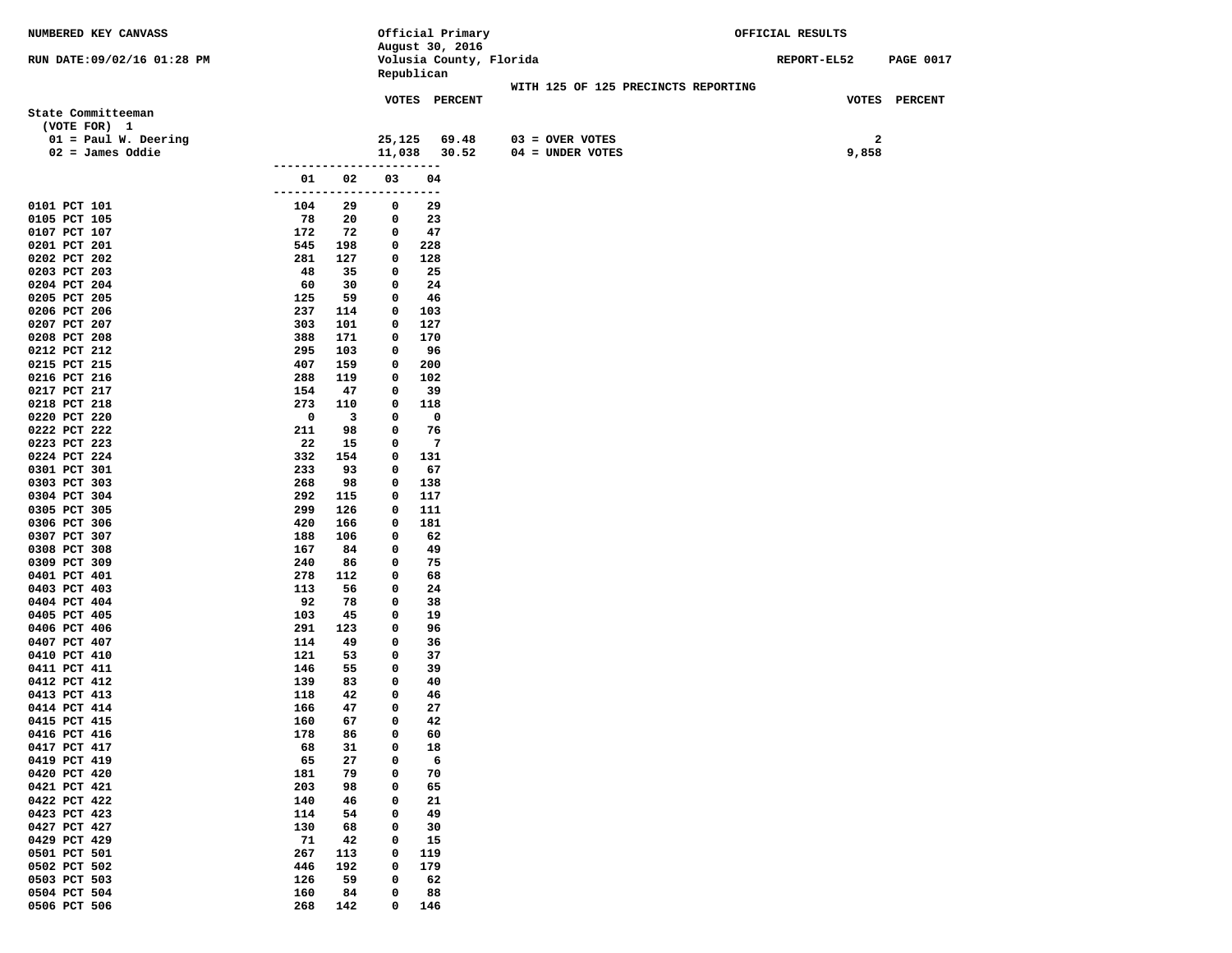| NUMBERED KEY CANVASS           |                          |            |             | Official Primary        |                                     | OFFICIAL RESULTS   |              |                  |
|--------------------------------|--------------------------|------------|-------------|-------------------------|-------------------------------------|--------------------|--------------|------------------|
|                                |                          |            |             | August 30, 2016         |                                     |                    |              |                  |
| RUN DATE:09/02/16 01:28 PM     |                          |            |             | Volusia County, Florida |                                     | <b>REPORT-EL52</b> |              | <b>PAGE 0018</b> |
|                                |                          |            |             | Republican              |                                     |                    |              |                  |
|                                |                          |            |             |                         | WITH 125 OF 125 PRECINCTS REPORTING |                    |              |                  |
| State Committeeman             |                          |            |             | VOTES PERCENT           |                                     |                    |              | VOTES PERCENT    |
| (VOTE FOR) 1                   |                          |            |             |                         |                                     |                    |              |                  |
| $01 = Paul W. Deering$         |                          |            | 25,125      | 69.48                   | $03 = OVER VOTES$                   |                    | $\mathbf{2}$ |                  |
| $02 =$ James Oddie             |                          |            | 11,038      | 30.52                   | $04 =$ UNDER VOTES                  |                    | 9,858        |                  |
|                                | ------------------------ |            |             |                         |                                     |                    |              |                  |
| (CONTINUED FROM PREVIOUS PAGE) | 01                       | 02         | 03          | 04                      |                                     |                    |              |                  |
|                                | --------------------     |            |             | ----                    |                                     |                    |              |                  |
| 0508 PCT 508                   | 211                      | 76         | 0           | 83                      |                                     |                    |              |                  |
| 0509 PCT 509                   | 108                      | 46         | 0           | 63                      |                                     |                    |              |                  |
| 0510 PCT 510                   | 452                      | 180        | 0           | 270                     |                                     |                    |              |                  |
| 0511 PCT 511                   | 76                       | 39         | 0           | 43                      |                                     |                    |              |                  |
| 0512 PCT 512                   | 428                      | 151        | 0           | 228                     |                                     |                    |              |                  |
| 0515 PCT 515                   | 204                      | 78         | 0           | 73                      |                                     |                    |              |                  |
| 0516 PCT 516                   | 289                      | 130        | 0           | 203                     |                                     |                    |              |                  |
| 0517 PCT 517                   | 189                      | 106        | 0           | 87                      |                                     |                    |              |                  |
| 0519 PCT 519                   | 111                      | 47         | 0           | 37                      |                                     |                    |              |                  |
| 0521 PCT 521                   | 443                      | 127        | 0           | 150                     |                                     |                    |              |                  |
| 0522 PCT 522                   | 300                      | 138        | 0           | 107                     |                                     |                    |              |                  |
| 0523 PCT 523                   | 125                      | 65         | 0           | 16                      |                                     |                    |              |                  |
| 0526 PCT 526                   | 82                       | 52         | 0           | 39                      |                                     |                    |              |                  |
| 0527 PCT 527<br>0528 PCT 528   | 96<br>81                 | 42<br>38   | 0<br>0      | 42<br>11                |                                     |                    |              |                  |
| 0529 PCT 529                   | 102                      | 49         | 0           | 31                      |                                     |                    |              |                  |
| 0530 PCT 530                   | 92                       | 47         | 0           | 21                      |                                     |                    |              |                  |
| 0532 PCT 532                   | 375                      | 132        | 0           | 124                     |                                     |                    |              |                  |
| 0602 PCT 602                   | 287                      | 121        | 0           | 145                     |                                     |                    |              |                  |
| 0603 PCT 603                   | 77                       | 31         | 0           | 31                      |                                     |                    |              |                  |
| 0607 PCT 607                   | 302                      | 133        | 0           | 141                     |                                     |                    |              |                  |
| 0614 PCT 614                   | 70                       | 26         | 0           | 17                      |                                     |                    |              |                  |
| 0619 PCT 619                   | 25                       | 14         | 0           | 6                       |                                     |                    |              |                  |
| 0620 PCT 620                   | $\mathbf 0$              | 0          | 0           | $\mathbf 0$             |                                     |                    |              |                  |
| 0621 PCT 621                   | 22                       | 13         | 0           | 3                       |                                     |                    |              |                  |
| 0622 PCT 622                   | 31                       | 17         | 0           | 9                       |                                     |                    |              |                  |
| 0623 PCT 623                   | 121                      | 68         | 0           | 51                      |                                     |                    |              |                  |
| 0625 PCT 625                   | 150                      | 71         | 0           | 68                      |                                     |                    |              |                  |
| 0626 PCT 626                   | 87                       | 35         | 0           | 28                      |                                     |                    |              |                  |
| 0628 PCT 628                   | 52                       | 38         | 0           | 10                      |                                     |                    |              |                  |
| 0633 PCT 633<br>0638 PCT 638   | 155<br>173               | 62<br>64   | 0<br>0      | 45<br>65                |                                     |                    |              |                  |
| 0641 PCT 641                   | 359                      | 151        | 0           | 170                     |                                     |                    |              |                  |
| 0701 PCT 701                   | 370                      | 139        | 0           | 143                     |                                     |                    |              |                  |
| 0703 PCT 703                   | 264                      | 151        | 0           | 98                      |                                     |                    |              |                  |
| 0705 PCT 705                   | 103                      | 90         | 0           | 52                      |                                     |                    |              |                  |
| 0706 PCT 706                   | 428                      | 177        | 1           | 208                     |                                     |                    |              |                  |
| 0709 PCT 709                   | 225                      | 75         | 0           | 51                      |                                     |                    |              |                  |
| 0711 PCT 711                   | 247                      | 137        | 0           | 98                      |                                     |                    |              |                  |
| 0712 PCT 712                   | 139                      | 56         | $\mathbf 0$ | 49                      |                                     |                    |              |                  |
| 0714 PCT 714                   | 246                      | 130        | 0           | 94                      |                                     |                    |              |                  |
| 0716 PCT 716                   | 398                      | 111        | 0           | 137                     |                                     |                    |              |                  |
| 0717 PCT 717                   | 128                      | 62         | 0           | 46                      |                                     |                    |              |                  |
| 0718 PCT 718                   | 307                      | 132        | 1           | 104                     |                                     |                    |              |                  |
| 0719 PCT 719                   | 185                      | 63         | 0           | 40                      |                                     |                    |              |                  |
| 0720 PCT 720                   | 51                       | 23         | 0           | 21                      |                                     |                    |              |                  |
| 0722 PCT 722                   | 151                      | 74         | 0           | 38                      |                                     |                    |              |                  |
| 0725 PCT 725                   | 230                      | 113        | 0           | 92                      |                                     |                    |              |                  |
| 0726 PCT 726                   | 279                      | 223        | 0           | 164                     |                                     |                    |              |                  |
| 0728 PCT 728<br>0729 PCT 729   | 386<br>426               | 186<br>203 | 0<br>0      | 133<br>218              |                                     |                    |              |                  |
| 0732 PCT 732                   | 419                      | 175        | 0           | 171                     |                                     |                    |              |                  |
| 0733 PCT 733                   | 244                      | 93         | 0           | 134                     |                                     |                    |              |                  |
| 0803 PCT 803                   | 176                      | 75         | 0           | 74                      |                                     |                    |              |                  |
|                                |                          |            |             |                         |                                     |                    |              |                  |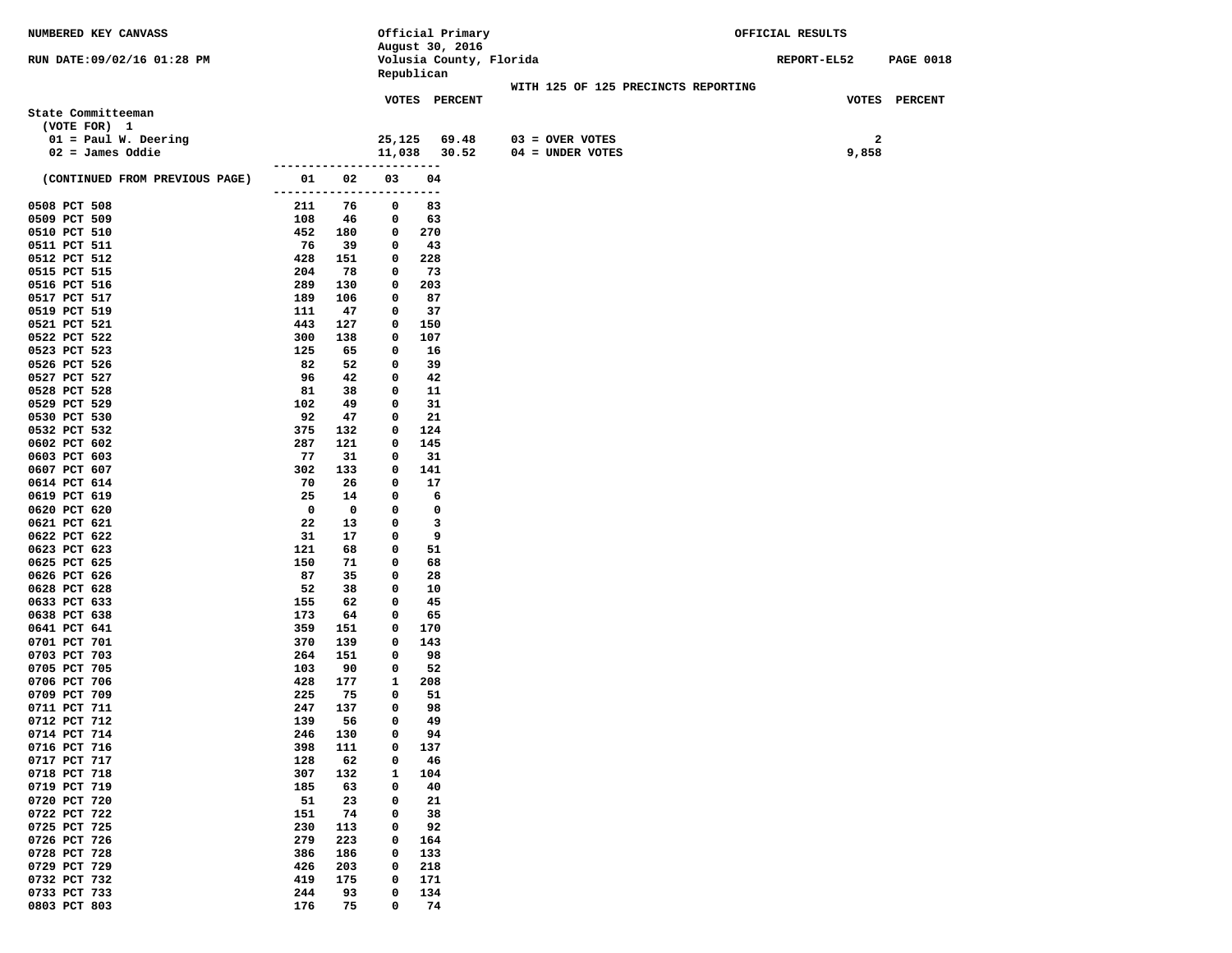| August 30, 2016<br>Volusia County, Florida<br>RUN DATE: 09/02/16 01:28 PM<br><b>PAGE 0019</b><br>REPORT-EL52<br>Republican   |  |
|------------------------------------------------------------------------------------------------------------------------------|--|
|                                                                                                                              |  |
| WITH 125 OF 125 PRECINCTS REPORTING                                                                                          |  |
| VOTES PERCENT<br><b>VOTES</b><br><b>PERCENT</b>                                                                              |  |
| State Committeeman                                                                                                           |  |
| (VOTE FOR) 1<br>$01 = Paul W. Deering$                                                                                       |  |
| 69.48<br>$\mathbf{2}$<br>25,125<br>$03 =$ OVER VOTES<br>11,038<br>30.52<br>$02 = James Oddie$<br>9,858<br>$04 =$ UNDER VOTES |  |
|                                                                                                                              |  |
| (CONTINUED FROM PREVIOUS PAGE)<br>01<br>02<br>03<br>04                                                                       |  |
|                                                                                                                              |  |
| 0804 PCT 804<br>117<br>323<br>121<br>$\mathbf{o}$                                                                            |  |
| 0805 PCT 805<br>412<br>189<br>182<br>0                                                                                       |  |
| 89<br>47<br>0807 PCT 807<br>59<br>0                                                                                          |  |
| 0808 PCT 808<br>415<br>185<br>153<br>0                                                                                       |  |
| 0809 PCT 809<br>41<br>12<br>30<br>0                                                                                          |  |
| 0810 PCT 810<br>50<br>40<br>111<br>0                                                                                         |  |
| 0812 PCT 812<br>225<br>87<br>74<br>0                                                                                         |  |
| 0813 PCT 813<br>86<br>96<br>156<br>0                                                                                         |  |
| 0814 PCT 814<br>167<br>65<br>103<br>0                                                                                        |  |
| 0816 PCT 816<br>76<br>159<br>89<br>0                                                                                         |  |
| 0901 PCT 901<br>57<br>54<br>133<br>0                                                                                         |  |
| 0902 PCT 902<br>226<br>123<br>63<br>0                                                                                        |  |
| 0903 PCT 903<br>112<br>53<br>213<br>$\mathbf 0$                                                                              |  |
| 0904 PCT 904<br>240<br>94<br>90<br>0                                                                                         |  |
| 0907 PCT 907<br>243<br>108<br>117<br>0                                                                                       |  |
| 0909 PCT 909<br>54<br>125<br>60<br>0                                                                                         |  |
| 82<br>41<br>24<br>0910 PCT 910<br>0                                                                                          |  |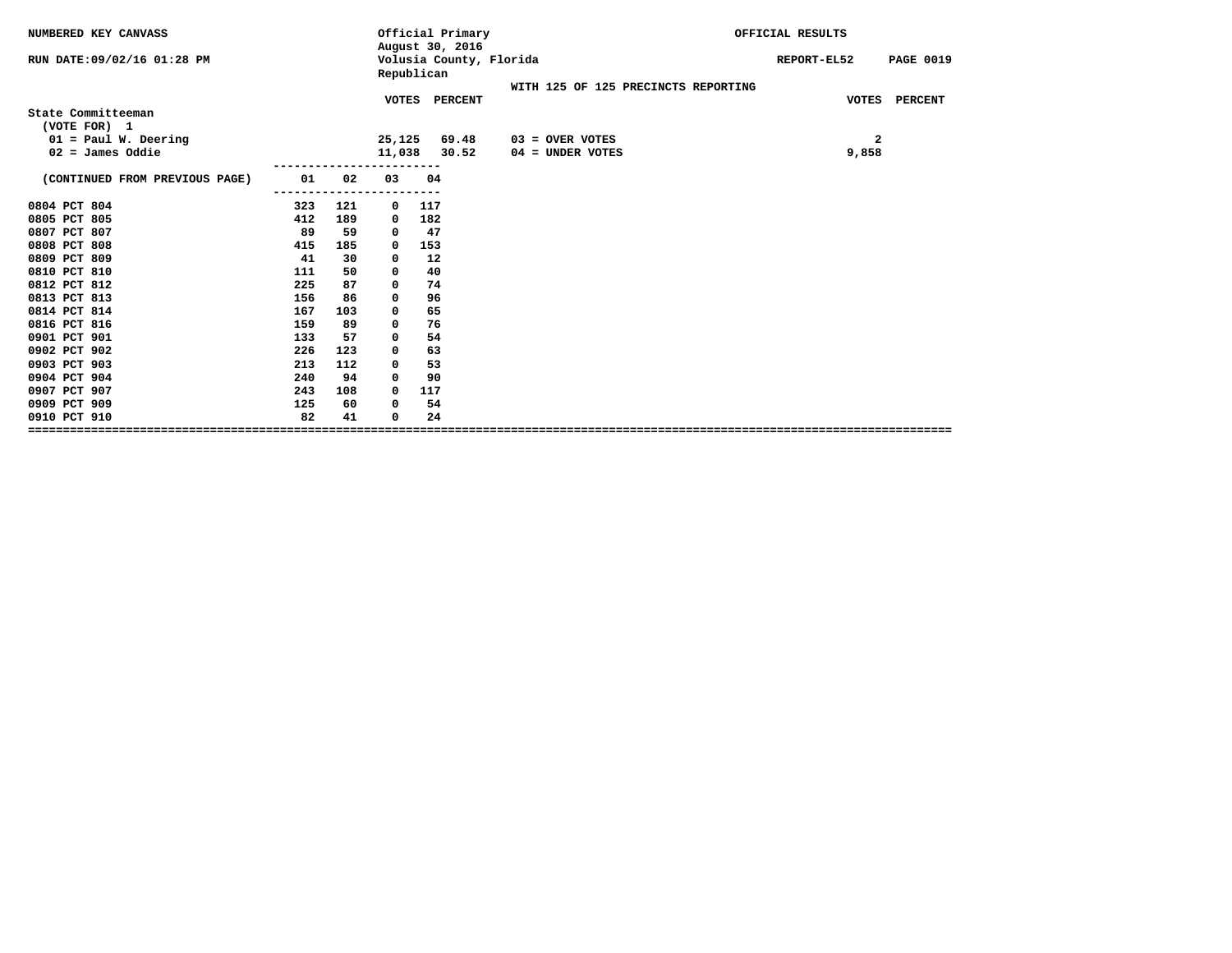| NUMBERED KEY CANVASS                 |                          |                         |                  | Official Primary        |                                     | OFFICIAL RESULTS |                  |
|--------------------------------------|--------------------------|-------------------------|------------------|-------------------------|-------------------------------------|------------------|------------------|
|                                      |                          |                         |                  | August 30, 2016         |                                     |                  |                  |
| RUN DATE: 09/02/16 01:28 PM          |                          |                         |                  | Volusia County, Florida |                                     | REPORT-EL52      | <b>PAGE 0020</b> |
|                                      |                          |                         |                  | Republican              |                                     |                  |                  |
|                                      |                          |                         |                  |                         | WITH 125 OF 125 PRECINCTS REPORTING |                  |                  |
|                                      |                          |                         |                  | VOTES PERCENT           |                                     |                  | VOTES PERCENT    |
| State Committeewoman<br>(VOTE FOR) 1 |                          |                         |                  |                         |                                     |                  |                  |
|                                      |                          |                         |                  |                         |                                     |                  |                  |
| 01 = Dana Christina Dougherty        |                          |                         | 19,279           | 52.32                   | $03 =$ OVER VOTES                   |                  | 1                |
| $02 =$ Marilyn C. Ford               | ------------------------ |                         | 17,566           | 47.68                   | $04 = UNDER VOTES$                  | 9,177            |                  |
|                                      | 01                       | 02                      | 03               | 04                      |                                     |                  |                  |
|                                      | ---------                |                         |                  | $---$                   |                                     |                  |                  |
| 0101 PCT 101                         | 88                       | 48                      | 0                | 26                      |                                     |                  |                  |
| 0105 PCT 105                         | 59                       | 43                      | 0                | 19                      |                                     |                  |                  |
| 0107 PCT 107                         | 142                      | 103                     | 0                | 46                      |                                     |                  |                  |
| 0201 PCT 201                         | 399                      | 379                     | 0                | 193                     |                                     |                  |                  |
| 0202 PCT 202                         | 249                      | 170                     | 0                | 117                     |                                     |                  |                  |
| 0203 PCT 203                         | 44                       | 44                      | 0                | 20                      |                                     |                  |                  |
| 0204 PCT 204                         | 56                       | 40                      | 0                | 18                      |                                     |                  |                  |
| 0205 PCT 205                         | 108                      | 84                      | 0                | 38                      |                                     |                  |                  |
| 0206 PCT 206                         | 206                      | 151                     | 0                | 97                      |                                     |                  |                  |
| 0207 PCT 207                         | 200                      | 211                     | 0                | 120                     |                                     |                  |                  |
| 0208 PCT 208                         | 310                      | 269                     | 0                | 150                     |                                     |                  |                  |
| 0212 PCT 212                         | 218                      | 176                     | 0                | 100                     |                                     |                  |                  |
| 0215 PCT 215                         | 262                      | 321                     | 0                | 183                     |                                     |                  |                  |
| 0216 PCT 216                         | 223                      | 185                     | 0                | 101                     |                                     |                  |                  |
| 0217 PCT 217                         | 89                       | 117                     | 0                | -34                     |                                     |                  |                  |
| 0218 PCT 218                         | 186                      | 201                     | 0                | 114                     |                                     |                  |                  |
| 0220 PCT 220                         | 0                        | $\overline{\mathbf{3}}$ | 0                | 0                       |                                     |                  |                  |
| 0222 PCT 222                         | 192                      | 124                     | 0                | 69                      |                                     |                  |                  |
| 0223 PCT 223<br>0224 PCT 224         | 19<br>265                | 17<br>231               | 0<br>0           | 8<br>121                |                                     |                  |                  |
| 0301 PCT 301                         | 180                      | 156                     | 0                | 57                      |                                     |                  |                  |
| 0303 PCT 303                         | 171                      | 214                     | 0                | 119                     |                                     |                  |                  |
| 0304 PCT 304                         | 212                      | 212                     | 0                | 100                     |                                     |                  |                  |
| 0305 PCT 305                         | 238                      | 186                     | 0                | 112                     |                                     |                  |                  |
| 0306 PCT 306                         | 316                      | 284                     | 0                | 167                     |                                     |                  |                  |
| 0307 PCT 307                         | 153                      | 145                     | 0                | 58                      |                                     |                  |                  |
| 0308 PCT 308                         | 137                      | 117                     | 0                | 46                      |                                     |                  |                  |
| 0309 PCT 309                         | 200                      | 128                     | 0                | 73                      |                                     |                  |                  |
| 0401 PCT 401                         | 199                      | 193                     | 0                | 66                      |                                     |                  |                  |
| 0403 PCT 403                         | 101                      | 66                      | 0                | 26                      |                                     |                  |                  |
| 0404 PCT 404                         | 105                      | 61                      | 0                | 42                      |                                     |                  |                  |
| 0405 PCT 405                         | 87                       | 63                      | 0                | 17                      |                                     |                  |                  |
| 0406 PCT 406                         | 242                      | 180                     | 0                | 88                      |                                     |                  |                  |
| 0407 PCT 407                         | 100                      | 68                      | 0                | 31                      |                                     |                  |                  |
| 0410 PCT 410                         | 93                       | 83                      | 0<br>0           | 35                      |                                     |                  |                  |
| 0411 PCT 411<br>0412 PCT 412         | 109<br>116               | 92<br>104               | $\mathbf 0$      | 39<br>42                |                                     |                  |                  |
| 0413 PCT 413                         | 75                       | 88                      | 0                | 43                      |                                     |                  |                  |
| 0414 PCT 414                         | 125                      | 85                      | 0                | 30                      |                                     |                  |                  |
| 0415 PCT 415                         | 131                      | 98                      | 0                | 40                      |                                     |                  |                  |
| 0416 PCT 416                         | 155                      | 114                     | 0                | 55                      |                                     |                  |                  |
| 0417 PCT 417                         | 57                       | 43                      | 0                | 17                      |                                     |                  |                  |
| 0419 PCT 419                         | 55                       | 40                      | 0                | 3                       |                                     |                  |                  |
| 0420 PCT 420                         | 144                      | 120                     | 0                | 66                      |                                     |                  |                  |
| 0421 PCT 421                         | 163                      | 135                     | 0                | 68                      |                                     |                  |                  |
| 0422 PCT 422                         | 102                      | 77                      | 0                | 28                      |                                     |                  |                  |
| 0423 PCT 423                         | 99                       | 72                      | 0                | 46                      |                                     |                  |                  |
| 0427 PCT 427                         | 123                      | 70                      | $\mathbf 0$      | 35                      |                                     |                  |                  |
| 0429 PCT 429                         | 69                       | 51                      | 0                | 8                       |                                     |                  |                  |
| 0501 PCT 501                         | 211                      | 169                     | 0                | 119                     |                                     |                  |                  |
| 0502 PCT 502                         | 326                      | 318                     | 0                | 173                     |                                     |                  |                  |
| 0503 PCT 503                         | 88                       | 95                      | 0                | 64                      |                                     |                  |                  |
| 0504 PCT 504                         | 120<br>232               | 124<br>191              | 0<br>$\mathbf 0$ | 88                      |                                     |                  |                  |
| 0506 PCT 506                         |                          |                         |                  | 133                     |                                     |                  |                  |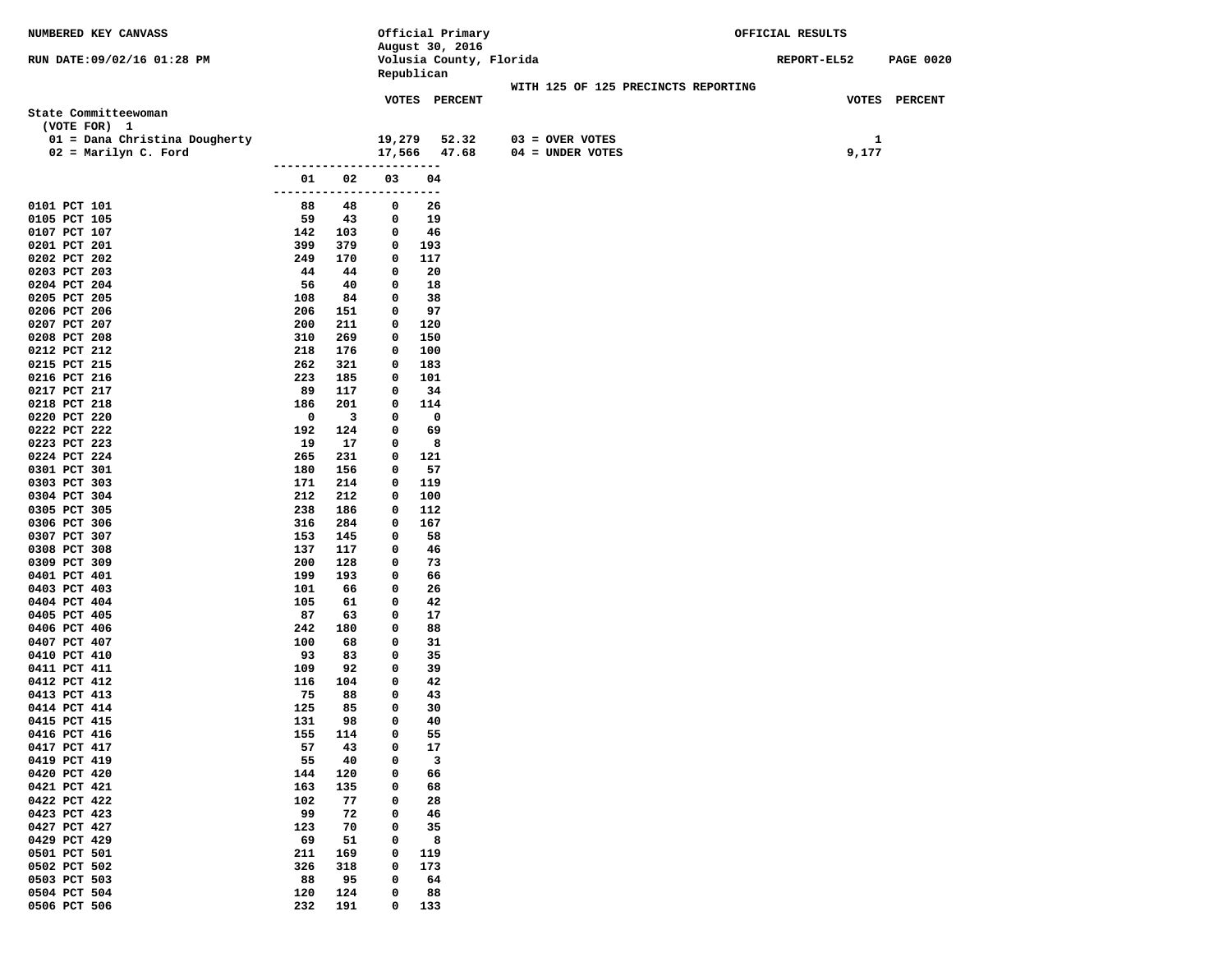| NUMBERED KEY CANVASS                       |                         |                          | Official Primary         |                                     | OFFICIAL RESULTS   |       |                  |
|--------------------------------------------|-------------------------|--------------------------|--------------------------|-------------------------------------|--------------------|-------|------------------|
|                                            |                         |                          | August 30, 2016          |                                     |                    |       |                  |
| RUN DATE: 09/02/16 01:28 PM                |                         |                          | Volusia County, Florida  |                                     | <b>REPORT-EL52</b> |       | <b>PAGE 0021</b> |
|                                            |                         | Republican               |                          |                                     |                    |       |                  |
|                                            |                         |                          | <b>VOTES PERCENT</b>     | WITH 125 OF 125 PRECINCTS REPORTING |                    |       | VOTES PERCENT    |
| State Committeewoman                       |                         |                          |                          |                                     |                    |       |                  |
| (VOTE FOR) 1                               |                         |                          |                          |                                     |                    |       |                  |
| 01 = Dana Christina Dougherty              |                         | 19,279                   | 52.32                    | $03 =$ OVER VOTES                   |                    | 1     |                  |
| $02 =$ Marilyn C. Ford                     |                         |                          | 17,566 47.68             | $04 = UNDER VOTES$                  |                    | 9,177 |                  |
|                                            |                         | ------------------------ |                          |                                     |                    |       |                  |
| (CONTINUED FROM PREVIOUS PAGE)             | 01 02                   | 03                       | 04                       |                                     |                    |       |                  |
|                                            |                         | ------------------------ |                          |                                     |                    |       |                  |
| 0508 PCT 508                               | 149 150                 | 0                        | 71                       |                                     |                    |       |                  |
| 0509 PCT 509<br>80                         | 79                      | 0                        | 58                       |                                     |                    |       |                  |
| 0510 PCT 510<br>341                        | 302                     | $\mathbf{o}$             | 259                      |                                     |                    |       |                  |
| 70<br>0511 PCT 511                         | 45                      | 0                        | 43                       |                                     |                    |       |                  |
| 279<br>0512 PCT 512                        | 320                     | $\mathbf 0$              | 208                      |                                     |                    |       |                  |
| 0515 PCT 515<br>161<br>203                 | 124                     | 0                        | 70                       |                                     |                    |       |                  |
| 0516 PCT 516<br>0517 PCT 517<br>151        | 240<br>151              | 0<br>0                   | 179<br>80                |                                     |                    |       |                  |
| 92<br>0519 PCT 519                         | 69                      | 0                        | 34                       |                                     |                    |       |                  |
| 281<br>0521 PCT 521                        | 300                     | 0                        | 139                      |                                     |                    |       |                  |
| 0522 PCT 522<br>237                        | 202                     | 0                        | 106                      |                                     |                    |       |                  |
| 0523 PCT 523<br>112                        | 76                      | 0                        | 18                       |                                     |                    |       |                  |
| 0526 PCT 526<br>64                         | 70                      | 0                        | 39                       |                                     |                    |       |                  |
| 0527 PCT 527<br>79                         | 65                      | 0                        | 36                       |                                     |                    |       |                  |
| 0528 PCT 528<br>66                         | 52                      | 0                        | 12                       |                                     |                    |       |                  |
| 89<br>0529 PCT 529                         | 69                      | 0                        | 24                       |                                     |                    |       |                  |
| 0530 PCT 530<br>84                         | 52                      | 0                        | 24                       |                                     |                    |       |                  |
| 0532 PCT 532<br>245                        | 260                     | 0                        | 126                      |                                     |                    |       |                  |
| 216<br>0602 PCT 602                        | 202                     | 0                        | 135                      |                                     |                    |       |                  |
| 0603 PCT 603<br>- 69                       | 43                      | 0                        | 27                       |                                     |                    |       |                  |
| 0607 PCT 607<br>213                        | 222                     | 0                        | 141                      |                                     |                    |       |                  |
| 0614 PCT 614<br>48<br>0619 PCT 619<br>-23  | 47<br>17                | 0<br>0                   | 18<br>- 5                |                                     |                    |       |                  |
| 0620 PCT 620<br>$\overline{\phantom{0}}$   | $\overline{\mathbf{0}}$ | 0                        | $\overline{\phantom{0}}$ |                                     |                    |       |                  |
| 0621 PCT 621<br>17                         | 20                      | 0                        | 1                        |                                     |                    |       |                  |
| 0622 PCT 622<br>27                         | 20                      | 0                        | 10                       |                                     |                    |       |                  |
| 0623 PCT 623<br>95                         | 92                      | 0                        | 53                       |                                     |                    |       |                  |
| 0625 PCT 625<br>98                         | 127                     | 0                        | 64                       |                                     |                    |       |                  |
| 0626 PCT 626<br>62                         | 62                      | 0                        | 26                       |                                     |                    |       |                  |
| 0628 PCT 628<br>55                         | 31                      | 0                        | 14                       |                                     |                    |       |                  |
| 0633 PCT 633<br>103                        | 119                     | 0                        | 40                       |                                     |                    |       |                  |
| 0638 PCT 638<br>152                        | 92                      | 0                        | 58                       |                                     |                    |       |                  |
| 272<br>0641 PCT 641                        | 251                     | 0                        | 157                      |                                     |                    |       |                  |
| 0701 PCT 701<br>281                        | 245                     | 0                        | 126                      |                                     |                    |       |                  |
| 0703 PCT 703<br>226<br>0705 PCT 705<br>101 | 187<br>84               | 0<br>0                   | 100<br>60                |                                     |                    |       |                  |
| 291<br>0706 PCT 706                        | 333                     | 0                        | 190                      |                                     |                    |       |                  |
| 0709 PCT 709<br>140                        | 169                     | 0                        | 42                       |                                     |                    |       |                  |
| 211<br>0711 PCT 711                        | 187                     | 0                        | 84                       |                                     |                    |       |                  |
| 100<br>0712 PCT 712                        | 98                      | 0                        | 46                       |                                     |                    |       |                  |
| 0714 PCT 714<br>206                        | 174                     | 0                        | 90                       |                                     |                    |       |                  |
| 0716 PCT 716<br>183                        | 328                     | 0                        | 135                      |                                     |                    |       |                  |
| 0717 PCT 717<br>103                        | 86                      | 0                        | 47                       |                                     |                    |       |                  |
| 0718 PCT 718<br>234                        | 224                     | 0                        | 86                       |                                     |                    |       |                  |
| 0719 PCT 719<br>132                        | 125                     | 0                        | 31                       |                                     |                    |       |                  |
| 0720 PCT 720<br>47                         | 29                      | 0                        | 19                       |                                     |                    |       |                  |
| 0722 PCT 722<br>124                        | 103                     | 0                        | 36                       |                                     |                    |       |                  |
| 0725 PCT 725<br>169                        | 186                     | 0                        | 80                       |                                     |                    |       |                  |
| 0726 PCT 726<br>261                        | 237                     | 0                        | 168                      |                                     |                    |       |                  |
| 0728 PCT 728<br>330<br>0729 PCT 729<br>324 | 271<br>330              | 0<br>0                   | 104<br>193               |                                     |                    |       |                  |
| 0732 PCT 732<br>299                        | 302                     | 0                        | 164                      |                                     |                    |       |                  |
| 0733 PCT 733<br>186                        | 171                     | 0                        | 114                      |                                     |                    |       |                  |
| 0803 PCT 803<br>119                        | 134                     | 0                        | 72                       |                                     |                    |       |                  |
|                                            |                         |                          |                          |                                     |                    |       |                  |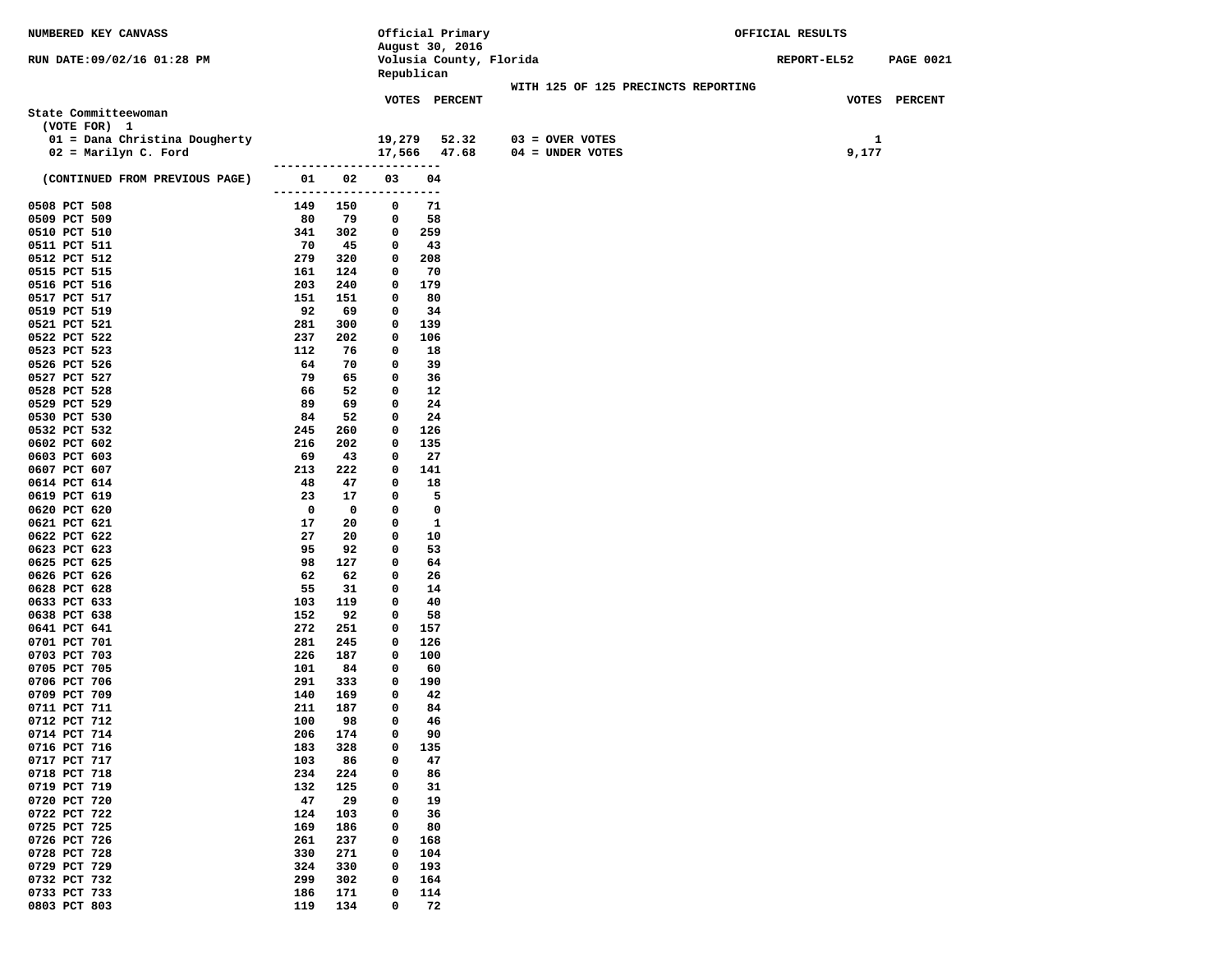| NUMBERED KEY CANVASS                                  |     |     |                  | Official Primary<br>August 30, 2016 |                         |                                         |                                     | OFFICIAL RESULTS |                  |
|-------------------------------------------------------|-----|-----|------------------|-------------------------------------|-------------------------|-----------------------------------------|-------------------------------------|------------------|------------------|
| RUN DATE: 09/02/16 01:28 PM                           |     |     | Republican       |                                     | Volusia County, Florida |                                         |                                     | REPORT-EL52      | <b>PAGE 0022</b> |
|                                                       |     |     |                  | VOTES PERCENT                       |                         |                                         | WITH 125 OF 125 PRECINCTS REPORTING |                  | VOTES PERCENT    |
| State Committeewoman<br>(VOTE FOR) 1                  |     |     |                  |                                     |                         |                                         |                                     |                  |                  |
| 01 = Dana Christina Dougherty<br>02 = Marilyn C. Ford |     |     | 19,279<br>17,566 | 52.32<br>47.68                      |                         | $03 =$ OVER VOTES<br>$04 =$ UNDER VOTES |                                     | 1<br>9,177       |                  |
| (CONTINUED FROM PREVIOUS PAGE)                        | 01  | 02  | ----------<br>03 | 04                                  |                         |                                         |                                     |                  |                  |
| 0804 PCT 804                                          | 224 | 227 | $\mathbf{o}$     | 110                                 |                         |                                         |                                     |                  |                  |
| 0805 PCT 805                                          | 304 | 324 | $\mathbf{o}$     | 155                                 |                         |                                         |                                     |                  |                  |
| 0807 PCT 807                                          | 80  | 73  | 0                | 42                                  |                         |                                         |                                     |                  |                  |
| 0808 PCT 808                                          | 313 | 294 | 0                | 146                                 |                         |                                         |                                     |                  |                  |
| 0809 PCT 809                                          | 31  | 40  | 0                | 12                                  |                         |                                         |                                     |                  |                  |
| 0810 PCT 810                                          | 99  | 72  | 0                | 30                                  |                         |                                         |                                     |                  |                  |
| 0812 PCT 812                                          | 165 | 150 | 0                | 71                                  |                         |                                         |                                     |                  |                  |
| 0813 PCT 813                                          | 120 | 126 | 0                | 92                                  |                         |                                         |                                     |                  |                  |
| 0814 PCT 814                                          | 133 | 139 | 0                | 63                                  |                         |                                         |                                     |                  |                  |
| 0816 PCT 816                                          | 157 | 99  | 0                | 68                                  |                         |                                         |                                     |                  |                  |
| 0901 PCT 901                                          | 103 | 90  | 0                | 51                                  |                         |                                         |                                     |                  |                  |
| 0902 PCT 902                                          | 181 | 173 | 1                | 57                                  |                         |                                         |                                     |                  |                  |
| 0903 PCT 903                                          | 188 | 139 | 0                | 51                                  |                         |                                         |                                     |                  |                  |
| 0904 PCT 904                                          | 184 | 156 | 0                | 84                                  |                         |                                         |                                     |                  |                  |
| 0907 PCT 907                                          | 184 | 179 | $\Omega$         | 105                                 |                         |                                         |                                     |                  |                  |
| 0909 PCT 909                                          | 95  | 96  | 0                | 48                                  |                         |                                         |                                     |                  |                  |
| 0910 PCT 910                                          | 69  | 56  | $\Omega$         | 22                                  |                         |                                         |                                     |                  |                  |
|                                                       |     |     |                  |                                     |                         |                                         |                                     |                  |                  |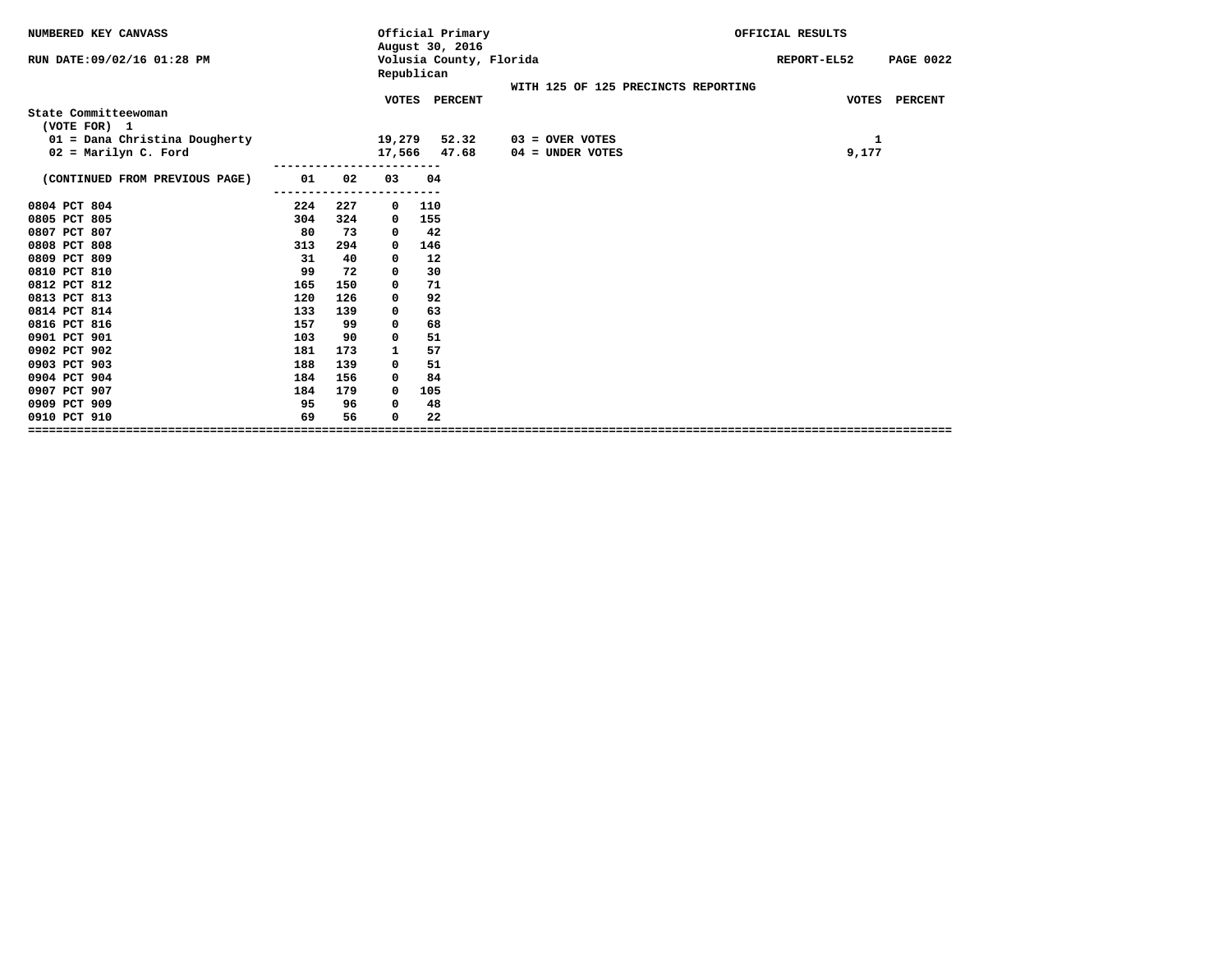| NUMBERED KEY CANVASS         |                         |                         |             | Official Primary        |                                     | OFFICIAL RESULTS |                  |
|------------------------------|-------------------------|-------------------------|-------------|-------------------------|-------------------------------------|------------------|------------------|
|                              |                         |                         |             | August 30, 2016         |                                     |                  |                  |
| RUN DATE:09/02/16 01:28 PM   |                         |                         | Libertarian | Volusia County, Florida |                                     | REPORT-EL52      | <b>PAGE 0023</b> |
|                              |                         |                         |             |                         | WITH 125 OF 125 PRECINCTS REPORTING |                  |                  |
|                              |                         |                         |             | VOTES PERCENT           |                                     |                  | VOTES PERCENT    |
| United States Senator        |                         |                         |             |                         |                                     |                  |                  |
| (VOTE FOR) 1                 |                         |                         |             |                         |                                     |                  |                  |
| 01 = Augustus Invictus       |                         |                         | 25          | 18.38                   | $03 =$ OVER VOTES                   | 0                |                  |
| $02 = Paul Stanton$          |                         |                         | 111         | 81.62                   | 04 = UNDER VOTES                    | 22               |                  |
|                              | -------------------     |                         |             | -----                   |                                     |                  |                  |
|                              | 01                      | 02                      | 03          | 04                      |                                     |                  |                  |
|                              | --------                | ---                     | $- - -$     | $- -$                   |                                     |                  |                  |
| 0101 PCT 101                 | 0                       | 2                       | 0           | 0                       |                                     |                  |                  |
| 0105 PCT 105                 | 0                       | $\mathbf{1}$            | 0           | 0                       |                                     |                  |                  |
| 0107 PCT 107                 | 0                       | 3                       | 0           | 0                       |                                     |                  |                  |
| 0201 PCT 201                 | 0                       | 3                       | 0           | 1                       |                                     |                  |                  |
| 0202 PCT 202                 | 0                       | $\mathbf{2}$            | 0           | $\mathbf 0$             |                                     |                  |                  |
| 0203 PCT 203                 | 0                       | 0                       | 0           | 0                       |                                     |                  |                  |
| 0204 PCT 204                 | 0                       | 0                       | 0           | 0                       |                                     |                  |                  |
| 0205 PCT 205                 | 0                       | 0                       | 0           | 0                       |                                     |                  |                  |
| 0206 PCT 206                 | 0                       | 2                       | 0           | 0                       |                                     |                  |                  |
| 0207 PCT 207                 | 1                       | 3                       | 0           | 0                       |                                     |                  |                  |
| 0208 PCT 208<br>0212 PCT 212 | 0<br>0                  | 3<br>4                  | 0<br>0      | 0<br>0                  |                                     |                  |                  |
| 0215 PCT 215                 | 0                       | $4\phantom{1}$          | 0           | 1                       |                                     |                  |                  |
| 0216 PCT 216                 | 0                       | $\overline{a}$          | 0           | 1                       |                                     |                  |                  |
| 0217 PCT 217                 | 0                       | 0                       | 0           | 0                       |                                     |                  |                  |
| 0218 PCT 218                 | 1                       | $\mathbf{2}$            | 0           | 0                       |                                     |                  |                  |
| 0220 PCT 220                 | 0                       | 0                       | 0           | 0                       |                                     |                  |                  |
| 0222 PCT 222                 | 0                       | $\mathbf{1}$            | 0           | 0                       |                                     |                  |                  |
| 0223 PCT 223                 | $\mathbf 0$             | 0                       | $\mathbf 0$ | 0                       |                                     |                  |                  |
| 0224 PCT 224                 | $\mathbf{1}$            | 0                       | 0           | 0                       |                                     |                  |                  |
| 0301 PCT 301                 | $\mathbf{1}$            | 2                       | 0           | 0                       |                                     |                  |                  |
| 0303 PCT 303                 | $\mathbf{2}$            | 3                       | 0           | 0                       |                                     |                  |                  |
| 0304 PCT 304                 | 1                       | $\mathbf{1}$            | 0           | 0                       |                                     |                  |                  |
| 0305 PCT 305                 | 0                       | 2                       | 0           | 1                       |                                     |                  |                  |
| 0306 PCT 306                 | $\mathbf 0$             | 0                       | 0           | 1                       |                                     |                  |                  |
| 0307 PCT 307                 | 0                       | $\mathbf{1}$            | 0           | 0                       |                                     |                  |                  |
| 0308 PCT 308                 | 0                       | 0                       | 0           | 0                       |                                     |                  |                  |
| 0309 PCT 309                 | 0                       | 0                       | 0<br>0      | 0                       |                                     |                  |                  |
| 0401 PCT 401<br>0403 PCT 403 | 0<br>0                  | 4<br>2                  | 0           | 0<br>0                  |                                     |                  |                  |
| 0404 PCT 404                 | 0                       | 0                       | 0           | 0                       |                                     |                  |                  |
| 0405 PCT 405                 | 0                       | 0                       | 0           | 0                       |                                     |                  |                  |
| 0406 PCT 406                 | 0                       | 0                       | 0           | 0                       |                                     |                  |                  |
| 0407 PCT 407                 | 0                       | 1                       | 0           | 0                       |                                     |                  |                  |
| 0410 PCT 410                 | 0                       | 0                       | 0           | 0                       |                                     |                  |                  |
| 0411 PCT 411                 | 0                       | $\mathbf{1}$            | 0           | 0                       |                                     |                  |                  |
| 0412 PCT 412                 | $\mathbf 0$             | 0                       | 0           | 0                       |                                     |                  |                  |
| 0413 PCT 413                 | 1                       | 2                       | 0           | 0                       |                                     |                  |                  |
| 0414 PCT 414                 | 0                       | $\mathbf 0$             | 0           | 0                       |                                     |                  |                  |
| 0415 PCT 415                 | $\mathbf{0}$            | $\overline{\mathbf{2}}$ | $\mathbf 0$ | $\mathbf 0$             |                                     |                  |                  |
| 0416 PCT 416                 | 0                       | 3                       | 0           | 0                       |                                     |                  |                  |
| 0417 PCT 417                 | 0                       | 0                       | 0           | 0                       |                                     |                  |                  |
| 0419 PCT 419                 | 0                       | 0                       | 0           | 0                       |                                     |                  |                  |
| 0420 PCT 420                 | 0                       | 0                       | 0           | 0                       |                                     |                  |                  |
| 0421 PCT 421                 | 0                       | 1                       | 0           | 0                       |                                     |                  |                  |
| 0422 PCT 422                 | 0                       | 0                       | 0           | 0                       |                                     |                  |                  |
| 0423 PCT 423<br>0427 PCT 427 | 0<br>0                  | 1<br>0                  | 0<br>0      | 0<br>$\mathbf{1}$       |                                     |                  |                  |
| 0429 PCT 429                 | 0                       | 0                       | 0           | 0                       |                                     |                  |                  |
| 0501 PCT 501                 | 0                       | 0                       | 0           | $\mathbf{1}$            |                                     |                  |                  |
| 0502 PCT 502                 | 0                       | 0                       | 0           | ${\bf 1}$               |                                     |                  |                  |
| 0503 PCT 503                 | 0                       | 0                       | 0           | 0                       |                                     |                  |                  |
| 0504 PCT 504                 | 0                       | 1                       | 0           | 0                       |                                     |                  |                  |
| 0506 PCT 506                 | $\overline{\mathbf{2}}$ | $\mathbf{1}$            | 0           | 0                       |                                     |                  |                  |
|                              |                         |                         |             |                         |                                     |                  |                  |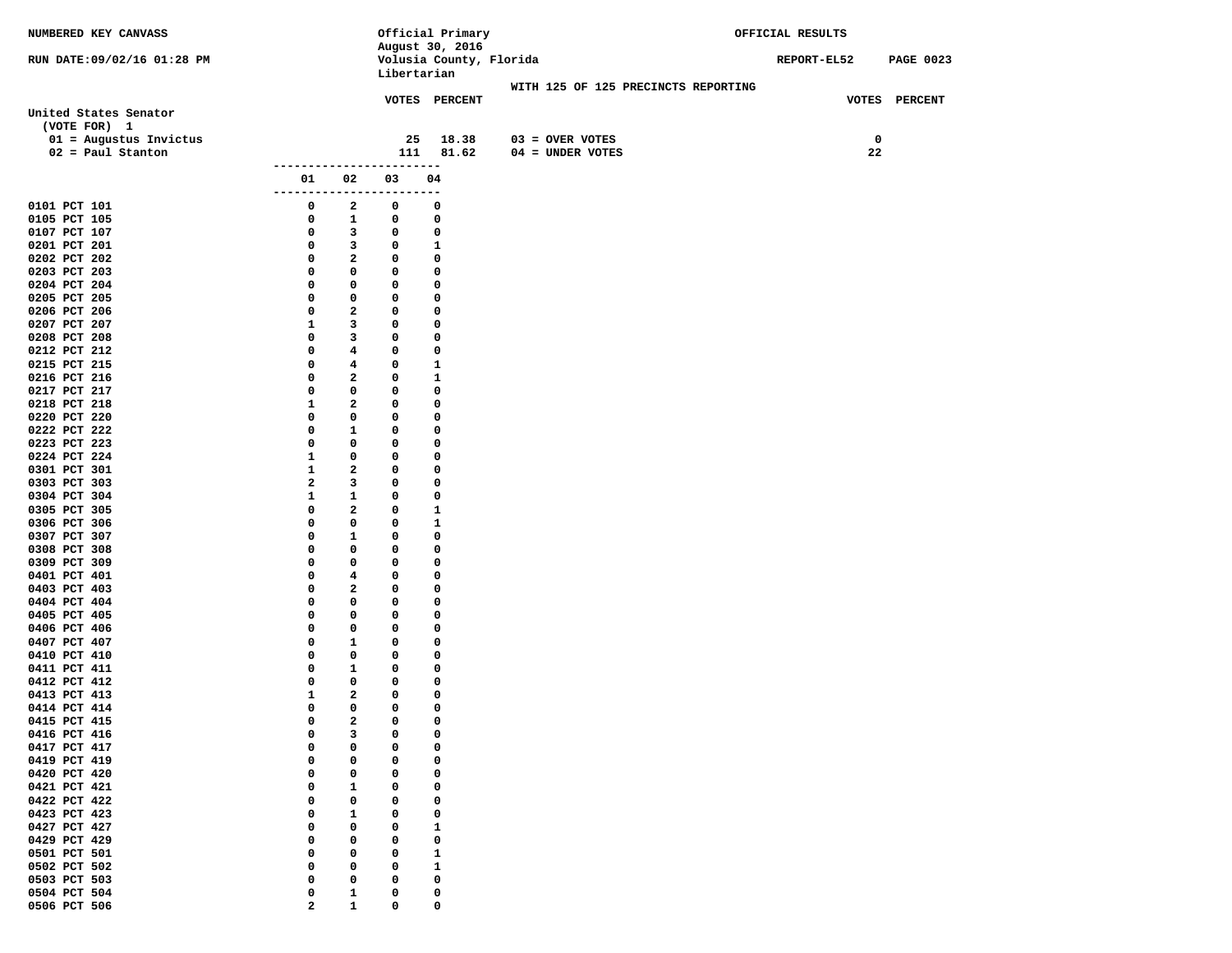| NUMBERED KEY CANVASS           |                     |              |             | Official Primary        |                                     | OFFICIAL RESULTS |                  |
|--------------------------------|---------------------|--------------|-------------|-------------------------|-------------------------------------|------------------|------------------|
|                                |                     |              |             | August 30, 2016         |                                     |                  |                  |
| RUN DATE:09/02/16 01:28 PM     |                     |              |             | Volusia County, Florida |                                     | REPORT-EL52      | <b>PAGE 0024</b> |
|                                |                     |              | Libertarian |                         |                                     |                  |                  |
|                                |                     |              |             |                         | WITH 125 OF 125 PRECINCTS REPORTING |                  |                  |
|                                |                     |              |             | VOTES PERCENT           |                                     |                  | VOTES PERCENT    |
| United States Senator          |                     |              |             |                         |                                     |                  |                  |
| (VOTE FOR) 1                   |                     |              |             |                         |                                     |                  |                  |
| $01$ = Augustus Invictus       |                     |              | 25          | 18.38                   | $03 =$ OVER VOTES                   |                  | $\mathbf 0$      |
| $02 = Paul Stanton$            |                     |              | 111         | 81.62                   | 04 = UNDER VOTES                    |                  | 22               |
|                                | ------------------- |              | -----       |                         |                                     |                  |                  |
| (CONTINUED FROM PREVIOUS PAGE) | 01                  | 02           | 03          | 04                      |                                     |                  |                  |
|                                | --------            | ----         |             | ---                     |                                     |                  |                  |
| 0508 PCT 508                   | 0                   | 1            | 0           | 0                       |                                     |                  |                  |
| 0509 PCT 509                   | 0                   | 0            | 0           | 0                       |                                     |                  |                  |
| 0510 PCT 510                   | 1                   | 0            | 0           | 0                       |                                     |                  |                  |
| 0511 PCT 511                   | 0                   | $\mathbf{1}$ | 0           | 0                       |                                     |                  |                  |
| 0512 PCT 512                   | 1                   | $\mathbf 0$  | 0           | 1                       |                                     |                  |                  |
| 0515 PCT 515                   | 0                   | 3            | 0           | 0                       |                                     |                  |                  |
| 0516 PCT 516                   | 0                   | $\mathbf{1}$ | 0           | $\mathbf{1}$            |                                     |                  |                  |
| 0517 PCT 517                   | 1                   | $\mathbf{1}$ | 0           | $\mathbf{2}$            |                                     |                  |                  |
| 0519 PCT 519                   | 0                   | $\mathbf{2}$ | 0           | 0                       |                                     |                  |                  |
| 0521 PCT 521                   | 0                   | 0            | 0           | 1                       |                                     |                  |                  |
| 0522 PCT 522                   | 0                   | 0            | 0           | 0                       |                                     |                  |                  |
| 0523 PCT 523                   | 0                   | 1            | 0           | 0                       |                                     |                  |                  |
| 0526 PCT 526                   | 0                   | 1            | 0           | 0                       |                                     |                  |                  |
| 0527 PCT 527                   | 0<br>0              | 1<br>0       | 0<br>0      | 0<br>0                  |                                     |                  |                  |
| 0528 PCT 528                   |                     | 0            |             |                         |                                     |                  |                  |
| 0529 PCT 529<br>0530 PCT 530   | 1<br>0              | 3            | 0<br>0      | 0<br>0                  |                                     |                  |                  |
|                                | $\mathbf{1}$        | 2            | 0           | 0                       |                                     |                  |                  |
| 0532 PCT 532<br>0602 PCT 602   | 0                   | 0            | 0           | $\mathbf{1}$            |                                     |                  |                  |
| 0603 PCT 603                   | 0                   | 2            | 0           | 0                       |                                     |                  |                  |
| 0607 PCT 607                   | 0                   | 2            | 0           | 1                       |                                     |                  |                  |
| 0614 PCT 614                   | 0                   | 0            | 0           | 0                       |                                     |                  |                  |
| 0619 PCT 619                   | 0                   | 0            | 0           | 0                       |                                     |                  |                  |
| 0620 PCT 620                   | 0                   | 0            | 0           | 0                       |                                     |                  |                  |
| 0621 PCT 621                   | 0                   | 0            | 0           | 0                       |                                     |                  |                  |
| 0622 PCT 622                   | 0                   | 1            | 0           | 0                       |                                     |                  |                  |
| 0623 PCT 623                   | 1                   | 1            | 0           | 0                       |                                     |                  |                  |
| 0625 PCT 625                   | 0                   | 0            | 0           | 0                       |                                     |                  |                  |
| 0626 PCT 626                   | 0                   | 0            | 0           | 0                       |                                     |                  |                  |
| 0628 PCT 628                   | 0                   | 0            | 0           | 0                       |                                     |                  |                  |
| 0633 PCT 633                   | 1                   | $\mathbf{1}$ | 0           | 0                       |                                     |                  |                  |
| 0638 PCT 638                   | 0                   | 1            | 0           | 0                       |                                     |                  |                  |
| 0641 PCT 641                   | 0                   | 1            | 0           | 0                       |                                     |                  |                  |
| 0701 PCT 701                   | 0                   | $\mathbf{2}$ | 0           | 0                       |                                     |                  |                  |
| 0703 PCT 703                   | 1                   | 0            | 0           | 0                       |                                     |                  |                  |
| 0705 PCT 705                   | 1                   | 0            | 0           | 0                       |                                     |                  |                  |
| 0706 PCT 706                   | 0                   | $\mathbf{2}$ | 0           | 0                       |                                     |                  |                  |
| 0709 PCT 709                   | 0                   | 1            | 0           | 0                       |                                     |                  |                  |
| 0711 PCT 711                   | 0                   | 0            | 0           | 0                       |                                     |                  |                  |
| 0712 PCT 712                   | $\mathbf 0$         | 0            | $\mathbf 0$ | 0                       |                                     |                  |                  |
| 0714 PCT 714                   | 0                   | 0            | 0           | 0                       |                                     |                  |                  |
| 0716 PCT 716                   | 2                   | 3            | 0           | 0                       |                                     |                  |                  |
| 0717 PCT 717                   | 0                   | 0            | 0           | 0                       |                                     |                  |                  |
| 0718 PCT 718                   | 0                   | 1            | 0           | 0                       |                                     |                  |                  |
| 0719 PCT 719                   | 0                   | 0            | 0           | 0                       |                                     |                  |                  |
| 0720 PCT 720                   | 0                   | 0            | 0           | 0                       |                                     |                  |                  |
| 0722 PCT 722                   | 0                   | 0            | 0           | 0                       |                                     |                  |                  |
| 0725 PCT 725                   | 1                   | 0            | 0           | 0                       |                                     |                  |                  |
| 0726 PCT 726                   | 0                   | 1            | 0           | 0                       |                                     |                  |                  |
| 0728 PCT 728                   | 0                   | 4            | 0           | 0                       |                                     |                  |                  |
| 0729 PCT 729                   | 0                   | 1            | 0           | $\mathbf{2}$            |                                     |                  |                  |
| 0732 PCT 732                   | 1                   | 3            | 0           | $\mathbf{2}$            |                                     |                  |                  |
| 0733 PCT 733                   | 0                   | 0            | 0           | 0                       |                                     |                  |                  |
| 0803 PCT 803                   | 0                   | 0            | 0           | $\mathbf{1}$            |                                     |                  |                  |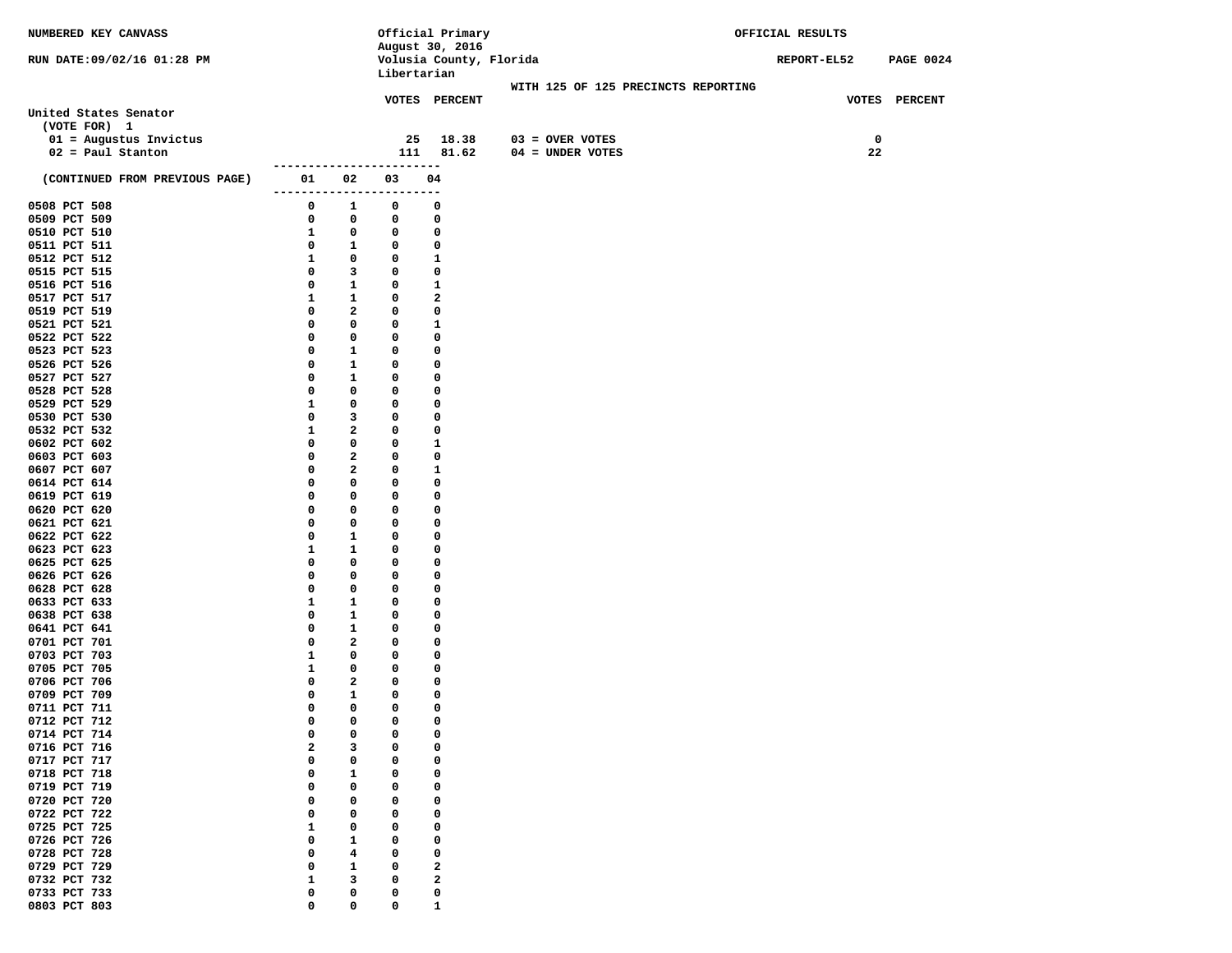| NUMBERED KEY CANVASS                            |          |              |             | Official Primary<br>August 30, 2016 |                                         |  | OFFICIAL RESULTS |                  |
|-------------------------------------------------|----------|--------------|-------------|-------------------------------------|-----------------------------------------|--|------------------|------------------|
| RUN DATE:09/02/16 01:28 PM                      |          |              | Libertarian | Volusia County, Florida             |                                         |  | REPORT-EL52      | <b>PAGE 0025</b> |
|                                                 |          |              |             |                                     | WITH 125 OF 125 PRECINCTS REPORTING     |  |                  |                  |
| United States Senator<br>(VOTE FOR) 1           |          |              |             | VOTES PERCENT                       |                                         |  | <b>VOTES</b>     | PERCENT          |
| $01$ = Augustus Invictus<br>$02 = Paul Stanton$ |          |              | 25<br>111   | 18.38<br>81.62                      | $03 =$ OVER VOTES<br>$04 =$ UNDER VOTES |  | 0<br>22          |                  |
| (CONTINUED FROM PREVIOUS PAGE)                  | 01       | 02           | 03          | 04                                  |                                         |  |                  |                  |
| 0804 PCT 804                                    |          | 1            | 0           | 0                                   |                                         |  |                  |                  |
| 0805 PCT 805                                    | 0        | $\mathbf{1}$ | 0           | 1                                   |                                         |  |                  |                  |
| 0807 PCT 807                                    | 0        | $\mathbf 0$  | $\mathbf 0$ | 0                                   |                                         |  |                  |                  |
| 0808 PCT 808                                    | 0        | $\mathbf{1}$ | 0           | 0                                   |                                         |  |                  |                  |
| 0809 PCT 809                                    | 0        | 0            | $\mathbf 0$ | 0                                   |                                         |  |                  |                  |
| 0810 PCT 810                                    | 0        | $\mathbf 0$  | $\mathbf 0$ | $\mathbf{1}$                        |                                         |  |                  |                  |
| 0812 PCT 812                                    | 0        | $\mathbf{1}$ | $\mathbf 0$ | $\mathbf 0$                         |                                         |  |                  |                  |
| 0813 PCT 813                                    | 0        | $\mathbf 0$  | $\mathbf 0$ | 0                                   |                                         |  |                  |                  |
| 0814 PCT 814                                    |          | $\mathbf{1}$ | 0           | 0                                   |                                         |  |                  |                  |
| 0816 PCT 816                                    | 0        | 0            | 0           | 0                                   |                                         |  |                  |                  |
| 0901 PCT 901                                    | 0        | $\mathbf 0$  | 0           | 0                                   |                                         |  |                  |                  |
| 0902 PCT 902                                    | 0        | ${\bf 1}$    | $\mathbf 0$ | 0                                   |                                         |  |                  |                  |
| 0903 PCT 903                                    | 1        | $\mathbf 0$  | $\Omega$    | 0                                   |                                         |  |                  |                  |
| 0904 PCT 904                                    | 0        | $\mathbf{1}$ | $\mathbf 0$ | 0                                   |                                         |  |                  |                  |
| 0907 PCT 907                                    | 0        | $\mathbf 0$  | $\mathbf 0$ | 0                                   |                                         |  |                  |                  |
| 0909 PCT 909                                    | 0        | 0            | 0           | 0                                   |                                         |  |                  |                  |
| 0910 PCT 910                                    | $\Omega$ | $\Omega$     | $\Omega$    | O                                   |                                         |  |                  |                  |
|                                                 |          |              |             |                                     |                                         |  |                  |                  |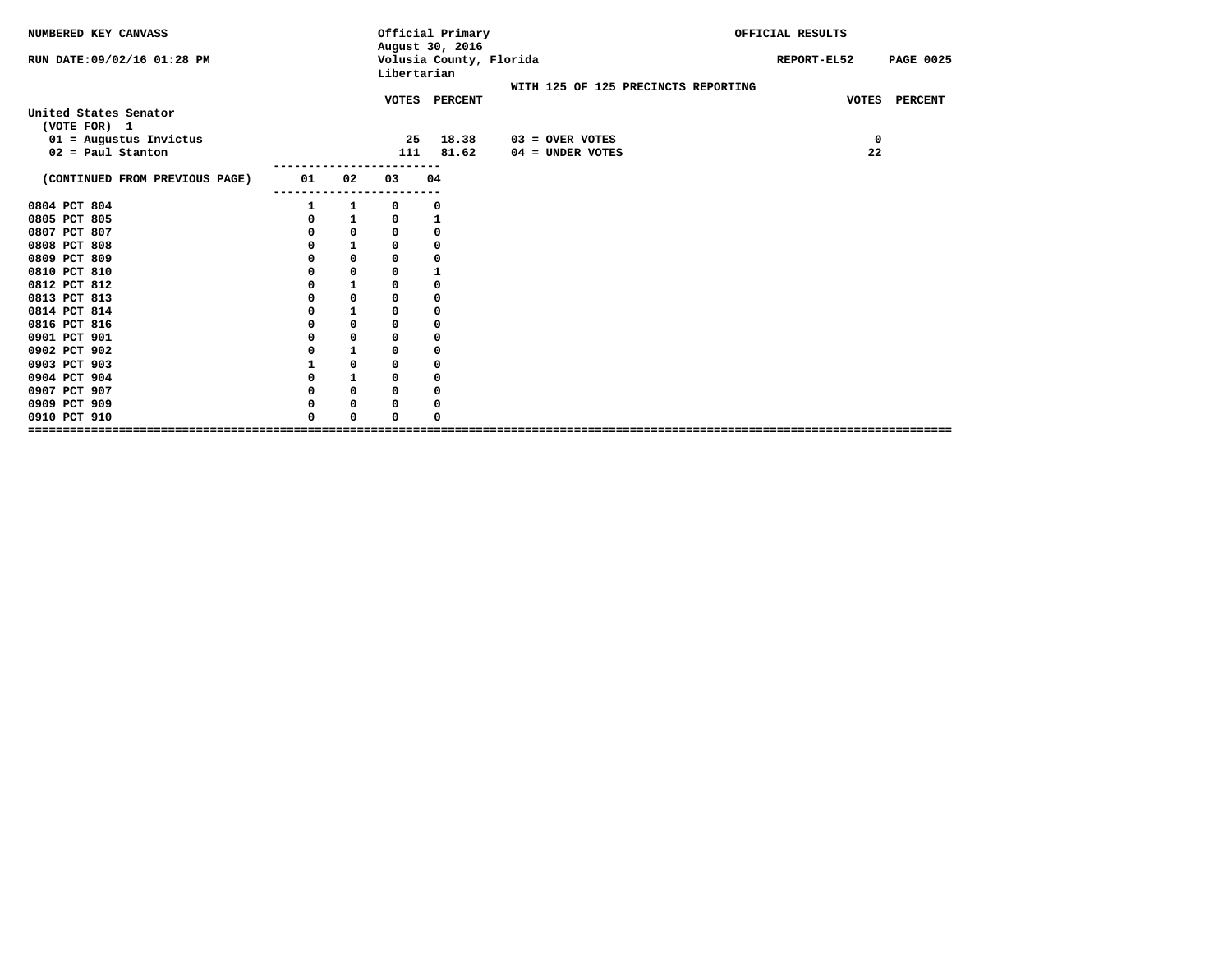| NUMBERED KEY CANVASS                                     |           |            | Official Primary               |        |                |                                     | OFFICIAL RESULTS |        |                  |
|----------------------------------------------------------|-----------|------------|--------------------------------|--------|----------------|-------------------------------------|------------------|--------|------------------|
|                                                          |           |            | August 30, 2016                |        |                |                                     |                  |        |                  |
| RUN DATE:09/02/16 01:28 PM                               |           |            | Volusia County, Florida        |        |                |                                     | REPORT-EL52      |        | <b>PAGE 0026</b> |
|                                                          |           |            | Nonpartisan                    |        |                |                                     |                  |        |                  |
|                                                          |           |            |                                |        |                | WITH 125 OF 125 PRECINCTS REPORTING |                  |        |                  |
|                                                          |           |            | <b>VOTES PERCENT</b>           |        |                |                                     |                  |        | VOTES PERCENT    |
| Circuit Judge 7th Circuit Group 4                        |           |            |                                |        |                |                                     |                  |        |                  |
| (VOTE FOR) 1                                             |           |            |                                |        |                |                                     |                  |        |                  |
| 01 = Chris France - WITHDRAWN<br>$02 =$ Sebrina L. Slack |           |            | 13,205<br>28,433               |        | 16.13<br>34.74 | $04 =$ OVER VOTES                   |                  | 74     |                  |
| $03 =$ Stasia Warren                                     |           |            | 40,203                         |        | 49.12          | 05 = UNDER VOTES                    |                  | 12,807 |                  |
|                                                          |           |            |                                |        |                |                                     |                  |        |                  |
|                                                          | 01        | 02         | 03                             | 04     | 05             |                                     |                  |        |                  |
|                                                          |           |            | ------------------------------ |        |                |                                     |                  |        |                  |
| 0101 PCT 101                                             | 33        | 83         | 149                            | 0      | 35             |                                     |                  |        |                  |
| 0105 PCT 105                                             | 43        | 64         | 85                             | 1      | 21             |                                     |                  |        |                  |
| 0107 PCT 107                                             | 60        | 172        | 150                            | 0      | 49             |                                     |                  |        |                  |
| 0201 PCT 201                                             | 222       | 575        | 700                            | 3      | 218            |                                     |                  |        |                  |
| 0202 PCT 202                                             | 162       | 412        | 382                            | 0      | 161            |                                     |                  |        |                  |
| 0203 PCT 203                                             | 18        | 89         | 44                             | 0      | 27             |                                     |                  |        |                  |
| 0204 PCT 204                                             | 34        | 69         | 83                             | 0      | 22             |                                     |                  |        |                  |
| 0205 PCT 205                                             | 87        | 151        | 181                            | 0      | 63             |                                     |                  |        |                  |
| 0206 PCT 206                                             | 103       | 276        | 364                            | 0      | 121            |                                     |                  |        |                  |
| 0207 PCT 207                                             | 113       | 324        | 391                            | 2      | 134            |                                     |                  |        |                  |
| 0208 PCT 208                                             | 186       | 447        | 518                            | 1      | 199            |                                     |                  |        |                  |
| 0212 PCT 212                                             | 113       | 380        | 435                            | 0      | 135            |                                     |                  |        |                  |
| 0215 PCT 215                                             | 166       | 474        | 490                            | 3      | 236            |                                     |                  |        |                  |
| 0216 PCT 216                                             | 148       | 378        | 425                            | 3      | 145            |                                     |                  |        |                  |
| 0217 PCT 217                                             | 101       | 250        | 325                            | 2      | 100            |                                     |                  |        |                  |
| 0218 PCT 218<br>0220 PCT 220                             | 148<br>18 | 347<br>49  | 479<br>56                      | 0<br>1 | 167<br>7       |                                     |                  |        |                  |
| 0222 PCT 222                                             | 146       | 258        | 316                            | 0      | 122            |                                     |                  |        |                  |
| 0223 PCT 223                                             | 20        | 35         | 47                             | 0      | 15             |                                     |                  |        |                  |
| 0224 PCT 224                                             | 133       | 358        | 501                            | 0      | 140            |                                     |                  |        |                  |
| 0301 PCT 301                                             | 137       | 262        | 264                            | 0      | 100            |                                     |                  |        |                  |
| 0303 PCT 303                                             | 140       | 294        | 363                            | 0      | 156            |                                     |                  |        |                  |
| 0304 PCT 304                                             | 143       | 296        | 323                            | 1      | 167            |                                     |                  |        |                  |
| 0305 PCT 305                                             | 188       | 314        | 341                            | 2      | 170            |                                     |                  |        |                  |
| 0306 PCT 306                                             | 227       | 413        | 400                            | 1      | 246            |                                     |                  |        |                  |
| 0307 PCT 307                                             | 115       | 215        | 246                            | 0      | 94             |                                     |                  |        |                  |
| 0308 PCT 308                                             | 97        | 210        | 207                            | 1      | 80             |                                     |                  |        |                  |
| 0309 PCT 309                                             | 134       | 306        | 295                            | 0      | 118            |                                     |                  |        |                  |
| 0401 PCT 401                                             | 164       | 322        | 328                            | 0      | 144            |                                     |                  |        |                  |
| 0403 PCT 403                                             | 101       | 182        | 171                            | 0      | 53             |                                     |                  |        |                  |
| 0404 PCT 404                                             | 59        | 99         | 94                             | 0      | 55             |                                     |                  |        |                  |
| 0405 PCT 405                                             | 62        | 164        | 117                            | 1      | 51             |                                     |                  |        |                  |
| 0406 PCT 406                                             | 173       | 409        | 369                            | 3      | 143            |                                     |                  |        |                  |
| 0407 PCT 407<br>0410 PCT 410                             | 76<br>107 | 167<br>201 | 171<br>178                     | 1<br>1 | 54<br>66       |                                     |                  |        |                  |
| 0411 PCT 411                                             | 110       | 189        | 175                            | 0      | 67             |                                     |                  |        |                  |
| 0412 PCT 412                                             | 62        | 158        | 155                            | 0      | 65             |                                     |                  |        |                  |
| 0413 PCT 413                                             | 91        | 157        | 176                            | 0      | 54             |                                     |                  |        |                  |
| 0414 PCT 414                                             | 109       | 194        | 190                            | 0      | 64             |                                     |                  |        |                  |
| 0415 PCT 415                                             | 122       | 219        | 209                            | 0      | 76             |                                     |                  |        |                  |
| 0416 PCT 416                                             | 111       | 282        | 246                            | 1      | 101            |                                     |                  |        |                  |
| 0417 PCT 417                                             | 54        | 97         | 104                            | 0      | 28             |                                     |                  |        |                  |
| 0419 PCT 419                                             | 51        | 63         | 91                             | 0      | 21             |                                     |                  |        |                  |
| 0420 PCT 420                                             | 102       | 237        | 226                            | 1      | 84             |                                     |                  |        |                  |
| 0421 PCT 421                                             | 98        | 222        | 221                            | 0      | 69             |                                     |                  |        |                  |
| 0422 PCT 422                                             | 102       | 176        | 165                            | 0      | 63             |                                     |                  |        |                  |
| 0423 PCT 423                                             | 70        | 146        | 154                            | 0      | 63             |                                     |                  |        |                  |
| 0427 PCT 427                                             | 95        | 180        | 179                            | 0      | 60             |                                     |                  |        |                  |
| 0429 PCT 429                                             | 40        | 101        | 104                            | 0      | 30             |                                     |                  |        |                  |
| 0501 PCT 501                                             | 129       | 248        | 357                            | 0      | 128            |                                     |                  |        |                  |
| 0502 PCT 502                                             | 191       | 413        | 798                            | з      | 204            |                                     |                  |        |                  |
| 0503 PCT 503                                             | 46        | 113        | 219                            | 0      | 57             |                                     |                  |        |                  |
| 0504 PCT 504                                             | 101       | 159        | 326                            | 0      | 94             |                                     |                  |        |                  |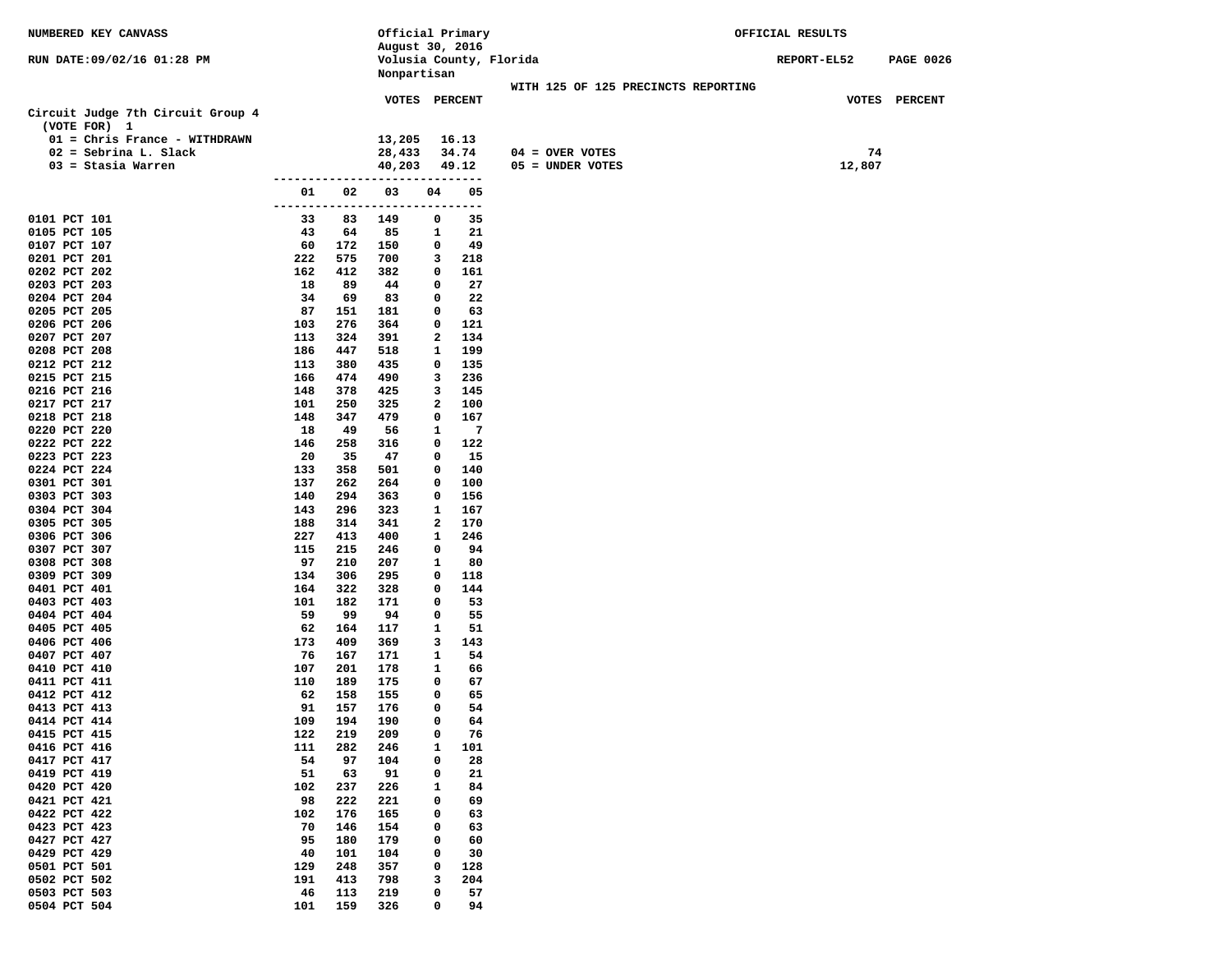| NUMBERED KEY CANVASS              |            |            | Official Primary                 |              |            |                                     | OFFICIAL RESULTS |                  |
|-----------------------------------|------------|------------|----------------------------------|--------------|------------|-------------------------------------|------------------|------------------|
|                                   |            |            | August 30, 2016                  |              |            |                                     |                  |                  |
| RUN DATE:09/02/16 01:28 PM        |            |            | Volusia County, Florida          |              |            |                                     | REPORT-EL52      | <b>PAGE 0027</b> |
|                                   |            |            | Nonpartisan                      |              |            |                                     |                  |                  |
|                                   |            |            | VOTES PERCENT                    |              |            | WITH 125 OF 125 PRECINCTS REPORTING |                  | VOTES PERCENT    |
| Circuit Judge 7th Circuit Group 4 |            |            |                                  |              |            |                                     |                  |                  |
| (VOTE FOR) 1                      |            |            |                                  |              |            |                                     |                  |                  |
| 01 = Chris France - WITHDRAWN     |            |            | 13,205                           |              | 16.13      |                                     |                  |                  |
| $02 =$ Sebrina L. Slack           |            |            | 28,433                           |              | 34.74      | $04 = OVER VOTES$                   |                  | 74               |
| $03 =$ Stasia Warren              |            |            | 40,203                           |              | 49.12      | 05 = UNDER VOTES                    | 12,807           |                  |
|                                   |            |            | -------------------------------- |              |            |                                     |                  |                  |
| (CONTINUED FROM PREVIOUS PAGE)    | 01         | 02         | 03                               | 04           | 05         |                                     |                  |                  |
|                                   |            |            | -------------------------------  |              |            |                                     |                  |                  |
| 0506 PCT 506                      | 142        | 276        | 543                              | $\mathbf{1}$ | 152        |                                     |                  |                  |
| 0508 PCT 508                      | 107        | 210        | 282                              | 1            | 90         |                                     |                  |                  |
| 0509 PCT 509                      | 30         | 98         | 182                              | 0            | 50         |                                     |                  |                  |
| 0510 PCT 510                      | 182        | 427        | 734                              | 1            | 231        |                                     |                  |                  |
| 0511 PCT 511                      | 29<br>177  | 100<br>436 | 106<br>743                       | 0<br>0       | 32         |                                     |                  |                  |
| 0512 PCT 512<br>0515 PCT 515      | 124        | 194        | 414                              | 1            | 179<br>87  |                                     |                  |                  |
| 0516 PCT 516                      | 109        | 291        | 602                              | 4            | 111        |                                     |                  |                  |
| 0517 PCT 517                      | 99         | 171        | 391                              | 0            | 84         |                                     |                  |                  |
| 0519 PCT 519                      | 50         | 120        | 253                              | 1            | 51         |                                     |                  |                  |
| 0521 PCT 521                      | 175        | 387        | 640                              | 0            | 173        |                                     |                  |                  |
| 0522 PCT 522                      | 144        | 326        | 569                              | 1            | 117        |                                     |                  |                  |
| 0523 PCT 523                      | 92         | 145        | 243                              | 0            | 48         |                                     |                  |                  |
| 0526 PCT 526                      | 42         | 116        | 195                              | 1            | 59         |                                     |                  |                  |
| 0527 PCT 527                      | 79         | 135        | 199                              | 0            | 64         |                                     |                  |                  |
| 0528 PCT 528                      | 59         | 125        | 187                              | 0            | 24         |                                     |                  |                  |
| 0529 PCT 529                      | 63         | 125        | 224                              | 0            | 44         |                                     |                  |                  |
| 0530 PCT 530                      | 67         | 148        | 216                              | 2            | 53         |                                     |                  |                  |
| 0532 PCT 532                      | 137        | 340        | 437                              | 0            | 137        |                                     |                  |                  |
| 0602 PCT 602                      | 137        | 319        | 503                              | 0            | 159        |                                     |                  |                  |
| 0603 PCT 603                      | 114<br>136 | 224<br>289 | 489                              | 0<br>1       | 89         |                                     |                  |                  |
| 0607 PCT 607<br>0614 PCT 614      | 81         | 216        | 678<br>373                       | 0            | 157<br>87  |                                     |                  |                  |
| 0619 PCT 619                      | 23         | 143        | 277                              | 3            | 51         |                                     |                  |                  |
| 0620 PCT 620                      | 13         | 26         | 62                               | 0            | 11         |                                     |                  |                  |
| 0621 PCT 621                      | 35         | 89         | 246                              | 1            | 46         |                                     |                  |                  |
| 0622 PCT 622                      | 22         | 50         | 79                               | 1            | 19         |                                     |                  |                  |
| 0623 PCT 623                      | 84         | 130        | 275                              | 0            | 74         |                                     |                  |                  |
| 0625 PCT 625                      | 61         | 118        | 315                              | 2            | 53         |                                     |                  |                  |
| 0626 PCT 626                      | 45         | 113        | 171                              | 0            | 39         |                                     |                  |                  |
| 0628 PCT 628                      | 76         | 189        | 485                              | 0            | 85         |                                     |                  |                  |
| 0633 PCT 633                      | 125        | 238        | 391                              | 1            | 98         |                                     |                  |                  |
| 0638 PCT 638                      | 131        | 193        | 225                              | 0            | 86         |                                     |                  |                  |
| 0641 PCT 641                      | 164        | 329        | 653                              | 0            | 201        |                                     |                  |                  |
| 0701 PCT 701                      | 191        | 437<br>349 | 679                              | 0            | 206        |                                     |                  |                  |
| 0703 PCT 703<br>0705 PCT 705      | 159<br>55  | 109        | 544<br>230                       | 1<br>0       | 131<br>66  |                                     |                  |                  |
| 0706 PCT 706                      | 174        | 368        | 584                              | $\mathbf{2}$ | 237        |                                     |                  |                  |
| 0709 PCT 709                      | 117        | 232        | 374                              | 1            | 90         |                                     |                  |                  |
| 0711 PCT 711                      | 150        | 309        | 450                              | 3            | 152        |                                     |                  |                  |
| 0712 PCT 712                      | 70         | 155        | 246                              | 1            | 65         |                                     |                  |                  |
| 0714 PCT 714                      | 132        | 294        | 451                              | 0            | 141        |                                     |                  |                  |
| 0716 PCT 716                      | 102        | 322        | 383                              | 0            | 138        |                                     |                  |                  |
| 0717 PCT 717                      | 64         | 157        | 215                              | 1            | 76         |                                     |                  |                  |
| 0718 PCT 718                      | 158        | 356        | 474                              | 0            | 146        |                                     |                  |                  |
| 0719 PCT 719                      | 79         | 174        | 269                              | 0            | 73         |                                     |                  |                  |
| 0720 PCT 720                      | 32         | 72         | 105                              | 0            | 32         |                                     |                  |                  |
| 0722 PCT 722                      | 115        | 191        | 252                              | 0            | 72         |                                     |                  |                  |
| 0725 PCT 725                      | 106        | 262        | 325                              | 1            | 114        |                                     |                  |                  |
| 0726 PCT 726                      | 78         | 348        | 505                              | 1            | 203        |                                     |                  |                  |
| 0728 PCT 728<br>0729 PCT 729      | 180<br>203 | 395<br>359 | 598<br>636                       | 0<br>0       | 169<br>249 |                                     |                  |                  |
| 0732 PCT 732                      | 213        | 435        | 537                              | 0            | 218        |                                     |                  |                  |
|                                   |            |            |                                  |              |            |                                     |                  |                  |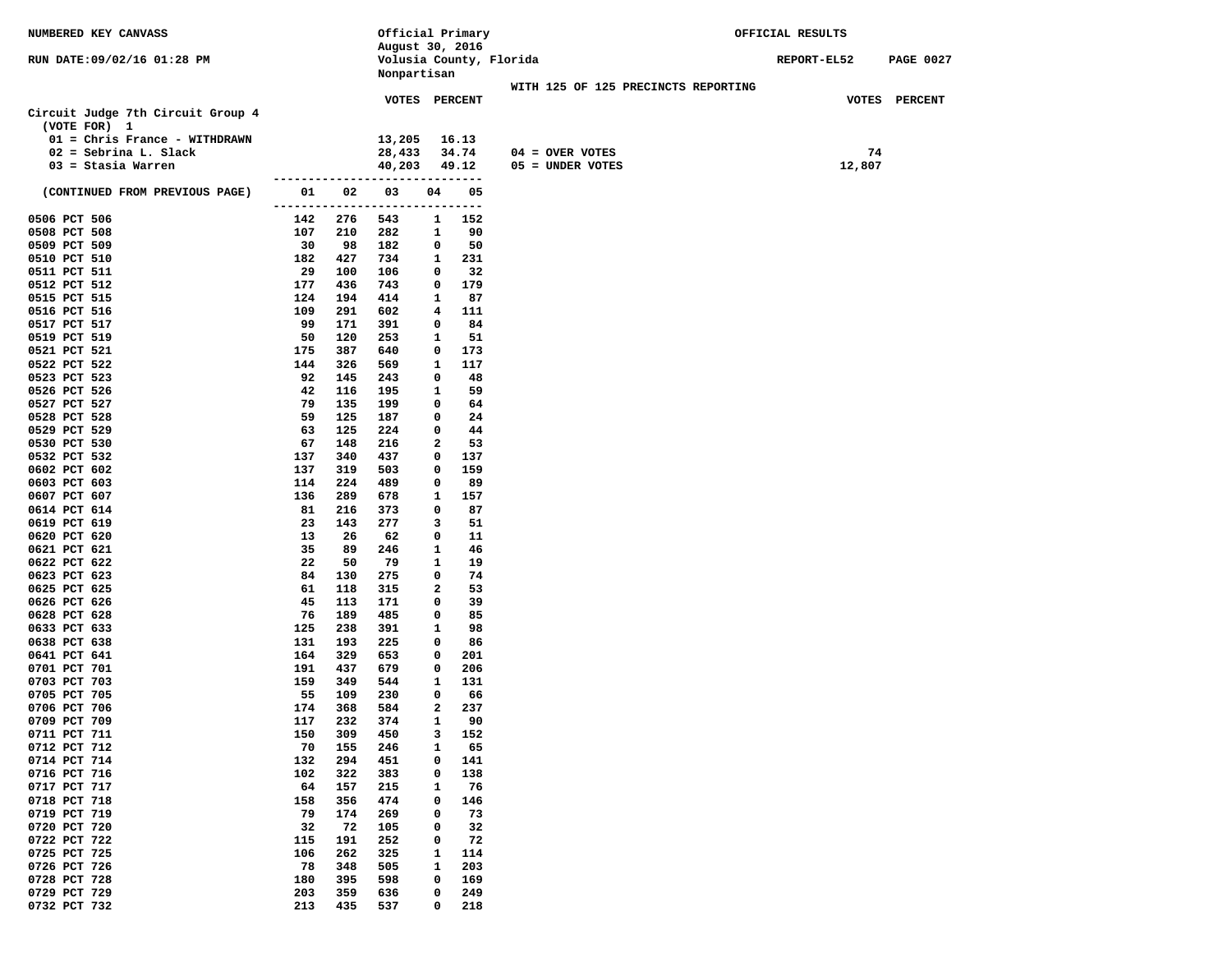| NUMBERED KEY CANVASS                                                                                          |     |     | Official Primary<br>August 30, 2016 |              |                |                                     | OFFICIAL RESULTS                |
|---------------------------------------------------------------------------------------------------------------|-----|-----|-------------------------------------|--------------|----------------|-------------------------------------|---------------------------------|
| RUN DATE:09/02/16 01:28 PM                                                                                    |     |     | Nonpartisan                         |              |                | Volusia County, Florida             | REPORT-EL52<br><b>PAGE 0028</b> |
|                                                                                                               |     |     |                                     |              |                | WITH 125 OF 125 PRECINCTS REPORTING |                                 |
| Circuit Judge 7th Circuit Group 4<br>(VOTE FOR) 1<br>01 = Chris France - WITHDRAWN<br>$02 =$ Sebrina L. Slack |     |     | VOTES PERCENT<br>13,205<br>28,433   |              | 16.13<br>34.74 | $04 =$ OVER VOTES                   | VOTES PERCENT<br>74             |
| $03 =$ Stasia Warren                                                                                          |     |     | 40,203                              |              | 49.12          | 05 = UNDER VOTES                    | 12,807                          |
| (CONTINUED FROM PREVIOUS PAGE)                                                                                | 01  | 02  | ----------------------------<br>03  | 04           | 05             |                                     |                                 |
|                                                                                                               |     |     |                                     |              |                |                                     |                                 |
| 0733 PCT 733                                                                                                  | 122 | 229 | 401                                 | 0            | 137            |                                     |                                 |
| 0803 PCT 803                                                                                                  | 86  | 139 | 195                                 | $\mathbf{1}$ | 87             |                                     |                                 |
| 0804 PCT 804                                                                                                  | 178 | 286 | 452                                 | 0            | 133            |                                     |                                 |
| 0805 PCT 805                                                                                                  | 171 | 383 | 582                                 | 3            | 219            |                                     |                                 |
| 0807 PCT 807                                                                                                  | 52  | 153 | 197                                 | 0            | 72             |                                     |                                 |
| 0808 PCT 808                                                                                                  | 205 | 446 | 640                                 | 0            | 240            |                                     |                                 |
| 0809 PCT 809                                                                                                  | 24  | 47  | 87                                  | 0            | 35             |                                     |                                 |
| 0810 PCT 810                                                                                                  | 55  | 100 | 196                                 | 0            | 63             |                                     |                                 |
| 0812 PCT 812                                                                                                  | 106 | 261 | 285                                 | 1            | 117            |                                     |                                 |
| 0813 PCT 813                                                                                                  | 71  | 164 | 241                                 | $\mathbf{1}$ | 124            |                                     |                                 |
| 0814 PCT 814                                                                                                  | 87  | 174 | 291                                 | 0            | 76             |                                     |                                 |
| 0816 PCT 816                                                                                                  | 73  | 153 | 277                                 | 0            | 74             |                                     |                                 |
| 0901 PCT 901                                                                                                  | 79  | 150 | 229                                 | 0            | 73             |                                     |                                 |
| 0902 PCT 902                                                                                                  | 148 | 230 | 364                                 | 1            | 113            |                                     |                                 |
| 0903 PCT 903                                                                                                  | 136 | 218 | 361                                 | $\mathbf{1}$ | 84             |                                     |                                 |
| 0904 PCT 904                                                                                                  | 161 | 234 | 377                                 | 0            | 154            |                                     |                                 |
| 0907 PCT 907                                                                                                  | 139 | 243 | 355                                 | $\mathbf{1}$ | 142            |                                     |                                 |
| 0909 PCT 909                                                                                                  | 81  | 166 | 222                                 | 0            | 68             |                                     |                                 |
| 0910 PCT 910                                                                                                  | 38  | 98  | 129                                 | 0            | 35             |                                     |                                 |
|                                                                                                               |     |     |                                     |              |                |                                     |                                 |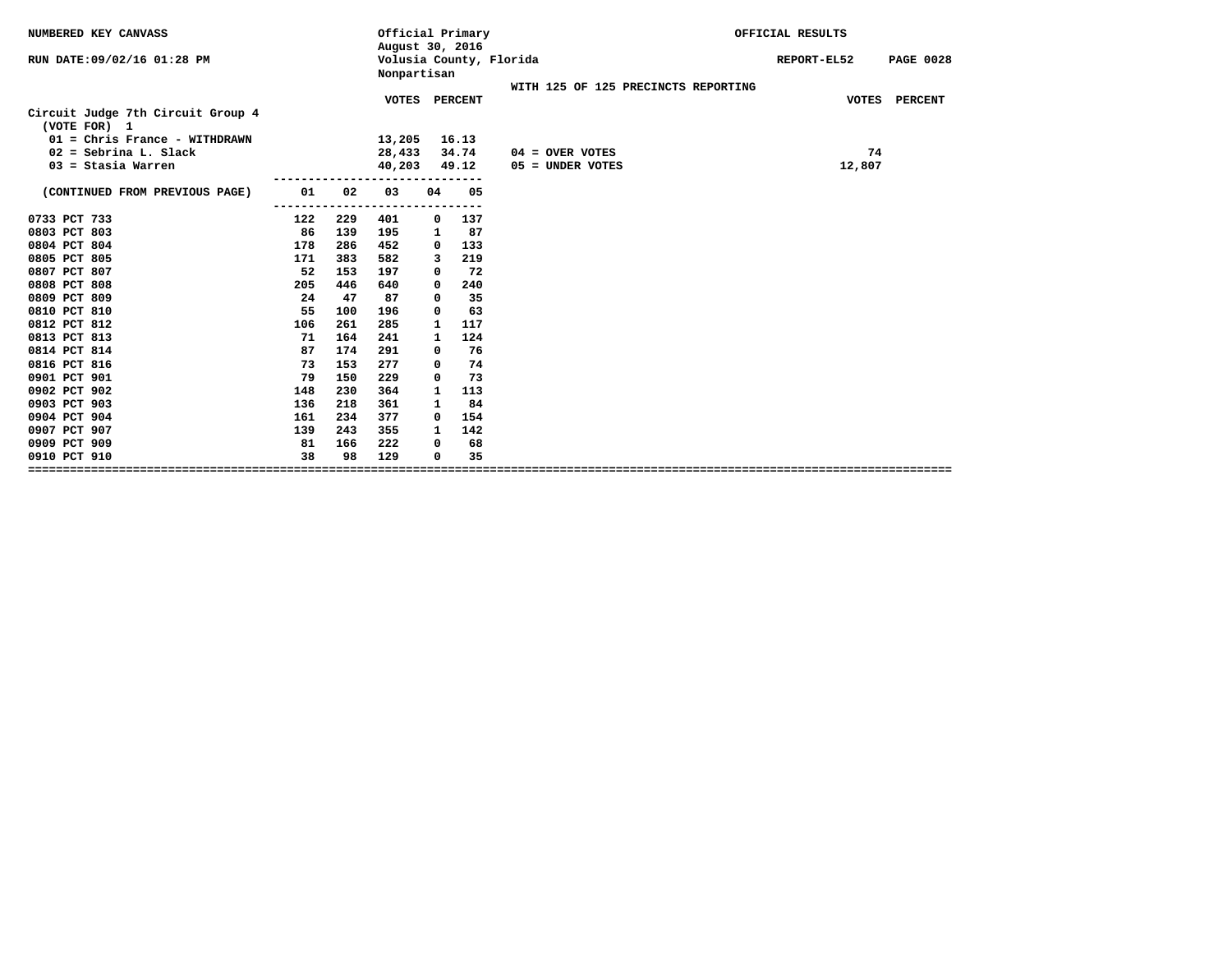| NUMBERED KEY CANVASS                          |            |            |                        | Official Primary        |                                       | OFFICIAL RESULTS |                  |
|-----------------------------------------------|------------|------------|------------------------|-------------------------|---------------------------------------|------------------|------------------|
|                                               |            |            |                        | August 30, 2016         |                                       |                  |                  |
| RUN DATE: 09/02/16 01:28 PM                   |            |            |                        | Volusia County, Florida |                                       | REPORT-EL52      | <b>PAGE 0029</b> |
|                                               |            |            |                        | Nonpartisan             |                                       |                  |                  |
|                                               |            |            |                        |                         | WITH 125 OF 125 PRECINCTS REPORTING   |                  |                  |
|                                               |            |            |                        | <b>VOTES PERCENT</b>    |                                       |                  | VOTES PERCENT    |
| Circuit Judge 7th Circuit Group 10            |            |            |                        |                         |                                       |                  |                  |
| (VOTE FOR) 1                                  |            |            |                        |                         |                                       | 7                |                  |
| 01 = Malcolm Anthony<br>$02 = \text{Scott D}$ |            |            | 29,794                 | 38.46                   | $03 = OVER VOTES$<br>04 = UNDER VOTES |                  |                  |
|                                               |            |            | ---------------------- | 47,668 61.54            |                                       | 17,253           |                  |
|                                               | 01         | 02         | 03                     | 04                      |                                       |                  |                  |
|                                               | --------   | -----      | ------                 | ---                     |                                       |                  |                  |
| 0101 PCT 101                                  | 98         | 156        | 0                      | 46                      |                                       |                  |                  |
| 0105 PCT 105                                  | 61         | 113        | 0                      | 40                      |                                       |                  |                  |
| 0107 PCT 107                                  | 129        | 233        | 0                      | 69                      |                                       |                  |                  |
| 0201 PCT 201                                  | 508        | 860        | 0                      | 350                     |                                       |                  |                  |
| 0202 PCT 202                                  | 325        | 583        | 0                      | 209                     |                                       |                  |                  |
| 0203 PCT 203                                  | 51         | 89         | $\mathbf{o}$           | 38                      |                                       |                  |                  |
| 0204 PCT 204                                  | 61         | 111        | $\mathbf{o}$           | 36                      |                                       |                  |                  |
| 0205 PCT 205                                  | 109        | 288        | 0                      | 85                      |                                       |                  |                  |
| 0206 PCT 206                                  | 254        | 444        | 0                      | 166                     |                                       |                  |                  |
| 0207 PCT 207                                  | 274        | 512        | $\mathbf{o}$           | 178                     |                                       |                  |                  |
| 0208 PCT 208                                  | 374        | 728        | 0                      | 249                     |                                       |                  |                  |
| 0212 PCT 212                                  | 329        | 536        | 1                      | 197                     |                                       |                  |                  |
| 0215 PCT 215                                  | 405        | 657        | $\mathbf{o}$           | 307                     |                                       |                  |                  |
| 0216 PCT 216                                  | 366        | 549        | 0                      | 184                     |                                       |                  |                  |
| 0217 PCT 217                                  | 293        | 364        | $\mathbf{o}$           | 121                     |                                       |                  |                  |
| 0218 PCT 218                                  | 340        | 550        | $\mathbf{o}$           | 251                     |                                       |                  |                  |
| 0220 PCT 220                                  | 62         | 56         | 0                      | 13                      |                                       |                  |                  |
| 0222 PCT 222                                  | 257<br>35  | 426<br>58  | 0<br>$\mathbf{o}$      | 159                     |                                       |                  |                  |
| 0223 PCT 223<br>0224 PCT 224                  | 348        | 583        | 0                      | 24<br>201               |                                       |                  |                  |
| 0301 PCT 301                                  | 261        | 387        | 0                      | 115                     |                                       |                  |                  |
| 0303 PCT 303                                  | 305        | 463        | $\mathbf{o}$           | 185                     |                                       |                  |                  |
| 0304 PCT 304                                  | 315        | 413        | 0                      | 202                     |                                       |                  |                  |
| 0305 PCT 305                                  | 355        | 469        | 0                      | 191                     |                                       |                  |                  |
| 0306 PCT 306                                  | 416        | 591        | $\mathbf{o}$           | 280                     |                                       |                  |                  |
| 0307 PCT 307                                  | 220        | 340        | 0                      | 110                     |                                       |                  |                  |
| 0308 PCT 308                                  | 196        | 313        | 0                      | 86                      |                                       |                  |                  |
| 0309 PCT 309                                  | 320        | 404        | 0                      | 129                     |                                       |                  |                  |
| 0401 PCT 401                                  | 367        | 427        | $\mathbf{o}$           | 164                     |                                       |                  |                  |
| 0403 PCT 403                                  | 214        | 225        | 0                      | 68                      |                                       |                  |                  |
| 0404 PCT 404                                  | 87         | 165        | $\mathbf{o}$           | 55                      |                                       |                  |                  |
| 0405 PCT 405                                  | 170        | 171        | 0                      | 54                      |                                       |                  |                  |
| 0406 PCT 406                                  | 405        | 515        | 0                      | 177                     |                                       |                  |                  |
| 0407 PCT 407                                  | 187        | 226        | 0                      | 56                      |                                       |                  |                  |
| 0410 PCT 410                                  | 226        | 243        | 0                      | 84                      |                                       |                  |                  |
| 0411 PCT 411<br>0412 PCT 412                  | 232<br>151 | 236<br>212 | 0<br>$\mathbf{o}$      | 73<br>77                |                                       |                  |                  |
| 0413 PCT 413                                  | 212        | 204        | 0                      | 62                      |                                       |                  |                  |
| 0414 PCT 414                                  | 202        | 277        | 0                      | 78                      |                                       |                  |                  |
| 0415 PCT 415                                  | 239        | 303        | 0                      | 84                      |                                       |                  |                  |
| 0416 PCT 416                                  | 290        | 334        | 0                      | 117                     |                                       |                  |                  |
| 0417 PCT 417                                  | 114        | 131        | 0                      | 38                      |                                       |                  |                  |
| 0419 PCT 419                                  | 94         | 109        | 0                      | 23                      |                                       |                  |                  |
| 0420 PCT 420                                  | 236        | 295        | 0                      | 119                     |                                       |                  |                  |
| 0421 PCT 421                                  | 223        | 296        | 0                      | 91                      |                                       |                  |                  |
| 0422 PCT 422                                  | 185        | 245        | 0                      | 76                      |                                       |                  |                  |
| 0423 PCT 423                                  | 163        | 206        | 0                      | 64                      |                                       |                  |                  |
| 0427 PCT 427                                  | 198        | 240        | 0                      | 76                      |                                       |                  |                  |
| 0429 PCT 429                                  | 102        | 140        | 0                      | 33                      |                                       |                  |                  |
| 0501 PCT 501                                  | 233        | 453        | 0                      | 176                     |                                       |                  |                  |
| 0502 PCT 502                                  | 486        | 822        | 0                      | 301                     |                                       |                  |                  |
| 0503 PCT 503                                  | 95         | 261        | 0                      | 79                      |                                       |                  |                  |
| 0504 PCT 504                                  | 196        | 346        | 0                      | 138                     |                                       |                  |                  |
| 0506 PCT 506                                  | 296        | 590        | 0                      | 228                     |                                       |                  |                  |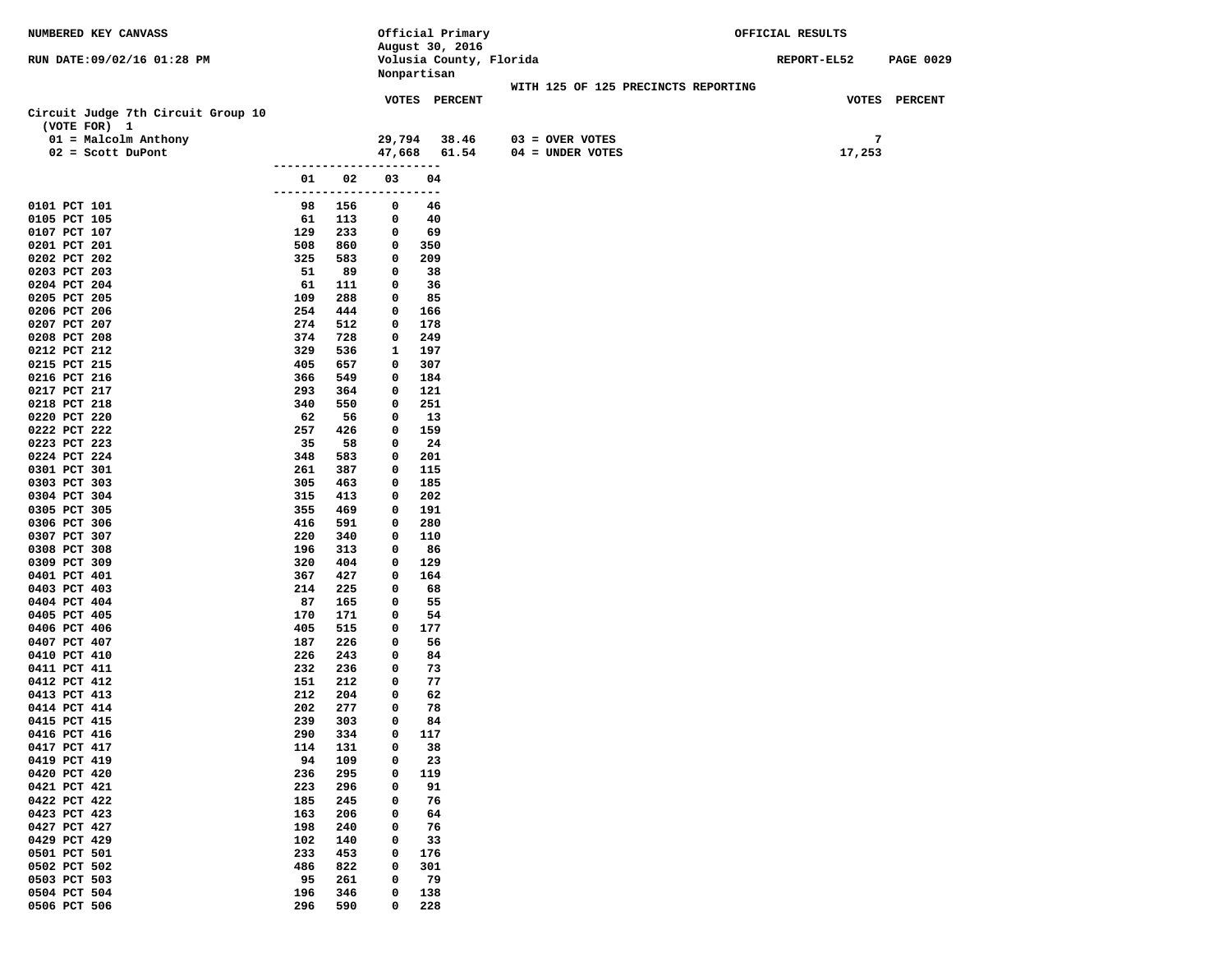| NUMBERED KEY CANVASS               |                            |            |                   | Official Primary        |                                     | OFFICIAL RESULTS |                  |
|------------------------------------|----------------------------|------------|-------------------|-------------------------|-------------------------------------|------------------|------------------|
|                                    |                            |            |                   | August 30, 2016         |                                     |                  |                  |
| RUN DATE:09/02/16 01:28 PM         |                            |            |                   | Volusia County, Florida |                                     | REPORT-EL52      | <b>PAGE 0030</b> |
|                                    |                            |            |                   | Nonpartisan             |                                     |                  |                  |
|                                    |                            |            |                   |                         | WITH 125 OF 125 PRECINCTS REPORTING |                  |                  |
| Circuit Judge 7th Circuit Group 10 |                            |            |                   | <b>VOTES PERCENT</b>    |                                     |                  | VOTES PERCENT    |
| (VOTE FOR) 1                       |                            |            |                   |                         |                                     |                  |                  |
| 01 = Malcolm Anthony               |                            |            | 29,794            | 38.46                   | $03 =$ OVER VOTES                   |                  | 7                |
| $02 = \text{Scott Dupont}$         |                            |            | 47,668            | 61.54                   | $04 = UNDER VOTES$                  | 17,253           |                  |
| (CONTINUED FROM PREVIOUS PAGE)     | 01                         | 02         | 03                | 04                      |                                     |                  |                  |
| 0508 PCT 508                       | -------------------<br>201 | 365        | 0                 | ----<br>124             |                                     |                  |                  |
| 0509 PCT 509                       | 86                         | 199        | 0                 | 75                      |                                     |                  |                  |
| 0510 PCT 510                       | 399                        | 827        | 0                 | 349                     |                                     |                  |                  |
| 0511 PCT 511                       | 60                         | 156        | 0                 | 51                      |                                     |                  |                  |
| 0512 PCT 512                       | 424                        | 803        | 0                 | 308                     |                                     |                  |                  |
| 0515 PCT 515                       | 250                        | 440        | 0                 | 130                     |                                     |                  |                  |
| 0516 PCT 516                       | 284                        | 592        | $\mathbf{o}$      | 241                     |                                     |                  |                  |
| 0517 PCT 517                       | 177                        | 402        | 0                 | 166                     |                                     |                  |                  |
| 0519 PCT 519                       | 134                        | 261        | 0                 | 80                      |                                     |                  |                  |
| 0521 PCT 521                       | 430                        | 704        | 0                 | 241                     |                                     |                  |                  |
| 0522 PCT 522                       | 329                        | 637        | 0                 | 191                     |                                     |                  |                  |
| 0523 PCT 523                       | 159                        | 303        | 1                 | 65                      |                                     |                  |                  |
| 0526 PCT 526<br>0527 PCT 527       | 118<br>151                 | 229<br>239 | 0<br>0            | 66<br>87                |                                     |                  |                  |
| 0528 PCT 528                       | 127                        | 219        | 0                 | 49                      |                                     |                  |                  |
| 0529 PCT 529                       | 160                        | 228        | 0                 | 68                      |                                     |                  |                  |
| 0530 PCT 530                       | 170                        | 236        | $\mathbf{o}$      | 80                      |                                     |                  |                  |
| 0532 PCT 532                       | 298                        | 563        | 0                 | 190                     |                                     |                  |                  |
| 0602 PCT 602                       | 354                        | 559        | $\mathbf{o}$      | 205                     |                                     |                  |                  |
| 0603 PCT 603                       | 397                        | 379        | 0                 | 140                     |                                     |                  |                  |
| 0607 PCT 607                       | 367                        | 607        | 0                 | 287                     |                                     |                  |                  |
| 0614 PCT 614                       | 356                        | 282        | $\mathbf{o}$      | 119                     |                                     |                  |                  |
| 0619 PCT 619                       | 214                        | 215        | 0                 | 68                      |                                     |                  |                  |
| 0620 PCT 620                       | 65                         | 36         | $\mathbf{o}$      | 11                      |                                     |                  |                  |
| 0621 PCT 621                       | 178                        | 164        | 0                 | 75                      |                                     |                  |                  |
| 0622 PCT 622                       | 56                         | 93         | 0                 | 22                      |                                     |                  |                  |
| 0623 PCT 623                       | 157                        | 290        | 0                 | 116                     |                                     |                  |                  |
| 0625 PCT 625                       | 146                        | 292        | 0                 | 111                     |                                     |                  |                  |
| 0626 PCT 626<br>0628 PCT 628       | 122<br>370                 | 182<br>337 | $\mathbf{o}$<br>1 | 64<br>127               |                                     |                  |                  |
| 0633 PCT 633                       | 299                        | 417        | $\mathbf{o}$      | 137                     |                                     |                  |                  |
| 0638 PCT 638                       | 226                        | 292        | 0                 | 117                     |                                     |                  |                  |
| 0641 PCT 641                       | 407                        | 672        | 0                 | 268                     |                                     |                  |                  |
| 0701 PCT 701                       | 434                        | 786        | 1                 | 292                     |                                     |                  |                  |
| 0703 PCT 703                       | 369                        | 610        | 0                 | 205                     |                                     |                  |                  |
| 0705 PCT 705                       | 131                        | 226        | $\mathbf{o}$      | 103                     |                                     |                  |                  |
| 0706 PCT 706                       | 391                        | 657        | 1                 | 316                     |                                     |                  |                  |
| 0709 PCT 709                       | 232                        | 447        | 0                 | 135                     |                                     |                  |                  |
| 0711 PCT 711                       | 289                        | 586        | 0                 | 189                     |                                     |                  |                  |
| 0712 PCT 712                       | 159                        | 296        | 0                 | 82                      |                                     |                  |                  |
| 0714 PCT 714                       | 306                        | 535        | 0                 | 177                     |                                     |                  |                  |
| 0716 PCT 716                       | 334                        | 434        | 0                 | 177                     |                                     |                  |                  |
| 0717 PCT 717                       | 137                        | 279        | 0                 | 97                      |                                     |                  |                  |
| 0718 PCT 718                       | 342                        | 592        | 0                 | 200                     |                                     |                  |                  |
| 0719 PCT 719                       | 175                        | 334        | 0                 | 86                      |                                     |                  |                  |
| 0720 PCT 720                       | 59                         | 134        | 0                 | 48                      |                                     |                  |                  |
| 0722 PCT 722<br>0725 PCT 725       | 187<br>232                 | 354<br>430 | 0<br>0            | 89<br>146               |                                     |                  |                  |
| 0726 PCT 726                       | 337                        | 539        | 0                 | 259                     |                                     |                  |                  |
| 0728 PCT 728                       | 350                        | 753        | 0                 | 239                     |                                     |                  |                  |
| 0729 PCT 729                       | 390                        | 741        | 0                 | 316                     |                                     |                  |                  |
| 0732 PCT 732                       | 396                        | 752        | 0                 | 255                     |                                     |                  |                  |
| 0733 PCT 733                       | 225                        | 468        | 0                 | 196                     |                                     |                  |                  |
| 0803 PCT 803                       | 134                        | 261        | 0                 | 113                     |                                     |                  |                  |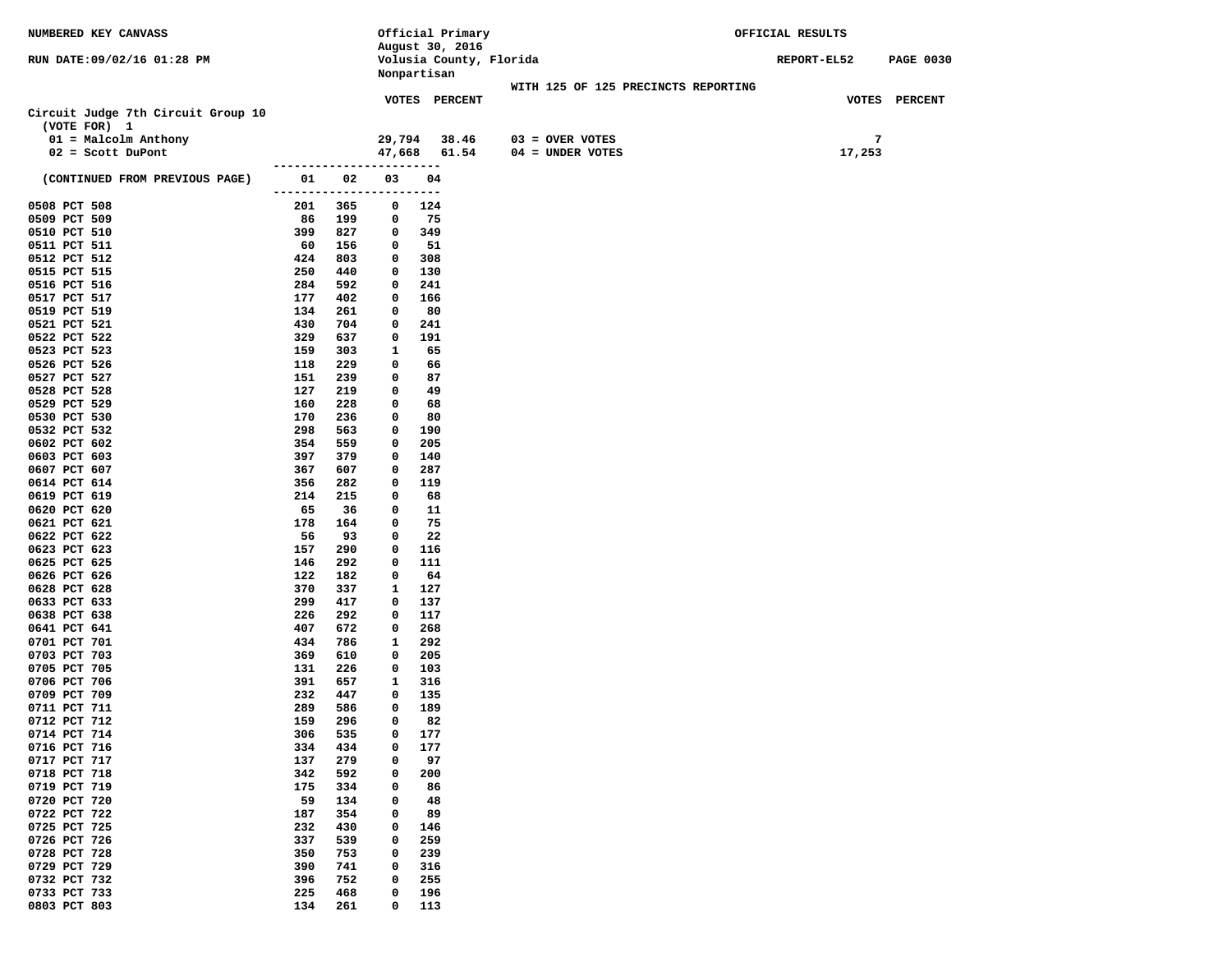| NUMBERED KEY CANVASS               |     |     |              | Official Primary<br>August 30, 2016    |                                     | OFFICIAL RESULTS |                  |
|------------------------------------|-----|-----|--------------|----------------------------------------|-------------------------------------|------------------|------------------|
| RUN DATE: 09/02/16 01:28 PM        |     |     |              | Volusia County, Florida<br>Nonpartisan |                                     | REPORT-EL52      | <b>PAGE 0031</b> |
|                                    |     |     |              |                                        | WITH 125 OF 125 PRECINCTS REPORTING |                  |                  |
| Circuit Judge 7th Circuit Group 10 |     |     |              | VOTES PERCENT                          |                                     | <b>VOTES</b>     | <b>PERCENT</b>   |
| (VOTE FOR) 1                       |     |     |              |                                        |                                     |                  |                  |
| $01 = Maleolm$ Anthony             |     |     | 29,794       | 38.46                                  | $03 =$ OVER VOTES                   | 7                |                  |
| $02 = \text{Scott D}$              |     |     | 47,668       | 61.54                                  | $04 =$ UNDER VOTES                  | 17,253           |                  |
| (CONTINUED FROM PREVIOUS PAGE)     | 01  | 02  | 03           | 04                                     |                                     |                  |                  |
|                                    |     |     |              |                                        |                                     |                  |                  |
| 0804 PCT 804                       | 323 | 546 | 0            | 180                                    |                                     |                  |                  |
| 0805 PCT 805                       | 398 | 670 | $\mathbf{o}$ | 290                                    |                                     |                  |                  |
| 0807 PCT 807                       | 136 | 238 | $\mathbf{o}$ | 100                                    |                                     |                  |                  |
| 0808 PCT 808                       | 484 | 750 | 0            | 297                                    |                                     |                  |                  |
| 0809 PCT 809                       | 59  | 85  | 0            | 49                                     |                                     |                  |                  |
| 0810 PCT 810                       | 119 | 209 | 0            | 86                                     |                                     |                  |                  |
| 0812 PCT 812                       | 246 | 367 | 0            | 157                                    |                                     |                  |                  |
| 0813 PCT 813                       | 191 | 258 | 0            | 152                                    |                                     |                  |                  |
| 0814 PCT 814                       | 193 | 345 | 0            | 90                                     |                                     |                  |                  |
| 0816 PCT 816                       | 147 | 345 | 1            | 84                                     |                                     |                  |                  |
| 0901 PCT 901                       | 159 | 284 | 0            | 88                                     |                                     |                  |                  |
| 0902 PCT 902                       | 302 | 414 | 0            | 140                                    |                                     |                  |                  |
| 0903 PCT 903                       | 270 | 424 | 1            | 105                                    |                                     |                  |                  |
| 0904 PCT 904                       | 277 | 459 | 0            | 190                                    |                                     |                  |                  |
| 0907 PCT 907                       | 269 | 452 | $\Omega$     | 159                                    |                                     |                  |                  |
| 0909 PCT 909                       | 175 | 282 | 0            | 80                                     |                                     |                  |                  |
| 0910 PCT 910                       | 96  | 158 | 0            | 46                                     |                                     |                  |                  |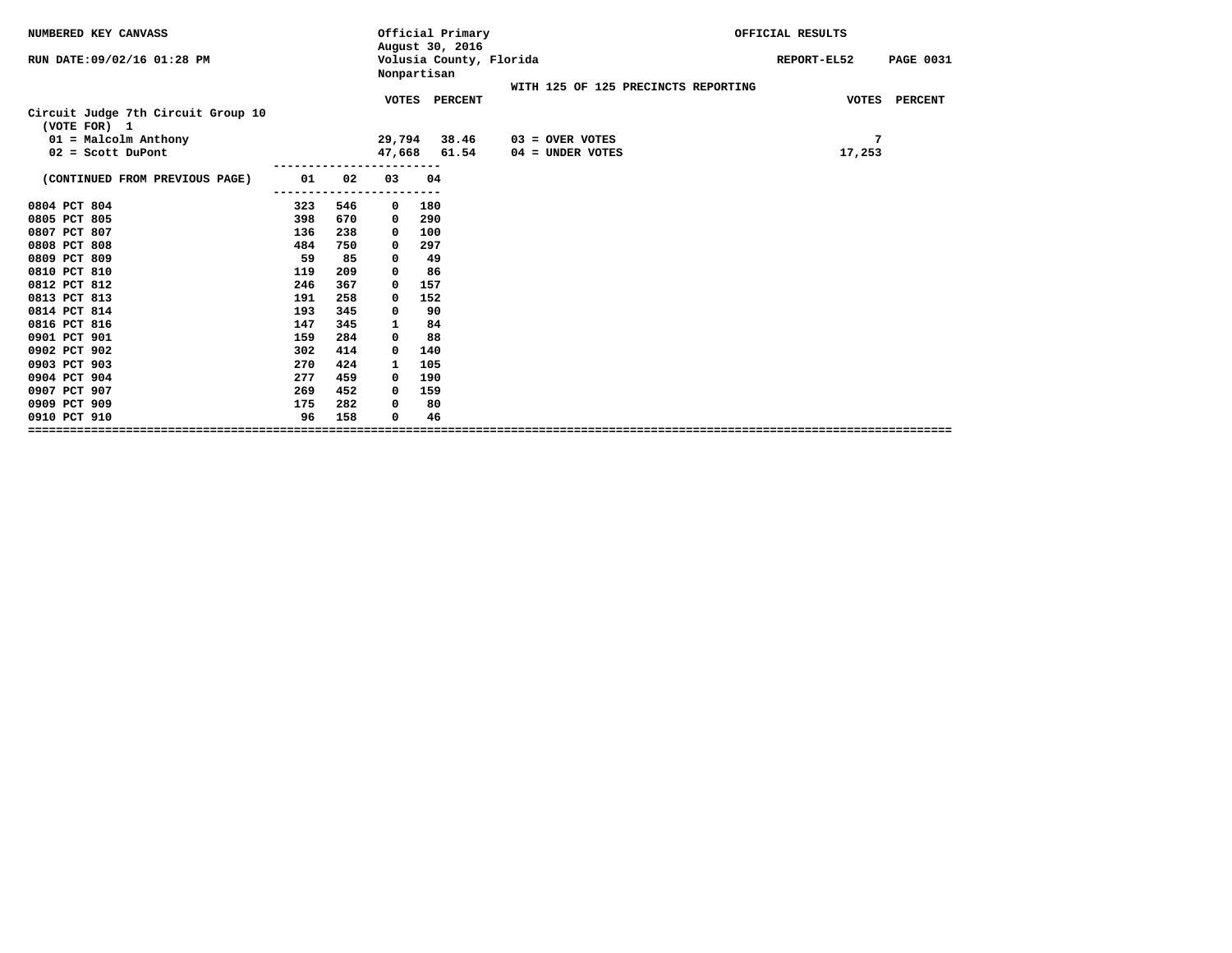| NUMBERED KEY CANVASS               |                           |            |        | Official Primary                       |                                     | OFFICIAL RESULTS |                  |
|------------------------------------|---------------------------|------------|--------|----------------------------------------|-------------------------------------|------------------|------------------|
|                                    |                           |            |        | August 30, 2016                        |                                     |                  |                  |
| RUN DATE:09/02/16 01:28 PM         |                           |            |        | Volusia County, Florida<br>Nonpartisan |                                     | REPORT-EL52      | <b>PAGE 0032</b> |
|                                    |                           |            |        |                                        | WITH 125 OF 125 PRECINCTS REPORTING |                  |                  |
|                                    |                           |            |        | <b>VOTES PERCENT</b>                   |                                     |                  | VOTES PERCENT    |
| Circuit Judge 7th Circuit Group 13 |                           |            |        |                                        |                                     |                  |                  |
| (VOTE FOR) 1                       |                           |            |        |                                        |                                     |                  |                  |
| $01 = David Hood$                  |                           |            | 36,567 | 44.04                                  | $03 =$ OVER VOTES                   |                  | 8                |
| 02 = A. "Kathleen" McNeilly        |                           |            |        | 46,458 55.96                           | 04 = UNDER VOTES                    | 11,689           |                  |
|                                    | ------------------------  |            |        |                                        |                                     |                  |                  |
|                                    | 01                        | 02         | 03     | 04                                     |                                     |                  |                  |
|                                    | ------------------------- |            |        |                                        |                                     |                  |                  |
| 0101 PCT 101<br>0105 PCT 105       | 132<br>79                 | 130<br>104 | 0<br>0 | 38<br>31                               |                                     |                  |                  |
| 0107 PCT 107                       | 178                       | 205        | 0      | 48                                     |                                     |                  |                  |
| 0201 PCT 201                       | 576                       | 933        | 0      | 209                                    |                                     |                  |                  |
| 0202 PCT 202                       | 384                       | 590        | 0      | 143                                    |                                     |                  |                  |
| 0203 PCT 203                       | 69                        | 81         | 1      | 27                                     |                                     |                  |                  |
| 0204 PCT 204                       | 65                        | 115        | 0      | 28                                     |                                     |                  |                  |
| 0205 PCT 205                       | 165                       | 264        | 0      | 53                                     |                                     |                  |                  |
| 0206 PCT 206                       | 266                       | 494        | 0      | 104                                    |                                     |                  |                  |
| 0207 PCT 207                       | 334                       | 530        | 0      | 100                                    |                                     |                  |                  |
| 0208 PCT 208                       | 454                       | 715        | 0      | 182                                    |                                     |                  |                  |
| 0212 PCT 212                       | 293                       | 663        | 0      | 107                                    |                                     |                  |                  |
| 0215 PCT 215                       | 398<br>315                | 769        | 0      | 202<br>119                             |                                     |                  |                  |
| 0216 PCT 216<br>0217 PCT 217       | 194                       | 665<br>512 | 0<br>0 | -72                                    |                                     |                  |                  |
| 0218 PCT 218                       | 339                       | 667        | 0      | 135                                    |                                     |                  |                  |
| 0220 PCT 220                       | 40                        | 83         | 0      | 8                                      |                                     |                  |                  |
| 0222 PCT 222                       | 270                       | 459        | 0      | 113                                    |                                     |                  |                  |
| 0223 PCT 223                       | 39                        | 66         | 0      | 12                                     |                                     |                  |                  |
| 0224 PCT 224                       | 357                       | 657        | 0      | 118                                    |                                     |                  |                  |
| 0301 PCT 301                       | 299                       | 374        | 0      | 90                                     |                                     |                  |                  |
| 0303 PCT 303                       | 351                       | 453        | 0      | 149                                    |                                     |                  |                  |
| 0304 PCT 304                       | 302                       | 472        | 0      | 156                                    |                                     |                  |                  |
| 0305 PCT 305                       | 366                       | 485        | 0      | 164                                    |                                     |                  |                  |
| 0306 PCT 306<br>0307 PCT 307       | 425<br>253                | 639<br>332 | 0<br>0 | 223<br>85                              |                                     |                  |                  |
| 0308 PCT 308                       | 191                       | 339        | 0      | 65                                     |                                     |                  |                  |
| 0309 PCT 309                       | 261                       | 480        | 0      | 112                                    |                                     |                  |                  |
| 0401 PCT 401                       | 316                       | 499        | 0      | 143                                    |                                     |                  |                  |
| 0403 PCT 403                       | 152                       | 310        | 0      | 45                                     |                                     |                  |                  |
| 0404 PCT 404                       | 115                       | 135        | 0      | 57                                     |                                     |                  |                  |
| 0405 PCT 405                       | 126                       | 227        | 0      | 42                                     |                                     |                  |                  |
| 0406 PCT 406                       | 344                       | 616        | 0      | 137                                    |                                     |                  |                  |
| 0407 PCT 407                       | 141                       | 293        | 1      | 34                                     |                                     |                  |                  |
| 0410 PCT 410<br>0411 PCT 411       | 201<br>174                | 287<br>312 | 0<br>0 | 65<br>55                               |                                     |                  |                  |
| 0412 PCT 412                       | 172                       | 206        | 0      | 62                                     |                                     |                  |                  |
| 0413 PCT 413                       | 154                       | 273        | 0      | 51                                     |                                     |                  |                  |
| 0414 PCT 414                       | 168                       | 324        | 0      | 65                                     |                                     |                  |                  |
| 0415 PCT 415                       | 199                       | 365        | 0      | 62                                     |                                     |                  |                  |
| 0416 PCT 416                       | 256                       | 386        | 0      | 99                                     |                                     |                  |                  |
| 0417 PCT 417                       | 108                       | 148        | 0      | 27                                     |                                     |                  |                  |
| 0419 PCT 419                       | 69                        | 139        | 0      | 18                                     |                                     |                  |                  |
| 0420 PCT 420                       | 220                       | 343        | 1      | 86                                     |                                     |                  |                  |
| 0421 PCT 421                       | 217                       | 329        | 0      | 64                                     |                                     |                  |                  |
| 0422 PCT 422<br>0423 PCT 423       | 160<br>182                | 290<br>206 | 0<br>0 | 56<br>45                               |                                     |                  |                  |
| 0427 PCT 427                       | 137                       | 312        | 0      | 65                                     |                                     |                  |                  |
| 0429 PCT 429                       | 88                        | 163        | 0      | 24                                     |                                     |                  |                  |
| 0501 PCT 501                       | 415                       | 351        | 0      | 96                                     |                                     |                  |                  |
| 0502 PCT 502                       | 718                       | 699        | 0      | 192                                    |                                     |                  |                  |
| 0503 PCT 503                       | 230                       | 167        | 0      | 38                                     |                                     |                  |                  |
| 0504 PCT 504                       | 302                       | 298        | 0      | 80                                     |                                     |                  |                  |
| 0506 PCT 506                       | 554                       | 447        | 0      | 113                                    |                                     |                  |                  |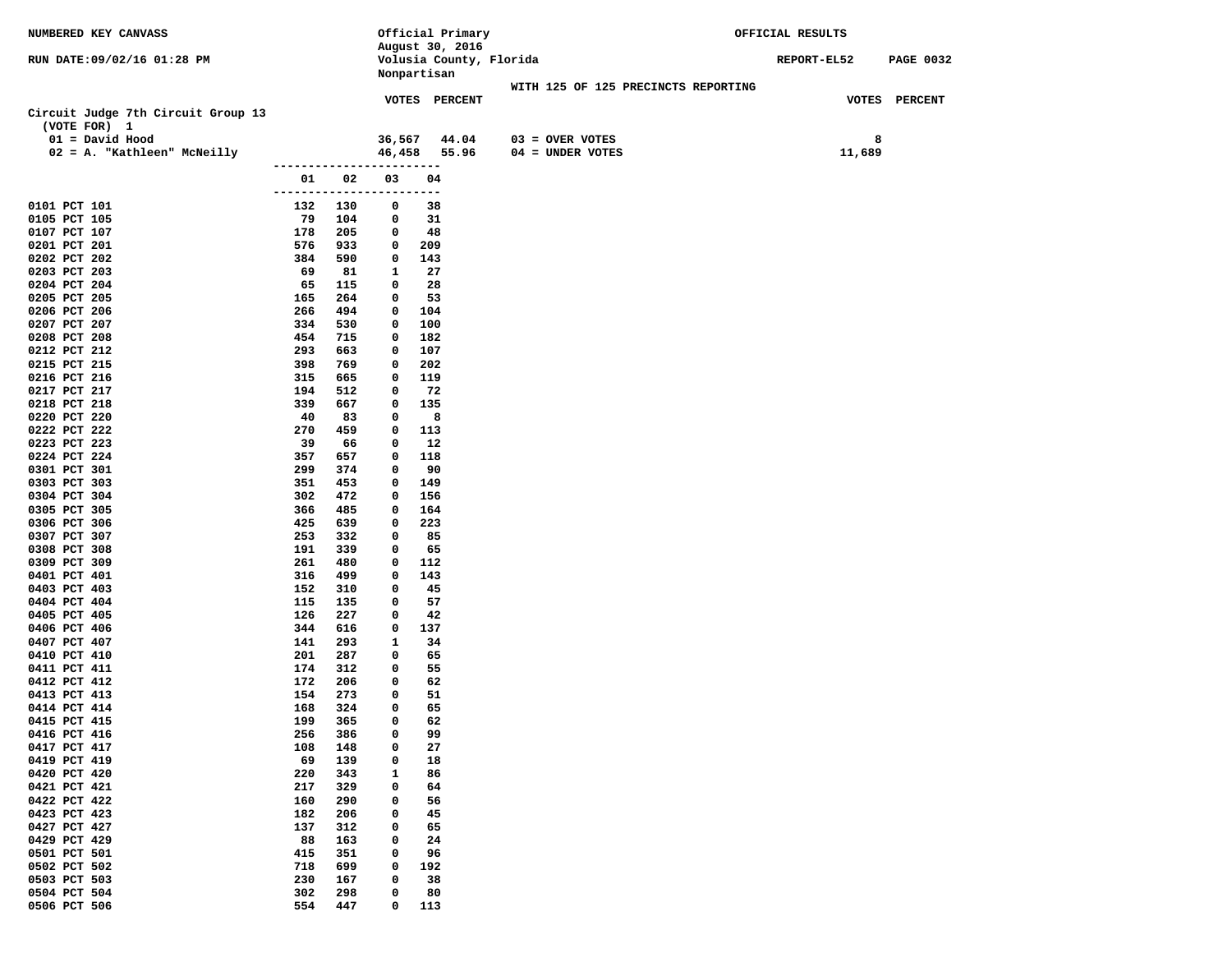| NUMBERED KEY CANVASS               |                          |            |              | Official Primary                       |                                     | OFFICIAL RESULTS |                  |
|------------------------------------|--------------------------|------------|--------------|----------------------------------------|-------------------------------------|------------------|------------------|
|                                    |                          |            |              | August 30, 2016                        |                                     |                  |                  |
| RUN DATE:09/02/16 01:28 PM         |                          |            |              | Volusia County, Florida<br>Nonpartisan |                                     | REPORT-EL52      | <b>PAGE 0033</b> |
|                                    |                          |            |              |                                        | WITH 125 OF 125 PRECINCTS REPORTING |                  |                  |
|                                    |                          |            |              | VOTES PERCENT                          |                                     |                  | VOTES PERCENT    |
| Circuit Judge 7th Circuit Group 13 |                          |            |              |                                        |                                     |                  |                  |
| (VOTE FOR) 1                       |                          |            |              |                                        |                                     |                  |                  |
| $01 = David Hood$                  |                          |            | 36,567       | 44.04                                  | $03 =$ OVER VOTES                   |                  | 8                |
| 02 = A. "Kathleen" McNeilly        |                          |            |              | 46,458 55.96                           | $04 = UNDER VOTES$                  | 11,689           |                  |
|                                    | ------------------------ |            |              |                                        |                                     |                  |                  |
| (CONTINUED FROM PREVIOUS PAGE)     | 01                       | 02         | 03           | 04                                     |                                     |                  |                  |
|                                    | --------------------     |            |              | ----                                   |                                     |                  |                  |
| 0508 PCT 508<br>0509 PCT 509       | 311<br>171               | 305<br>154 | 0<br>0       | 74<br>35                               |                                     |                  |                  |
| 0510 PCT 510                       | 819                      | 585        | 0            | 171                                    |                                     |                  |                  |
| 0511 PCT 511                       | 118                      | 111        | 0            | 38                                     |                                     |                  |                  |
| 0512 PCT 512                       | 783                      | 621        | 0            | 131                                    |                                     |                  |                  |
| 0515 PCT 515                       | 371                      | 376        | 0            | 73                                     |                                     |                  |                  |
| 0516 PCT 516                       | 564                      | 456        | 0            | 97                                     |                                     |                  |                  |
| 0517 PCT 517                       | 373                      | 302        | 0            | 70                                     |                                     |                  |                  |
| 0519 PCT 519                       | 266                      | 174        | 0            | 35                                     |                                     |                  |                  |
| 0521 PCT 521                       | 616                      | 622        | 0            | 137                                    |                                     |                  |                  |
| 0522 PCT 522                       | 568                      | 501        | 0            | 88                                     |                                     |                  |                  |
| 0523 PCT 523                       | 213                      | 276        | 0            | 39                                     |                                     |                  |                  |
| 0526 PCT 526                       | 162                      | 203        | 0            | 48                                     |                                     |                  |                  |
| 0527 PCT 527<br>0528 PCT 528       | 195<br>177               | 227<br>191 | 0<br>0       | 55<br>27                               |                                     |                  |                  |
| 0529 PCT 529                       | 184                      | 226        | 0            | 46                                     |                                     |                  |                  |
| 0530 PCT 530                       | 192                      | 241        | 0            | 53                                     |                                     |                  |                  |
| 0532 PCT 532                       | 510                      | 418        | 0            | 123                                    |                                     |                  |                  |
| 0602 PCT 602                       | 442                      | 520        | 0            | 156                                    |                                     |                  |                  |
| 0603 PCT 603                       | 313                      | 503        | 0            | 100                                    |                                     |                  |                  |
| 0607 PCT 607                       | 532                      | 552        | 0            | 177                                    |                                     |                  |                  |
| 0614 PCT 614                       | 237                      | 425        | 0            | 95                                     |                                     |                  |                  |
| 0619 PCT 619                       | 164                      | 289        | 0            | 44                                     |                                     |                  |                  |
| 0620 PCT 620                       | 34                       | 69         | 0            | 9                                      |                                     |                  |                  |
| 0621 PCT 621                       | 126                      | 248        | 0            | 43                                     |                                     |                  |                  |
| 0622 PCT 622<br>0623 PCT 623       | 76<br>239                | 79<br>248  | 0<br>0       | 16<br>76                               |                                     |                  |                  |
| 0625 PCT 625                       | 252                      | 233        | 0            | 64                                     |                                     |                  |                  |
| 0626 PCT 626                       | 144                      | 187        | 0            | 37                                     |                                     |                  |                  |
| 0628 PCT 628                       | 265                      | 485        | 0            | 85                                     |                                     |                  |                  |
| 0633 PCT 633                       | 302                      | 448        | $\mathbf{o}$ | 103                                    |                                     |                  |                  |
| 0638 PCT 638                       | 244                      | 301        | 0            | 90                                     |                                     |                  |                  |
| 0641 PCT 641                       | 540                      | 623        | 0            | 184                                    |                                     |                  |                  |
| 0701 PCT 701                       | 562                      | 754        | 0            | 197                                    |                                     |                  |                  |
| 0703 PCT 703                       | 501                      | 553        | 0            | 130                                    |                                     |                  |                  |
| 0705 PCT 705                       | 202                      | 188        | 0            | 70                                     |                                     |                  |                  |
| 0706 PCT 706<br>0709 PCT 709       | 613<br>383               | 550<br>342 | 1<br>1       | 201<br>88                              |                                     |                  |                  |
| 0711 PCT 711                       | 442                      | 491        | 0            | 131                                    |                                     |                  |                  |
| 0712 PCT 712                       | 213                      | 264        | 0            | 60                                     |                                     |                  |                  |
| 0714 PCT 714                       | 373                      | 502        | 0            | 143                                    |                                     |                  |                  |
| 0716 PCT 716                       | 479                      | 337        | 0            | 129                                    |                                     |                  |                  |
| 0717 PCT 717                       | 183                      | 265        | 0            | 65                                     |                                     |                  |                  |
| 0718 PCT 718                       | 495                      | 490        | 1            | 148                                    |                                     |                  |                  |
| 0719 PCT 719                       | 237                      | 294        | 0            | 64                                     |                                     |                  |                  |
| 0720 PCT 720                       | 102                      | 109        | 0            | 30                                     |                                     |                  |                  |
| 0722 PCT 722                       | 264                      | 300        | 0            | 66                                     |                                     |                  |                  |
| 0725 PCT 725<br>0726 PCT 726       | 334<br>419               | 364        | 0<br>0       | 110                                    |                                     |                  |                  |
| 0728 PCT 728                       | 563                      | 521<br>615 | 0            | 195<br>164                             |                                     |                  |                  |
| 0729 PCT 729                       | 595                      | 606        | 1            | 245                                    |                                     |                  |                  |
| 0732 PCT 732                       | 594                      | 612        | 0            | 197                                    |                                     |                  |                  |
| 0733 PCT 733                       | 395                      | 360        | 0            | 134                                    |                                     |                  |                  |
| 0803 PCT 803                       | 212                      | 222        | 0            | 74                                     |                                     |                  |                  |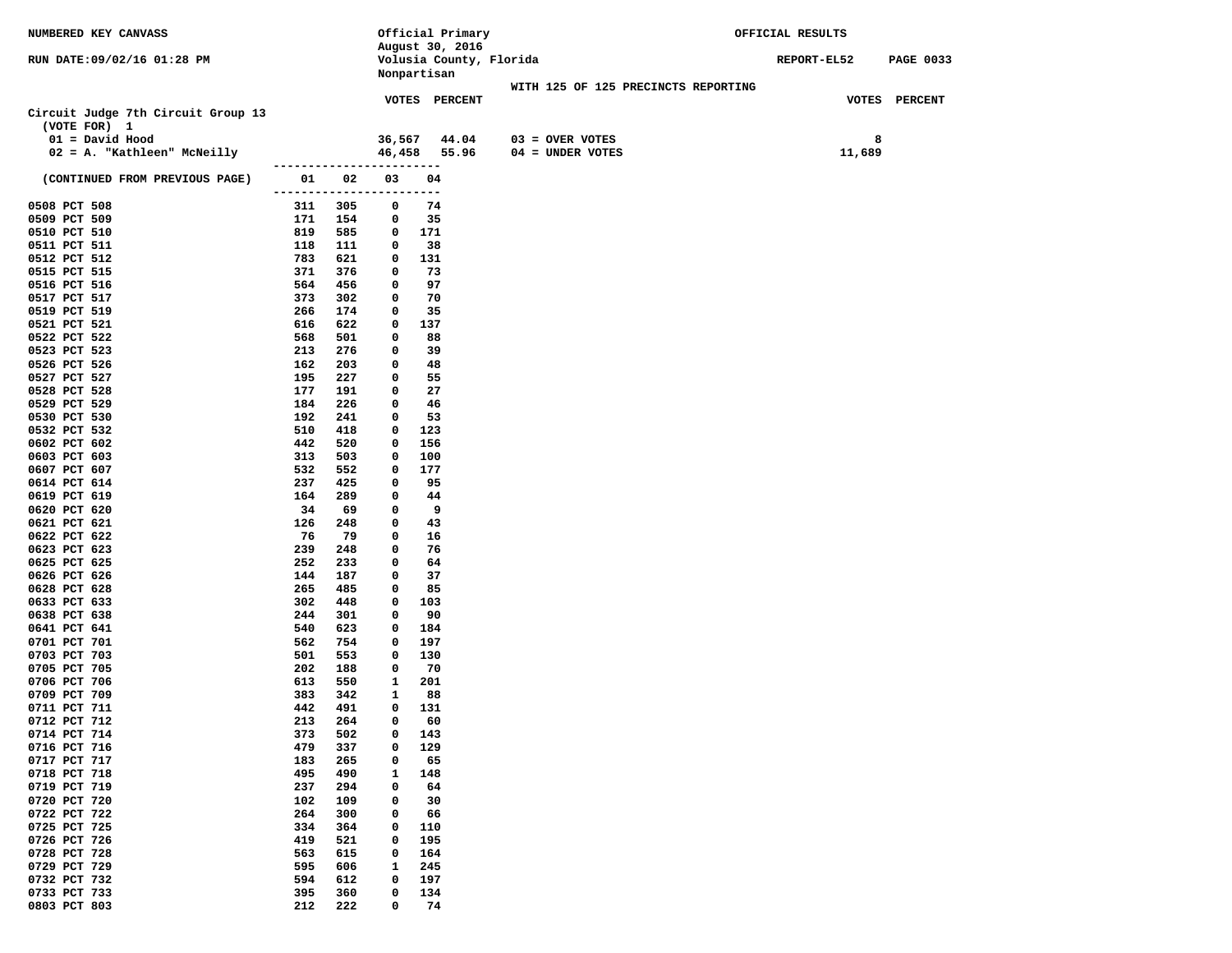| August 30, 2016<br>Volusia County, Florida<br>RUN DATE: 09/02/16 01:28 PM<br><b>PAGE 0034</b><br>REPORT-EL52<br>Nonpartisan<br>WITH 125 OF 125 PRECINCTS REPORTING<br>VOTES PERCENT<br><b>VOTES</b><br><b>PERCENT</b><br>Circuit Judge 7th Circuit Group 13<br>(VOTE FOR) 1 |
|-----------------------------------------------------------------------------------------------------------------------------------------------------------------------------------------------------------------------------------------------------------------------------|
|                                                                                                                                                                                                                                                                             |
|                                                                                                                                                                                                                                                                             |
|                                                                                                                                                                                                                                                                             |
|                                                                                                                                                                                                                                                                             |
| $01 = David Hood$<br>8<br>36,567<br>44.04<br>$03 =$ OVER VOTES                                                                                                                                                                                                              |
| 02 = A. "Kathleen" McNeilly<br>46,458<br>55.96<br>11,689<br>$04 = UNDER VOTES$                                                                                                                                                                                              |
| 01<br>(CONTINUED FROM PREVIOUS PAGE)<br>02<br>03<br>04                                                                                                                                                                                                                      |
|                                                                                                                                                                                                                                                                             |
| 0804 PCT 804<br>475<br>129<br>445<br>0                                                                                                                                                                                                                                      |
| 0805 PCT 805<br>500<br>656<br>202<br>0                                                                                                                                                                                                                                      |
| 0807 PCT 807<br>165<br>243<br>66<br>0                                                                                                                                                                                                                                       |
| 0808 PCT 808<br>548<br>767<br>216<br>0                                                                                                                                                                                                                                      |
| 0809 PCT 809<br>78<br>85<br>30<br>0                                                                                                                                                                                                                                         |
| 0810 PCT 810<br>131<br>219<br>64<br>0                                                                                                                                                                                                                                       |
| 0812 PCT 812<br>262<br>389<br>119<br>0                                                                                                                                                                                                                                      |
| 0813 PCT 813<br>285<br>205<br>111<br>0                                                                                                                                                                                                                                      |
| 0814 PCT 814<br>229<br>326<br>73<br>0                                                                                                                                                                                                                                       |
| 0816 PCT 816<br>253<br>253<br>70<br>1                                                                                                                                                                                                                                       |
| 0901 PCT 901<br>202<br>264<br>65<br>0                                                                                                                                                                                                                                       |
| 0902 PCT 902<br>452<br>301<br>103<br>0                                                                                                                                                                                                                                      |
| 0903 PCT 903<br>421<br>92<br>287<br>0                                                                                                                                                                                                                                       |
| 0904 PCT 904<br>324<br>456<br>146<br>0                                                                                                                                                                                                                                      |
| 0907 PCT 907<br>426<br>124<br>330<br>$\Omega$                                                                                                                                                                                                                               |
| 0909 PCT 909<br>67<br>211<br>259<br>0                                                                                                                                                                                                                                       |
| 119<br>0910 PCT 910<br>143<br>38<br>0                                                                                                                                                                                                                                       |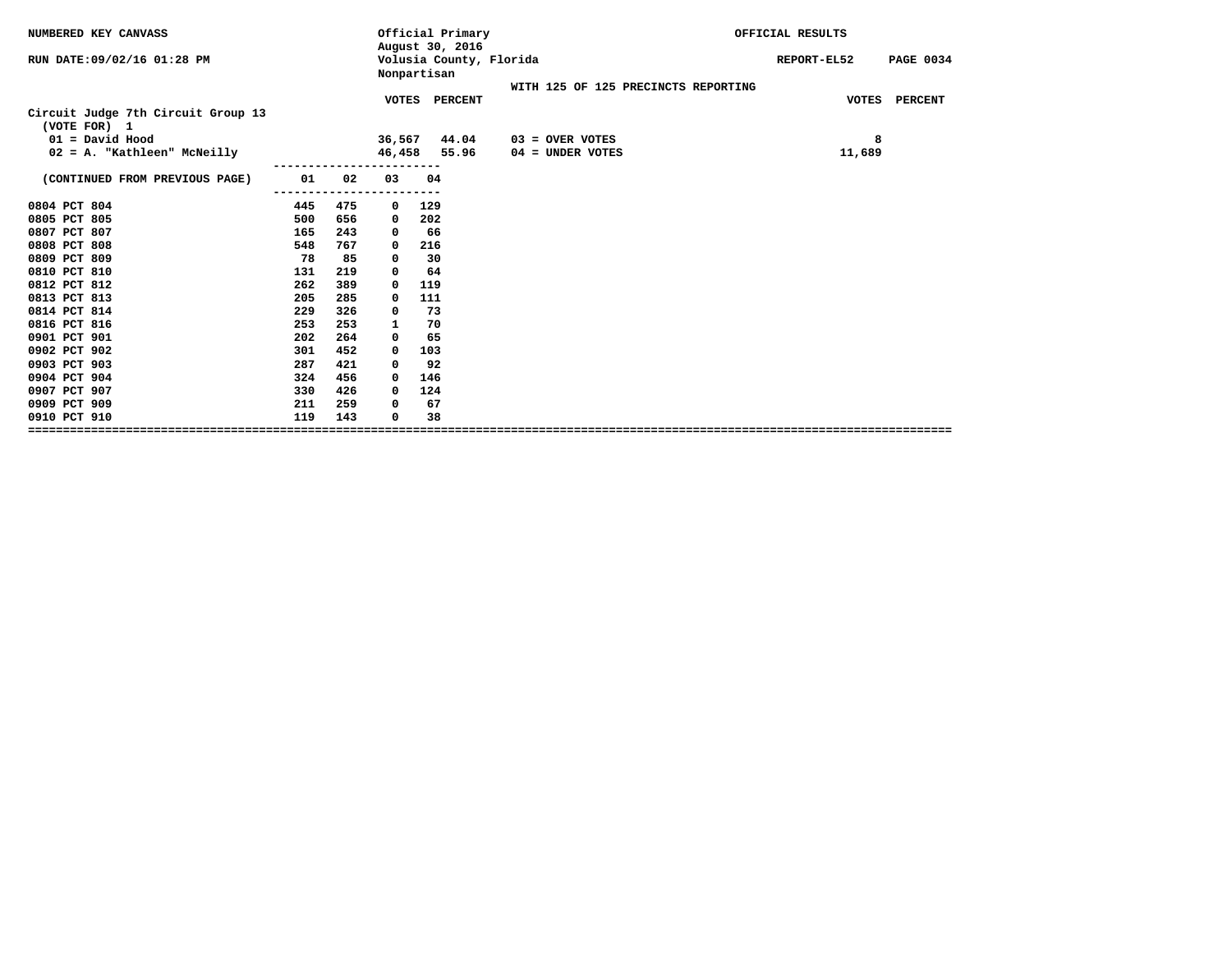| NUMBERED KEY CANVASS               |                          | Official Primary        |                                     | OFFICIAL RESULTS                |  |
|------------------------------------|--------------------------|-------------------------|-------------------------------------|---------------------------------|--|
|                                    |                          | August 30, 2016         |                                     |                                 |  |
| RUN DATE:09/02/16 01:28 PM         |                          | Volusia County, Florida |                                     | REPORT-EL52<br><b>PAGE 0035</b> |  |
|                                    |                          | Nonpartisan             | WITH 125 OF 125 PRECINCTS REPORTING |                                 |  |
|                                    |                          | <b>VOTES PERCENT</b>    |                                     | VOTES PERCENT                   |  |
| Circuit Judge 7th Circuit Group 17 |                          |                         |                                     |                                 |  |
| (VOTE FOR) 1                       |                          |                         |                                     |                                 |  |
| 01 = Linda L. Gaustad              |                          | 37,296<br>47.33         | $03 =$ OVER VOTES                   | 11                              |  |
| $02$ = Howard O. McGillin Jr       |                          |                         | 41,512 52.67 04 = UNDER VOTES       | 15,903                          |  |
|                                    | ------------------------ |                         |                                     |                                 |  |
|                                    | 02<br>01                 | 03<br>04                |                                     |                                 |  |
|                                    | ------------------------ |                         |                                     |                                 |  |
| 0101 PCT 101                       | 110 147                  | 0<br>43                 |                                     |                                 |  |
| 0105 PCT 105                       | 96<br>78                 | 40<br>0                 |                                     |                                 |  |
| 0107 PCT 107<br>0201 PCT 201       | 159<br>212<br>640<br>805 | 0<br>60                 |                                     |                                 |  |
| 0202 PCT 202                       | 463<br>468               | 273<br>0<br>1<br>185    |                                     |                                 |  |
| 0203 PCT 203                       | 59<br>85                 | 34<br>0                 |                                     |                                 |  |
| 0204 PCT 204                       | 85<br>85                 | 0<br>38                 |                                     |                                 |  |
| 0205 PCT 205                       | 189<br>223               | 69<br>1                 |                                     |                                 |  |
| 0206 PCT 206                       | 315<br>400               | 149<br>0                |                                     |                                 |  |
| 0207 PCT 207                       | 338<br>459               | 0<br>167                |                                     |                                 |  |
| 0208 PCT 208                       | 535<br>578               | 238<br>0                |                                     |                                 |  |
| 0212 PCT 212                       | 446<br>432               | 185<br>0                |                                     |                                 |  |
| 0215 PCT 215                       | 499<br>609               | 0<br>261                |                                     |                                 |  |
| 0216 PCT 216                       | 508<br>445               | 145<br>1                |                                     |                                 |  |
| 0217 PCT 217                       | 378<br>289               | 0<br>111                |                                     |                                 |  |
| 0218 PCT 218<br>0220 PCT 220       | 509<br>430<br>-78<br>-39 | 202<br>0<br>14<br>0     |                                     |                                 |  |
| 0222 PCT 222                       | 375<br>327               | 140<br>0                |                                     |                                 |  |
| 0223 PCT 223                       | 52<br>45                 | 0<br>-20                |                                     |                                 |  |
| 0224 PCT 224                       | 436<br>521               | 174<br>1                |                                     |                                 |  |
| 0301 PCT 301                       | 339<br>321               | 103<br>0                |                                     |                                 |  |
| 0303 PCT 303                       | 386<br>400               | 0<br>167                |                                     |                                 |  |
| 0304 PCT 304                       | 365<br>399               | 166<br>0                |                                     |                                 |  |
| 0305 PCT 305                       | 437<br>423               | 155<br>0                |                                     |                                 |  |
| 0306 PCT 306                       | 491<br>552               | 0<br>244                |                                     |                                 |  |
| 0307 PCT 307                       | 294<br>281               | 95<br>0                 |                                     |                                 |  |
| 0308 PCT 308                       | 272<br>246               | 77<br>0                 |                                     |                                 |  |
| 0309 PCT 309<br>0401 PCT 401       | 409<br>324<br>428<br>389 | 120<br>0<br>141<br>0    |                                     |                                 |  |
| 0403 PCT 403                       | 253<br>196               | 58<br>0                 |                                     |                                 |  |
| 0404 PCT 404                       | 89<br>166                | 52<br>0                 |                                     |                                 |  |
| 0405 PCT 405                       | 212<br>130               | 53<br>0                 |                                     |                                 |  |
| 0406 PCT 406                       | 519<br>414               | 164<br>0                |                                     |                                 |  |
| 0407 PCT 407                       | 236<br>190               | 0<br>43                 |                                     |                                 |  |
| 0410 PCT 410                       | 272<br>210               | 71<br>0                 |                                     |                                 |  |
| 0411 PCT 411                       | 285<br>197               | 59<br>0                 |                                     |                                 |  |
| 0412 PCT 412                       | 158<br>212               | 0<br>70                 |                                     |                                 |  |
| 0413 PCT 413                       | 232<br>193               | 53<br>0                 |                                     |                                 |  |
| 0414 PCT 414<br>0415 PCT 415       | 286<br>209<br>294<br>260 | 0<br>62<br>0<br>72      |                                     |                                 |  |
| 0416 PCT 416                       | 268<br>371               | 102<br>0                |                                     |                                 |  |
| 0417 PCT 417                       | 147<br>101               | 0<br>35                 |                                     |                                 |  |
| 0419 PCT 419                       | 114<br>95                | 17<br>0                 |                                     |                                 |  |
| 0420 PCT 420                       | 294<br>260               | 0<br>96                 |                                     |                                 |  |
| 0421 PCT 421                       | 250<br>282               | 78<br>0                 |                                     |                                 |  |
| 0422 PCT 422                       | 247<br>201               | 0<br>58                 |                                     |                                 |  |
| 0423 PCT 423                       | 189<br>188               | 0<br>56                 |                                     |                                 |  |
| 0427 PCT 427                       | 255<br>192               | 67<br>0                 |                                     |                                 |  |
| 0429 PCT 429                       | 148<br>107               | 20<br>0                 |                                     |                                 |  |
| 0501 PCT 501                       | 287<br>406               | 169<br>0                |                                     |                                 |  |
| 0502 PCT 502<br>0503 PCT 503       | 588<br>751<br>128<br>228 | 1<br>269<br>79<br>0     |                                     |                                 |  |
| 0504 PCT 504                       | 282<br>271               | 0<br>127                |                                     |                                 |  |
| 0506 PCT 506                       | 377<br>516               | 0<br>221                |                                     |                                 |  |
|                                    |                          |                         |                                     |                                 |  |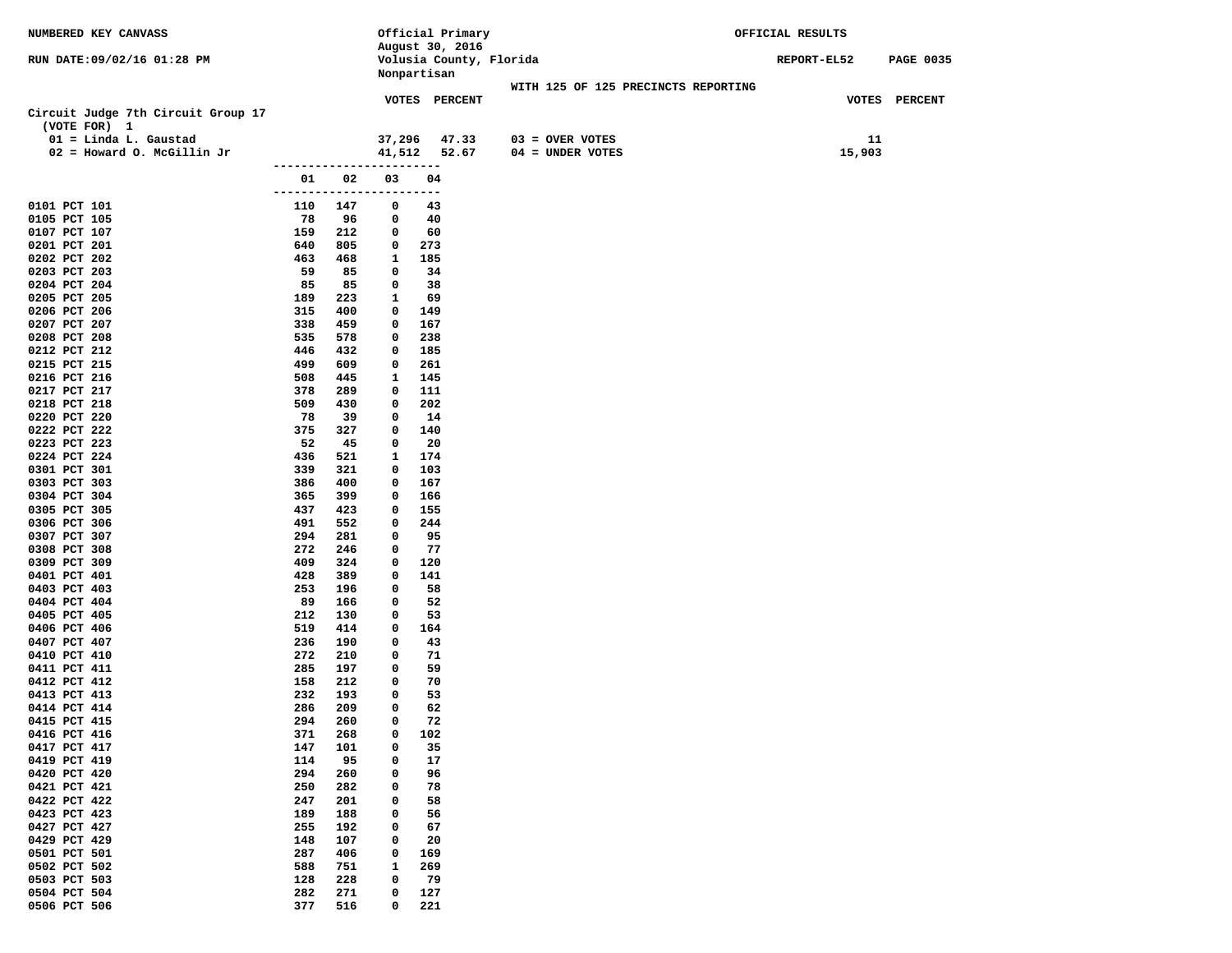| NUMBERED KEY CANVASS               |                          |            |                   | Official Primary        |                                     | OFFICIAL RESULTS |                  |
|------------------------------------|--------------------------|------------|-------------------|-------------------------|-------------------------------------|------------------|------------------|
|                                    |                          |            |                   | August 30, 2016         |                                     |                  |                  |
| RUN DATE:09/02/16 01:28 PM         |                          |            |                   | Volusia County, Florida |                                     | REPORT-EL52      | <b>PAGE 0036</b> |
|                                    |                          |            |                   | Nonpartisan             |                                     |                  |                  |
|                                    |                          |            |                   |                         | WITH 125 OF 125 PRECINCTS REPORTING |                  |                  |
| Circuit Judge 7th Circuit Group 17 |                          |            |                   | <b>VOTES PERCENT</b>    |                                     |                  | VOTES PERCENT    |
| (VOTE FOR) 1                       |                          |            |                   |                         |                                     |                  |                  |
| 01 = Linda L. Gaustad              |                          |            | 37,296            | 47.33                   | $03 =$ OVER VOTES                   | 11               |                  |
| $02$ = Howard O. McGillin Jr       |                          |            |                   | 41,512 52.67            | $04 = UNDER VOTES$                  | 15,903           |                  |
|                                    | ------------------------ |            |                   |                         |                                     |                  |                  |
| (CONTINUED FROM PREVIOUS PAGE)     | 01                       | 02         | 03                | 04                      |                                     |                  |                  |
|                                    | -------------------      |            |                   | ----                    |                                     |                  |                  |
| 0508 PCT 508                       | 259                      | 310        | 1                 | 120                     |                                     |                  |                  |
| 0509 PCT 509                       | 120                      | 175        | 0                 | 65                      |                                     |                  |                  |
| 0510 PCT 510                       | 479                      | 746        | $\mathbf{o}$      | 350                     |                                     |                  |                  |
| 0511 PCT 511                       | 83                       | 127        | 0                 | 57                      |                                     |                  |                  |
| 0512 PCT 512                       | 496                      | 745        | 0                 | 294                     |                                     |                  |                  |
| 0515 PCT 515                       | 361                      | 330        | 1                 | 128                     |                                     |                  |                  |
| 0516 PCT 516                       | 318                      | 560        | 0                 | 239                     |                                     |                  |                  |
| 0517 PCT 517                       | 246                      | 338        | 0                 | 161                     |                                     |                  |                  |
| 0519 PCT 519                       | 196                      | 198        | $\mathbf{o}$      | 81                      |                                     |                  |                  |
| 0521 PCT 521                       | 539                      | 615        | 0                 | 221                     |                                     |                  |                  |
| 0522 PCT 522<br>0523 PCT 523       | 442<br>242               | 531<br>227 | 0<br>$\mathbf{o}$ | 184<br>59               |                                     |                  |                  |
| 0526 PCT 526                       | 185                      | 156        | 0                 | 72                      |                                     |                  |                  |
| 0527 PCT 527                       | 190                      | 204        | 0                 | 83                      |                                     |                  |                  |
| 0528 PCT 528                       | 183                      | 164        | 0                 | 48                      |                                     |                  |                  |
| 0529 PCT 529                       | 197                      | 181        | 0                 | 78                      |                                     |                  |                  |
| 0530 PCT 530                       | 226                      | 183        | 0                 | 77                      |                                     |                  |                  |
| 0532 PCT 532                       | 328                      | 555        | 0                 | 168                     |                                     |                  |                  |
| 0602 PCT 602                       | 410                      | 495        | 1                 | 212                     |                                     |                  |                  |
| 0603 PCT 603                       | 475                      | 304        | 0                 | 137                     |                                     |                  |                  |
| 0607 PCT 607                       | 419                      | 558        | $\mathbf{o}$      | 284                     |                                     |                  |                  |
| 0614 PCT 614                       | 392                      | 255        | 0                 | 110                     |                                     |                  |                  |
| 0619 PCT 619                       | 289                      | 140        | 0                 | 68                      |                                     |                  |                  |
| 0620 PCT 620                       | 68                       | 32         | $\mathbf{o}$      | 12                      |                                     |                  |                  |
| 0621 PCT 621                       | 226                      | 127        | 0                 | 64                      |                                     |                  |                  |
| 0622 PCT 622                       | 84                       | 67         | 0                 | 20                      |                                     |                  |                  |
| 0623 PCT 623                       | 224                      | 224        | 0                 | 115                     |                                     |                  |                  |
| 0625 PCT 625<br>0626 PCT 626       | 188<br>163               | 249<br>147 | 0<br>0            | 112<br>58               |                                     |                  |                  |
| 0628 PCT 628                       | 405                      | 305        | 0                 | 125                     |                                     |                  |                  |
| 0633 PCT 633                       | 392                      | 327        | 0                 | 134                     |                                     |                  |                  |
| 0638 PCT 638                       | 246                      | 270        | 0                 | 119                     |                                     |                  |                  |
| 0641 PCT 641                       | 426                      | 664        | 1                 | 256                     |                                     |                  |                  |
| 0701 PCT 701                       | 582                      | 636        | 0                 | 295                     |                                     |                  |                  |
| 0703 PCT 703                       | 434                      | 556        | $\mathbf{o}$      | 194                     |                                     |                  |                  |
| 0705 PCT 705                       | 141                      | 220        | 0                 | 99                      |                                     |                  |                  |
| 0706 PCT 706                       | 412                      | 666        | 1                 | 286                     |                                     |                  |                  |
| 0709 PCT 709                       | 337                      | 339        | 0                 | 138                     |                                     |                  |                  |
| 0711 PCT 711                       | 418                      | 470        | 0                 | 176                     |                                     |                  |                  |
| 0712 PCT 712                       | 207                      | 240        | 0                 | 90                      |                                     |                  |                  |
| 0714 PCT 714                       | 373                      | 469        | 0                 | 176                     |                                     |                  |                  |
| 0716 PCT 716                       | 220                      | 549        | 0                 | 176                     |                                     |                  |                  |
| 0717 PCT 717                       | 212                      | 210        | 0                 | 91                      |                                     |                  |                  |
| 0718 PCT 718<br>0719 PCT 719       | 417<br>258               | 530<br>263 | 0<br>0            | 187<br>74               |                                     |                  |                  |
| 0720 PCT 720                       | 94                       | 108        | 0                 | 39                      |                                     |                  |                  |
| 0722 PCT 722                       | 264                      | 285        | 0                 | 81                      |                                     |                  |                  |
| 0725 PCT 725                       | 280                      | 382        | 0                 | 146                     |                                     |                  |                  |
| 0726 PCT 726                       | 326                      | 577        | 0                 | 232                     |                                     |                  |                  |
| 0728 PCT 728                       | 481                      | 636        | 1                 | 224                     |                                     |                  |                  |
| 0729 PCT 729                       | 466                      | 667        | 0                 | 314                     |                                     |                  |                  |
| 0732 PCT 732                       | 474                      | 667        | 0                 | 262                     |                                     |                  |                  |
| 0733 PCT 733                       | 268                      | 417        | 0                 | 204                     |                                     |                  |                  |
| 0803 PCT 803                       | 157                      | 255        | 0                 | 96                      |                                     |                  |                  |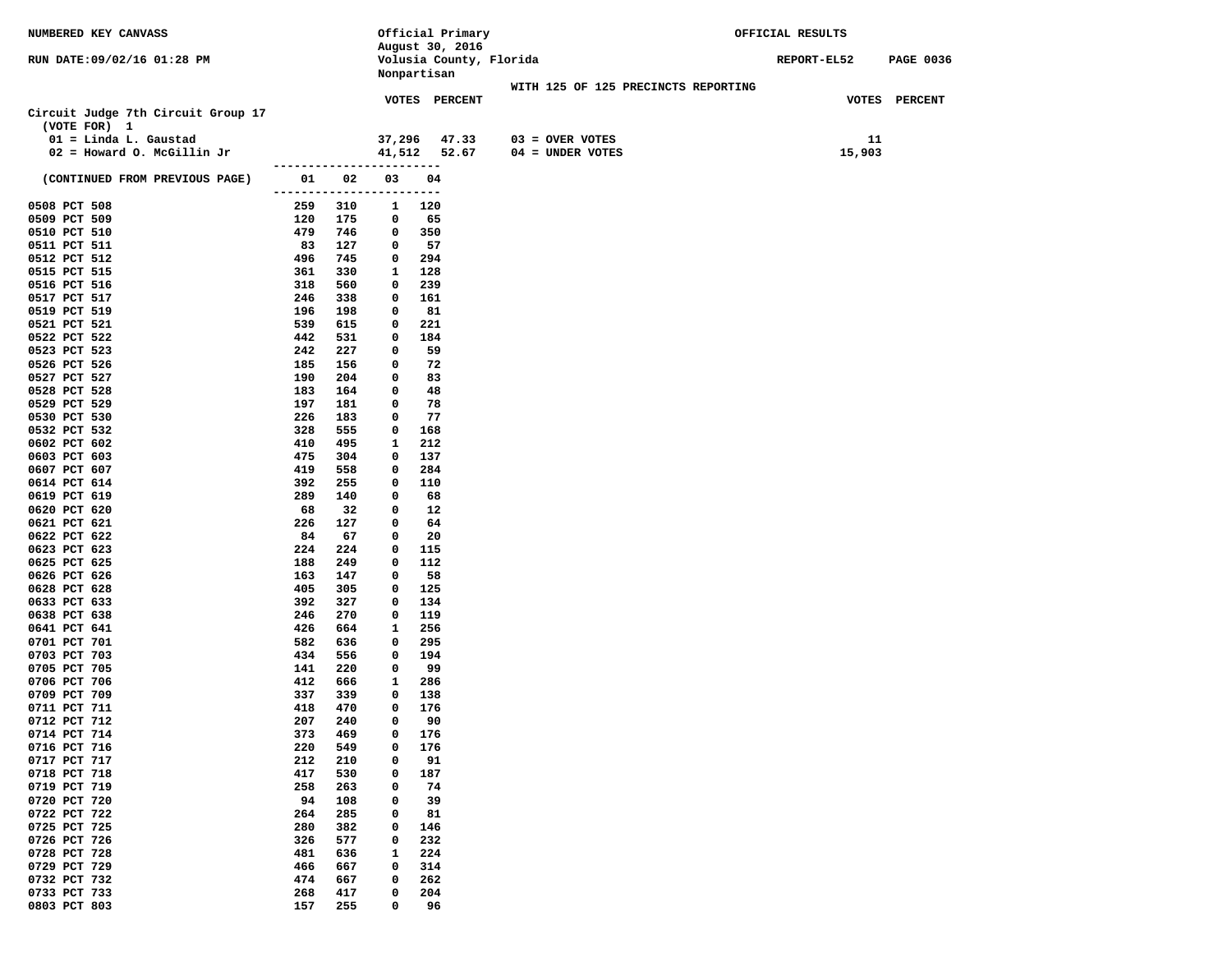|     |                   | Official Primary |                                                                                                       |                         | OFFICIAL RESULTS                    |                  |
|-----|-------------------|------------------|-------------------------------------------------------------------------------------------------------|-------------------------|-------------------------------------|------------------|
|     |                   |                  |                                                                                                       |                         | REPORT-EL52                         | <b>PAGE 0037</b> |
|     |                   |                  |                                                                                                       |                         |                                     |                  |
|     |                   |                  |                                                                                                       |                         |                                     | <b>PERCENT</b>   |
|     |                   |                  |                                                                                                       |                         |                                     |                  |
|     |                   | 47.33            | $03 =$ OVER VOTES                                                                                     |                         | 11                                  |                  |
|     |                   | 52.67            | $04 = UNDER VOTES$                                                                                    |                         | 15,903                              |                  |
| 02  | 03                | 04               |                                                                                                       |                         |                                     |                  |
|     |                   |                  |                                                                                                       |                         |                                     |                  |
|     | 0                 | 151              |                                                                                                       |                         |                                     |                  |
|     | 0                 |                  |                                                                                                       |                         |                                     |                  |
|     | 0                 |                  |                                                                                                       |                         |                                     |                  |
| 668 | 0                 | 264              |                                                                                                       |                         |                                     |                  |
| 87  | 0                 | 34               |                                                                                                       |                         |                                     |                  |
| 168 | 0                 | 70               |                                                                                                       |                         |                                     |                  |
| 317 | 0                 | 126              |                                                                                                       |                         |                                     |                  |
| 262 | 0                 | 134              |                                                                                                       |                         |                                     |                  |
| 317 | 0                 | 89               |                                                                                                       |                         |                                     |                  |
| 278 | 0                 | 91               |                                                                                                       |                         |                                     |                  |
| 224 | 0                 | 78               |                                                                                                       |                         |                                     |                  |
| 374 | 0                 | 120              |                                                                                                       |                         |                                     |                  |
| 382 | 0                 | 103              |                                                                                                       |                         |                                     |                  |
| 392 | 0                 | 171              |                                                                                                       |                         |                                     |                  |
| 424 | $\Omega$          | 148              |                                                                                                       |                         |                                     |                  |
| 247 | 0                 | 82               |                                                                                                       |                         |                                     |                  |
| 140 | 0                 | 42               |                                                                                                       |                         |                                     |                  |
|     | 497<br>623<br>188 |                  | August 30, 2016<br>Nonpartisan<br>VOTES PERCENT<br>37,296<br>41,512<br>253<br>89<br>================= | Volusia County, Florida | WITH 125 OF 125 PRECINCTS REPORTING | <b>VOTES</b>     |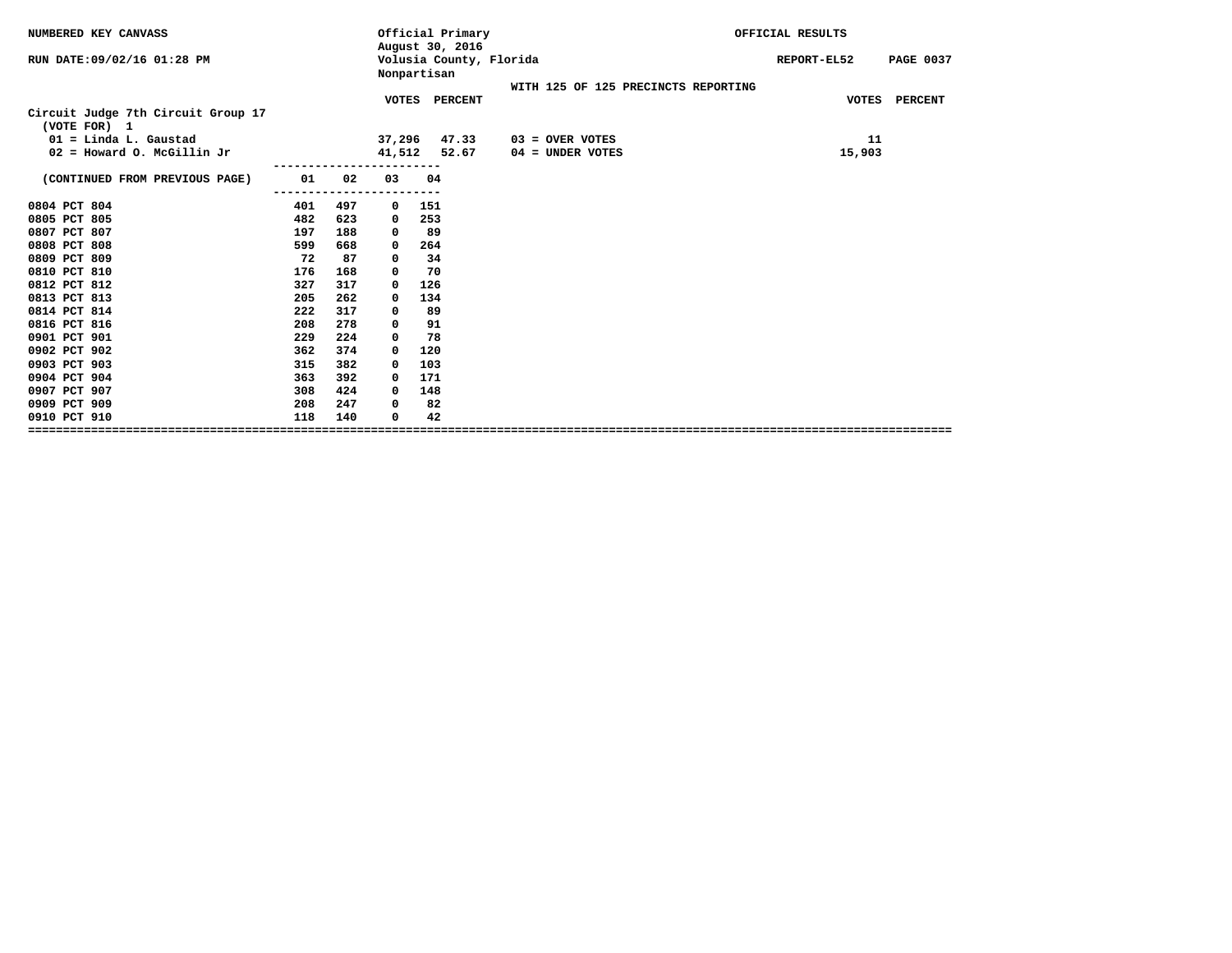| NUMBERED KEY CANVASS             |                      |            | Official Primary        |             |            |                                     | OFFICIAL RESULTS |             |                  |
|----------------------------------|----------------------|------------|-------------------------|-------------|------------|-------------------------------------|------------------|-------------|------------------|
|                                  |                      |            | August 30, 2016         |             |            |                                     |                  |             |                  |
| RUN DATE:09/02/16 01:28 PM       |                      |            | Volusia County, Florida |             |            |                                     |                  | REPORT-EL52 | <b>PAGE 0038</b> |
|                                  |                      |            | Nonpartisan             |             |            |                                     |                  |             |                  |
|                                  |                      |            |                         |             |            | WITH 125 OF 125 PRECINCTS REPORTING |                  |             |                  |
| County Judge 7th Circuit Group 3 |                      |            | <b>VOTES PERCENT</b>    |             |            |                                     |                  |             | VOTES PERCENT    |
| (VOTE FOR) 1                     |                      |            |                         |             |            |                                     |                  |             |                  |
| $01$ = Heather Caeners           |                      |            | 27,850                  |             | 34.65      |                                     |                  |             |                  |
| $02 =$ Shirley A. Green          |                      |            | 39,137                  |             | 48.69      | $04 = OVER VOTES$                   |                  | 18          |                  |
| 03 = Marla Rawnsley              |                      |            | 13,394                  |             | 16.66      | $05 = UNDER VOTES$                  |                  | 14,323      |                  |
|                                  | -------------        |            | ---------------         |             |            |                                     |                  |             |                  |
|                                  | 01                   | 02         | 03                      | 04          | 05         |                                     |                  |             |                  |
|                                  | -------------------- |            |                         |             | ---------- |                                     |                  |             |                  |
| 0101 PCT 101                     | 87                   | 135        | 37                      | 0           | 41         |                                     |                  |             |                  |
| 0105 PCT 105                     | 60                   | 93         | 21                      | 0           | 40         |                                     |                  |             |                  |
| 0107 PCT 107                     | 171                  | 142        | 52                      | 1           | 65         |                                     |                  |             |                  |
| 0201 PCT 201                     | 699                  | 506        | 269                     | 0           | 244        |                                     |                  |             |                  |
| 0202 PCT 202                     | 357                  | 431        | 155                     | 1           | 173        |                                     |                  |             |                  |
| 0203 PCT 203                     | 72                   | 50         | 22                      | 0           | 34         |                                     |                  |             |                  |
| 0204 PCT 204                     | 82                   | 64         | 30                      | 0           | 32         |                                     |                  |             |                  |
| 0205 PCT 205                     | 161                  | 199        | 65                      | 0           | 57         |                                     |                  |             |                  |
| 0206 PCT 206                     | 305                  | 322        | 114                     | 0           | 123        |                                     |                  |             |                  |
| 0207 PCT 207                     | 346                  | 347        | 133                     | 0           | 138        |                                     |                  |             |                  |
| 0208 PCT 208                     | 416                  | 468        | 270                     | 0           | 197        |                                     |                  |             |                  |
| 0212 PCT 212                     | 391<br>516           | 412        | 124                     | 0<br>0      | 136<br>229 |                                     |                  |             |                  |
| 0215 PCT 215<br>0216 PCT 216     | 312                  | 427<br>496 | 197<br>156              | 0           | 135        |                                     |                  |             |                  |
| 0217 PCT 217                     | 129                  | 495        | 84                      | 1           | 69         |                                     |                  |             |                  |
| 0218 PCT 218                     | 352                  | 447        | 162                     | 0           | 180        |                                     |                  |             |                  |
| 0220 PCT 220                     | 8                    | 116        | 3                       | 0           | 4          |                                     |                  |             |                  |
| 0222 PCT 222                     | 279                  | 334        | 120                     | 0           | 109        |                                     |                  |             |                  |
| 0223 PCT 223                     | 48                   | 39         | 15                      | 0           | 15         |                                     |                  |             |                  |
| 0224 PCT 224                     | 386                  | 366        | 239                     | 0           | 141        |                                     |                  |             |                  |
| 0301 PCT 301                     | 274                  | 277        | 105                     | 0           | 107        |                                     |                  |             |                  |
| 0303 PCT 303                     | 261                  | 397        | 134                     | 0           | 161        |                                     |                  |             |                  |
| 0304 PCT 304                     | 311                  | 308        | 156                     | 0           | 155        |                                     |                  |             |                  |
| 0305 PCT 305                     | 303                  | 407        | 135                     | 1           | 169        |                                     |                  |             |                  |
| 0306 PCT 306                     | 405                  | 451        | 174                     | 0           | 257        |                                     |                  |             |                  |
| 0307 PCT 307                     | 201                  | 276        | 88                      | 0           | 105        |                                     |                  |             |                  |
| 0308 PCT 308                     | 180                  | 264        | 84                      | 0           | 67         |                                     |                  |             |                  |
| 0309 PCT 309                     | 254                  | 362        | 127                     | 1           | 109        |                                     |                  |             |                  |
| 0401 PCT 401                     | 265                  | 417        | 142                     | 0           | 134        |                                     |                  |             |                  |
| 0403 PCT 403<br>0404 PCT 404     | 131<br>124           | 233<br>105 | 96                      | 0<br>0      | 47<br>51   |                                     |                  |             |                  |
| 0405 PCT 405                     | 102                  | 199        | 27<br>53                | 0           | 41         |                                     |                  |             |                  |
| 0406 PCT 406                     | 346                  | 469        | 136                     | 0           | 146        |                                     |                  |             |                  |
| 0407 PCT 407                     | 148                  | 226        | 59                      | 0           | 36         |                                     |                  |             |                  |
| 0410 PCT 410                     | 142                  | 262        | 89                      | 0           | 60         |                                     |                  |             |                  |
| 0411 PCT 411                     | 164                  | 255        | 68                      | 0           | 54         |                                     |                  |             |                  |
| 0412 PCT 412                     | 138                  | 170        | 68                      | 0           | 64         |                                     |                  |             |                  |
| 0413 PCT 413                     | 124                  | 227        | 78                      | 0           | 49         |                                     |                  |             |                  |
| 0414 PCT 414                     | 170                  | 246        | 75                      | $\mathbf 0$ | 66         |                                     |                  |             |                  |
| 0415 PCT 415                     | 168                  | 303        | 89                      | 0           | 66         |                                     |                  |             |                  |
| 0416 PCT 416                     | 182                  | 339        | 112                     | 0           | 108        |                                     |                  |             |                  |
| 0417 PCT 417                     | 70                   | 146        | 34                      | 0           | 33         |                                     |                  |             |                  |
| 0419 PCT 419                     | 73                   | 98         | 33                      | 0           | 22         |                                     |                  |             |                  |
| 0420 PCT 420                     | 213                  | 271        | 66                      | 1           | 99         |                                     |                  |             |                  |
| 0421 PCT 421                     | 222                  | 235        | 77                      | 0           | 76         |                                     |                  |             |                  |
| 0422 PCT 422                     | 143                  | 226        | 71                      | 0           | 66         |                                     |                  |             |                  |
| 0423 PCT 423                     | 129                  | 181        | 63                      | 0           | 60         |                                     |                  |             |                  |
| 0427 PCT 427                     | 174                  | 210        | 64                      | 0           | 66         |                                     |                  |             |                  |
| 0429 PCT 429<br>0501 PCT 501     | 69<br>264            | 131<br>288 | 54<br>135               | 0<br>0      | 21<br>175  |                                     |                  |             |                  |
| 0502 PCT 502                     | 517                  | 557        | 264                     | 1           | 270        |                                     |                  |             |                  |
| 0503 PCT 503                     | 151                  | 135        | 66                      | 1           | 82         |                                     |                  |             |                  |
| 0504 PCT 504                     | 204                  | 282        | 72                      | 0           | 122        |                                     |                  |             |                  |
|                                  |                      |            |                         |             |            |                                     |                  |             |                  |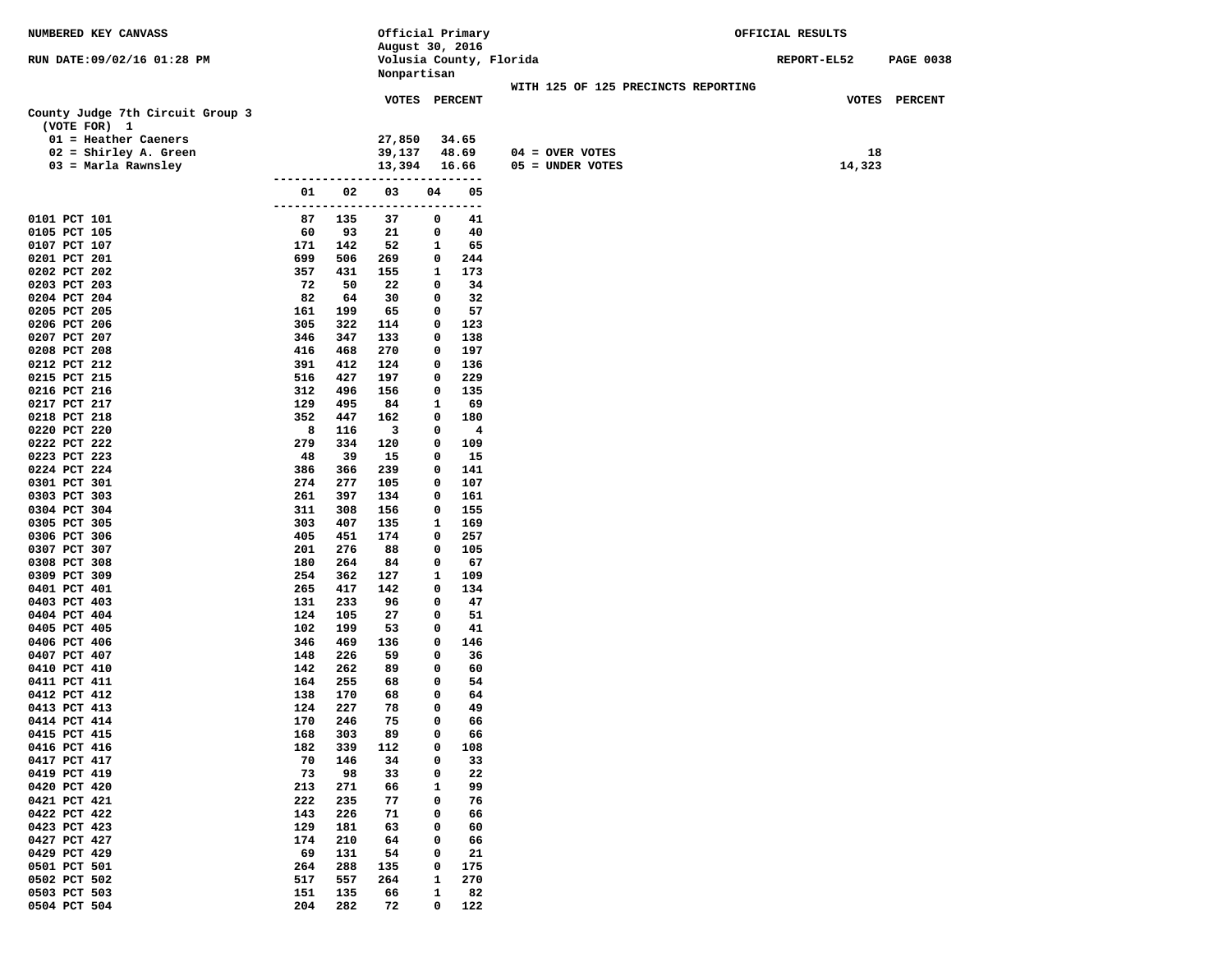| NUMBERED KEY CANVASS             |                      |            | Official Primary                       |        |            |                                     | OFFICIAL RESULTS |                  |  |  |  |
|----------------------------------|----------------------|------------|----------------------------------------|--------|------------|-------------------------------------|------------------|------------------|--|--|--|
|                                  |                      |            | August 30, 2016                        |        |            |                                     |                  |                  |  |  |  |
| RUN DATE: 09/02/16 01:28 PM      |                      |            | Volusia County, Florida<br>Nonpartisan |        |            |                                     | REPORT-EL52      | <b>PAGE 0039</b> |  |  |  |
|                                  |                      |            |                                        |        |            | WITH 125 OF 125 PRECINCTS REPORTING |                  |                  |  |  |  |
|                                  |                      |            | <b>VOTES PERCENT</b>                   |        |            |                                     |                  | VOTES PERCENT    |  |  |  |
| County Judge 7th Circuit Group 3 |                      |            |                                        |        |            |                                     |                  |                  |  |  |  |
| (VOTE FOR) 1                     |                      |            |                                        |        |            |                                     |                  |                  |  |  |  |
| $01$ = Heather Caeners           |                      |            | 27,850                                 |        | 34.65      |                                     |                  |                  |  |  |  |
| $02 =$ Shirley A. Green          |                      |            | 39,137                                 |        | 48.69      | $04 =$ OVER VOTES                   |                  | 18               |  |  |  |
| 03 = Marla Rawnsley              |                      |            | 13,394                                 |        | 16.66      | 05 = UNDER VOTES                    | 14,323           |                  |  |  |  |
|                                  |                      |            |                                        |        |            |                                     |                  |                  |  |  |  |
| (CONTINUED FROM PREVIOUS PAGE)   | 01                   | 02         | 03                                     | 04     | 05         |                                     |                  |                  |  |  |  |
|                                  | -------------------- |            |                                        | -----  | ----       |                                     |                  |                  |  |  |  |
| 0506 PCT 506<br>0508 PCT 508     | 315<br>218           | 397<br>262 | 204<br>88                              | 0<br>0 | 198<br>122 |                                     |                  |                  |  |  |  |
| 0509 PCT 509                     | 95                   | 156        | 46                                     | 0      | 63         |                                     |                  |                  |  |  |  |
| 0510 PCT 510                     | 441                  | 565        | 242                                    | 0      | 327        |                                     |                  |                  |  |  |  |
| 0511 PCT 511                     | 87                   | 103        | 27                                     | 0      | 50         |                                     |                  |                  |  |  |  |
| 0512 PCT 512                     | 408                  | 594        | 240                                    | 0      | 293        |                                     |                  |                  |  |  |  |
| 0515 PCT 515                     | 233                  | 345        | 120                                    | 0      | 122        |                                     |                  |                  |  |  |  |
| 0516 PCT 516                     | 294                  | 398        | 213                                    | 0      | 212        |                                     |                  |                  |  |  |  |
| 0517 PCT 517                     | 183                  | 273        | 131                                    | 0      | 158        |                                     |                  |                  |  |  |  |
| 0519 PCT 519                     | 120                  | 209        | 76                                     | 0      | 70         |                                     |                  |                  |  |  |  |
| 0521 PCT 521                     | 441                  | 524        | 197                                    | 1      | 212        |                                     |                  |                  |  |  |  |
| 0522 PCT 522                     | 349                  | 480        | 154                                    | 1      | 173        |                                     |                  |                  |  |  |  |
| 0523 PCT 523                     | 171                  | 238        | 76                                     | 0      | 43         |                                     |                  |                  |  |  |  |
| 0526 PCT 526                     | 113                  | 167        | 68                                     | 1      | 64         |                                     |                  |                  |  |  |  |
| 0527 PCT 527<br>0528 PCT 528     | 119                  | 204        | 74                                     | 0<br>0 | 80<br>49   |                                     |                  |                  |  |  |  |
| 0529 PCT 529                     | 106<br>138           | 188<br>179 | 52<br>67                               | 0      | 72         |                                     |                  |                  |  |  |  |
| 0530 PCT 530                     | 117                  | 247        | 57                                     | 0      | 65         |                                     |                  |                  |  |  |  |
| 0532 PCT 532                     | 381                  | 330        | 172                                    | 0      | 168        |                                     |                  |                  |  |  |  |
| 0602 PCT 602                     | 332                  | 465        | 141                                    | 1      | 179        |                                     |                  |                  |  |  |  |
| 0603 PCT 603                     | 105                  | 666        | 73                                     | 0      | 72         |                                     |                  |                  |  |  |  |
| 0607 PCT 607                     | 318                  | 464        | 209                                    | 0      | 270        |                                     |                  |                  |  |  |  |
| 0614 PCT 614                     | 92                   | 546        | 59                                     | 0      | 60         |                                     |                  |                  |  |  |  |
| 0619 PCT 619                     | 41                   | 386        | 31                                     | 0      | 39         |                                     |                  |                  |  |  |  |
| 0620 PCT 620                     | $\overline{4}$       | 101        | $\overline{\mathbf{2}}$                | 0      | 5          |                                     |                  |                  |  |  |  |
| 0621 PCT 621                     | 33                   | 329        | 21                                     | 0      | 34         |                                     |                  |                  |  |  |  |
| 0622 PCT 622                     | 46                   | 78         | 29                                     | 0      | 18         |                                     |                  |                  |  |  |  |
| 0623 PCT 623                     | 136                  | 224        | 96                                     | 0      | 107        |                                     |                  |                  |  |  |  |
| 0625 PCT 625                     | 144<br>71            | 189        | 110                                    | 0<br>0 | 106        |                                     |                  |                  |  |  |  |
| 0626 PCT 626<br>0628 PCT 628     | 80                   | 188<br>649 | 56<br>47                               | 0      | 53<br>59   |                                     |                  |                  |  |  |  |
| 0633 PCT 633                     | 194                  | 464        | 100                                    | 0      | 95         |                                     |                  |                  |  |  |  |
| 0638 PCT 638                     | 169                  | 272        | 87                                     | 0      | 107        |                                     |                  |                  |  |  |  |
| 0641 PCT 641                     | 350                  | 547        | 196                                    | 0      | 254        |                                     |                  |                  |  |  |  |
| 0701 PCT 701                     | 385                  | 639        | 210                                    | 0      | 279        |                                     |                  |                  |  |  |  |
| 0703 PCT 703                     | 309                  | 514        | 194                                    | 0      | 167        |                                     |                  |                  |  |  |  |
| 0705 PCT 705                     | 123                  | 161        | 83                                     | 0      | 93         |                                     |                  |                  |  |  |  |
| 0706 PCT 706                     | 448                  | 458        | 178                                    | 1      | 280        |                                     |                  |                  |  |  |  |
| 0709 PCT 709                     | 256                  | 318        | 111                                    | 0      | 129        |                                     |                  |                  |  |  |  |
| 0711 PCT 711                     | 278                  | 469        | 149                                    | 1      | 167        |                                     |                  |                  |  |  |  |
| 0712 PCT 712                     | 146                  | 221        | 88                                     | 0      | 82         |                                     |                  |                  |  |  |  |
| 0714 PCT 714                     | 273                  | 441        | 150                                    | 0      | 154        |                                     |                  |                  |  |  |  |
| 0716 PCT 716<br>0717 PCT 717     | 405                  | 260        | 110                                    | 0      | 170        |                                     |                  |                  |  |  |  |
| 0718 PCT 718                     | 163<br>336           | 207<br>452 | 59<br>161                              | 0<br>0 | 84<br>185  |                                     |                  |                  |  |  |  |
| 0719 PCT 719                     | 181                  | 254        | 85                                     | 1      | 74         |                                     |                  |                  |  |  |  |
| 0720 PCT 720                     | 71                   | 93         | 38                                     | 0      | 39         |                                     |                  |                  |  |  |  |
| 0722 PCT 722                     | 199                  | 273        | 80                                     | 0      | 78         |                                     |                  |                  |  |  |  |
| 0725 PCT 725                     | 236                  | 311        | 120                                    | 0      | 141        |                                     |                  |                  |  |  |  |
| 0726 PCT 726                     | 405                  | 333        | 156                                    | 1      | 240        |                                     |                  |                  |  |  |  |
| 0728 PCT 728                     | 416                  | 503        | 204                                    | 0      | 219        |                                     |                  |                  |  |  |  |
| 0729 PCT 729                     | 448                  | 527        | 190                                    | 0      | 282        |                                     |                  |                  |  |  |  |
| 0732 PCT 732                     | 426                  | 553        | 187                                    | 0      | 237        |                                     |                  |                  |  |  |  |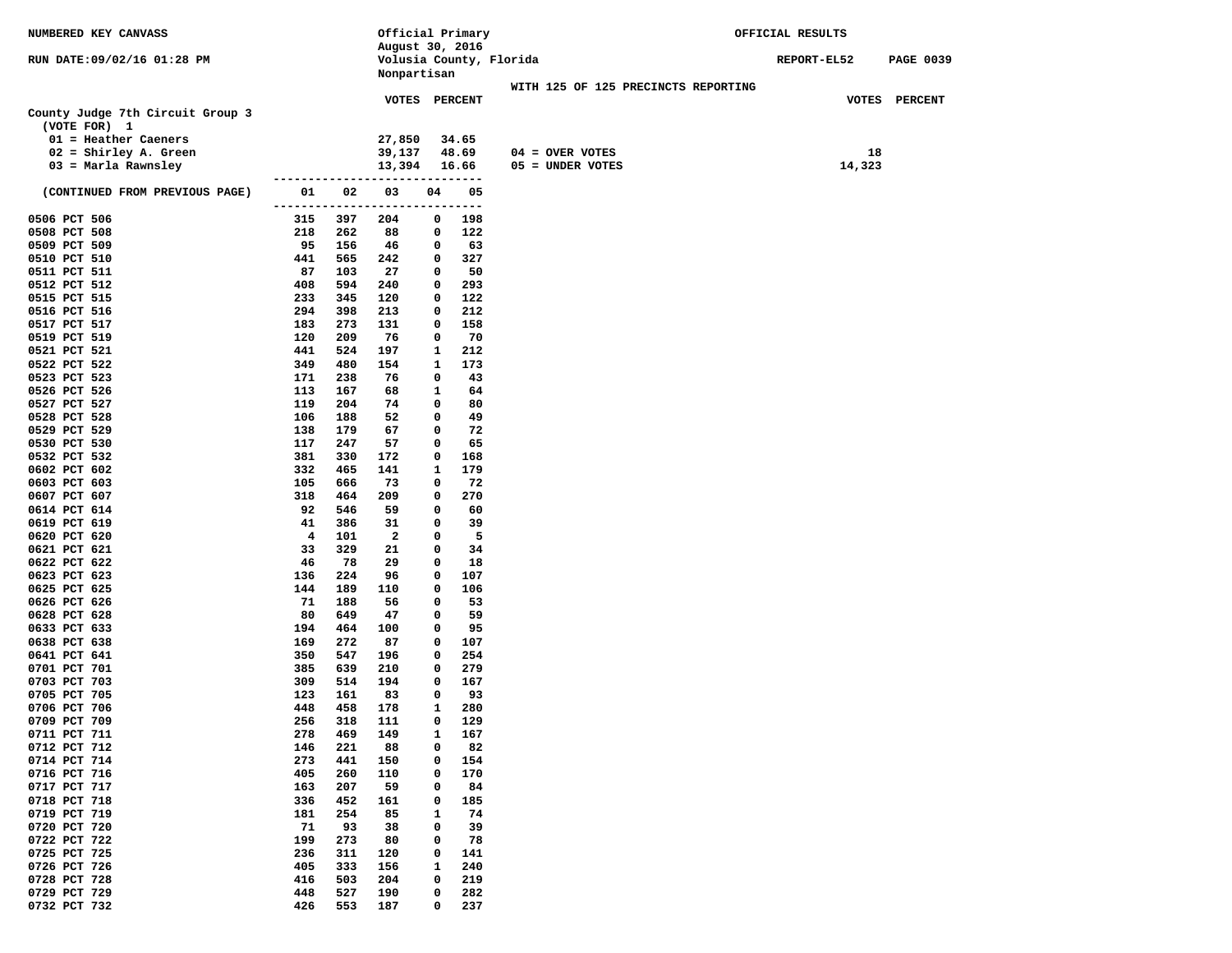| NUMBERED KEY CANVASS                             |     |     | Official Primary<br>August 30, 2016 |              |                         |                                     | OFFICIAL RESULTS |                  |
|--------------------------------------------------|-----|-----|-------------------------------------|--------------|-------------------------|-------------------------------------|------------------|------------------|
| RUN DATE: 09/02/16 01:28 PM                      |     |     | Nonpartisan                         |              | Volusia County, Florida |                                     | REPORT-EL52      | <b>PAGE 0040</b> |
|                                                  |     |     |                                     |              |                         | WITH 125 OF 125 PRECINCTS REPORTING |                  |                  |
| County Judge 7th Circuit Group 3<br>(VOTE FOR) 1 |     |     | <b>VOTES</b>                        |              | <b>PERCENT</b>          |                                     | <b>VOTES</b>     | PERCENT          |
| $01$ = Heather Caeners                           |     |     | 27,850                              |              | 34.65                   |                                     |                  |                  |
| $02 =$ Shirley A. Green                          |     |     | 39,137                              |              | 48.69                   | $04 =$ OVER VOTES                   | 18               |                  |
| $03$ = Marla Rawnsley                            |     |     | 13,394                              |              | 16.66                   | 05 = UNDER VOTES                    | 14,323           |                  |
|                                                  |     |     |                                     |              |                         |                                     |                  |                  |
| (CONTINUED FROM PREVIOUS PAGE)                   | 01  | 02  | 03                                  | 04           | 05<br>$---$             |                                     |                  |                  |
| 0733 PCT 733                                     | 227 | 328 | 156                                 | 0            | 178                     |                                     |                  |                  |
| 0803 PCT 803                                     | 171 | 181 | 71                                  | 0            | 85                      |                                     |                  |                  |
| 0804 PCT 804                                     | 348 | 426 | 145                                 | 0            | 130                     |                                     |                  |                  |
| 0805 PCT 805                                     | 436 | 543 | 183                                 | 0            | 196                     |                                     |                  |                  |
| 0807 PCT 807                                     | 124 | 239 | 50                                  | 0            | 61                      |                                     |                  |                  |
| 0808 PCT 808                                     | 436 | 709 | 195                                 | 0            | 191                     |                                     |                  |                  |
| 0809 PCT 809                                     | 52  | 81  | 28                                  | 0            | 32                      |                                     |                  |                  |
| 0810 PCT 810                                     | 104 | 182 | 66                                  | 0            | 62                      |                                     |                  |                  |
| 0812 PCT 812                                     | 230 | 329 | 106                                 | 0            | 105                     |                                     |                  |                  |
| 0813 PCT 813                                     | 177 | 215 | 89                                  | 0            | 120                     |                                     |                  |                  |
| 0814 PCT 814                                     | 213 | 273 | 72                                  | 0            | 70                      |                                     |                  |                  |
| 0816 PCT 816                                     | 171 | 240 | 79                                  | 0            | 87                      |                                     |                  |                  |
| 0901 PCT 901                                     | 138 | 251 | 82                                  | 0            | 60                      |                                     |                  |                  |
| 0902 PCT 902                                     | 233 | 386 | 140                                 | $\mathbf{1}$ | 96                      |                                     |                  |                  |
| 0903 PCT 903                                     | 240 | 370 | 116                                 | 0            | 74                      |                                     |                  |                  |
| 0904 PCT 904                                     | 296 | 367 | 131                                 | 0            | 132                     |                                     |                  |                  |
| 0907 PCT 907                                     | 262 | 380 | 105                                 | $\mathbf{1}$ | 132                     |                                     |                  |                  |
| 0909 PCT 909                                     | 146 | 249 | 66                                  | 0            | 76                      |                                     |                  |                  |
| 0910 PCT 910                                     | 99  | 132 | 38                                  | 0            | 31                      |                                     |                  |                  |
|                                                  |     |     |                                     |              |                         |                                     |                  |                  |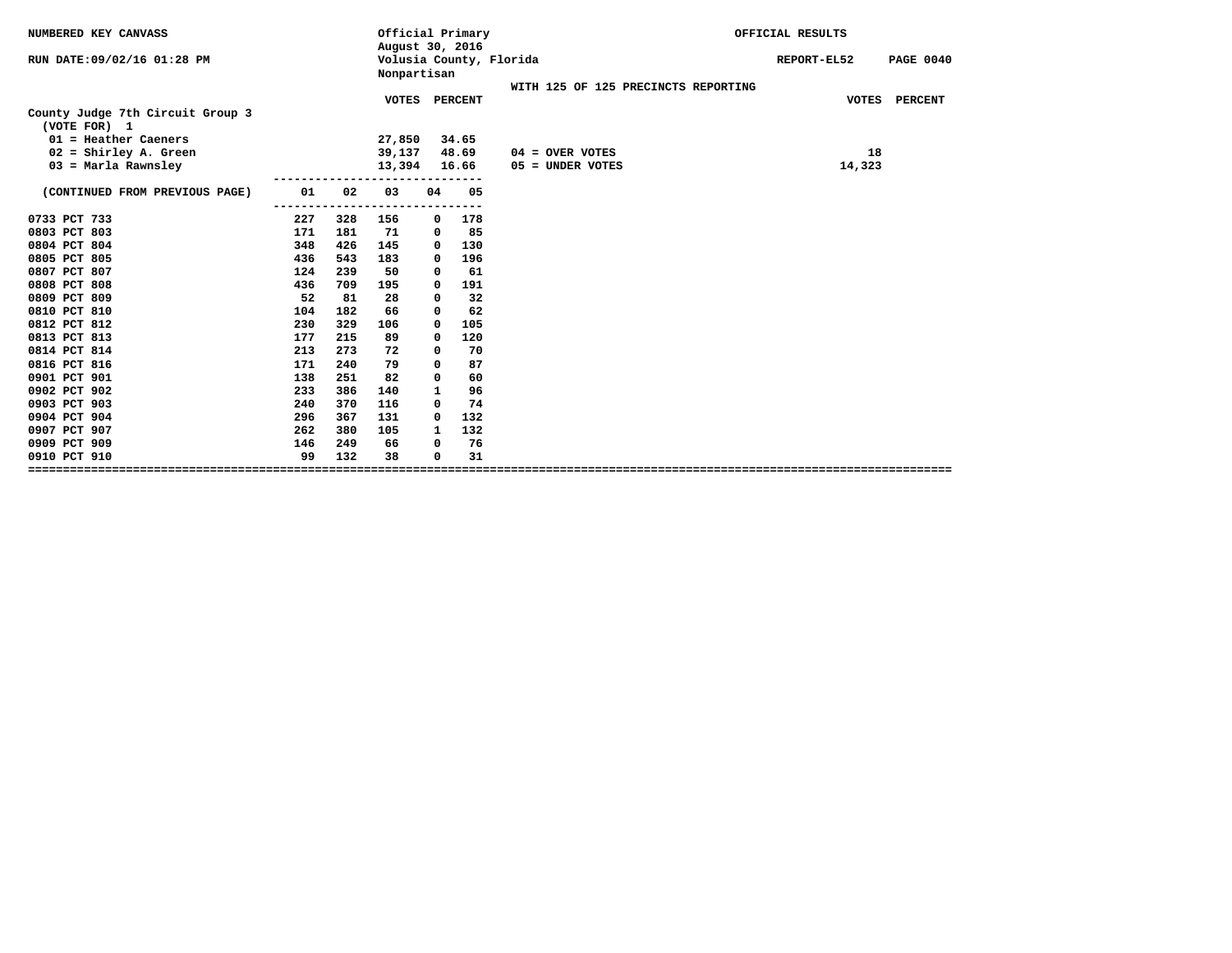| NUMBERED KEY CANVASS         |                      |            |            | Official Primary |                         |        |                              |                                     | OFFICIAL RESULTS   |       |                  |
|------------------------------|----------------------|------------|------------|------------------|-------------------------|--------|------------------------------|-------------------------------------|--------------------|-------|------------------|
| RUN DATE:09/02/16 01:28 PM   |                      |            |            | August 30, 2016  | Volusia County, Florida |        |                              |                                     | <b>REPORT-EL52</b> |       | <b>PAGE 0041</b> |
|                              |                      |            |            | Nonpartisan      |                         |        |                              |                                     |                    |       |                  |
|                              |                      |            |            |                  |                         |        |                              | WITH 125 OF 125 PRECINCTS REPORTING |                    |       |                  |
|                              |                      |            |            | VOTES PERCENT    |                         |        |                              |                                     |                    |       | VOTES PERCENT    |
| Sheriff                      |                      |            |            |                  |                         |        |                              |                                     |                    |       |                  |
| (VOTE FOR) 1                 |                      |            |            |                  |                         |        |                              |                                     |                    |       |                  |
| $01 =$ Wendell C. Bradford   |                      |            | 9,311      |                  | 10.07                   |        |                              |                                     |                    |       |                  |
| $02 = Dave Branch$           |                      |            | 13,958     |                  | 15.10                   |        | $05 =$ James E. (Jim) Gillum |                                     |                    | 1,423 | 1.54             |
| $03 =$ Mike Chitwood         |                      |            | 46,795     |                  | 50.63                   |        | $06 =$ OVER VOTES            |                                     |                    | 24    |                  |
| $04$ = Eric Dietrich         |                      |            | 20,931     |                  | 22.65                   |        | 07 = UNDER VOTES             |                                     |                    | 2,280 |                  |
|                              | --------------<br>01 | 02         | 03         | 04               | 05                      | 06     | ----<br>07                   |                                     |                    |       |                  |
|                              | ----                 |            |            |                  |                         |        | ----                         |                                     |                    |       |                  |
| 0101 PCT 101                 | 30                   | 47         | 118        | 99               | 2                       | 1      | 3                            |                                     |                    |       |                  |
| 0105 PCT 105                 | 7                    | 38         | 105        | 57               | 3                       | 0      | 4                            |                                     |                    |       |                  |
| 0107 PCT 107                 | 20                   | 72         | 218        | 107              | 3                       | 0      | 11                           |                                     |                    |       |                  |
| 0201 PCT 201                 | 118                  | 418        | 551        | 582              | 14                      | 0      | 35                           |                                     |                    |       |                  |
| 0202 PCT 202                 | 94                   | 205        | 497        | 283              | 15                      | 1      | 22                           |                                     |                    |       |                  |
| 0203 PCT 203                 | 11                   | 27         | 65         | 69               | 1                       | 0      | 5                            |                                     |                    |       |                  |
| 0204 PCT 204                 | 16                   | 52         | 84         | 53               | 1                       | 0      | 2                            |                                     |                    |       |                  |
| 0205 PCT 205                 | 40                   | 111        | 198        | 123              | 3                       | 0      | 7                            |                                     |                    |       |                  |
| 0206 PCT 206                 | 75                   | 229        | 263        | 276              | 8                       | 0      | 13                           |                                     |                    |       |                  |
| 0207 PCT 207                 | 89                   | 259        | 283        | 313              | 11                      | 0      | 9                            |                                     |                    |       |                  |
| 0208 PCT 208<br>0212 PCT 212 | 123<br>129           | 298<br>291 | 469<br>353 | 410<br>259       | 21<br>9                 | 0<br>0 | 30<br>22                     |                                     |                    |       |                  |
| 0215 PCT 215                 | 138                  | 365        | 479        | 313              | 16                      | 1      | 57                           |                                     |                    |       |                  |
| 0216 PCT 216                 | 170                  | 294        | 341        | 247              | 16                      | 0      | 31                           |                                     |                    |       |                  |
| 0217 PCT 217                 | 205                  | 176        | 261        | 109              | 10                      | 1      | 16                           |                                     |                    |       |                  |
| 0218 PCT 218                 | 158                  | 268        | 394        | 266              | 16                      | 0      | 39                           |                                     |                    |       |                  |
| 0220 PCT 220                 | 61                   | 26         | 37         | 3                | $\overline{\mathbf{2}}$ | 0      | 2                            |                                     |                    |       |                  |
| 0222 PCT 222                 | 92                   | 212        | 354        | 152              | 13                      | 0      | 19                           |                                     |                    |       |                  |
| 0223 PCT 223                 | 14                   | 25         | 47         | 26               | 0                       | 0      | 5                            |                                     |                    |       |                  |
| 0224 PCT 224                 | 109                  | 344        | 366        | 280              | 15                      | 0      | 18                           |                                     |                    |       |                  |
| 0301 PCT 301                 | 100                  | 189        | 300        | 144              | 18                      | 0      | 12                           |                                     |                    |       |                  |
| 0303 PCT 303                 | 98                   | 178        | 366        | 253              | 21                      | 0      | 37                           |                                     |                    |       |                  |
| 0304 PCT 304                 | 129                  | 228        | 309        | 207              | 22                      | 1<br>1 | 34                           |                                     |                    |       |                  |
| 0305 PCT 305<br>0306 PCT 306 | 139<br>114           | 291<br>258 | 388<br>556 | 136<br>253       | 25<br>40                | 0      | 35<br>66                     |                                     |                    |       |                  |
| 0307 PCT 307                 | 72                   | 142        | 281        | 128              | 30                      | 0      | 17                           |                                     |                    |       |                  |
| 0308 PCT 308                 | 85                   | 136        | 238        | 105              | 18                      | 1      | 12                           |                                     |                    |       |                  |
| 0309 PCT 309                 | 137                  | 170        | 340        | 149              | 30                      | 1      | 26                           |                                     |                    |       |                  |
| 0401 PCT 401                 | 200                  | 245        | 315        | 157              | 14                      | 0      | 27                           |                                     |                    |       |                  |
| 0403 PCT 403                 | 118                  | 121        | 180        | 70               | 12                      | 0      | 6                            |                                     |                    |       |                  |
| 0404 PCT 404                 | 27                   | 94         | 105        | 64               | 6                       | 0      | 11                           |                                     |                    |       |                  |
| 0405 PCT 405                 | 107                  | 88         | 135        | 49               | 9                       | 0      | 7                            |                                     |                    |       |                  |
| 0406 PCT 406                 | 270                  | 323        | 315        | 142              | 25                      | 0      | 22                           |                                     |                    |       |                  |
| 0407 PCT 407                 | 104                  | 119        | 140        | 71               | 24                      | 0      | 11                           |                                     |                    |       |                  |
| 0410 PCT 410<br>0411 PCT 411 | 145<br>108           | 162<br>162 | 174<br>195 | 41<br>48         | 18<br>17                | 0<br>0 | 13<br>11                     |                                     |                    |       |                  |
| 0412 PCT 412                 | 19                   | 101        | 204        | 105              | 3                       | 0      | 8                            |                                     |                    |       |                  |
| 0413 PCT 413                 | 115                  | 143        | 146        | 56               | 8                       | 0      | 10                           |                                     |                    |       |                  |
| 0414 PCT 414                 | 106                  | 167        | 176        | 82               | 17                      | 1      | 8                            |                                     |                    |       |                  |
| 0415 PCT 415                 | 142                  | 197        | 190        | 77               | 10                      | 0      | 10                           |                                     |                    |       |                  |
| 0416 PCT 416                 | 143                  | 224        | 236        | 92               | 17                      | 0      | 29                           |                                     |                    |       |                  |
| 0417 PCT 417                 | 55                   | 87         | 104        | 25               | 6                       | 0      | 6                            |                                     |                    |       |                  |
| 0419 PCT 419                 | 43                   | 76         | 69         | 26               | 4                       | 0      | 8                            |                                     |                    |       |                  |
| 0420 PCT 420                 | 107                  | 173        | 222        | 109              | 22                      | 0      | 17                           |                                     |                    |       |                  |
| 0421 PCT 421                 | 65                   | 194        | 218        | 104              | 17                      | 0      | 12                           |                                     |                    |       |                  |
| 0422 PCT 422                 | 126                  | 146        | 150        | 62               | 12                      | 0      | 10                           |                                     |                    |       |                  |
| 0423 PCT 423<br>0427 PCT 427 | 97<br>89             | 154<br>134 | 120<br>192 | 46<br>77         | 10<br>-7                | 0<br>0 | 6<br>15                      |                                     |                    |       |                  |
| 0429 PCT 429                 | 61                   | 67         | 88         | 46               | 10                      | 0      | 3                            |                                     |                    |       |                  |
| 0501 PCT 501                 | 58                   | 82         | 539        | 149              | 10                      | 0      | 24                           |                                     |                    |       |                  |
| 0502 PCT 502                 | 115                  | 158        | 866        | 386              | 26                      | 1      | 57                           |                                     |                    |       |                  |
| 0503 PCT 503                 | 15                   | 42         | 250        | 106              | 4                       | 0      | 18                           |                                     |                    |       |                  |
|                              |                      |            |            |                  |                         |        |                              |                                     |                    |       |                  |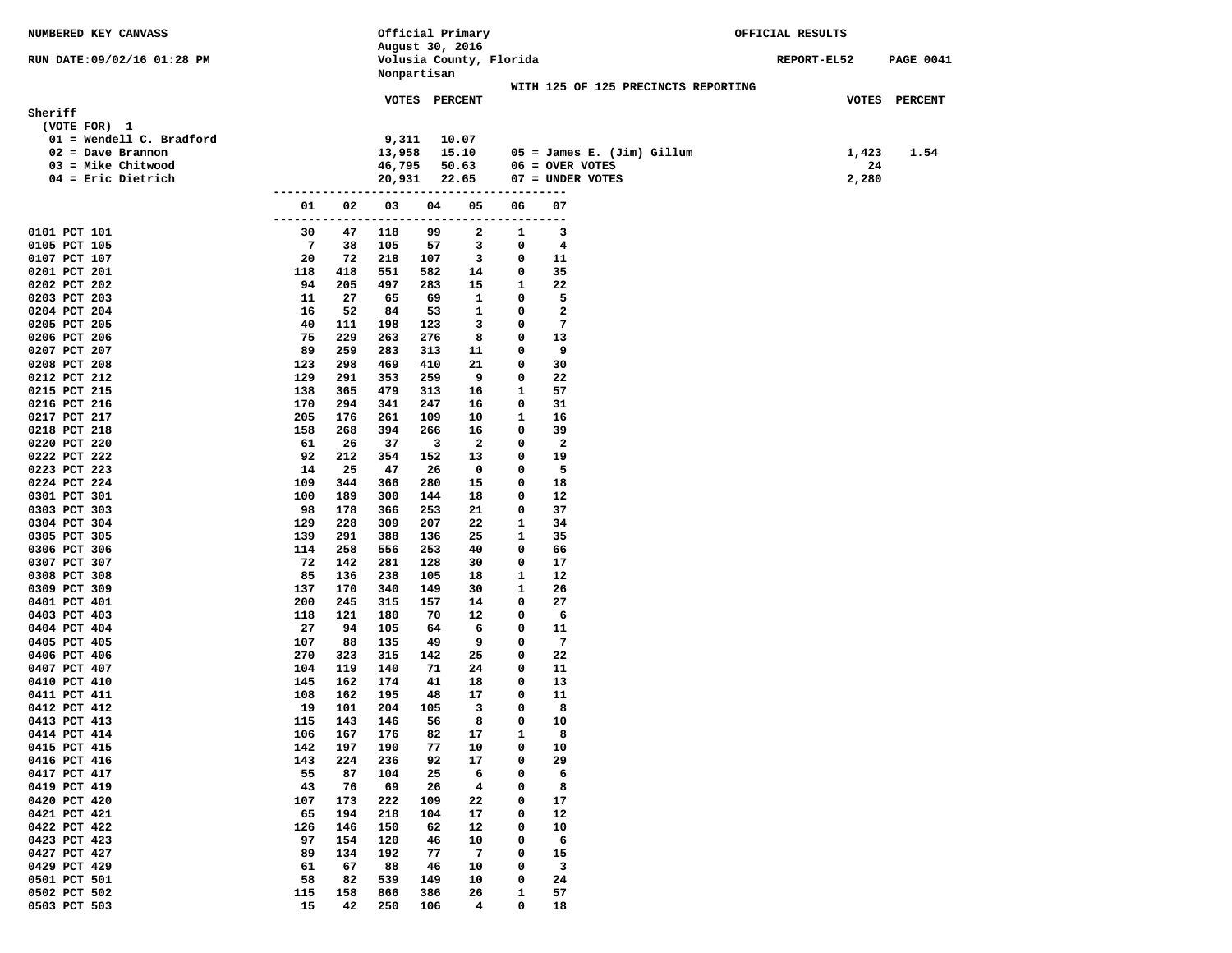| NUMBERED KEY CANVASS                         |          |          |                  | Official Primary                           |                         |              |                                       | OFFICIAL RESULTS |             |                  |
|----------------------------------------------|----------|----------|------------------|--------------------------------------------|-------------------------|--------------|---------------------------------------|------------------|-------------|------------------|
| RUN DATE:09/02/16 01:28 PM                   |          |          |                  | August 30, 2016<br>Volusia County, Florida |                         |              |                                       |                  | REPORT-EL52 | <b>PAGE 0042</b> |
|                                              |          |          |                  | Nonpartisan                                |                         |              | WITH 125 OF 125 PRECINCTS REPORTING   |                  |             |                  |
|                                              |          |          |                  | VOTES PERCENT                              |                         |              |                                       |                  |             | VOTES PERCENT    |
| Sheriff                                      |          |          |                  |                                            |                         |              |                                       |                  |             |                  |
| (VOTE FOR) 1                                 |          |          |                  |                                            |                         |              |                                       |                  |             |                  |
| 01 = Wendell C. Bradford                     |          |          | 9,311            |                                            | 10.07                   |              |                                       |                  |             |                  |
| $02 = Dave Branch$                           |          |          | 13,958           |                                            | 15.10                   |              | $05 =$ James E. (Jim) Gillum          |                  | 1,423       | 1.54             |
| $03 =$ Mike Chitwood<br>$04$ = Eric Dietrich |          |          | 46,795<br>20,931 |                                            | 50.63<br>22.65          |              | $06 =$ OVER VOTES<br>07 = UNDER VOTES |                  | 24<br>2,280 |                  |
|                                              |          |          |                  |                                            |                         |              |                                       |                  |             |                  |
| (CONTINUED FROM PREVIOUS PAGE)               | 01       | 02       | 03               | 04                                         | 05                      | 06           | 07                                    |                  |             |                  |
| 0504 PCT 504                                 | 47       | 54       | 394              | 149                                        | 6                       | 0            | 30                                    |                  |             |                  |
| 0506 PCT 506                                 | 57       | 88       | 628              | 305                                        | 7<br>9                  | 2<br>0       | 27                                    |                  |             |                  |
| 0508 PCT 508<br>0509 PCT 509                 | 34<br>12 | 62<br>29 | 386<br>207       | 185<br>102                                 | $\overline{a}$          | 0            | 14<br>8                               |                  |             |                  |
| 0510 PCT 510                                 | 73       | 146      | 878              | 425                                        | 11                      | 0            | 42                                    |                  |             |                  |
| 0511 PCT 511                                 | 18       | 35       | 124              | 83                                         | $\overline{\mathbf{3}}$ | 0            | 4                                     |                  |             |                  |
| 0512 PCT 512                                 | 99       | 116      | 809              | 455                                        | 12                      | 1            | 43                                    |                  |             |                  |
| 0515 PCT 515                                 | 59       | 56       | 447              | 229                                        | 16                      | 0            | 13                                    |                  |             |                  |
| 0516 PCT 516                                 | 64       | 79       | 596              | 337                                        | 8                       | 0            | 33                                    |                  |             |                  |
| 0517 PCT 517                                 | 42<br>42 | 47<br>26 | 438<br>288       | 187<br>96                                  | 12<br>9                 | 0<br>0       | 19<br>14                              |                  |             |                  |
| 0519 PCT 519<br>0521 PCT 521                 | 83       | 113      | 887              | 253                                        | 17                      | 1            | 21                                    |                  |             |                  |
| 0522 PCT 522                                 | 53       | 96       | 695              | 271                                        | 13                      | 1            | 28                                    |                  |             |                  |
| 0523 PCT 523                                 | 45       | 50       | 324              | 93                                         | 7                       | 1            | 8                                     |                  |             |                  |
| 0526 PCT 526                                 | 31       | 43       | 246              | 80                                         | 8                       | 0            | 5                                     |                  |             |                  |
| 0527 PCT 527                                 | 30       | 21       | 334              | 67                                         | 9                       | 0            | 16                                    |                  |             |                  |
| 0528 PCT 528                                 | 27       | 34       | 256              | 69                                         | 3                       | 0            | 6                                     |                  |             |                  |
| 0529 PCT 529<br>0530 PCT 530                 | 32<br>47 | 38<br>35 | 296<br>317       | 77<br>70                                   | 6<br>10                 | 0<br>0       | 7<br>7                                |                  |             |                  |
| 0532 PCT 532                                 | 56       | 103      | 604              | 232                                        | 16                      | 0            | 40                                    |                  |             |                  |
| 0602 PCT 602                                 | 70       | 108      | 703              | 188                                        | 20                      | 0            | 29                                    |                  |             |                  |
| 0603 PCT 603                                 | 166      | 64       | 589              | 66                                         | 17                      | 0            | 14                                    |                  |             |                  |
| 0607 PCT 607                                 | 89       | 89       | 783              | 246                                        | 17                      | 0            | 37                                    |                  |             |                  |
| 0614 PCT 614                                 | 161      | 38       | 461              | 69                                         | 8                       | 0            | 20                                    |                  |             |                  |
| 0619 PCT 619                                 | 94       | 20       | 337              | 32                                         | 5                       | $\mathbf{1}$ | 8                                     |                  |             |                  |
| 0620 PCT 620<br>0621 PCT 621                 | 34<br>71 | 5<br>12  | 59<br>295        | 9<br>24                                    | 4<br>6                  | 0<br>0       | 1<br>9                                |                  |             |                  |
| 0622 PCT 622                                 | 23       | 12       | 90               | 43                                         | 1                       | 0            | $\mathbf{2}$                          |                  |             |                  |
| 0623 PCT 623                                 | 30       | 41       | 354              | 101                                        | 17                      | 0            | 20                                    |                  |             |                  |
| 0625 PCT 625                                 | 37       | 29       | 344              | 113                                        | 7                       | 0            | 19                                    |                  |             |                  |
| 0626 PCT 626                                 | 28       | 26       | 230              | 68                                         | 7                       | 0            | 9                                     |                  |             |                  |
| 0628 PCT 628                                 | 157      | 39       | 551              | 70                                         | 5                       | 0            | 13                                    |                  |             |                  |
| 0633 PCT 633<br>0638 PCT 638                 | 97<br>27 | 48<br>52 | 558<br>416       | 130<br>113                                 | 11<br>8                 | 0<br>0       | 9<br>19                               |                  |             |                  |
| 0641 PCT 641                                 | 63       | 71       | 877              | 305                                        | 5                       | 0            | 26                                    |                  |             |                  |
| 0701 PCT 701                                 | 57       | 68       | 814              | 541                                        | 13                      | 0            | 20                                    |                  |             |                  |
| 0703 PCT 703                                 | 61       | 79       | 690              | 320                                        | 17                      | 0            | 17                                    |                  |             |                  |
| 0705 PCT 705                                 | 25       | 33       | 268              | 123                                        | 3                       | $\mathbf 0$  | 8                                     |                  |             |                  |
| 0706 PCT 706                                 | 74       | 126      | 798              | 285                                        | 26                      | 1            | 55                                    |                  |             |                  |
| 0709 PCT 709                                 | 59       | 66       | 476              | 180                                        | 20                      | 0            | 13                                    |                  |             |                  |
| 0711 PCT 711<br>0712 PCT 712                 | 60<br>39 | 93<br>53 | 640<br>297       | 236<br>136                                 | 14<br>6                 | 0<br>0       | 21<br>6                               |                  |             |                  |
| 0714 PCT 714                                 | 62       | 95       | 634              | 207                                        | 5                       | 0            | 15                                    |                  |             |                  |
| 0716 PCT 716                                 | 27       | 155      | 493              | 231                                        | 13                      | 0            | 26                                    |                  |             |                  |
| 0717 PCT 717                                 | 35       | 65       | 276              | 120                                        | 7                       | 0            | 10                                    |                  |             |                  |
| 0718 PCT 718                                 | 64       | 104      | 604              | 334                                        | 12                      | 1            | 15                                    |                  |             |                  |
| 0719 PCT 719                                 | 22       | 48       | 370              | 138                                        | 9                       | 0            | 8                                     |                  |             |                  |
| 0720 PCT 720<br>0722 PCT 722                 | 9        | 17       | 130              | 76                                         | 3                       | 0<br>0       | 6                                     |                  |             |                  |
| 0725 PCT 725                                 | 27<br>33 | 63<br>72 | 375<br>426       | 146<br>248                                 | 10<br>11                | 0            | 9<br>18                               |                  |             |                  |
| 0726 PCT 726                                 | 53       | 93       | 630              | 312                                        | 12                      | 0            | 35                                    |                  |             |                  |
| 0728 PCT 728                                 | 60       | 119      | 764              | 375                                        | 4                       | $\mathbf 0$  | 20                                    |                  |             |                  |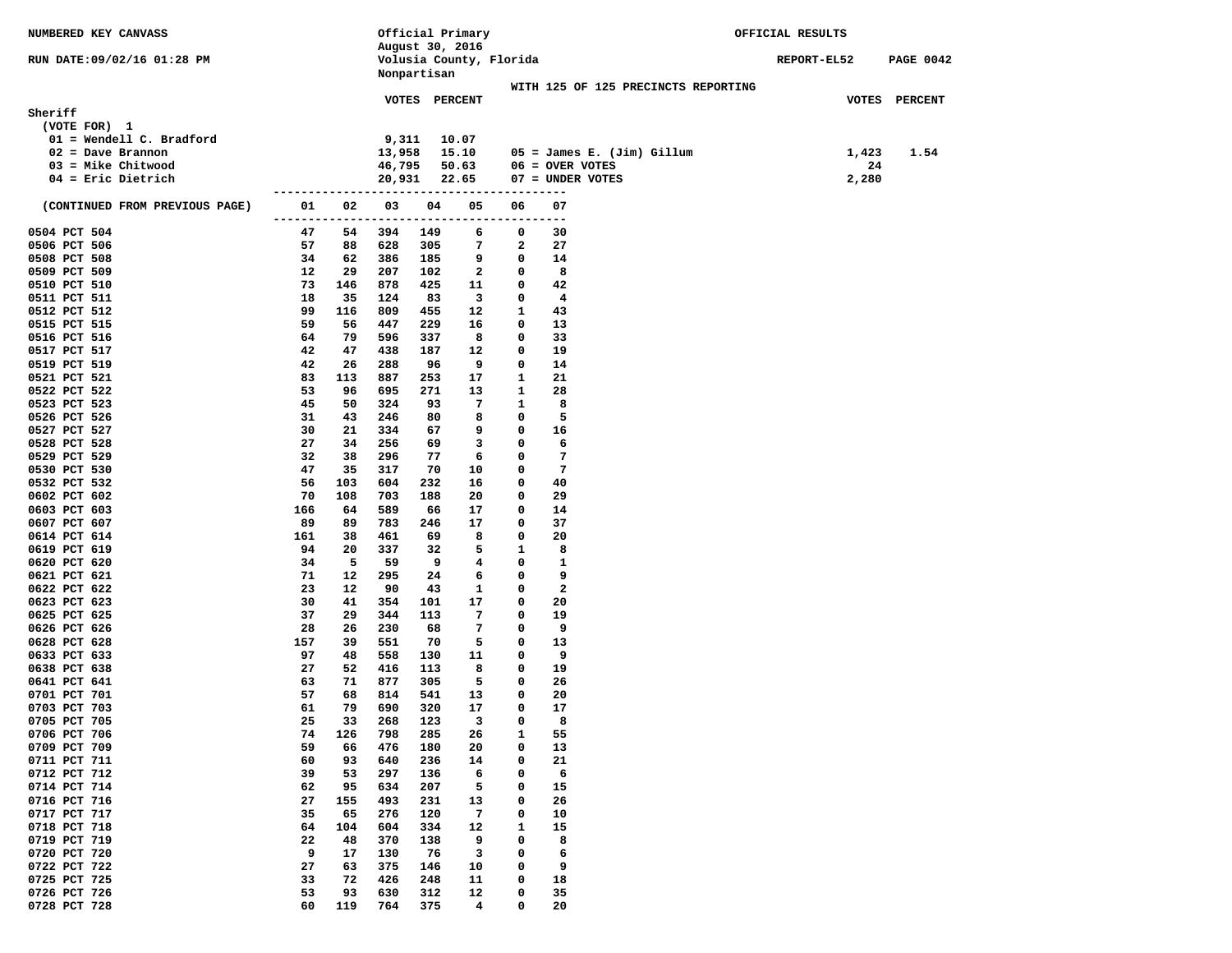| NUMBERED KEY CANVASS                       |     | Official Primary<br>August 30, 2016 |                |    |                         |                                     | OFFICIAL RESULTS |                  |
|--------------------------------------------|-----|-------------------------------------|----------------|----|-------------------------|-------------------------------------|------------------|------------------|
| RUN DATE:09/02/16 01:28 PM                 |     | Nonpartisan                         |                |    | Volusia County, Florida |                                     | REPORT-EL52      | <b>PAGE 0043</b> |
|                                            |     |                                     | VOTES PERCENT  |    |                         | WITH 125 OF 125 PRECINCTS REPORTING |                  | VOTES PERCENT    |
| Sheriff                                    |     |                                     |                |    |                         |                                     |                  |                  |
| (VOTE FOR) 1<br>$01 =$ Wendell C. Bradford |     |                                     |                |    |                         |                                     |                  |                  |
| $02 = Dave Branch$                         |     | 9,311<br>13,958                     | 10.07<br>15.10 |    |                         | $05 =$ James E. (Jim) Gillum        | 1,423            | 1.54             |
| $03$ = Mike Chitwood                       |     | 46,795                              | 50.63          |    |                         | $06 =$ OVER VOTES                   | 24               |                  |
| $04$ = Eric Dietrich                       |     | 20,931                              | 22.65          |    |                         | 07 = UNDER VOTES                    | 2,280            |                  |
|                                            |     |                                     |                |    |                         |                                     |                  |                  |
| 01<br>(CONTINUED FROM PREVIOUS PAGE)       | 02  | 03                                  | 04             | 05 | 06                      | 07                                  |                  |                  |
| 0729 PCT 729<br>71                         | 151 | 707                                 | 462            | 12 | 1                       | 43                                  |                  |                  |
| 0732 PCT 732<br>72                         | 129 | 817                                 | 330            | 19 | 0                       | 36                                  |                  |                  |
| 0733 PCT 733<br>39                         | 64  | 530                                 | 236            | 6  | 0                       | 14                                  |                  |                  |
| 0803 PCT 803<br>27                         | 79  | 278                                 | 100            | 7  | $\mathbf 0$             | 17                                  |                  |                  |
| 0804 PCT 804<br>91                         | 119 | 543                                 | 270            | 6  | $\mathbf{0}$            | 20                                  |                  |                  |
| 0805 PCT 805<br>141                        | 152 | 638                                 | 348            | 23 | $\mathbf 0$             | 56                                  |                  |                  |
| 0807 PCT 807<br>50                         | 62  | 235                                 | 116            | 3  | 0                       | 8                                   |                  |                  |
| 0808 PCT 808<br>164                        | 177 | 786                                 | 351            | 14 | $\mathbf 0$             | 39                                  |                  |                  |
| 0809 PCT 809<br>22                         | 16  | 91                                  | 54             | 4  | $\mathbf 0$             | 6                                   |                  |                  |
| 0810 PCT 810<br>46                         | 46  | 198                                 | 91             | 14 | $\mathbf{1}$            | 18                                  |                  |                  |
| 0812 PCT 812<br>114                        | 63  | 387                                 | 168            | 8  | $\mathbf{1}$            | 29                                  |                  |                  |
| 62<br>0813 PCT 813                         | 65  | 268                                 | 156            | 17 | 0                       | 33                                  |                  |                  |
| 50<br>0814 PCT 814                         | 87  | 330                                 | 146            | 11 | 0                       | 4                                   |                  |                  |
| 0816 PCT 816<br>21                         | 75  | 318                                 | 150            | 3  | 1                       | 9                                   |                  |                  |
| 48<br>0901 PCT 901                         | 76  | 289                                 | 98             | 8  | $\mathbf{0}$            | 12                                  |                  |                  |
| 88<br>0902 PCT 902                         | 74  | 483                                 | 178            | 13 | $\mathbf{0}$            | 20                                  |                  |                  |
| 0903 PCT 903<br>78                         | 106 | 427                                 | 168            | 11 | $\mathbf{1}$            | 9                                   |                  |                  |
| 83<br>0904 PCT 904                         | 128 | 505                                 | 174            | 20 | $^{\circ}$              | 16                                  |                  |                  |
| 0907 PCT 907<br>71                         | 96  | 474                                 | 216            | 12 | $^{\circ}$              | 11                                  |                  |                  |
| 0909 PCT 909<br>73                         | 77  | 263                                 | 103            | 9  | 0                       | 12                                  |                  |                  |
| 27<br>0910 PCT 910                         | 34  | 152                                 | 74             | 5  | 0                       | 8                                   |                  |                  |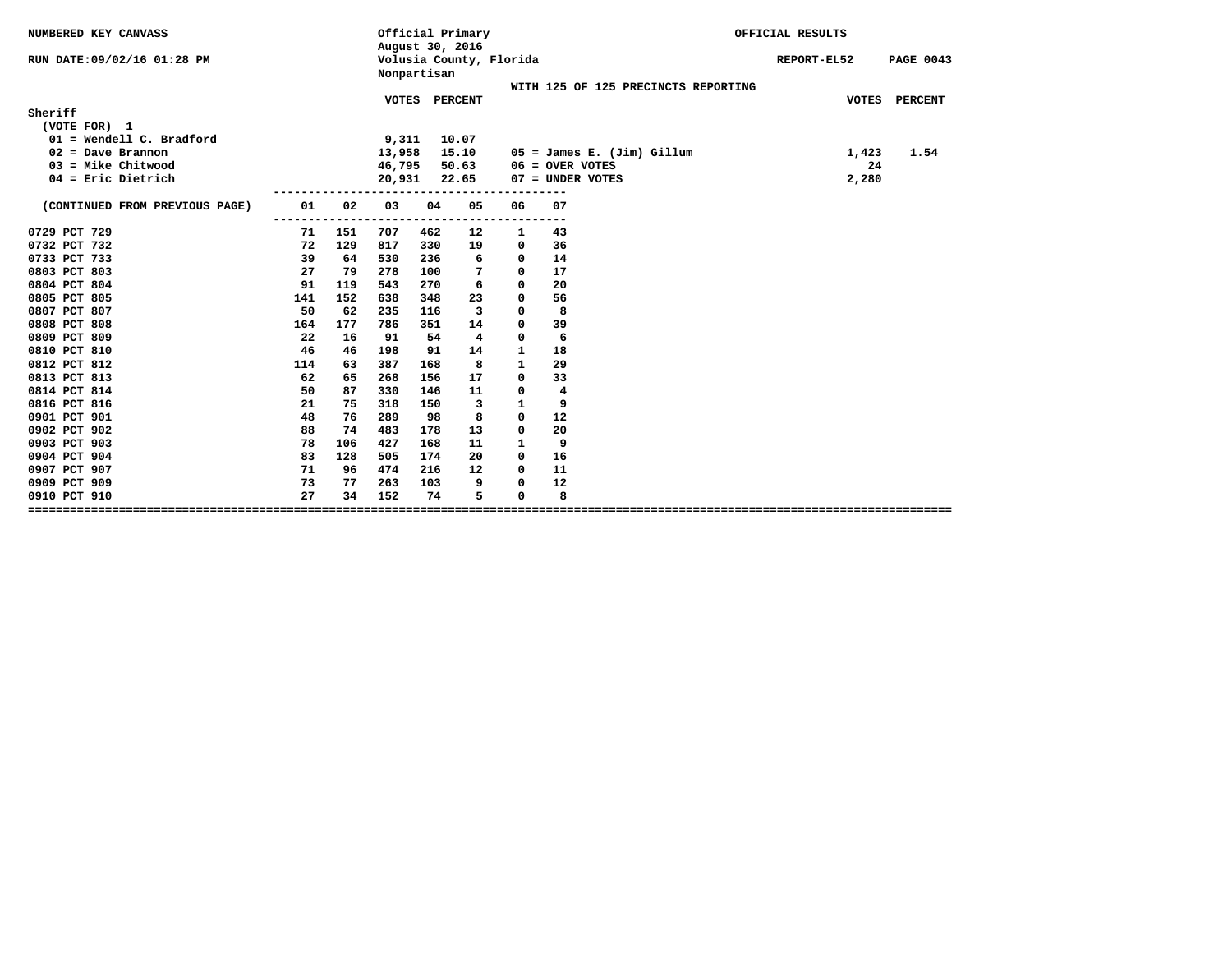| <b>NUMBERED KEY CANVASS</b>  |               |            | Official Primary        |             |            |                                     | OFFICIAL RESULTS |        |                  |  |  |
|------------------------------|---------------|------------|-------------------------|-------------|------------|-------------------------------------|------------------|--------|------------------|--|--|
|                              |               |            | August 30, 2016         |             |            |                                     |                  |        |                  |  |  |
| RUN DATE:09/02/16 01:28 PM   |               |            | Volusia County, Florida |             |            |                                     | REPORT-EL52      |        | <b>PAGE 0044</b> |  |  |
|                              |               |            | Nonpartisan             |             |            |                                     |                  |        |                  |  |  |
|                              |               |            |                         |             |            | WITH 125 OF 125 PRECINCTS REPORTING |                  |        |                  |  |  |
| Property Appraiser           |               |            | VOTES PERCENT           |             |            |                                     |                  |        | VOTES PERCENT    |  |  |
| (VOTE FOR) 1                 |               |            |                         |             |            |                                     |                  |        |                  |  |  |
| $01$ = Larry Bartlett        |               |            | 28,559                  |             | 34.85      |                                     |                  |        |                  |  |  |
| $02 = H.$ Alan Burton        |               |            | 29,692                  |             | 36.23      | $04 =$ OVER VOTES                   |                  | 12     |                  |  |  |
| $03$ = Mike Swanto           |               |            | 23,705                  |             | 28.92      | 05 = UNDER VOTES                    |                  | 12,754 |                  |  |  |
|                              | ---------     |            | -----                   |             | ---------- |                                     |                  |        |                  |  |  |
|                              | 01            | 02         | 03                      | 04          | 05         |                                     |                  |        |                  |  |  |
|                              | ------------- |            | ------                  |             | ---------- |                                     |                  |        |                  |  |  |
| 0101 PCT 101                 | 86            | 106        | 75                      | 0           | 33         |                                     |                  |        |                  |  |  |
| 0105 PCT 105                 | 61            | 35         | 92                      | 0           | 26         |                                     |                  |        |                  |  |  |
| 0107 PCT 107                 | 97            | 147        | 141                     | 0           | 46         |                                     |                  |        |                  |  |  |
| 0201 PCT 201                 | 341           | 434        | 751                     | 0           | 192        |                                     |                  |        |                  |  |  |
| 0202 PCT 202                 | 292           | 266        | 422                     | 0           | 137        |                                     |                  |        |                  |  |  |
| 0203 PCT 203                 | 31            | 51         | 68                      | 0           | 28         |                                     |                  |        |                  |  |  |
| 0204 PCT 204                 | 37            | 36         | 85                      | 0           | 50         |                                     |                  |        |                  |  |  |
| 0205 PCT 205                 | 112           | 131        | 182                     | 0           | 57         |                                     |                  |        |                  |  |  |
| 0206 PCT 206                 | 166           | 212        | 393                     | 0           | 93         |                                     |                  |        |                  |  |  |
| 0207 PCT 207                 | 200           | 230        | 436                     | 0           | 98         |                                     |                  |        |                  |  |  |
| 0208 PCT 208                 | 290           | 321        | 576                     | 0           | 164        |                                     |                  |        |                  |  |  |
| 0212 PCT 212                 | 252           | 263        | 435                     | 0           | 113        |                                     |                  |        |                  |  |  |
| 0215 PCT 215<br>0216 PCT 216 | 318<br>296    | 400<br>328 | 450<br>345              | 0<br>0      | 201<br>130 |                                     |                  |        |                  |  |  |
| 0217 PCT 217                 | 208           | 182        | 292                     | 0           | 96         |                                     |                  |        |                  |  |  |
| 0218 PCT 218                 | 306           | 259        | 435                     | 0           | 141        |                                     |                  |        |                  |  |  |
| 0220 PCT 220                 | 37            | 29         | 47                      | 0           | 18         |                                     |                  |        |                  |  |  |
| 0222 PCT 222                 | 122           | 207        | 450                     | 0           | 63         |                                     |                  |        |                  |  |  |
| 0223 PCT 223                 | 23            | 26         | 54                      | 0           | 14         |                                     |                  |        |                  |  |  |
| 0224 PCT 224                 | 226           | 292        | 497                     | 1           | 116        |                                     |                  |        |                  |  |  |
| 0301 PCT 301                 | 188           | 202        | 289                     | 0           | 84         |                                     |                  |        |                  |  |  |
| 0303 PCT 303                 | 245           | 253        | 315                     | 0           | 140        |                                     |                  |        |                  |  |  |
| 0304 PCT 304                 | 249           | 320        | 218                     | 0           | 143        |                                     |                  |        |                  |  |  |
| 0305 PCT 305                 | 296           | 325        | 239                     | 0           | 155        |                                     |                  |        |                  |  |  |
| 0306 PCT 306                 | 369           | 415        | 293                     | 1           | 209        |                                     |                  |        |                  |  |  |
| 0307 PCT 307                 | 195           | 216        | 175                     | 0           | 84         |                                     |                  |        |                  |  |  |
| 0308 PCT 308                 | 164           | 175        | 200                     | 0           | 56         |                                     |                  |        |                  |  |  |
| 0309 PCT 309                 | 230           | 258        | 265                     | 0           | 100        |                                     |                  |        |                  |  |  |
| 0401 PCT 401                 | 271           | 315        | 254                     | 0           | 118        |                                     |                  |        |                  |  |  |
| 0403 PCT 403<br>0404 PCT 404 | 158<br>72     | 139<br>140 | 162<br>44               | 0<br>0      | 48<br>51   |                                     |                  |        |                  |  |  |
| 0405 PCT 405                 | 99            | 119        | 135                     | 0           | 42         |                                     |                  |        |                  |  |  |
| 0406 PCT 406                 | 296           | 329        | 324                     | 0           | 148        |                                     |                  |        |                  |  |  |
| 0407 PCT 407                 | 128           | 158        | 138                     | 1           | 44         |                                     |                  |        |                  |  |  |
| 0410 PCT 410                 | 160           | 177        | 154                     | 0           | 62         |                                     |                  |        |                  |  |  |
| 0411 PCT 411                 | 153           | 184        | 136                     | 0           | 68         |                                     |                  |        |                  |  |  |
| 0412 PCT 412                 | 134           | 131        | 106                     | 1           | 68         |                                     |                  |        |                  |  |  |
| 0413 PCT 413                 | 140           | 146        | 133                     | 1           | 58         |                                     |                  |        |                  |  |  |
| 0414 PCT 414                 | 141           | 196        | 155                     | $\mathbf 0$ | 65         |                                     |                  |        |                  |  |  |
| 0415 PCT 415                 | 203           | 185        | 170                     | 0           | 68         |                                     |                  |        |                  |  |  |
| 0416 PCT 416                 | 217           | 204        | 221                     | 0           | 99         |                                     |                  |        |                  |  |  |
| 0417 PCT 417                 | 87            | 83         | 84                      | 0           | 29         |                                     |                  |        |                  |  |  |
| 0419 PCT 419                 | 71            | 87         | 49                      | 0           | 19         |                                     |                  |        |                  |  |  |
| 0420 PCT 420                 | 174           | 220        | 179                     | 0           | 77         |                                     |                  |        |                  |  |  |
| 0421 PCT 421                 | 173           | 214        | 145                     | 0           | 78         |                                     |                  |        |                  |  |  |
| 0422 PCT 422                 | 153           | 139        | 153                     | 0           | 61         |                                     |                  |        |                  |  |  |
| 0423 PCT 423                 | 124           | 128        | 123                     | 0           | 58         |                                     |                  |        |                  |  |  |
| 0427 PCT 427<br>0429 PCT 429 | 151<br>76     | 140<br>86  | 159<br>92               | 0<br>0      | 64<br>21   |                                     |                  |        |                  |  |  |
| 0501 PCT 501                 | 300           | 265        | 156                     | 0           | 141        |                                     |                  |        |                  |  |  |
| 0502 PCT 502                 | 479           | 575        | 352                     | 0           | 203        |                                     |                  |        |                  |  |  |
| 0503 PCT 503                 | 139           | 156        | 90                      | 0           | 50         |                                     |                  |        |                  |  |  |
| 0504 PCT 504                 | 237           | 233        | 120                     | $\mathbf 0$ | 90         |                                     |                  |        |                  |  |  |
|                              |               |            |                         |             |            |                                     |                  |        |                  |  |  |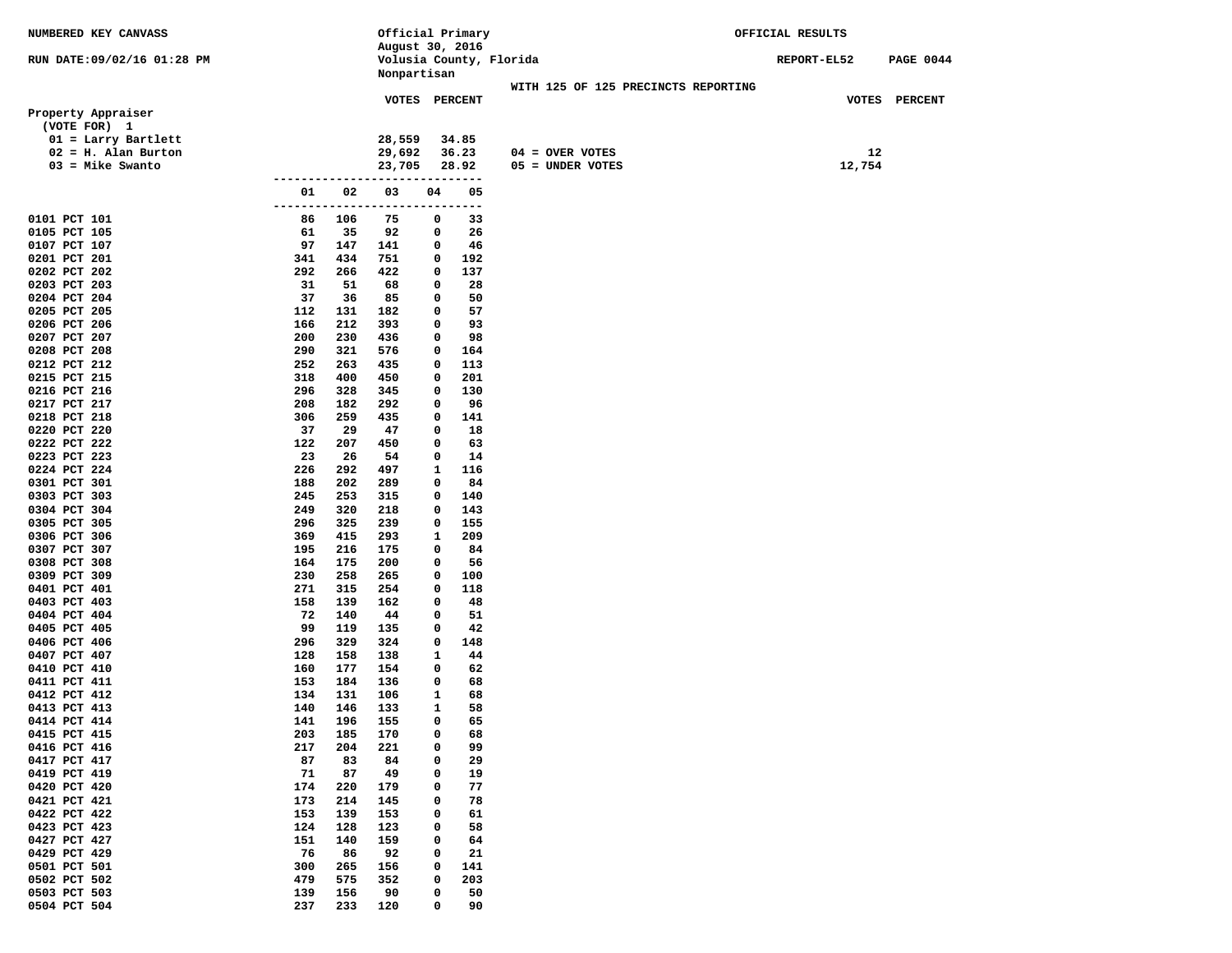| NUMBERED KEY CANVASS                         |            |            | Official Primary               |             |           |                                     | OFFICIAL RESULTS |        |                  |
|----------------------------------------------|------------|------------|--------------------------------|-------------|-----------|-------------------------------------|------------------|--------|------------------|
|                                              |            |            | August 30, 2016                |             |           |                                     |                  |        |                  |
| RUN DATE: 09/02/16 01:28 PM                  |            |            | Volusia County, Florida        |             |           |                                     | REPORT-EL52      |        | <b>PAGE 0045</b> |
|                                              |            |            | Nonpartisan                    |             |           |                                     |                  |        |                  |
|                                              |            |            |                                |             |           | WITH 125 OF 125 PRECINCTS REPORTING |                  |        |                  |
|                                              |            |            | VOTES PERCENT                  |             |           |                                     |                  |        | VOTES PERCENT    |
| Property Appraiser                           |            |            |                                |             |           |                                     |                  |        |                  |
| (VOTE FOR) 1                                 |            |            | 28,559                         |             | 34.85     |                                     |                  |        |                  |
| 01 = Larry Bartlett<br>$02 = H.$ Alan Burton |            |            | 29,692                         |             | 36.23     | $04 =$ OVER VOTES                   |                  | 12     |                  |
| $03 =$ Mike Swanto                           |            |            | 23,705                         |             | 28.92     | 05 = UNDER VOTES                    |                  | 12,754 |                  |
|                                              |            |            |                                |             |           |                                     |                  |        |                  |
| (CONTINUED FROM PREVIOUS PAGE)               | 01         | 02         | 03                             | 04          | 05        |                                     |                  |        |                  |
|                                              |            |            | ------------------------------ |             |           |                                     |                  |        |                  |
| 0506 PCT 506                                 | 368        | 420        | 199                            | $\mathbf 0$ | 127       |                                     |                  |        |                  |
| 0508 PCT 508                                 | 236        | 237        | 118                            | 0           | 99        |                                     |                  |        |                  |
| 0509 PCT 509                                 | 103        | 125        | 75                             | 0           | 57        |                                     |                  |        |                  |
| 0510 PCT 510                                 | 562        | 499        | 272                            | 0           | 242       |                                     |                  |        |                  |
| 0511 PCT 511                                 | 76         | 112        | 44                             | 0           | 35        |                                     |                  |        |                  |
| 0512 PCT 512                                 | 629        | 441        | 271                            | 0           | 194       |                                     |                  |        |                  |
| 0515 PCT 515                                 | 268        | 280        | 175                            | 0           | 97        |                                     |                  |        |                  |
| 0516 PCT 516                                 | 427        | 418        | 145                            | 0           | 127       |                                     |                  |        |                  |
| 0517 PCT 517                                 | 251        | 262        | 131                            | 0           | 101       |                                     |                  |        |                  |
| 0519 PCT 519                                 | 126        | 188        | 96                             | 0           | 65        |                                     |                  |        |                  |
| 0521 PCT 521                                 | 474<br>374 | 464<br>386 | 269                            | 1<br>0      | 167       |                                     |                  |        |                  |
| 0522 PCT 522<br>0523 PCT 523                 | 186        | 164        | 253                            | 0           | 144<br>52 |                                     |                  |        |                  |
| 0526 PCT 526                                 | 118        | 128        | 126<br>109                     | 0           | 58        |                                     |                  |        |                  |
| 0527 PCT 527                                 | 138        | 153        | 108                            | 0           | 78        |                                     |                  |        |                  |
| 0528 PCT 528                                 | 126        | 112        | 125                            | 0           | 32        |                                     |                  |        |                  |
| 0529 PCT 529                                 | 137        | 124        | 134                            | 0           | 61        |                                     |                  |        |                  |
| 0530 PCT 530                                 | 158        | 156        | 106                            | 0           | 66        |                                     |                  |        |                  |
| 0532 PCT 532                                 | 324        | 399        | 199                            | 1           | 128       |                                     |                  |        |                  |
| 0602 PCT 602                                 | 361        | 345        | 245                            | 0           | 167       |                                     |                  |        |                  |
| 0603 PCT 603                                 | 286        | 291        | 204                            | 1           | 134       |                                     |                  |        |                  |
| 0607 PCT 607                                 | 402        | 386        | 293                            | 0           | 180       |                                     |                  |        |                  |
| 0614 PCT 614                                 | 283        | 235        | 133                            | 0           | 106       |                                     |                  |        |                  |
| 0619 PCT 619                                 | 178        | 144        | 114                            | 0           | 61        |                                     |                  |        |                  |
| 0620 PCT 620                                 | 34         | 37         | 31                             | 0           | 10        |                                     |                  |        |                  |
| 0621 PCT 621                                 | 151        | 129        | 67                             | 0           | 70        |                                     |                  |        |                  |
| 0622 PCT 622                                 | 58<br>161  | 52<br>183  | 41                             | 0<br>0      | 20<br>85  |                                     |                  |        |                  |
| 0623 PCT 623<br>0625 PCT 625                 | 183        | 145        | 134<br>143                     | 0           | 78        |                                     |                  |        |                  |
| 0626 PCT 626                                 | 116        | 130        | 74                             | 0           | 48        |                                     |                  |        |                  |
| 0628 PCT 628                                 | 305        | 255        | 160                            | 0           | 115       |                                     |                  |        |                  |
| 0633 PCT 633                                 | 263        | 264        | 210                            | 0           | 116       |                                     |                  |        |                  |
| 0638 PCT 638                                 | 223        | 196        | 114                            | 0           | 102       |                                     |                  |        |                  |
| 0641 PCT 641                                 | 429        | 422        | 272                            | 0           | 224       |                                     |                  |        |                  |
| 0701 PCT 701                                 | 508        | 404        | 324                            | 0           | 277       |                                     |                  |        |                  |
| 0703 PCT 703                                 | 405        | 354        | 243                            | 0           | 182       |                                     |                  |        |                  |
| 0705 PCT 705                                 | 138        | 134        | 102                            | 0           | 86        |                                     |                  |        |                  |
| 0706 PCT 706                                 | 423        | 437        | 249                            | 1           | 255       |                                     |                  |        |                  |
| 0709 PCT 709                                 | 249        | 288        | 158                            | 0           | 119       |                                     |                  |        |                  |
| 0711 PCT 711                                 | 401        | 301        | 212                            | 0           | 150       |                                     |                  |        |                  |
| 0712 PCT 712                                 | 173        | 178        | 112                            | 0           | 74        |                                     |                  |        |                  |
| 0714 PCT 714                                 | 386        | 289        | 204                            | 0           | 139       |                                     |                  |        |                  |
| 0716 PCT 716                                 | 213        | 463        | 130                            | 0           | 139       |                                     |                  |        |                  |
| 0717 PCT 717                                 | 168        | 181        | 90                             | 0           | 74        |                                     |                  |        |                  |
| 0718 PCT 718<br>0719 PCT 719                 | 381<br>201 | 359<br>203 | 240<br>126                     | 0<br>0      | 154<br>65 |                                     |                  |        |                  |
| 0720 PCT 720                                 | 79         | 85         | 48                             | 0           | 29        |                                     |                  |        |                  |
| 0722 PCT 722                                 | 219        | 209        | 131                            | 0           | 71        |                                     |                  |        |                  |
| 0725 PCT 725                                 | 260        | 309        | 121                            | 0           | 118       |                                     |                  |        |                  |
| 0726 PCT 726                                 | 310        | 399        | 227                            | 0           | 199       |                                     |                  |        |                  |
| 0728 PCT 728                                 | 444        | 456        | 259                            | 0           | 183       |                                     |                  |        |                  |
| 0729 PCT 729                                 | 467        | 490        | 234                            | 1           | 255       |                                     |                  |        |                  |
| 0732 PCT 732                                 | 483        | 453        | 249                            | 0           | 218       |                                     |                  |        |                  |
|                                              |            |            |                                |             |           |                                     |                  |        |                  |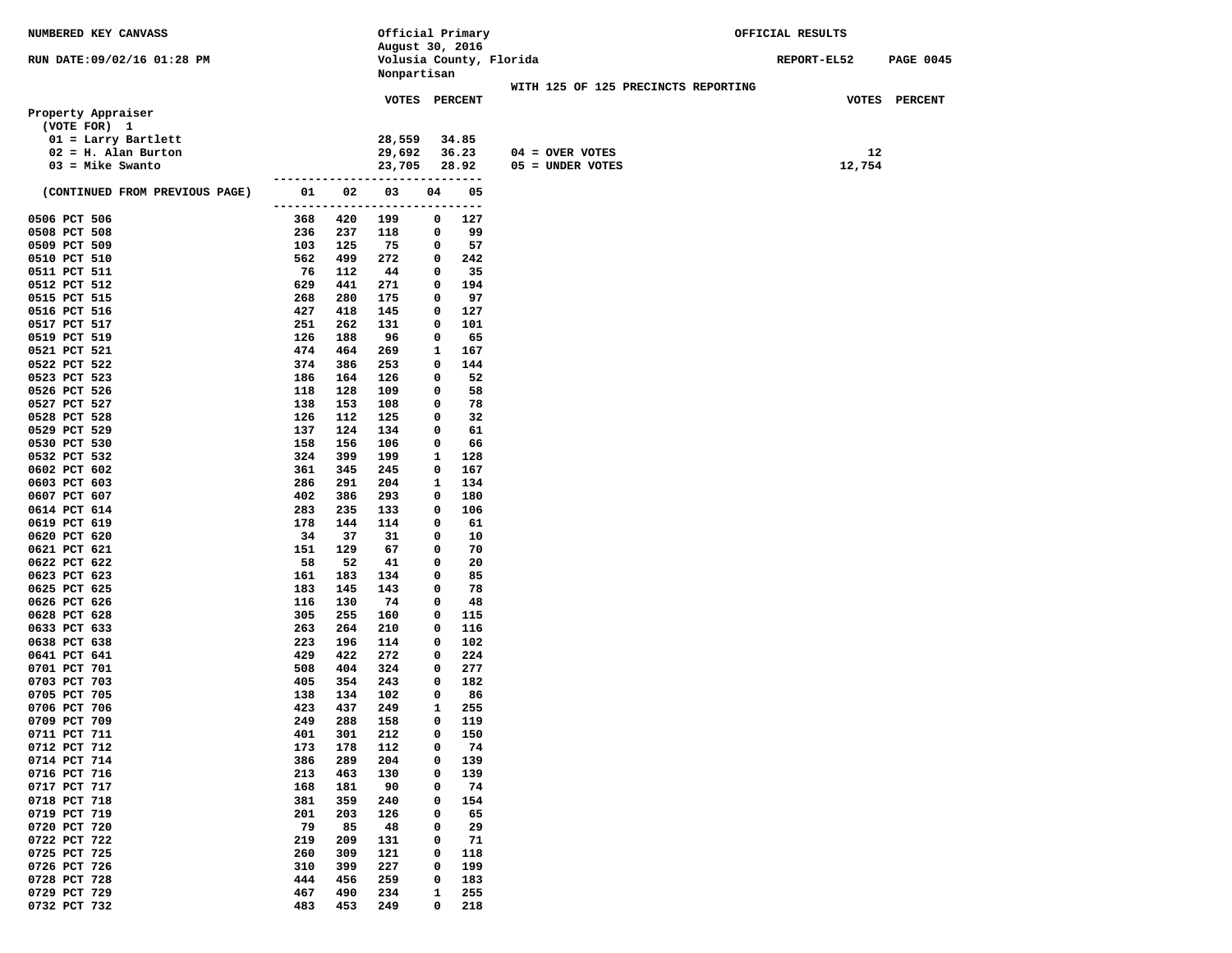| NUMBERED KEY CANVASS           |     |     | Official Primary<br>August 30, 2016 |    |                         |                                     | OFFICIAL RESULTS                |
|--------------------------------|-----|-----|-------------------------------------|----|-------------------------|-------------------------------------|---------------------------------|
| RUN DATE: 09/02/16 01:28 PM    |     |     | Nonpartisan                         |    | Volusia County, Florida |                                     | REPORT-EL52<br><b>PAGE 0046</b> |
|                                |     |     |                                     |    |                         | WITH 125 OF 125 PRECINCTS REPORTING |                                 |
| Property Appraiser             |     |     | <b>VOTES</b>                        |    | <b>PERCENT</b>          |                                     | VOTES<br><b>PERCENT</b>         |
| (VOTE FOR) 1                   |     |     |                                     |    |                         |                                     |                                 |
| $01 = Larry Bartlett$          |     |     | 28,559                              |    | 34.85                   |                                     |                                 |
| $02 = H$ . Alan Burton         |     |     | 29,692                              |    | 36.23                   | $04 =$ OVER VOTES                   | 12                              |
| $03 =$ Mike Swanto             |     |     | 23,705                              |    | 28.92                   | 05 = UNDER VOTES                    | 12,754                          |
| (CONTINUED FROM PREVIOUS PAGE) | 01  | 02  | 03                                  | 04 | 05                      |                                     |                                 |
|                                |     |     | -----                               |    | ----                    |                                     |                                 |
| 0733 PCT 733                   | 322 | 251 | 171                                 | 0  | 145                     |                                     |                                 |
| 0803 PCT 803                   | 166 | 177 | 89                                  | 0  | 76                      |                                     |                                 |
| 0804 PCT 804                   | 300 | 349 | 269                                 | 1  | 130                     |                                     |                                 |
| 0805 PCT 805                   | 431 | 468 | 267                                 | 0  | 192                     |                                     |                                 |
| 0807 PCT 807                   | 146 | 148 | 109                                 | 0  | 71                      |                                     |                                 |
| 0808 PCT 808                   | 459 | 518 | 329                                 | 0  | 225                     |                                     |                                 |
| 0809 PCT 809                   | 67  | 51  | 44                                  | 0  | 31                      |                                     |                                 |
| 0810 PCT 810                   | 126 | 125 | 89                                  | 0  | 74                      |                                     |                                 |
| 0812 PCT 812                   | 245 | 264 | 164                                 | 0  | 97                      |                                     |                                 |
| 0813 PCT 813                   | 177 | 160 | 156                                 | 0  | 108                     |                                     |                                 |
| 0814 PCT 814                   | 177 | 252 | 132                                 | 0  | 67                      |                                     |                                 |
| 0816 PCT 816                   | 169 | 179 | 151                                 | 0  | 78                      |                                     |                                 |
| 0901 PCT 901                   | 195 | 161 | 111                                 | 0  | 64                      |                                     |                                 |
| 0902 PCT 902                   | 250 | 263 | 232                                 | 1  | 110                     |                                     |                                 |
| 0903 PCT 903                   | 278 | 271 | 173                                 | 0  | 78                      |                                     |                                 |
| 0904 PCT 904                   | 304 | 322 | 172                                 | 0  | 128                     |                                     |                                 |
| 0907 PCT 907                   | 279 | 311 | 165                                 | 0  | 125                     |                                     |                                 |
| 0909 PCT 909                   | 182 | 175 | 113                                 | 0  | 67                      |                                     |                                 |
| 0910 PCT 910                   | 91  | 105 | 66                                  | 0  | 38                      |                                     |                                 |
|                                |     |     |                                     |    |                         |                                     |                                 |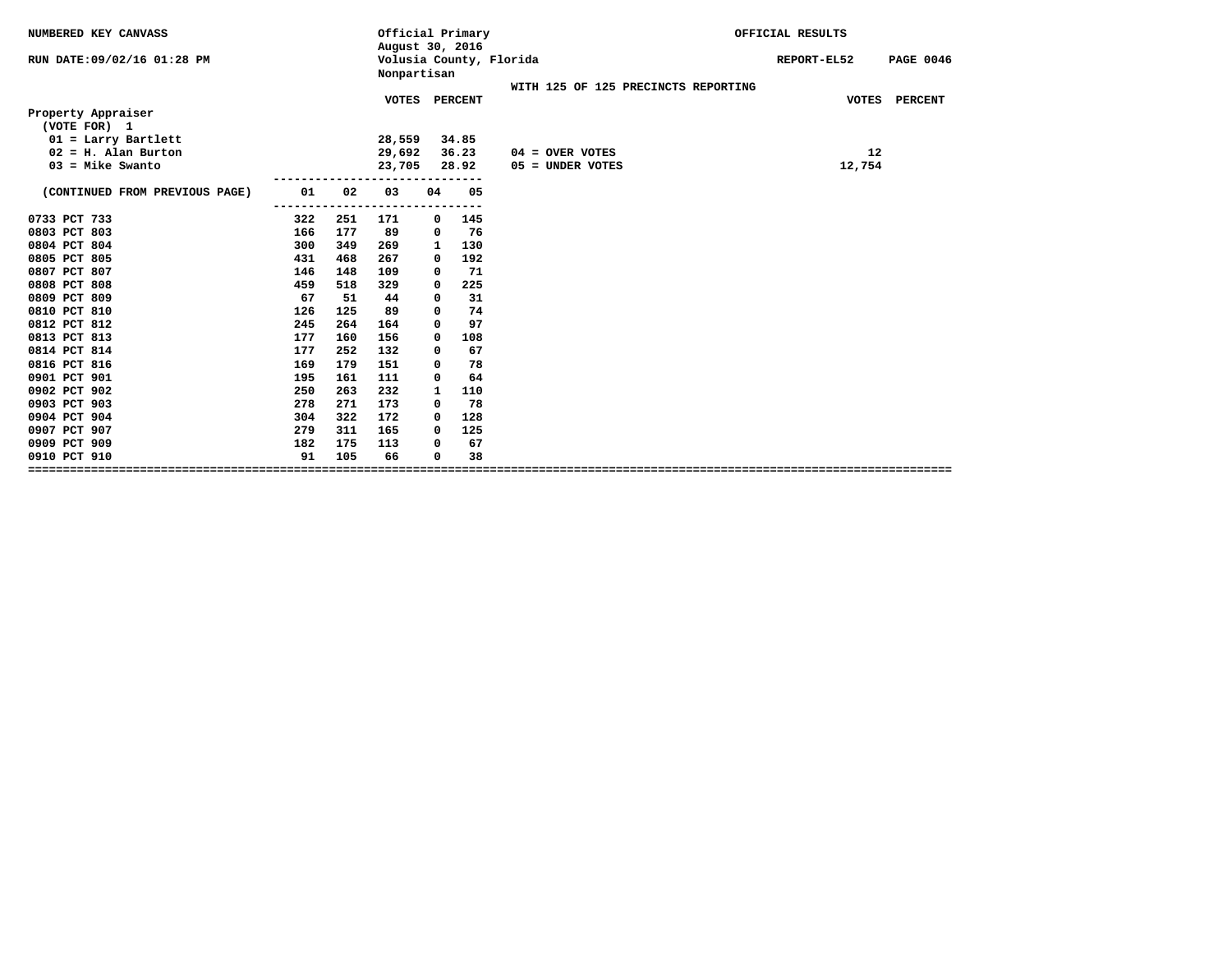| NUMBERED KEY CANVASS                          |                             |                      | Official Primary                           |                                      | OFFICIAL RESULTS |                  |
|-----------------------------------------------|-----------------------------|----------------------|--------------------------------------------|--------------------------------------|------------------|------------------|
| RUN DATE:09/02/16 01:28 PM                    |                             |                      | August 30, 2016<br>Volusia County, Florida |                                      | REPORT-EL52      | <b>PAGE 0047</b> |
|                                               |                             | Nonpartisan          |                                            | WITH 125 OF 125 PRECINCTS REPORTING  |                  |                  |
|                                               |                             |                      | VOTES PERCENT                              |                                      | VOTES PERCENT    |                  |
| Supervisor of Elections                       |                             |                      |                                            |                                      |                  |                  |
| (VOTE FOR) 1                                  |                             |                      |                                            |                                      |                  |                  |
| $01$ = Teresa Apgar<br>$02$ = David Lee Davis |                             | 12,371<br>10,497     | 14.60<br>12.39                             | $04 =$ Lisa Lewis<br>05 = OVER VOTES | 54,404<br>19     | 64.20            |
| $03 = \text{Bill Fyfe}$                       |                             | 7,470                | 8.81                                       | 06 = UNDER VOTES                     | 9,961            |                  |
|                                               | --------                    |                      | -------                                    | $---$                                |                  |                  |
|                                               | 01<br>02<br>-------<br>---- | 03<br>-------------- | 05<br>04                                   | 06<br>---------                      |                  |                  |
| 0101 PCT 101                                  | 36<br>27                    | 15                   | 202<br>0                                   | 20                                   |                  |                  |
| 0105 PCT 105                                  | 10<br>26                    | 14                   | 158<br>0                                   | 6                                    |                  |                  |
| 0107 PCT 107<br>0201 PCT 201                  | 49<br>39<br>230<br>105      | 42<br>170            | 267<br>1<br>1099<br>0                      | 33<br>114                            |                  |                  |
| 0202 PCT 202                                  | 174<br>111                  | 98                   | 0<br>649                                   | 85                                   |                  |                  |
| 0203 PCT 203                                  | 18<br>12                    | 14                   | 115<br>1                                   | 18                                   |                  |                  |
| 0204 PCT 204                                  | 5<br>22                     | 35                   | 107<br>0                                   | 39                                   |                  |                  |
| 0205 PCT 205                                  | 78<br>49                    | 46                   | 272<br>0                                   | 37                                   |                  |                  |
| 0206 PCT 206<br>0207 PCT 207                  | 142<br>58<br>123<br>52      | 87<br>103            | 528<br>0<br>645<br>0                       | 49<br>41                             |                  |                  |
| 0208 PCT 208                                  | 193<br>108                  | 159                  | 775<br>0                                   | 116                                  |                  |                  |
| 0212 PCT 212                                  | 188<br>80                   | 89                   | 649<br>0                                   | 57                                   |                  |                  |
| 0215 PCT 215                                  | 248<br>100                  | 103                  | 771<br>0                                   | 147                                  |                  |                  |
| 0216 PCT 216                                  | 219<br>106                  | 81                   | 609<br>0                                   | 84                                   |                  |                  |
| 0217 PCT 217                                  | 135<br>66<br>189            | 74                   | 446<br>0                                   | 57                                   |                  |                  |
| 0218 PCT 218<br>0220 PCT 220                  | 86<br>$\overline{7}$<br>22  | 136<br>15            | 659<br>0<br>78<br>0                        | 71<br>9                              |                  |                  |
| 0222 PCT 222                                  | 151<br>57                   | 82                   | 481<br>0                                   | 71                                   |                  |                  |
| 0223 PCT 223                                  | 28<br>7                     | 14                   | 61<br>0                                    | 7                                    |                  |                  |
| 0224 PCT 224                                  | 157<br>81                   | 110                  | 717<br>0                                   | 67                                   |                  |                  |
| 0301 PCT 301                                  | 122<br>64                   | 69                   | 453<br>0                                   | 55                                   |                  |                  |
| 0303 PCT 303<br>0304 PCT 304                  | 135<br>79<br>135<br>88      | 80<br>82             | 553<br>0<br>2<br>518                       | 106<br>105                           |                  |                  |
| 0305 PCT 305                                  | 145<br>139                  | 97                   | 521<br>0                                   | 113                                  |                  |                  |
| 0306 PCT 306                                  | 185<br>105                  | 116                  | 721<br>1                                   | 159                                  |                  |                  |
| 0307 PCT 307                                  | 92<br>80                    | 79                   | 348<br>0                                   | 71                                   |                  |                  |
| 0308 PCT 308                                  | 102<br>67                   | 47                   | 339<br>0                                   | 40                                   |                  |                  |
| 0309 PCT 309<br>0401 PCT 401                  | 153<br>90<br>157<br>121     | 62<br>68             | 485<br>0<br>524<br>1                       | 63<br>87                             |                  |                  |
| 0403 PCT 403                                  | 85<br>82                    | 37                   | 269<br>0                                   | 34                                   |                  |                  |
| 0404 PCT 404                                  | 29<br>50                    | 19                   | 0<br>166                                   | 43                                   |                  |                  |
| 0405 PCT 405                                  | 73<br>45                    | 41                   | 201<br>0                                   | 35                                   |                  |                  |
| 0406 PCT 406                                  | 167<br>137                  | 77                   | 600<br>0                                   | 116                                  |                  |                  |
| 0407 PCT 407<br>0410 PCT 410                  | 83<br>60<br>111<br>71       | 38<br>34             | 257<br>0<br>291<br>1                       | 31<br>45                             |                  |                  |
| 0411 PCT 411                                  | 81<br>83                    | 38                   | 292<br>0                                   | 47                                   |                  |                  |
| 0412 PCT 412                                  | 65<br>52                    | 41                   | 229<br>0                                   | 53                                   |                  |                  |
| 0413 PCT 413                                  | 64<br>78                    | 47                   | 0<br>247                                   | 42                                   |                  |                  |
| 0414 PCT 414                                  | 99<br>57                    | 41                   | 309<br>0                                   | 51                                   |                  |                  |
| 0415 PCT 415                                  | 120<br>101                  | 35                   | 319<br>0                                   | 51                                   |                  |                  |
| 0416 PCT 416<br>0417 PCT 417                  | 126<br>86<br>64<br>33       | 62<br>18             | 393<br>0<br>149<br>0                       | 74<br>19                             |                  |                  |
| 0419 PCT 419                                  | 40<br>29                    | 18                   | 123<br>0                                   | 16                                   |                  |                  |
| 0420 PCT 420                                  | 103<br>85                   | 42                   | 344<br>0                                   | 76                                   |                  |                  |
| 0421 PCT 421                                  | 77<br>74                    | 40                   | 352<br>0                                   | 67                                   |                  |                  |
| 0422 PCT 422                                  | 67<br>62                    | 51                   | 283<br>0                                   | 43                                   |                  |                  |
| 0423 PCT 423<br>0427 PCT 427                  | 79<br>51<br>86<br>69        | 32<br>43             | 231<br>0<br>277<br>$\mathbf{1}$            | 40<br>38                             |                  |                  |
| 0429 PCT 429                                  | 45<br>28                    | 18                   | 164<br>0                                   | 20                                   |                  |                  |
| 0501 PCT 501                                  | 104<br>85                   | 72                   | 475<br>$\mathbf 0$                         | 126                                  |                  |                  |
| 0502 PCT 502                                  | 207<br>160                  | 154                  | 888<br>0                                   | 200                                  |                  |                  |
| 0503 PCT 503                                  | 55<br>44                    | 39                   | 245<br>0                                   | 52                                   |                  |                  |
| 0504 PCT 504                                  | 103<br>54                   | 54                   | 387<br>0                                   | 82                                   |                  |                  |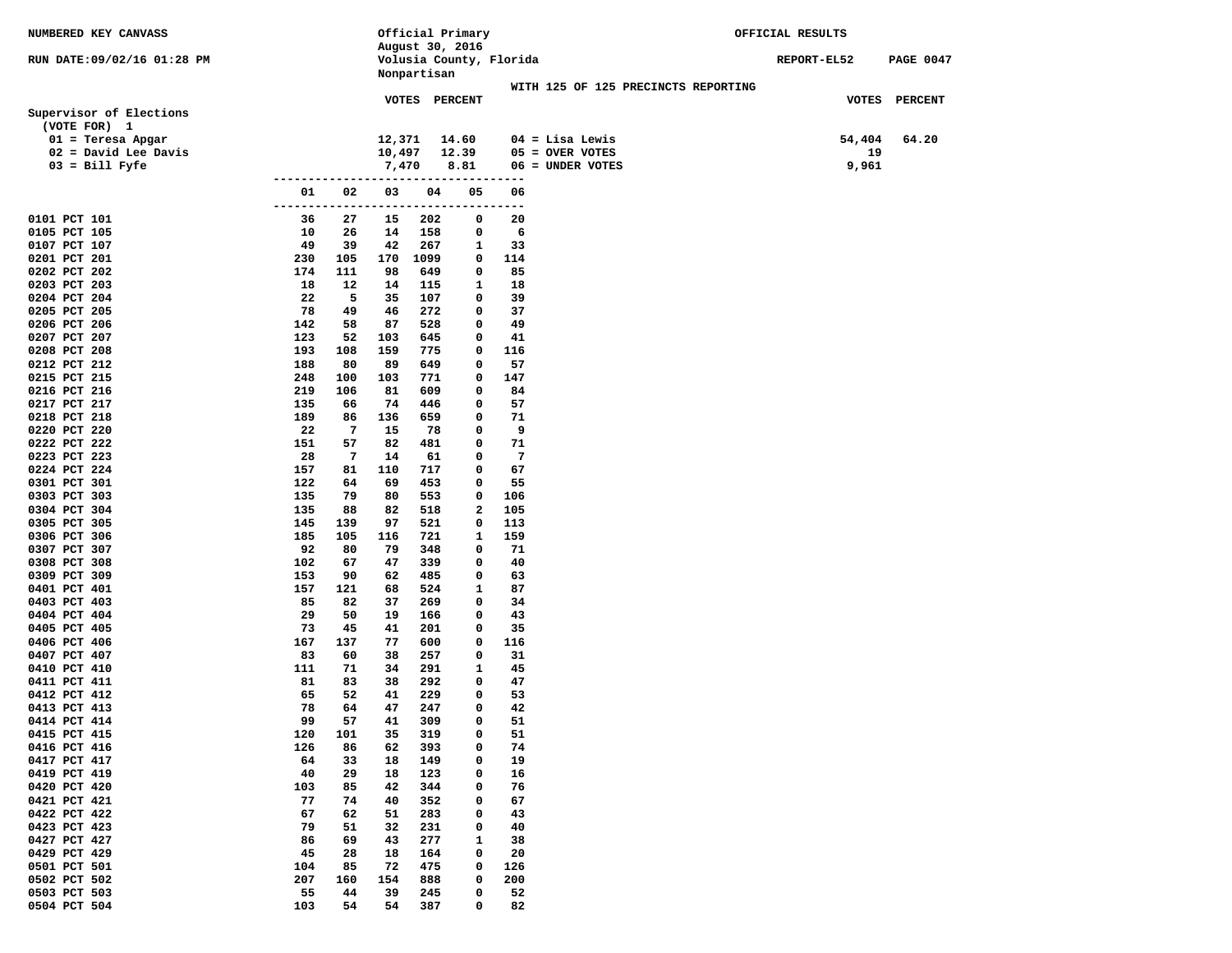| <b>NUMBERED KEY CANVASS</b>    |                     |            |                 |               | Official Primary |                         |                                     | OFFICIAL RESULTS |                  |
|--------------------------------|---------------------|------------|-----------------|---------------|------------------|-------------------------|-------------------------------------|------------------|------------------|
|                                |                     |            | August 30, 2016 |               |                  |                         |                                     |                  |                  |
| RUN DATE:09/02/16 01:28 PM     |                     |            |                 |               |                  | Volusia County, Florida |                                     | REPORT-EL52      | <b>PAGE 0048</b> |
|                                |                     |            | Nonpartisan     |               |                  |                         | WITH 125 OF 125 PRECINCTS REPORTING |                  |                  |
|                                |                     |            |                 | VOTES PERCENT |                  |                         |                                     | VOTES            | PERCENT          |
| Supervisor of Elections        |                     |            |                 |               |                  |                         |                                     |                  |                  |
| (VOTE FOR) 1                   |                     |            |                 |               |                  |                         |                                     |                  |                  |
| $01 = Teresa Apgar$            |                     |            | 12,371          |               | 14.60            |                         | $04 =$ Lisa Lewis                   | 54,404           | 64.20            |
| $02$ = David Lee Davis         |                     |            | 10,497          |               | 12.39            |                         | $05 =$ OVER VOTES                   | 19               |                  |
| $03 = \text{Bill Fyfe}$        |                     |            | 7,470           |               | 8.81             |                         | 06 = UNDER VOTES                    | 9,961            |                  |
|                                |                     |            |                 |               |                  | ---------               |                                     |                  |                  |
| (CONTINUED FROM PREVIOUS PAGE) | 01                  | 02         | 03              | 04            | 05               | 06                      |                                     |                  |                  |
|                                | ------------------- |            |                 | ------        |                  | ---------               |                                     |                  |                  |
| 0506 PCT 506<br>0508 PCT 508   | 126<br>81           | 112<br>72  | 100<br>61       | 636<br>386    | 0<br>0           | 140<br>90               |                                     |                  |                  |
| 0509 PCT 509                   | 29                  | 46         | 24              | 219           | 0                | 42                      |                                     |                  |                  |
| 0510 PCT 510                   | 179                 | 160        | 98              | 904           | 0                | 234                     |                                     |                  |                  |
| 0511 PCT 511                   | 28                  | 28         | 13              | 170           | 0                | 28                      |                                     |                  |                  |
| 0512 PCT 512                   | 184                 | 148        | 79              | 907           | 0                | 217                     |                                     |                  |                  |
| 0515 PCT 515                   | 124                 | 108        | 74              | 423           | 0                | 91                      |                                     |                  |                  |
| 0516 PCT 516                   | 123                 | 113        | 73              | 662           | 0                | 146                     |                                     |                  |                  |
| 0517 PCT 517                   | 77                  | 88         | 60              | 423           | 0                | 97                      |                                     |                  |                  |
| 0519 PCT 519                   | 45                  | 52         | 31              | 301           | 0                | 46                      |                                     |                  |                  |
| 0521 PCT 521                   | 173                 | 133        | 98              | 846           | 0                | 125                     |                                     |                  |                  |
| 0522 PCT 522                   | 121                 | 143        | 94              | 682           | 1                | 116                     |                                     |                  |                  |
| 0523 PCT 523                   | 67                  | 70         | 43              | 305           | 0                | 43                      |                                     |                  |                  |
| 0526 PCT 526                   | 52<br>61            | 64<br>52   | 26              | 228           | 1                | 42<br>56                |                                     |                  |                  |
| 0527 PCT 527<br>0528 PCT 528   | 50                  | 58         | 41<br>35        | 267<br>218    | 0<br>0           | 34                      |                                     |                  |                  |
| 0529 PCT 529                   | 61                  | 59         | 37              | 256           | 0                | 43                      |                                     |                  |                  |
| 0530 PCT 530                   | 64                  | 83         | 43              | 246           | 0                | 50                      |                                     |                  |                  |
| 0532 PCT 532                   | 137                 | 93         | 81              | 621           | 1                | 118                     |                                     |                  |                  |
| 0602 PCT 602                   | 143                 | 121        | 75              | 634           | 1                | 144                     |                                     |                  |                  |
| 0603 PCT 603                   | 95                  | 111        | 40              | 582           | 0                | 88                      |                                     |                  |                  |
| 0607 PCT 607                   | 130                 | 164        | 89              | 696           | 0                | 182                     |                                     |                  |                  |
| 0614 PCT 614                   | 81                  | 103        | 30              | 464           | 0                | 79                      |                                     |                  |                  |
| 0619 PCT 619                   | 56                  | 54         | 25              | 322           | 0                | 40                      |                                     |                  |                  |
| 0620 PCT 620                   | 12                  | 17         | 11              | 63            | 0                | 9                       |                                     |                  |                  |
| 0621 PCT 621<br>0622 PCT 622   | 29<br>20            | 46<br>25   | 22<br>8         | 275           | 1                | 44                      |                                     |                  |                  |
| 0623 PCT 623                   | 66                  | 88         | 52              | 101<br>286    | 0<br>1           | 17<br>70                |                                     |                  |                  |
| 0625 PCT 625                   | 61                  | 65         | 40              | 294           | 0                | 89                      |                                     |                  |                  |
| 0626 PCT 626                   | 31                  | 44         | 25              | 225           | 0                | 43                      |                                     |                  |                  |
| 0628 PCT 628                   | 93                  | 99         | 36              | 520           | 0                | 87                      |                                     |                  |                  |
| 0633 PCT 633                   | 105                 | 95         | 60              | 511           | 1                | 81                      |                                     |                  |                  |
| 0638 PCT 638                   | 76                  | 80         | 58              | 358           | 0                | 63                      |                                     |                  |                  |
| 0641 PCT 641                   | 157                 | 114        | 110             | 808           | 0                | 158                     |                                     |                  |                  |
| 0701 PCT 701                   | 146                 | 188        | 107             | 866           | 0                | 206                     |                                     |                  |                  |
| 0703 PCT 703                   | 122                 | 149        | 96              | 679           | 0                | 138                     |                                     |                  |                  |
| 0705 PCT 705                   | 58                  | 68         | 29              | 239           | 0                | 66                      |                                     |                  |                  |
| 0706 PCT 706<br>0709 PCT 709   | 126<br>95           | 145<br>93  | 105<br>67       | 789<br>469    | з<br>0           | 197<br>90               |                                     |                  |                  |
| 0711 PCT 711                   | 130                 | 134        | 88              | 595           | 0                | 117                     |                                     |                  |                  |
| 0712 PCT 712                   | 64                  | 57         | 45              | 324           | 0                | 47                      |                                     |                  |                  |
| 0714 PCT 714                   | 126                 | 138        | 82              | 565           | 0                | 107                     |                                     |                  |                  |
| 0716 PCT 716                   | 67                  | 78         | 52              | 643           | 0                | 105                     |                                     |                  |                  |
| 0717 PCT 717                   | 79                  | 58         | 38              | 284           | 0                | 54                      |                                     |                  |                  |
| 0718 PCT 718                   | 144                 | 158        | 84              | 630           | 0                | 118                     |                                     |                  |                  |
| 0719 PCT 719                   | 75                  | 72         | 38              | 356           | 0                | 54                      |                                     |                  |                  |
| 0720 PCT 720                   | 40                  | 23         | 18              | 137           | 0                | 23                      |                                     |                  |                  |
| 0722 PCT 722                   | 85                  | 92         | 42              | 360           | 0                | 51                      |                                     |                  |                  |
| 0725 PCT 725                   | 85                  | 90         | 45              | 505           | 0                | 83                      |                                     |                  |                  |
| 0726 PCT 726<br>0728 PCT 728   | 124<br>160          | 119<br>188 | 104<br>100      | 631<br>756    | 0                | 157<br>138              |                                     |                  |                  |
| 0729 PCT 729                   | 174                 | 201        | 77              | 792           | 0<br>0           | 203                     |                                     |                  |                  |
| 0732 PCT 732                   | 150                 | 163        | 106             | 812           | 0                | 172                     |                                     |                  |                  |
|                                |                     |            |                 |               |                  |                         |                                     |                  |                  |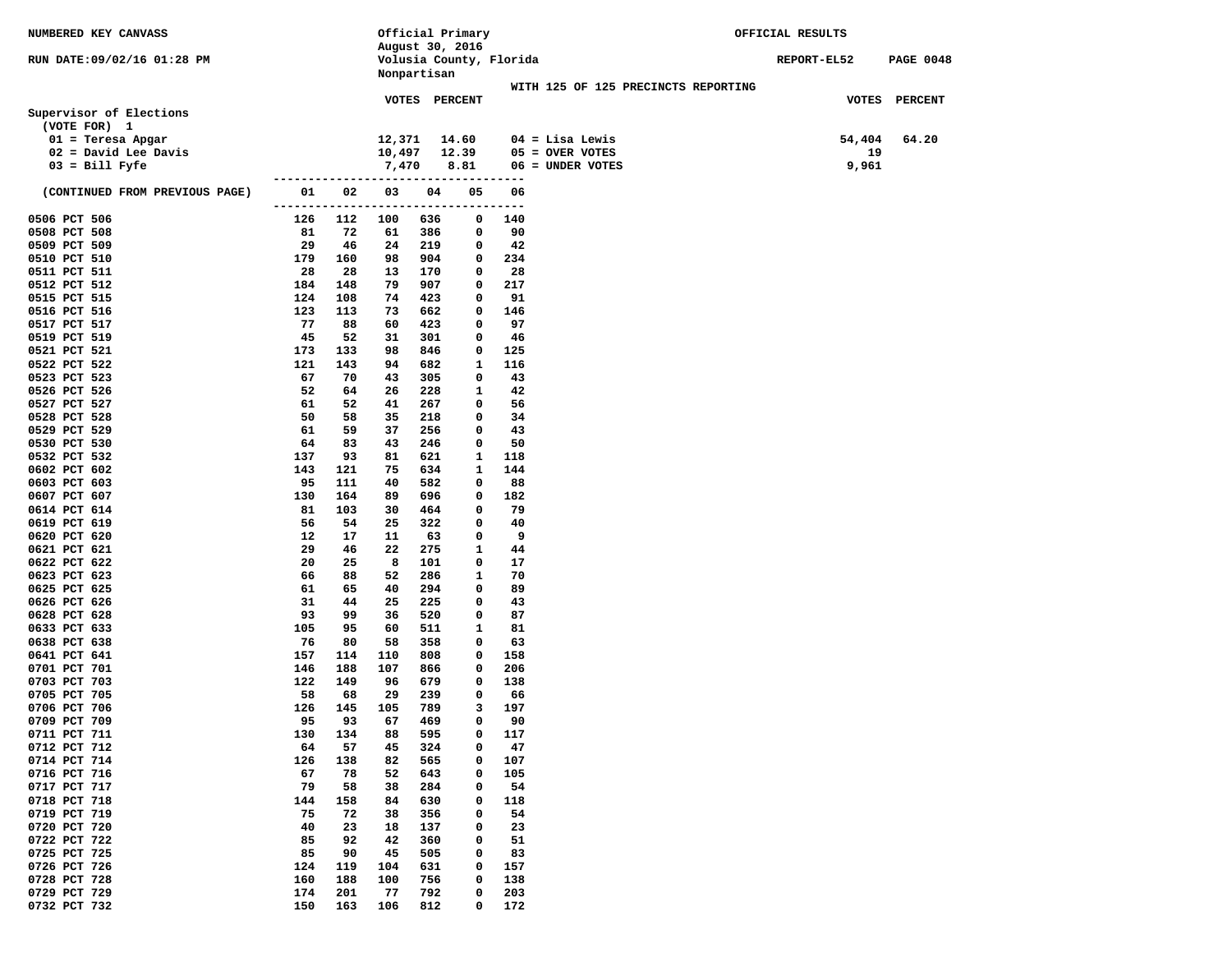| NUMBERED KEY CANVASS           |     |     | August 30, 2016 | Official Primary |                         |            | OFFICIAL RESULTS                    |              |                  |  |
|--------------------------------|-----|-----|-----------------|------------------|-------------------------|------------|-------------------------------------|--------------|------------------|--|
| RUN DATE: 09/02/16 01:28 PM    |     |     |                 | Nonpartisan      | Volusia County, Florida |            |                                     | REPORT-EL52  | <b>PAGE 0049</b> |  |
|                                |     |     |                 |                  |                         |            | WITH 125 OF 125 PRECINCTS REPORTING |              |                  |  |
| Supervisor of Elections        |     |     | <b>VOTES</b>    |                  | <b>PERCENT</b>          |            |                                     | <b>VOTES</b> | <b>PERCENT</b>   |  |
| (VOTE FOR) 1                   |     |     |                 |                  |                         |            |                                     |              |                  |  |
| $01$ = Teresa Apgar            |     |     | 12,371          |                  | 14.60                   |            | $04$ = Lisa Lewis                   | 54,404       | 64.20            |  |
| $02$ = David Lee Davis         |     |     | 10,497          |                  | 12.39                   |            | $05 =$ OVER VOTES                   | 19           |                  |  |
| $03 = Bill Fyfe$               |     |     | 7,470           |                  | 8.81                    |            | $06 =$ UNDER VOTES                  | 9,961        |                  |  |
| (CONTINUED FROM PREVIOUS PAGE) | 01  | 02  | 03              | 04               | 05                      | 06         |                                     |              |                  |  |
| 0733 PCT 733                   | 109 | 112 | 65              | 476              | -----------<br>0        | ---<br>127 |                                     |              |                  |  |
| 0803 PCT 803                   | 63  | 55  | 29              | 300              | 0                       | 61         |                                     |              |                  |  |
| 0804 PCT 804                   | 126 | 126 | 100             | 602              | 0                       | 95         |                                     |              |                  |  |
| 0805 PCT 805                   | 159 | 140 | 125             | 765              | 0                       | 169        |                                     |              |                  |  |
| 0807 PCT 807                   | 54  | 61  | 43              | 258              | 0                       | 58         |                                     |              |                  |  |
| 0808 PCT 808                   | 190 | 172 | 145             | 843              | 0                       | 181        |                                     |              |                  |  |
| 0809 PCT 809                   | 24  | 27  | 17              | 102              | 0                       | 23         |                                     |              |                  |  |
| 0810 PCT 810                   | 43  | 43  | 36              | 230              | 0                       | 62         |                                     |              |                  |  |
| 0812 PCT 812                   | 92  | 93  | 50              | 439              | 0                       | 96         |                                     |              |                  |  |
| 0813 PCT 813                   | 89  | 51  | 52              | 315              | 0                       | 94         |                                     |              |                  |  |
| 0814 PCT 814                   | 68  | 81  | 40              | 377              | 0                       | 62         |                                     |              |                  |  |
| 0816 PCT 816                   | 66  | 84  | 44              | 324              | 0                       | 59         |                                     |              |                  |  |
| 0901 PCT 901                   | 61  | 84  | 37              | 296              | 0                       | 53         |                                     |              |                  |  |
| 0902 PCT 902                   | 98  | 116 | 53              | 507              | 0                       | 82         |                                     |              |                  |  |
| 0903 PCT 903                   | 100 | 108 | 60              | 472              | 1                       | 59         |                                     |              |                  |  |
| 0904 PCT 904                   | 98  | 121 | 69              | 526              | 0                       | 112        |                                     |              |                  |  |
| 0907 PCT 907                   | 75  | 108 | 65              | 544              | 0                       | 88         |                                     |              |                  |  |
| 0909 PCT 909                   | 59  | 72  | 32              | 328              | 0                       | 46         |                                     |              |                  |  |
| 0910 PCT 910                   | 25  | 44  | 15              | 188              | 0                       | 28         |                                     |              |                  |  |
|                                |     |     |                 |                  |                         |            |                                     |              |                  |  |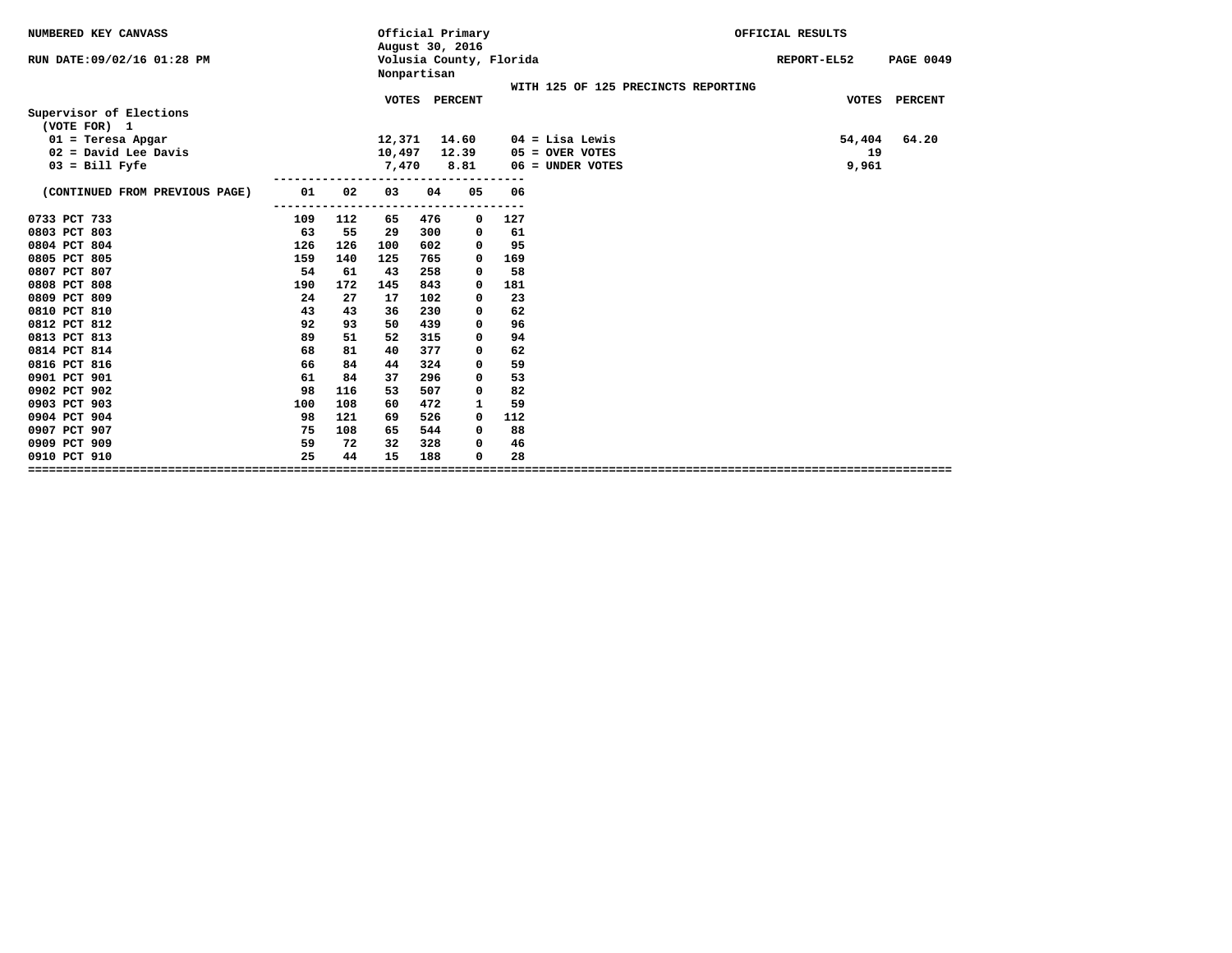| NUMBERED KEY CANVASS                    |            |            | Official Primary |            |                |                         |                                       | OFFICIAL RESULTS |    |                  |
|-----------------------------------------|------------|------------|------------------|------------|----------------|-------------------------|---------------------------------------|------------------|----|------------------|
| RUN DATE:09/02/16 01:28 PM              |            |            | August 30, 2016  |            |                | Volusia County, Florida |                                       | REPORT-EL52      |    | <b>PAGE 0050</b> |
|                                         |            |            | Nonpartisan      |            |                |                         |                                       |                  |    |                  |
|                                         |            |            |                  |            |                |                         | WITH 125 OF 125 PRECINCTS REPORTING   |                  |    |                  |
|                                         |            |            | VOTES PERCENT    |            |                |                         |                                       |                  |    | VOTES PERCENT    |
| County Council Chair                    |            |            |                  |            |                |                         |                                       |                  |    |                  |
| (VOTE FOR) 1                            |            |            |                  |            |                |                         |                                       |                  |    |                  |
| $01 =$ Jason P. Davis                   |            |            | 19,233           |            | 23.19          |                         | $04 =$ Tom Laputka                    | 10,596           |    | 12.78            |
| $02 =$ Greg Gimbert<br>$03 = Ed$ Kelley |            |            | 14,110<br>38,985 |            | 17.02<br>47.01 |                         | $05 =$ OVER VOTES<br>06 = UNDER VOTES | 11,779           | 19 |                  |
|                                         | ------     |            |                  |            |                | $---$                   |                                       |                  |    |                  |
|                                         | 01         | 02         | 03               | 04         | 05             | 06                      |                                       |                  |    |                  |
|                                         | ---------  | ----       | --------------   |            |                | ---------               |                                       |                  |    |                  |
| 0101 PCT 101                            | 87         | 36         | 117              | 27         | 0              | 33                      |                                       |                  |    |                  |
| 0105 PCT 105                            | 90         | 17         | 60               | 18         | 1              | 28                      |                                       |                  |    |                  |
| 0107 PCT 107                            | 119<br>427 | 62         | 162              | 38         | 0<br>0         | 50                      |                                       |                  |    |                  |
| 0201 PCT 201<br>0202 PCT 202            | 261        | 163<br>167 | 641<br>389       | 256<br>157 | 0              | 231<br>143              |                                       |                  |    |                  |
| 0203 PCT 203                            | 32         | 25         | 76               | 19         | 0              | 26                      |                                       |                  |    |                  |
| 0204 PCT 204                            | 36         | 20         | 76               | 21         | 0              | 55                      |                                       |                  |    |                  |
| 0205 PCT 205                            | 113        | 63         | 179              | 73         | 0              | 54                      |                                       |                  |    |                  |
| 0206 PCT 206                            | 204        | 121        | 284              | 150        | 0              | 105                     |                                       |                  |    |                  |
| 0207 PCT 207                            | 227        | 87         | 386              | 169        | 0              | 95                      |                                       |                  |    |                  |
| 0208 PCT 208<br>0212 PCT 212            | 316<br>235 | 206<br>103 | 472<br>376       | 201<br>225 | 0<br>0         | 156<br>124              |                                       |                  |    |                  |
| 0215 PCT 215                            | 303        | 135        | 437              | 286        | 0              | 208                     |                                       |                  |    |                  |
| 0216 PCT 216                            | 271        | 116        | 369              | 217        | 0              | 126                     |                                       |                  |    |                  |
| 0217 PCT 217                            | 212        | 72         | 268              | 131        | 0              | 95                      |                                       |                  |    |                  |
| 0218 PCT 218                            | 229        | 165        | 393              | 207        | 0              | 147                     |                                       |                  |    |                  |
| 0220 PCT 220                            | 60         | 8          | 41               | 7          | 0              | 15                      |                                       |                  |    |                  |
| 0222 PCT 222                            | 199        | 117        | 303              | 108        | 0              | 115                     |                                       |                  |    |                  |
| 0223 PCT 223<br>0224 PCT 224            | 27<br>297  | 19<br>140  | 44<br>366        | 13<br>208  | 0<br>0         | 14<br>121               |                                       |                  |    |                  |
| 0301 PCT 301                            | 158        | 96         | 218              | 215        | 0              | 76                      |                                       |                  |    |                  |
| 0303 PCT 303                            | 140        | 76         | 209              | 423        | 2              | 103                     |                                       |                  |    |                  |
| 0304 PCT 304                            | 186        | 164        | 264              | 165        | 1              | 150                     |                                       |                  |    |                  |
| 0305 PCT 305                            | 215        | 174        | 320              | 156        | 0              | 150                     |                                       |                  |    |                  |
| 0306 PCT 306                            | 254        | 145        | 460              | 219        | 0              | 209                     |                                       |                  |    |                  |
| 0307 PCT 307                            | 156        | 127        | 217              | 97         | 0              | 73                      |                                       |                  |    |                  |
| 0308 PCT 308<br>0309 PCT 309            | 107<br>155 | 75<br>81   | 194<br>210       | 158<br>323 | 0<br>0         | 61<br>84                |                                       |                  |    |                  |
| 0401 PCT 401                            | 227        | 103        | 297              | 175        | 0              | 156                     |                                       |                  |    |                  |
| 0403 PCT 403                            | 152        | 79         | 146              | 76         | 0              | 54                      |                                       |                  |    |                  |
| 0404 PCT 404                            | 94         | 46         | 87               | 31         | 0              | 49                      |                                       |                  |    |                  |
| 0405 PCT 405                            | 110        | 57         | 116              | 65         | 0              | 47                      |                                       |                  |    |                  |
| 0406 PCT 406                            | 261        | 144        | 305              | 224        | 0              | 163                     |                                       |                  |    |                  |
| 0407 PCT 407                            | 141        | 48         | 135              | 94         | 0              | 51                      |                                       |                  |    |                  |
| 0410 PCT 410<br>0411 PCT 411            | 149<br>132 | 71<br>69   | 173<br>175       | 91<br>94   | 0<br>0         | 69<br>71                |                                       |                  |    |                  |
| 0412 PCT 412                            | 121        | 71         | 146              | 29         | 0              | 73                      |                                       |                  |    |                  |
| 0413 PCT 413                            | 126        | 60         | 139              | 82         | 0              | 71                      |                                       |                  |    |                  |
| 0414 PCT 414                            | 163        | 49         | 165              | 106        | 0              | 74                      |                                       |                  |    |                  |
| 0415 PCT 415                            | 184        | 76         | 175              | 110        | 0              | 81                      |                                       |                  |    |                  |
| 0416 PCT 416                            | 208        | 97         | 206              | 116        | 0              | 114                     |                                       |                  |    |                  |
| 0417 PCT 417<br>0419 PCT 419            | 80         | 43         | 82               | 45         | 0              | 33                      |                                       |                  |    |                  |
| 0420 PCT 420                            | 51<br>177  | 23<br>88   | 88<br>188        | 35<br>99   | 1<br>1         | 28<br>97                |                                       |                  |    |                  |
| 0421 PCT 421                            | 160        | 91         | 183              | 98         | 0              | 78                      |                                       |                  |    |                  |
| 0422 PCT 422                            | 121        | 49         | 171              | 91         | 0              | 74                      |                                       |                  |    |                  |
| 0423 PCT 423                            | 101        | 61         | 130              | 79         | 0              | 62                      |                                       |                  |    |                  |
| 0427 PCT 427                            | 148        | 67         | 140              | 93         | 0              | 66                      |                                       |                  |    |                  |
| 0429 PCT 429                            | 87         | 34         | 76               | 50         | 0              | 28                      |                                       |                  |    |                  |
| 0501 PCT 501                            | 118        | 112        | 477              | 59         | 0              | 96                      |                                       |                  |    |                  |
| 0502 PCT 502<br>0503 PCT 503            | 285<br>39  | 207<br>44  | 835<br>303       | 106<br>23  | 0<br>0         | 176<br>26               |                                       |                  |    |                  |
| 0504 PCT 504                            | 97         | 85         | 383              | 46         | 0              | 69                      |                                       |                  |    |                  |
|                                         |            |            |                  |            |                |                         |                                       |                  |    |                  |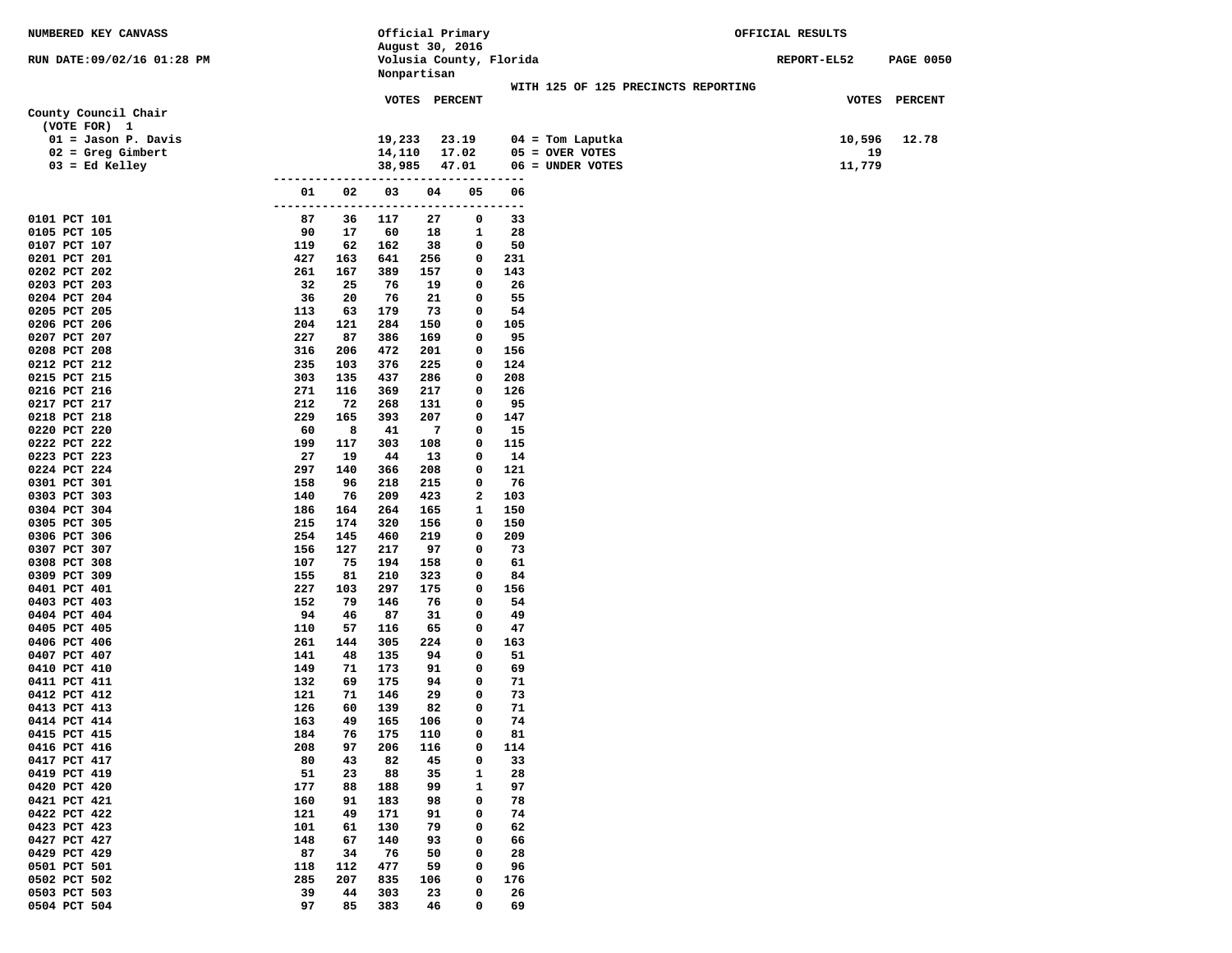| NUMBERED KEY CANVASS           |            |            |                                             |           | Official Primary |                         |                                     | OFFICIAL RESULTS |                  |
|--------------------------------|------------|------------|---------------------------------------------|-----------|------------------|-------------------------|-------------------------------------|------------------|------------------|
| RUN DATE:09/02/16 01:28 PM     |            |            | August 30, 2016                             |           |                  |                         |                                     |                  |                  |
|                                |            |            | Nonpartisan                                 |           |                  | Volusia County, Florida |                                     | REPORT-EL52      | <b>PAGE 0051</b> |
|                                |            |            |                                             |           |                  |                         | WITH 125 OF 125 PRECINCTS REPORTING |                  |                  |
|                                |            |            |                                             |           | VOTES PERCENT    |                         |                                     |                  | VOTES PERCENT    |
| County Council Chair           |            |            |                                             |           |                  |                         |                                     |                  |                  |
| (VOTE FOR) 1                   |            |            |                                             |           |                  |                         |                                     |                  |                  |
| $01 =$ Jason P. Davis          |            |            | 19,233                                      |           | 23.19            |                         | $04 =$ Tom Laputka                  | 10,596           | 12.78            |
| $02 =$ Greg Gimbert            |            |            | 14,110                                      |           | 17.02            |                         | $05 =$ OVER VOTES                   | 19               |                  |
| $03 = Ed$ Kelley               |            |            | 38,985                                      |           | 47.01            |                         | 06 = UNDER VOTES                    | 11,779           |                  |
| (CONTINUED FROM PREVIOUS PAGE) | 01         | 02         | -------------------------------------<br>03 | 04        | 05               | 06                      |                                     |                  |                  |
|                                |            |            | -------------------------------------       |           |                  |                         |                                     |                  |                  |
| 0506 PCT 506                   | 110        | 154        | 694                                         | 57        | 2                | 97                      |                                     |                  |                  |
| 0508 PCT 508                   | 74         | 71         | 450                                         | 43        | 0                | 52                      |                                     |                  |                  |
| 0509 PCT 509                   | 41         | 46         | 229                                         | 13        | 0                | 31                      |                                     |                  |                  |
| 0510 PCT 510                   | 145        | 146        | 1079                                        | 82        | 0                | 123                     |                                     |                  |                  |
| 0511 PCT 511                   | 42         | 43         | 139                                         | 18        | 0                | 25                      |                                     |                  |                  |
| 0512 PCT 512                   | 138        | 135        | 1084                                        | 68        | 0                | 110                     |                                     |                  |                  |
| 0515 PCT 515                   | 93         | 141        | 461                                         | 55        | 0                | 70                      |                                     |                  |                  |
| 0516 PCT 516                   | 86         | 142        | 773                                         | 37        | 0                | 79                      |                                     |                  |                  |
| 0517 PCT 517<br>0519 PCT 519   | 104<br>56  | 131<br>92  | 415<br>263                                  | 44<br>24  | 0<br>0           | 51<br>40                |                                     |                  |                  |
| 0521 PCT 521                   | 170        | 159        | 854                                         | 82        | 0                | 110                     |                                     |                  |                  |
| 0522 PCT 522                   | 135        | 200        | 664                                         | 78        | 0                | 80                      |                                     |                  |                  |
| 0523 PCT 523                   | 85         | 109        | 254                                         | 31        | 0                | 49                      |                                     |                  |                  |
| 0526 PCT 526                   | 83         | 79         | 178                                         | 26        | 0                | 47                      |                                     |                  |                  |
| 0527 PCT 527                   | 72         | 92         | 220                                         | 30        | 0                | 63                      |                                     |                  |                  |
| 0528 PCT 528                   | 46         | 81         | 208                                         | 32        | 0                | 28                      |                                     |                  |                  |
| 0529 PCT 529                   | 66         | 103        | 210                                         | 31        | 0                | 46                      |                                     |                  |                  |
| 0530 PCT 530                   | 83         | 122        | 209                                         | 27        | 0                | 45                      |                                     |                  |                  |
| 0532 PCT 532                   | 159        | 129        | 595                                         | 64        | 0                | 104                     |                                     |                  |                  |
| 0602 PCT 602                   | 215        | 159        | 535                                         | 68        | 0                | 141                     |                                     |                  |                  |
| 0603 PCT 603                   | 209        | 140        | 382                                         | 66        | 0                | 119                     |                                     |                  |                  |
| 0607 PCT 607                   | 190        | 333        | 492                                         | 92        | 0                | 154                     |                                     |                  |                  |
| 0614 PCT 614                   | 182        | 103        | 308                                         | 61        | 1                | 102                     |                                     |                  |                  |
| 0619 PCT 619<br>0620 PCT 620   | 117<br>28  | 69<br>17   | 221<br>51                                   | 36<br>5   | 0<br>0           | 54<br>11                |                                     |                  |                  |
| 0621 PCT 621                   | 102        | 71         | 153                                         | 26        | 0                | 65                      |                                     |                  |                  |
| 0622 PCT 622                   | 34         | 26         | 75                                          | 15        | 0                | 21                      |                                     |                  |                  |
| 0623 PCT 623                   | 88         | 157        | 200                                         | 49        | 1                | 68                      |                                     |                  |                  |
| 0625 PCT 625                   | 75         | 124        | 256                                         | 39        | 0                | 55                      |                                     |                  |                  |
| 0626 PCT 626                   | 66         | 52         | 173                                         | 32        | 0                | 45                      |                                     |                  |                  |
| 0628 PCT 628                   | 185        | 109        | 394                                         | 49        | 0                | 98                      |                                     |                  |                  |
| 0633 PCT 633                   | 183        | 135        | 344                                         | 70        | 3                | 118                     |                                     |                  |                  |
| 0638 PCT 638                   | 117        | 88         | 287                                         | 50        | 0                | 93                      |                                     |                  |                  |
| 0641 PCT 641                   | 248        | 180        | 630                                         | 95        | 0                | 194                     |                                     |                  |                  |
| 0701 PCT 701                   | 268        | 328        | 590                                         | 97        | 0                | 230                     |                                     |                  |                  |
| 0703 PCT 703                   | 225        | 248        | 482                                         | 80        | 0                | 149                     |                                     |                  |                  |
| 0705 PCT 705<br>0706 PCT 706   | 62<br>235  | 139<br>207 | 170<br>566                                  | 27<br>144 | 0<br>1           | 62<br>212               |                                     |                  |                  |
| 0709 PCT 709                   | 160        | 157        | 339                                         | 57        | $\mathbf{2}$     | 99                      |                                     |                  |                  |
| 0711 PCT 711                   | 219        | 188        | 432                                         | 85        | 0                | 140                     |                                     |                  |                  |
| 0712 PCT 712                   | 105        | 105        | 214                                         | 51        | 0                | 62                      |                                     |                  |                  |
| 0714 PCT 714                   | 220        | 150        | 422                                         | 89        | 0                | 137                     |                                     |                  |                  |
| 0716 PCT 716                   | 179        | 117        | 442                                         | 60        | 0                | 147                     |                                     |                  |                  |
| 0717 PCT 717                   | 89         | 94         | 200                                         | 58        | 0                | 72                      |                                     |                  |                  |
| 0718 PCT 718                   | 224        | 230        | 455                                         | 101       | 1                | 123                     |                                     |                  |                  |
| 0719 PCT 719                   | 125        | 134        | 226                                         | 53        | 0                | 57                      |                                     |                  |                  |
| 0720 PCT 720                   | 50         | 39         | 101                                         | 19        | 0                | 32                      |                                     |                  |                  |
| 0722 PCT 722                   | 134        | 132        | 243                                         | 45        | 0                | 76                      |                                     |                  |                  |
| 0725 PCT 725                   | 174        | 120        | 339                                         | 78        | 0                | 97                      |                                     |                  |                  |
| 0726 PCT 726                   | 243        | 157        | 464                                         | 86        | 0                | 185                     |                                     |                  |                  |
| 0728 PCT 728<br>0729 PCT 729   | 237        | 297        | 545                                         | 94        | 0                | 169                     |                                     |                  |                  |
| 0732 PCT 732                   | 300<br>317 | 210<br>212 | 616<br>564                                  | 91<br>103 | 1<br>0           | 229<br>207              |                                     |                  |                  |
|                                |            |            |                                             |           |                  |                         |                                     |                  |                  |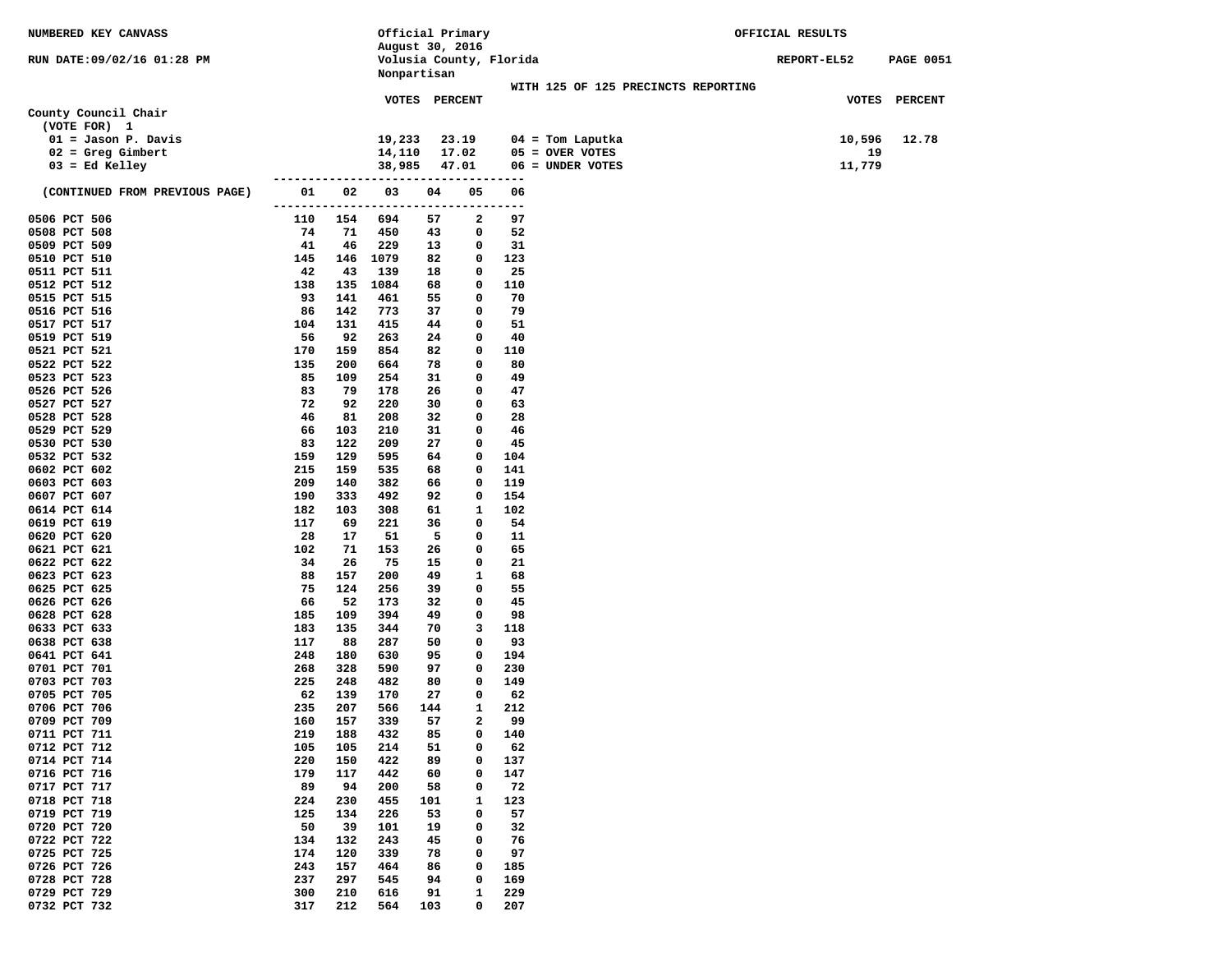| NUMBERED KEY CANVASS                 |     | August 30, 2016 | Official Primary |             |                         | OFFICIAL RESULTS |                                     |              |                  |
|--------------------------------------|-----|-----------------|------------------|-------------|-------------------------|------------------|-------------------------------------|--------------|------------------|
| RUN DATE: 09/02/16 01:28 PM          |     |                 |                  | Nonpartisan | Volusia County, Florida |                  |                                     | REPORT-EL52  | <b>PAGE 0052</b> |
|                                      |     |                 |                  |             |                         |                  | WITH 125 OF 125 PRECINCTS REPORTING |              |                  |
| County Council Chair<br>(VOTE FOR) 1 |     |                 | <b>VOTES</b>     |             | <b>PERCENT</b>          |                  |                                     | <b>VOTES</b> | <b>PERCENT</b>   |
| $01 =$ Jason P. Davis                |     |                 | 19,233           |             | 23.19                   |                  | $04 =$ Tom Laputka                  | 10,596       | 12.78            |
| $02 =$ Greg Gimbert                  |     |                 | 14,110           |             | 17.02                   |                  | $05 =$ OVER VOTES                   | 19           |                  |
| $03 = Ed$ Kelley                     |     |                 | 38,985           |             | 47.01                   |                  | $06 =$ UNDER VOTES                  | 11,779       |                  |
|                                      |     |                 |                  |             |                         |                  |                                     |              |                  |
| (CONTINUED FROM PREVIOUS PAGE)       | 01  | 02              | 03               | 04          | 05                      | 06<br>---        |                                     |              |                  |
| 0733 PCT 733                         | 164 | 174             | 345              | 79          | 0                       | 127              |                                     |              |                  |
| 0803 PCT 803                         | 116 | 72              | 215              | 34          | 0                       | 71               |                                     |              |                  |
| 0804 PCT 804                         | 246 | 171             | 430              | 70          | 0                       | 132              |                                     |              |                  |
| 0805 PCT 805                         | 285 | 215             | 527              | 129         | 0                       | 202              |                                     |              |                  |
| 0807 PCT 807                         | 112 | 72              | 181              | 43          | 0                       | 66               |                                     |              |                  |
| 0808 PCT 808                         | 339 | 229             | 624              | 127         | 0                       | 212              |                                     |              |                  |
| 0809 PCT 809                         | 40  | 27              | 75               | 23          | 0                       | 28               |                                     |              |                  |
| 0810 PCT 810                         | 109 | 56              | 139              | 44          | $\mathbf{1}$            | 65               |                                     |              |                  |
| 0812 PCT 812                         | 150 | 111             | 306              | 78          | 0                       | 125              |                                     |              |                  |
| 0813 PCT 813                         | 148 | 65              | 225              | 49          | 0                       | 114              |                                     |              |                  |
| 0814 PCT 814                         | 139 | 115             | 247              | 54          | 0                       | 73               |                                     |              |                  |
| 0816 PCT 816                         | 134 | 103             | 245              | 29          | 0                       | 66               |                                     |              |                  |
| 0901 PCT 901                         | 136 | 98              | 181              | 49          | $\mathbf 0$             | 67               |                                     |              |                  |
| 0902 PCT 902                         | 200 | 156             | 293              | 77          | 0                       | 130              |                                     |              |                  |
| 0903 PCT 903                         | 210 | 152             | 281              | 60          | $^{\circ}$              | 97               |                                     |              |                  |
| 0904 PCT 904                         | 197 | 162             | 327              | 82          | 0                       | 158              |                                     |              |                  |
| 0907 PCT 907                         | 216 | 167             | 292              | 80          | 0                       | 125              |                                     |              |                  |
| 0909 PCT 909                         | 174 | 63              | 202              | 37          | 0                       | 61               |                                     |              |                  |
| 0910 PCT 910                         | 77  | 46              | 108              | 35          | $\mathbf 0$             | 34               |                                     |              |                  |
|                                      |     |                 |                  |             |                         |                  |                                     |              |                  |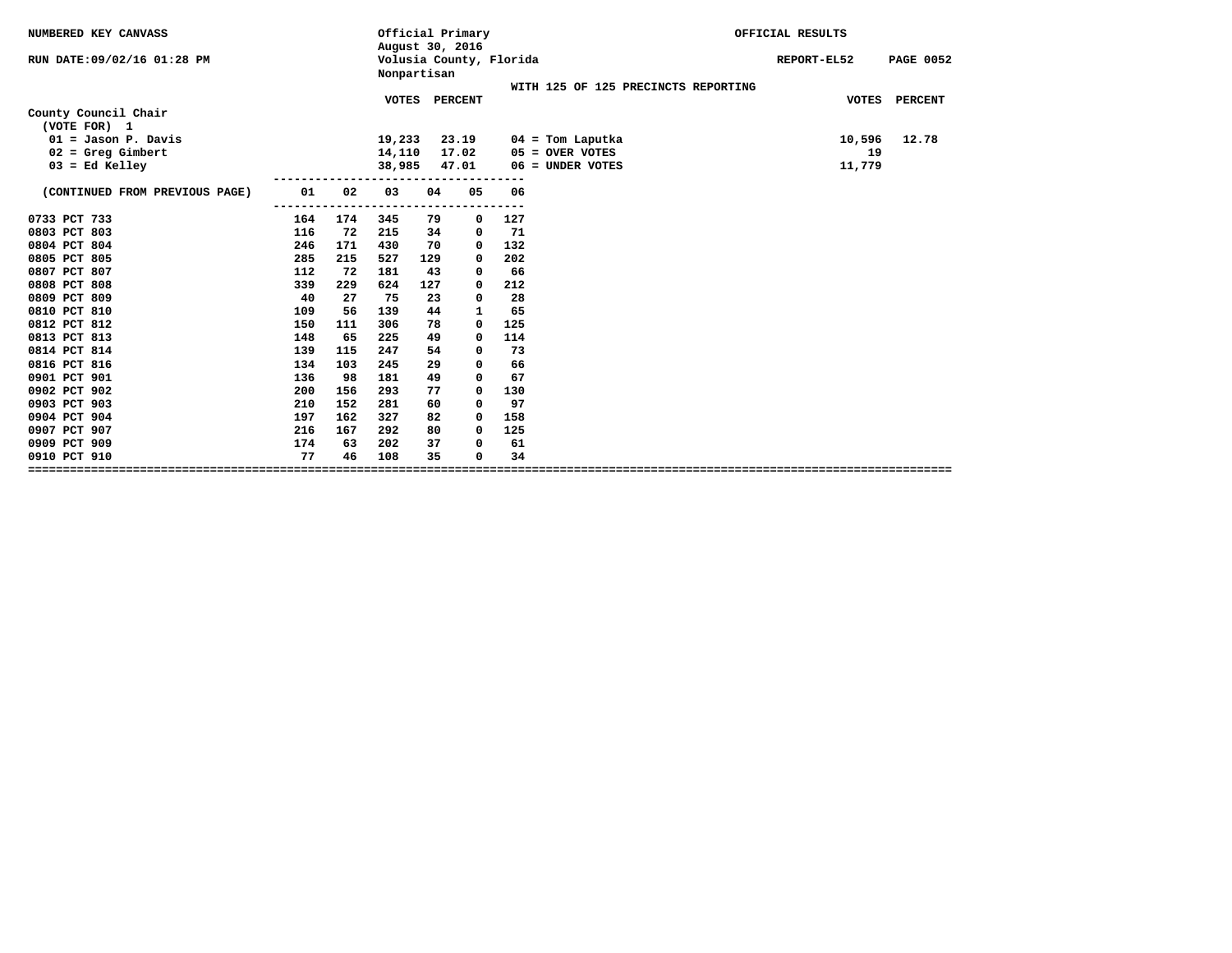| NUMBERED KEY CANVASS                                                          |              |             |              |              | Official Primary<br>August 30, 2016 |    |                                        | OFFICIAL RESULTS |       |                  |
|-------------------------------------------------------------------------------|--------------|-------------|--------------|--------------|-------------------------------------|----|----------------------------------------|------------------|-------|------------------|
| RUN DATE:09/02/16 01:28 PM                                                    |              |             | Nonpartisan  |              | Volusia County, Florida             |    |                                        | REPORT-EL52      |       | <b>PAGE 0053</b> |
|                                                                               |              |             |              |              |                                     |    | WITH 30 OF 30 PRECINCTS REPORTING      |                  |       |                  |
|                                                                               |              |             | VOTES        |              | <b>PERCENT</b>                      |    |                                        |                  |       | VOTES PERCENT    |
| County Council Member District 4<br>County Council District 4<br>(VOTE FOR) 1 |              |             | 1,935        |              | 9.98                                |    |                                        |                  |       |                  |
| 01 = Linda Bourquin-McIntyre                                                  |              |             | 2,047        |              |                                     |    |                                        |                  |       |                  |
| $02 = Roy Johnson$<br>$03$ = Heather Post                                     |              |             |              |              | 10.56                               |    | $05 =$ Roland Via<br>$06 =$ OVER VOTES |                  | 1,830 | 9.44             |
| $04 = A1$ Smith                                                               |              |             | 8,240        |              | 42.51                               |    | 07 = UNDER VOTES                       |                  | 8     |                  |
|                                                                               |              |             | 5,333        |              | 27.51                               |    |                                        |                  | 2,111 |                  |
|                                                                               | 01           | 02          | 03           | 04           | 05                                  | 06 | 07<br>$ -$                             |                  |       |                  |
| 0203 PCT 203                                                                  | 17           | 23          | 77           | 23           | 8                                   | 0  | 30                                     |                  |       |                  |
| 0204 PCT 204                                                                  | 19           | 24          | 75           | 15           | 9                                   | 0  | 59                                     |                  |       |                  |
| 0501 PCT 501                                                                  | 90           | 77          | 333          | 196          | 53                                  | 1  | 112                                    |                  |       |                  |
| 0502 PCT 502                                                                  | 166          | 108         | 587          | 441          | 121                                 | 2  | 184                                    |                  |       |                  |
| 0503 PCT 503                                                                  | 27           | 37          | 197          | 105          | 33                                  | 0  | 36                                     |                  |       |                  |
| 0504 PCT 504                                                                  | 64           | 61          | 273          | 177          | 45                                  | 0  | 60                                     |                  |       |                  |
| 0506 PCT 506                                                                  | 80           | 110         | 426          | 324          | 84                                  | 0  | 90                                     |                  |       |                  |
| 0508 PCT 508                                                                  | 78           | 58          | 309          | 132          | 47                                  | 0  | 66                                     |                  |       |                  |
| 0509 PCT 509                                                                  | 23           | 33          | 151          | 96           | 23                                  | 0  | 34                                     |                  |       |                  |
| 0510 PCT 510                                                                  | 100          | 136         | 683          | 349          | 122                                 | 0  | 185                                    |                  |       |                  |
| 0511 PCT 511                                                                  | 13           | 13          | 143          | 59           | 21                                  | 0  | 18                                     |                  |       |                  |
| 0512 PCT 512                                                                  | 95           | 83          | 573          | 575          | 88                                  | 0  | 121                                    |                  |       |                  |
| 0515 PCT 515                                                                  | 99           | 75          | 294          | 215          | 63                                  | 1  | 73                                     |                  |       |                  |
| 0516 PCT 516                                                                  | 53           | 69          | 380          | 420          | 104                                 | 0  | 91                                     |                  |       |                  |
| 0517 PCT 517                                                                  | 74           | 50          | 257          | 226          | 59                                  | 0  | 79                                     |                  |       |                  |
| 0519 PCT 519                                                                  | 43           | 38          | 161          | 135          | 61                                  | 0  | 37                                     |                  |       |                  |
| 0521 PCT 521                                                                  | 130          | 116         | 552          | 334          | 104                                 | 0  | 139                                    |                  |       |                  |
| 0522 PCT 522                                                                  | 103          | 103         | 506          | 252          | 102                                 | 0  | 91                                     |                  |       |                  |
| 0523 PCT 523                                                                  | 65           | 90          | 202          | 87           | 46                                  | 0  | 38                                     |                  |       |                  |
| 0526 PCT 526                                                                  | 38           | 70          | 122          | 63           | 97                                  | 1  | 22                                     |                  |       |                  |
| 0527 PCT 527                                                                  | 49           | 77          | 149          | 62           | 98                                  | 0  | 42                                     |                  |       |                  |
| 0528 PCT 528                                                                  | 35           | 81          | 112          | 53           | 97                                  | 0  | 17                                     |                  |       |                  |
| 0529 PCT 529                                                                  | 63           | 77          | 115          | 84           | 88                                  | 0  | 29                                     |                  |       |                  |
| 0530 PCT 530                                                                  | 58           | 79          | 156          | 100          | 55                                  | 2  | 36                                     |                  |       |                  |
| 0532 PCT 532                                                                  | 96           | 86          | 460          | 219          | 63                                  | 0  | 127                                    |                  |       |                  |
| 0602 PCT 602                                                                  | 95           | 119         | 504          | 207          | 63                                  | 1  | 129                                    |                  |       |                  |
| 0603 PCT 603                                                                  | 105          | 82          | 297          | 267          | 53                                  | 0  | 112                                    |                  |       |                  |
| 0607 PCT 607                                                                  | 0            | $\mathbf 0$ | 0            | 0            | 0                                   | 0  | 0                                      |                  |       |                  |
| 0614 PCT 614                                                                  | 56           | 72          | 145          | 116          | 23                                  | 0  | 52                                     |                  |       |                  |
| 0628 PCT 628                                                                  | $\mathbf{1}$ | $\Omega$    | $\mathbf{1}$ | $\mathbf{1}$ | $\mathbf 0$                         | 0  | $\mathbf{2}$                           |                  |       |                  |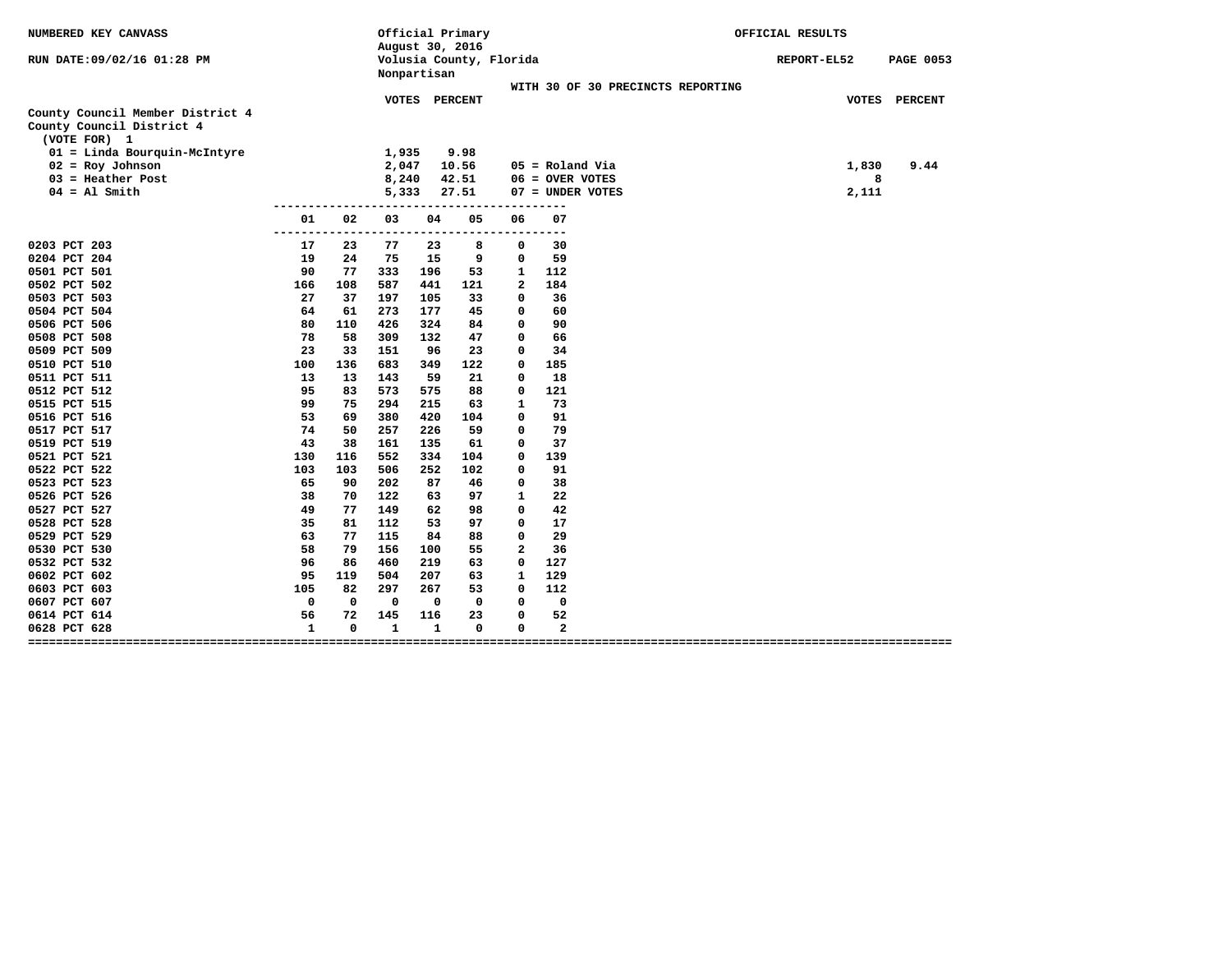| NUMBERED KEY CANVASS                                     |     |                  |                   | August 30, 2016 | Official Primary        |  | OFFICIAL RESULTS                        |                                   |             |                  |
|----------------------------------------------------------|-----|------------------|-------------------|-----------------|-------------------------|--|-----------------------------------------|-----------------------------------|-------------|------------------|
| RUN DATE:09/02/16 01:28 PM                               |     |                  |                   | Nonpartisan     | Volusia County, Florida |  |                                         |                                   | REPORT-EL52 | <b>PAGE 0054</b> |
|                                                          |     |                  |                   |                 |                         |  |                                         | WITH 25 OF 25 PRECINCTS REPORTING |             |                  |
| School Board Member District 2<br>(VOTE FOR) 1           |     |                  |                   | VOTES PERCENT   |                         |  |                                         |                                   |             | VOTES PERCENT    |
| 01 = Boysie Mae Smith-Walden<br>$02 = Ida$ Duncan Wright |     |                  | 4,928<br>10,027   |                 | 32.95<br>67.05          |  | $03 =$ OVER VOTES<br>$04 = UNDER VOTES$ |                                   | 6<br>3,248  |                  |
|                                                          | 01  | 02<br>---------- | 03<br>----------- | 04              |                         |  |                                         |                                   |             |                  |
| 0602 PCT 602                                             | 0   | $\mathbf 0$      | 0                 | $\mathbf 0$     |                         |  |                                         |                                   |             |                  |
| 0607 PCT 607                                             | 289 | 683              | 0                 | 289             |                         |  |                                         |                                   |             |                  |
| 0614 PCT 614                                             | 232 | 471              | 1                 | 53              |                         |  |                                         |                                   |             |                  |
| 0619 PCT 619                                             | 149 | 315              | 0                 | 33              |                         |  |                                         |                                   |             |                  |
| 0620 PCT 620                                             | 30  | 75               | $\mathbf 0$       | $7\phantom{.0}$ |                         |  |                                         |                                   |             |                  |
| 0621 PCT 621                                             | 139 | 244              | 0                 | 34              |                         |  |                                         |                                   |             |                  |
| 0622 PCT 622                                             | 42  | 105              | $\mathbf 0$       | 24              |                         |  |                                         |                                   |             |                  |
| 0623 PCT 623                                             | 141 | 300              | 0                 | 122             |                         |  |                                         |                                   |             |                  |
| 0625 PCT 625                                             | 123 | 310              | 0                 | 116             |                         |  |                                         |                                   |             |                  |
| 0626 PCT 626                                             | 76  | 229              | 1                 | 62              |                         |  |                                         |                                   |             |                  |
| 0628 PCT 628                                             | 263 | 507              | 0                 | 65              |                         |  |                                         |                                   |             |                  |
| 0633 PCT 633                                             | 247 | 503              | 0                 | 103             |                         |  |                                         |                                   |             |                  |
| 0638 PCT 638                                             | 144 | 350              | $\mathbf 0$       | 141             |                         |  |                                         |                                   |             |                  |
| 0641 PCT 641                                             | 310 | 771              | 0                 | 266             |                         |  |                                         |                                   |             |                  |
| 0701 PCT 701                                             | 457 | 797              | 1                 | 258             |                         |  |                                         |                                   |             |                  |
| 0703 PCT 703                                             | 368 | 608              | $\mathbf 0$       | 208             |                         |  |                                         |                                   |             |                  |
| 0705 PCT 705                                             | 113 | 235              | 0                 | 112             |                         |  |                                         |                                   |             |                  |
| 0706 PCT 706                                             | 333 | 685              | 2                 | 345             |                         |  |                                         |                                   |             |                  |
| 0709 PCT 709                                             | 229 | 439              | 0                 | 146             |                         |  |                                         |                                   |             |                  |
| 0711 PCT 711                                             | 314 | 573              | 0                 | 177             |                         |  |                                         |                                   |             |                  |
| 0712 PCT 712                                             | 173 | 272              | 1                 | 91              |                         |  |                                         |                                   |             |                  |
| 0714 PCT 714                                             | 285 | 581              | 0                 | 152             |                         |  |                                         |                                   |             |                  |
| 0717 PCT 717                                             | 143 | 285              | $\mathbf 0$       | 85              |                         |  |                                         |                                   |             |                  |
| 0720 PCT 720                                             | 62  | 132              | $\mathbf 0$       | 47              |                         |  |                                         |                                   |             |                  |
| 0726 PCT 726                                             | 266 | 557              | 0                 | 312             |                         |  |                                         |                                   |             |                  |
|                                                          |     |                  |                   |                 |                         |  |                                         |                                   |             |                  |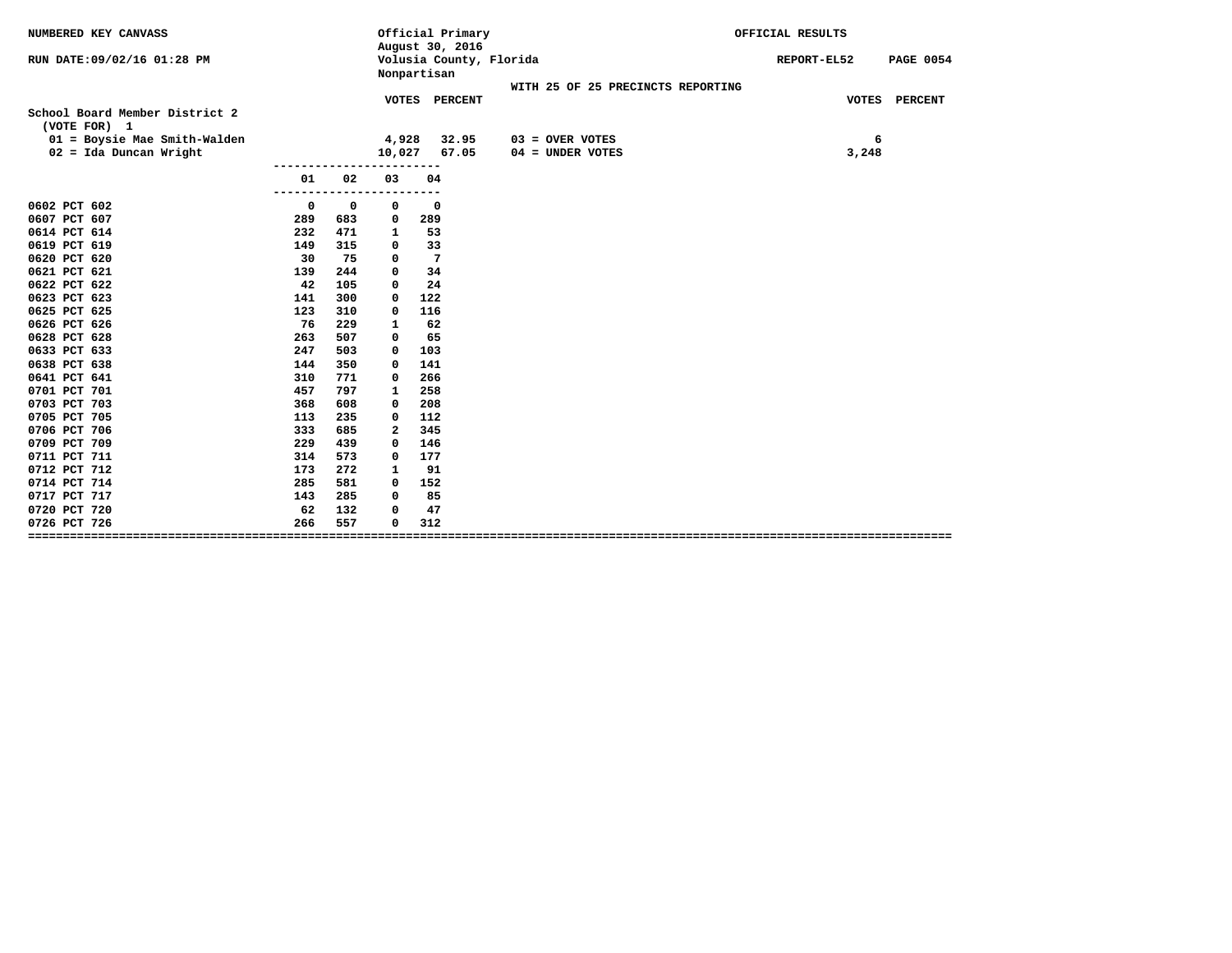| NUMBERED KEY CANVASS           |             |             | Official Primary<br>August 30, 2016    |                                   | OFFICIAL RESULTS                |  |  |  |  |
|--------------------------------|-------------|-------------|----------------------------------------|-----------------------------------|---------------------------------|--|--|--|--|
| RUN DATE:09/02/16 01:28 PM     |             |             | Volusia County, Florida<br>Nonpartisan |                                   | <b>PAGE 0055</b><br>REPORT-EL52 |  |  |  |  |
|                                |             |             |                                        | WITH 29 OF 29 PRECINCTS REPORTING |                                 |  |  |  |  |
|                                |             |             | VOTES PERCENT                          |                                   | VOTES PERCENT                   |  |  |  |  |
| School Board Member District 4 |             |             |                                        |                                   |                                 |  |  |  |  |
| (VOTE FOR) 1                   |             |             |                                        |                                   |                                 |  |  |  |  |
| $01 = \text{Carl Persis}$      |             | 13,140      | 64.11                                  | $03 =$ OVER VOTES                 | 9                               |  |  |  |  |
| $02 = Ray$ Sanchez             |             | 7,355       | 35.89                                  | $04 = UNDER VOTES$                | 1,648                           |  |  |  |  |
| 01                             | 02          | 03          | 04                                     |                                   |                                 |  |  |  |  |
| -------------                  |             | ------      | $---$                                  |                                   |                                 |  |  |  |  |
| 0202 PCT 202<br>624            | 359         | 0           | 134                                    |                                   |                                 |  |  |  |  |
| 0203 PCT 203<br>91             | 66          | 0           | 21                                     |                                   |                                 |  |  |  |  |
| 0204 PCT 204<br>80             | 64          | 0           | 57                                     |                                   |                                 |  |  |  |  |
| 0501 PCT 501<br>484            | 309         | 1           | 68                                     |                                   |                                 |  |  |  |  |
| 0502 PCT 502<br>903            | 571         | 1           | 134                                    |                                   |                                 |  |  |  |  |
| 0503 PCT 503<br>259            | 157         | 1           | 18                                     |                                   |                                 |  |  |  |  |
| 0504 PCT 504<br>413            | 210         | 1           | 56                                     |                                   |                                 |  |  |  |  |
| 0506 PCT 506<br>752            | 310         | 0           | 52                                     |                                   |                                 |  |  |  |  |
| 0508 PCT 508<br>404            | 239         | 0           | 47                                     |                                   |                                 |  |  |  |  |
| 0509 PCT 509<br>214            | 124         | 0           | 22                                     |                                   |                                 |  |  |  |  |
| 934<br>0510 PCT 510            | 539         | $\Omega$    | 102                                    |                                   |                                 |  |  |  |  |
| 0511 PCT 511<br>120            | 127         | 0           | 20                                     |                                   |                                 |  |  |  |  |
| 0512 PCT 512<br>1035           | 413         | 1           | 86                                     |                                   |                                 |  |  |  |  |
| 0515 PCT 515<br>519            | 241         | 0           | 60                                     |                                   |                                 |  |  |  |  |
| 0516 PCT 516<br>749            | 306         | 1           | 61                                     |                                   |                                 |  |  |  |  |
| 464<br>0517 PCT 517            | 233         | 1           | 47                                     |                                   |                                 |  |  |  |  |
| 0519 PCT 519<br>292            | 152         | 0           | 31                                     |                                   |                                 |  |  |  |  |
| 0521 PCT 521<br>849            | 442         | 0           | 84                                     |                                   |                                 |  |  |  |  |
| 0522 PCT 522<br>741            | 347         | 0           | 69                                     |                                   |                                 |  |  |  |  |
| 0523 PCT 523<br>306            | 183         | 0           | 39                                     |                                   |                                 |  |  |  |  |
| 0526 PCT 526<br>240            | 145         | 0           | 28                                     |                                   |                                 |  |  |  |  |
| 0527 PCT 527<br>277            | 156         | 1           | 43                                     |                                   |                                 |  |  |  |  |
| 252<br>0528 PCT 528            | 123         | 0           | 20                                     |                                   |                                 |  |  |  |  |
| 0529 PCT 529<br>257            | 162         | 0           | 37                                     |                                   |                                 |  |  |  |  |
| 0530 PCT 530<br>289            | 164         | 0           | 33                                     |                                   |                                 |  |  |  |  |
| 0532 PCT 532<br>478            | 483         | 0           | 90                                     |                                   |                                 |  |  |  |  |
| 0602 PCT 602<br>582            | 417         | 1           | 118                                    |                                   |                                 |  |  |  |  |
| 532<br>0603 PCT 603            | 313         | $\mathbf 0$ | 71                                     |                                   |                                 |  |  |  |  |
| $\mathbf 0$<br>0607 PCT 607    | $\mathbf 0$ | 0           | 0                                      |                                   |                                 |  |  |  |  |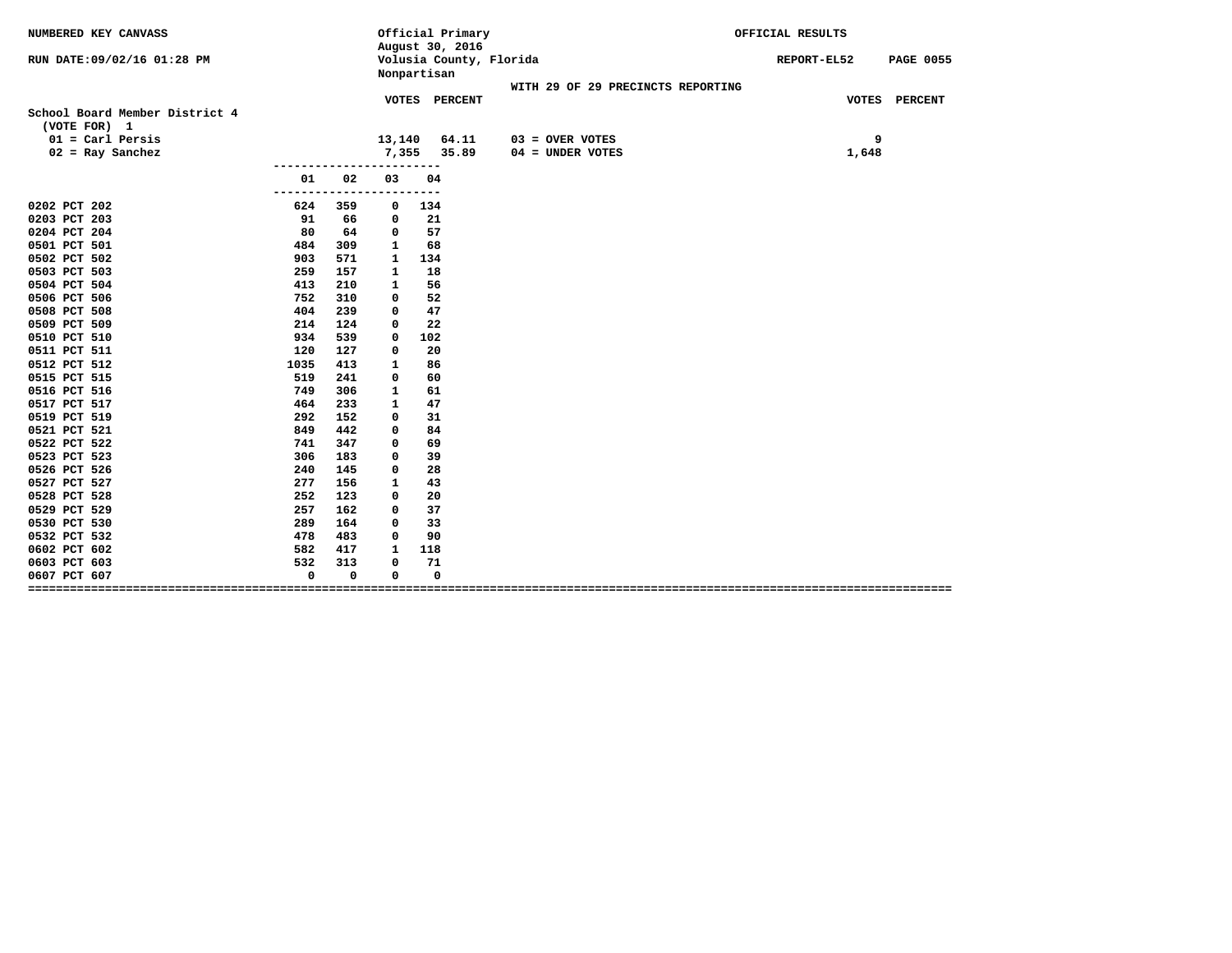| NUMBERED KEY CANVASS          |           |     | August 30, 2016 |    | Official Primary        |             |                         |                                   | OFFICIAL RESULTS |                  |
|-------------------------------|-----------|-----|-----------------|----|-------------------------|-------------|-------------------------|-----------------------------------|------------------|------------------|
| RUN DATE:09/02/16 01:28 PM    |           |     | Nonpartisan     |    | Volusia County, Florida |             |                         |                                   | REPORT-EL52      | <b>PAGE 0056</b> |
|                               |           |     |                 |    |                         |             |                         | WITH 15 OF 15 PRECINCTS REPORTING |                  |                  |
|                               |           |     | <b>VOTES</b>    |    | <b>PERCENT</b>          |             |                         |                                   | <b>VOTES</b>     | <b>PERCENT</b>   |
| Daytona Beach Mayor           |           |     |                 |    |                         |             |                         |                                   |                  |                  |
| (VOTE FOR) 1                  |           |     |                 |    |                         |             |                         |                                   |                  |                  |
| $01 =$ Dominique DeLannoy     |           |     | 386             |    | 4.16                    |             |                         |                                   |                  |                  |
| $02$ = Derrick L. Henry       |           |     | 5,766           |    | 62.15                   |             |                         | $05$ = Ken Strickland             | 2,083            | 22.45            |
| $03$ = Fred Hoffmann          |           |     | 631             |    | 6.80                    |             | $06 =$ OVER VOTES       |                                   | 0                |                  |
| $04 = David Chief Rhody$      |           |     | 411             |    | 4.43                    |             | $07 =$ UNDER VOTES      |                                   | 636              |                  |
|                               |           |     |                 |    |                         |             |                         |                                   |                  |                  |
|                               | 01<br>--- | 02  | 03              | 04 | 05                      | 06          | 07                      |                                   |                  |                  |
| 0602 PCT 602                  | 37        | 575 | 76              | 42 | 173                     | 0           | 88                      |                                   |                  |                  |
| 0603 PCT 603                  | 37        | 668 | 48              | 23 | 105                     | 0           | 35                      |                                   |                  |                  |
| 0607 PCT 607                  | 36        | 599 | 93              | 80 | 362                     | 0           | 91                      |                                   |                  |                  |
| 0614 PCT 614                  | 20        | 542 | 39              | 14 | 117                     | 0           | 25                      |                                   |                  |                  |
| 0619 PCT 619                  | 13        | 347 | 17              | 14 | 87                      | 0           | 19                      |                                   |                  |                  |
| 0620 PCT 620                  | 7         | 90  | 1               | 4  | 8                       | 0           | $\overline{\mathbf{2}}$ |                                   |                  |                  |
| 0621 PCT 621                  | 19        | 308 | 20              | 12 | 40                      | 0           | 18                      |                                   |                  |                  |
| 0622 PCT 622                  | 9         | 72  | 16              | 16 | 43                      | 0           | 15                      |                                   |                  |                  |
| 0623 PCT 623                  | 36        | 193 | 45              | 37 | 206                     | 0           | 46                      |                                   |                  |                  |
| 0625 PCT 625                  | 32        | 223 | 35              | 22 | 181                     | 0           | 56                      |                                   |                  |                  |
| 0626 PCT 626                  | 16        | 189 | 23              | 28 | 88                      | 0           | 24                      |                                   |                  |                  |
| 0628 PCT 628                  | 19        | 640 | 20              | 14 | 109                     | $\mathbf 0$ | 33                      |                                   |                  |                  |
| 0633 PCT 633                  | 33        | 509 | 49              | 31 | 188                     | 0           | 43                      |                                   |                  |                  |
| 0638 PCT 638                  | 19        | 120 | 32              | 15 | 61                      | $\mathbf 0$ | 29                      |                                   |                  |                  |
| 0641 PCT 641                  | 53        | 691 | 117             | 59 | 315                     | $\Omega$    | 112                     |                                   |                  |                  |
| ============================= |           |     |                 |    |                         |             |                         |                                   |                  |                  |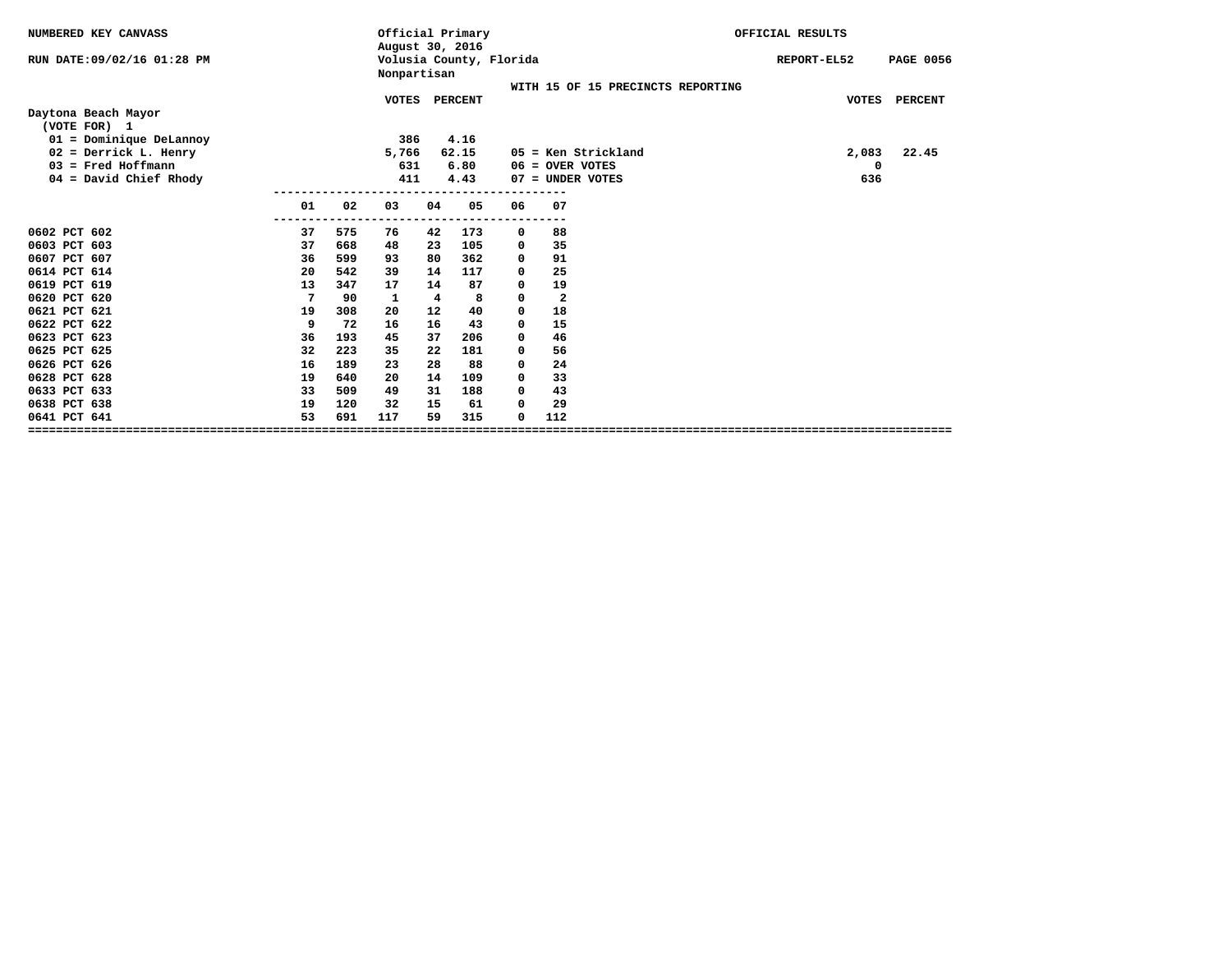| NUMBERED KEY CANVASS                   |     |     | Official Primary<br>August 30, 2016    |              |     |                                 | OFFICIAL RESULTS                |         |  |
|----------------------------------------|-----|-----|----------------------------------------|--------------|-----|---------------------------------|---------------------------------|---------|--|
| RUN DATE: 09/02/16 01:28 PM            |     |     | Volusia County, Florida<br>Nonpartisan |              |     |                                 | <b>PAGE 0057</b><br>REPORT-EL52 |         |  |
|                                        |     |     |                                        |              |     | WITH 2 OF 2 PRECINCTS REPORTING |                                 |         |  |
|                                        |     |     | VOTES                                  | PERCENT      |     |                                 | VOTES                           | PERCENT |  |
| Daytona Beach City Commissioner Zone 2 |     |     |                                        |              |     |                                 |                                 |         |  |
| Daytona Beach Zone 2                   |     |     |                                        |              |     |                                 |                                 |         |  |
| (VOTE FOR) 1                           |     |     |                                        |              |     |                                 |                                 |         |  |
| $01 =$ Aaron Delgado                   |     |     | 581                                    | 36.94        |     |                                 |                                 |         |  |
| 02 = Mary Weegie Kuendig               |     |     | 591                                    | 37.57        |     | $04 =$ OVER VOTES               |                                 |         |  |
| $03$ = Tony Servance                   |     |     | 401                                    | 25.49        |     | 05 = UNDER VOTES                | 184                             |         |  |
|                                        |     |     |                                        |              |     |                                 |                                 |         |  |
|                                        | 01  | 02  | 03                                     | 04           | 05  |                                 |                                 |         |  |
|                                        |     |     |                                        |              |     |                                 |                                 |         |  |
| 0607 PCT 607                           | 497 | 471 | 145                                    | $\mathbf{1}$ | 147 |                                 |                                 |         |  |
| 0619 PCT 619                           | 84  | 120 | 256                                    | 0            | 37  |                                 |                                 |         |  |
|                                        |     |     |                                        |              |     |                                 |                                 |         |  |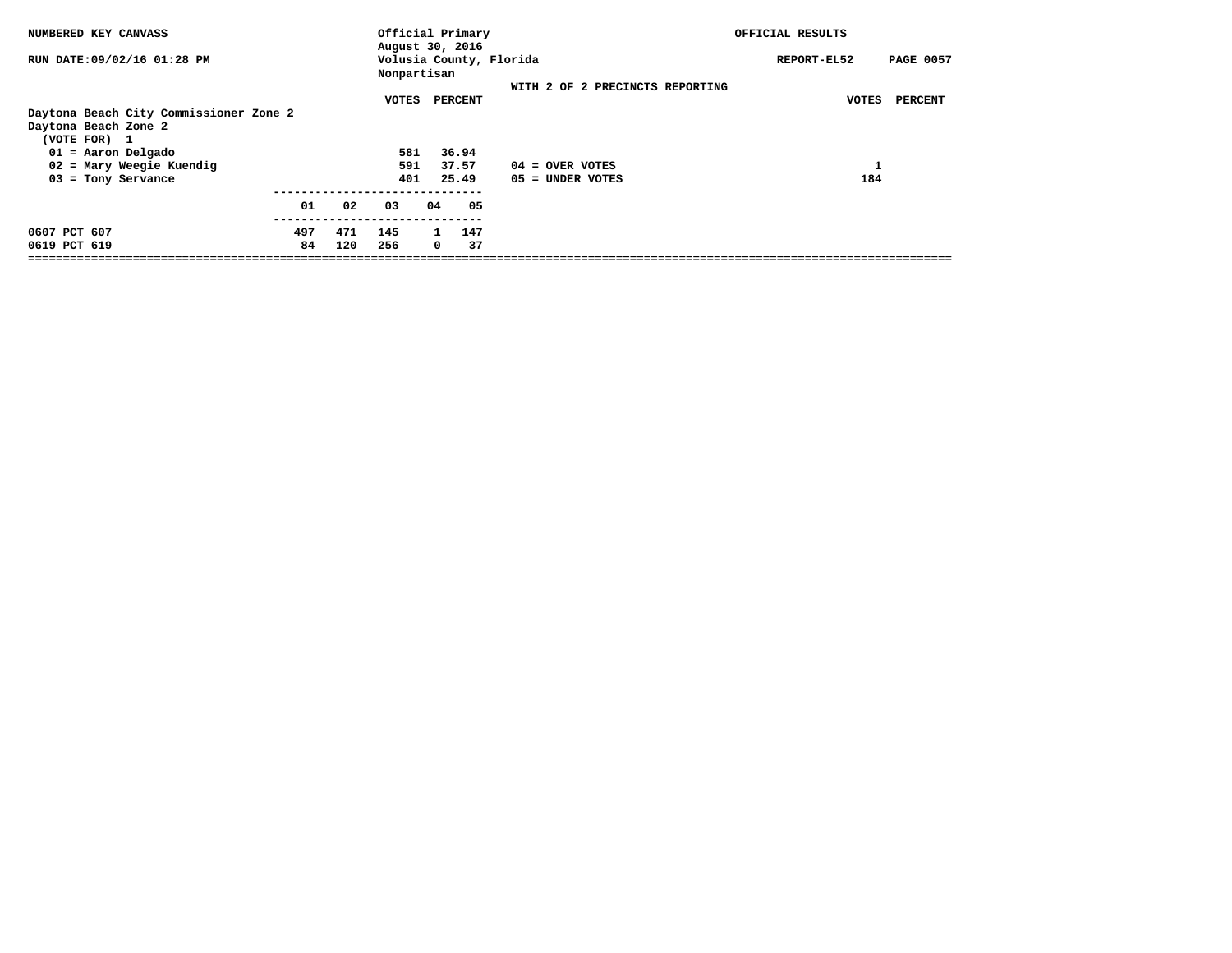| NUMBERED KEY CANVASS                   |     |     | Official Primary<br>August 30, 2016 |            |                         |                   |                                 | OFFICIAL RESULTS |                                 |                |  |
|----------------------------------------|-----|-----|-------------------------------------|------------|-------------------------|-------------------|---------------------------------|------------------|---------------------------------|----------------|--|
| RUN DATE: 09/02/16 01:28 PM            |     |     | Nonpartisan                         |            | Volusia County, Florida |                   |                                 |                  | <b>PAGE 0058</b><br>REPORT-EL52 |                |  |
|                                        |     |     |                                     |            |                         |                   | WITH 2 OF 2 PRECINCTS REPORTING |                  |                                 |                |  |
|                                        |     |     | VOTES                               | PERCENT    |                         |                   |                                 |                  | VOTES                           | <b>PERCENT</b> |  |
| Daytona Beach City Commissioner Zone 5 |     |     |                                     |            |                         |                   |                                 |                  |                                 |                |  |
| Daytona Beach Zone 5                   |     |     |                                     |            |                         |                   |                                 |                  |                                 |                |  |
| (VOTE FOR) 1                           |     |     |                                     |            |                         |                   |                                 |                  |                                 |                |  |
| 01 = Dannette M. Henry                 |     |     | 738                                 | 46.30      |                         |                   |                                 |                  |                                 |                |  |
| $02$ = Myke Tairu                      |     |     | 473                                 | 29.67      |                         | $04 =$ OVER VOTES |                                 |                  | 0                               |                |  |
| $03 =$ Willie F. Williams              |     |     | 383                                 | 24.03      |                         | 05 = UNDER VOTES  |                                 |                  | 79                              |                |  |
|                                        | 01  | 02  | 03                                  | 04         | 05                      |                   |                                 |                  |                                 |                |  |
|                                        |     |     |                                     |            |                         |                   |                                 |                  |                                 |                |  |
| 0603 PCT 603                           | 399 | 236 | 239                                 | $^{\circ}$ | 42                      |                   |                                 |                  |                                 |                |  |
| 0614 PCT 614                           | 339 | 237 | 144                                 | 0          | 37                      |                   |                                 |                  |                                 |                |  |
|                                        |     |     |                                     |            |                         |                   |                                 |                  |                                 |                |  |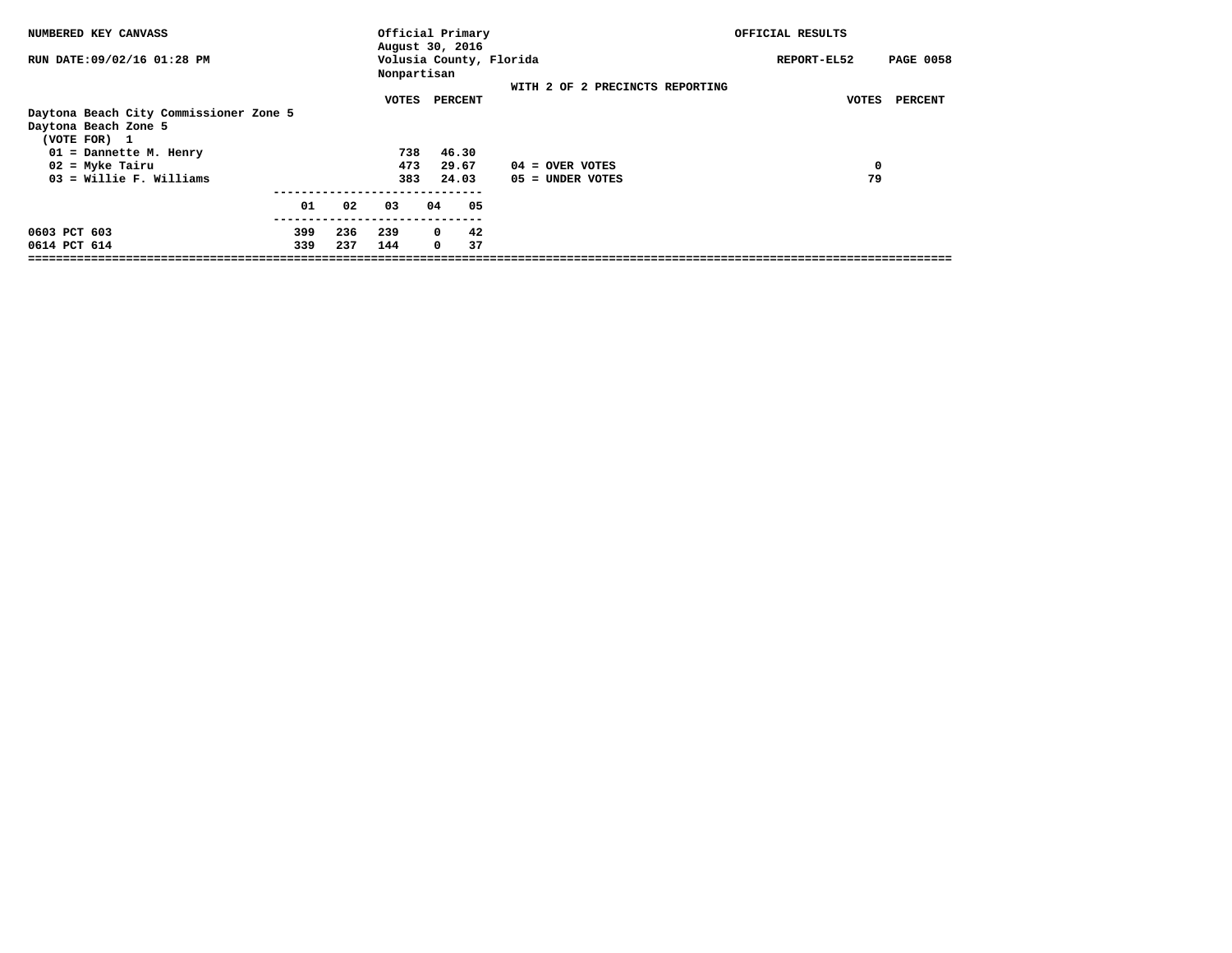| NUMBERED KEY CANVASS                       |     |     |             |     | Official Primary<br>August 30, 2016 |                                 | OFFICIAL RESULTS |                  |  |
|--------------------------------------------|-----|-----|-------------|-----|-------------------------------------|---------------------------------|------------------|------------------|--|
| RUN DATE:09/02/16 01:28 PM                 |     |     | Nonpartisan |     | Volusia County, Florida             |                                 | REPORT-EL52      | <b>PAGE 0059</b> |  |
|                                            |     |     | VOTES       |     | PERCENT                             | WITH 4 OF 4 PRECINCTS REPORTING | VOTES            | PERCENT          |  |
| DeBary City Council Seat 2<br>(VOTE FOR) 1 |     |     |             |     |                                     |                                 |                  |                  |  |
| $01 =$ Paula Abramson                      |     |     | 577         |     | 15.63                               | 04 = Patricia Stevenson         | 900              | 24.38            |  |
| $02$ = Erika Benfield                      |     |     | 1,283       |     | 34.76                               | 05 = OVER VOTES                 | 2                |                  |  |
| $03 =$ Nick Koval                          |     |     | 931         |     | 25.22                               | $06 =$ UNDER VOTES              | 209              |                  |  |
|                                            | 01  | 02  | 03          | 04  | 05                                  | 06                              |                  |                  |  |
| 0304 PCT 304                               | 114 | 258 | 271         | 229 | $\mathbf{1}$                        | 57                              |                  |                  |  |
| 0305 PCT 305                               | 186 | 355 | 185         | 250 | 0                                   | 39                              |                  |                  |  |
| 0306 PCT 306                               | 152 | 460 | 301         | 275 | $\mathbf{1}$                        | 98                              |                  |                  |  |
| 0307 PCT 307                               | 125 | 210 | 174         | 146 | 0                                   | 15                              |                  |                  |  |
|                                            |     |     |             |     |                                     |                                 |                  |                  |  |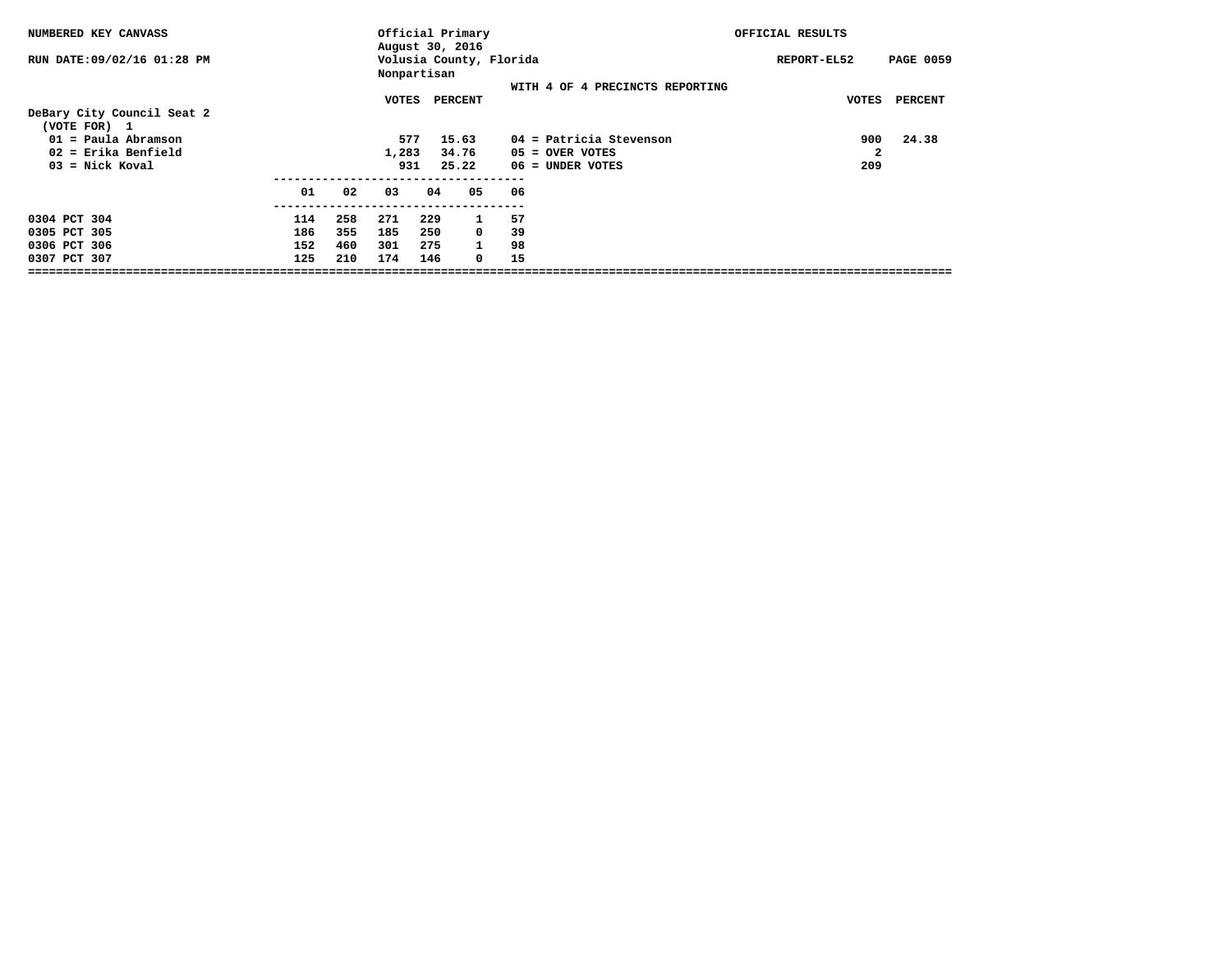| NUMBERED KEY CANVASS                            |     |     |             |                         | Official Primary<br>August 30, 2016 |     |                                 | OFFICIAL RESULTS |              |                  |
|-------------------------------------------------|-----|-----|-------------|-------------------------|-------------------------------------|-----|---------------------------------|------------------|--------------|------------------|
| RUN DATE: 09/02/16 01:28 PM                     |     |     | Nonpartisan |                         | Volusia County, Florida             |     |                                 | REPORT-EL52      |              | <b>PAGE 0060</b> |
|                                                 |     |     |             | <b>VOTES</b><br>PERCENT |                                     |     | WITH 5 OF 5 PRECINCTS REPORTING |                  | <b>VOTES</b> | <b>PERCENT</b>   |
| DeLand City Commissioner Seat 2<br>(VOTE FOR) 1 |     |     |             |                         |                                     |     |                                 |                  |              |                  |
| $01 = Jeff$ Hunter                              |     |     | 1,386       |                         | 28.55                               |     | $04 =$ Kevin Reid               |                  | 1,450        | 29.87            |
| 02 = Voloria Manning                            |     |     | 946         |                         | 19.49                               |     | $05 =$ OVER VOTES               |                  |              |                  |
| $03 = Buz$ Nesbit                               |     |     | 1,073       |                         | 22.10                               |     | $06 =$ UNDER VOTES              |                  | 590          |                  |
|                                                 | 01  | 02  | 03          | 04                      | 05                                  | 06  |                                 |                  |              |                  |
| 0212 PCT 212                                    | 315 | 117 | 185         | 336                     | 0                                   | 110 |                                 |                  |              |                  |
| 0215 PCT 215                                    | 253 | 125 | 466         | 363                     | 1                                   | 161 |                                 |                  |              |                  |
| 0216 PCT 216                                    | 292 | 244 | 178         | 268                     | 0                                   | 117 |                                 |                  |              |                  |
| 0217 PCT 217                                    | 181 | 288 | 71          | 168                     | 0                                   | 70  |                                 |                  |              |                  |
| 0218 PCT 218                                    | 345 | 172 | 173         | 315                     | 4                                   | 132 |                                 |                  |              |                  |
|                                                 |     |     |             |                         |                                     |     |                                 |                  |              |                  |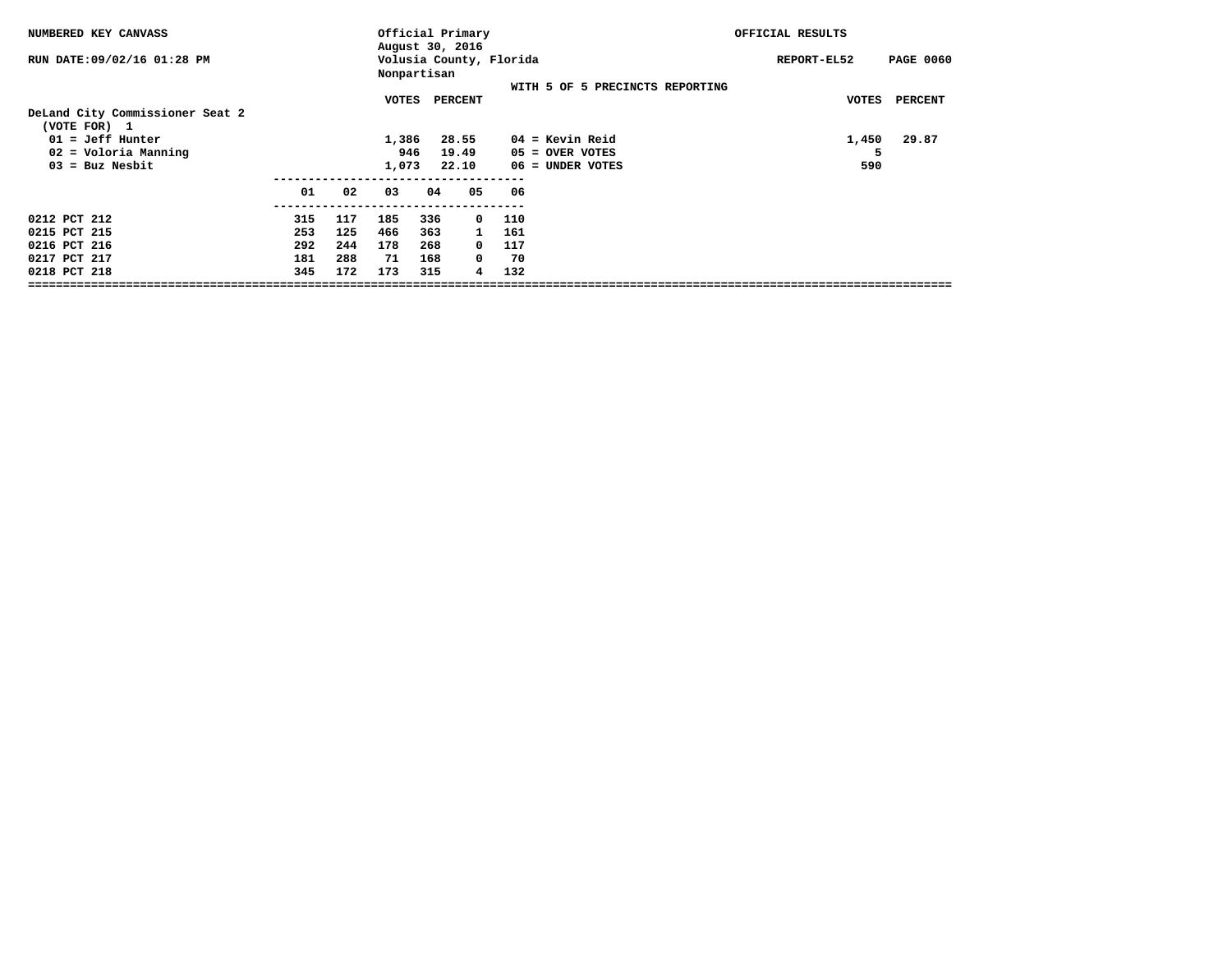| NUMBERED KEY CANVASS                                    |     |     |             | Official Primary<br>August 30, 2016 |                                 | OFFICIAL RESULTS                |
|---------------------------------------------------------|-----|-----|-------------|-------------------------------------|---------------------------------|---------------------------------|
| RUN DATE:09/02/16 01:28 PM                              |     |     | Nonpartisan | Volusia County, Florida             |                                 | <b>PAGE 0061</b><br>REPORT-EL52 |
|                                                         |     |     | VOTES       | PERCENT                             | WITH 4 OF 4 PRECINCTS REPORTING | <b>PERCENT</b><br>VOTES         |
| Holly Hill City Commissioner District 1<br>(VOTE FOR) 1 |     |     |             |                                     |                                 |                                 |
| $01$ = Arthur J. Byrnes                                 |     |     | 805         | 51.40                               | $03 =$ OVER VOTES               | $\mathbf 0$                     |
| $02 =$ Mike Chuven                                      |     |     | 761         | 48.60                               | $04 =$ UNDER VOTES              | 175                             |
|                                                         | 01  | 02  | 03          | 04                                  |                                 |                                 |
| 0526 PCT 526                                            | 222 | 152 | $\mathbf 0$ | -39                                 |                                 |                                 |
| 0527 PCT 527                                            | 190 | 218 | $^{\circ}$  | 69                                  |                                 |                                 |
| 0528 PCT 528                                            | 192 | 179 | $^{\circ}$  | 24                                  |                                 |                                 |
| 0529 PCT 529                                            | 201 | 212 | $\mathbf 0$ | 43                                  |                                 |                                 |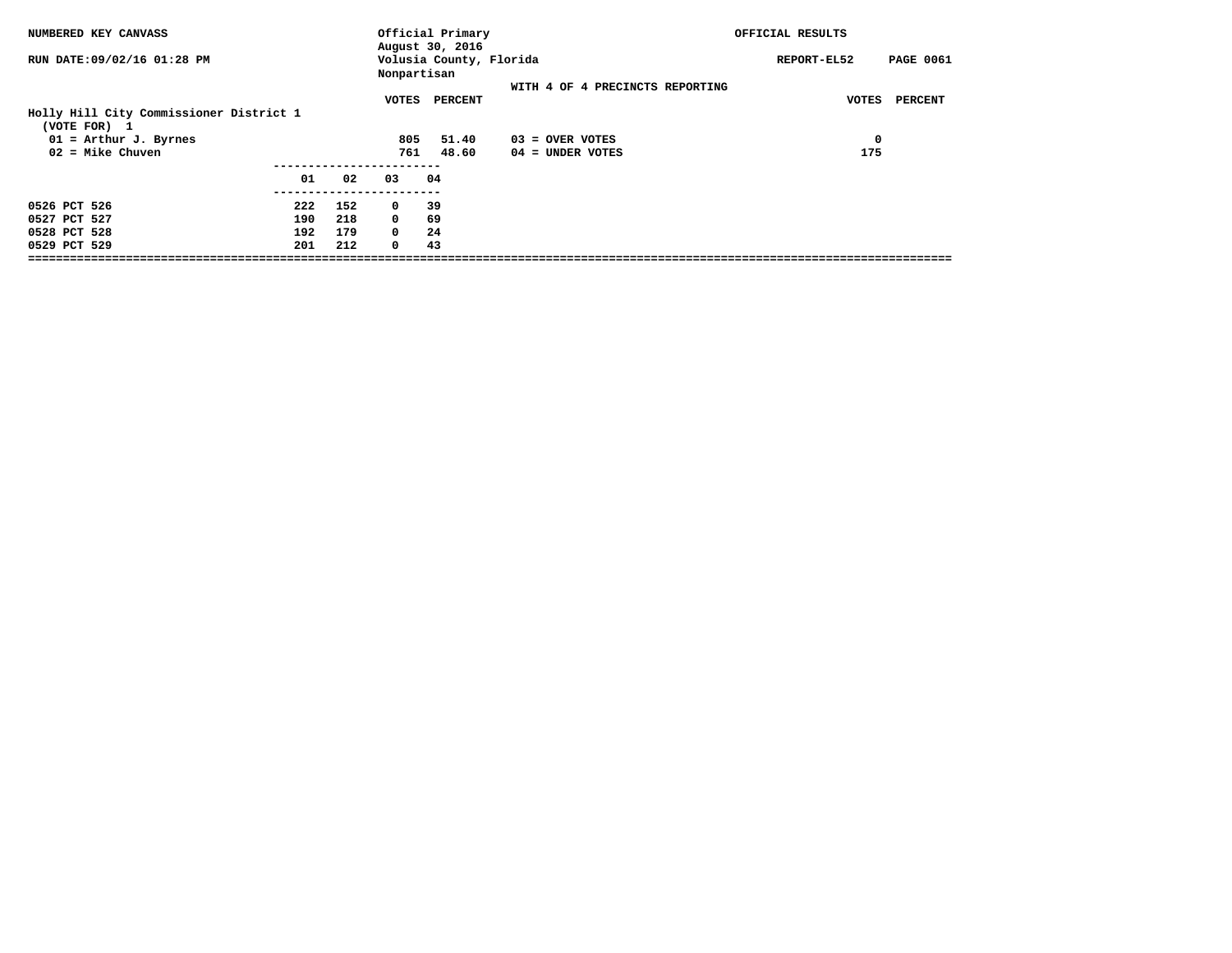| NUMBERED KEY CANVASS                              |     |     | Official Primary<br>August 30, 2016 |            |         |                                 | OFFICIAL RESULTS |                  |
|---------------------------------------------------|-----|-----|-------------------------------------|------------|---------|---------------------------------|------------------|------------------|
| RUN DATE:09/02/16 01:28 PM                        |     |     | Nonpartisan                         |            |         | Volusia County, Florida         | REPORT-EL52      | <b>PAGE 0062</b> |
|                                                   |     |     |                                     |            |         | WITH 1 OF 1 PRECINCTS REPORTING |                  |                  |
|                                                   |     |     | VOTES                               |            | PERCENT |                                 | <b>VOTES</b>     | PERCENT          |
| Oak Hill City Commissioner Seat 4<br>(VOTE FOR) 1 |     |     |                                     |            |         |                                 |                  |                  |
| $01 = Jeffrey E. Bracy$                           |     |     | 265                                 |            | 50.00   |                                 |                  |                  |
| $02$ = Robert Livingston                          |     |     | 126                                 |            | 23.77   | $04 =$ OVER VOTES               | 0                |                  |
| $03 = Lyn$ Seaward                                |     |     | 139                                 |            | 26.23   | $05 =$ UNDER VOTES              | 7                |                  |
|                                                   | 01  | 02  | 03                                  | 04         | 05      |                                 |                  |                  |
| 0909 PCT 909                                      | 265 | 126 | 139                                 | $^{\circ}$ | 7       |                                 |                  |                  |
|                                                   |     |     |                                     |            |         |                                 |                  |                  |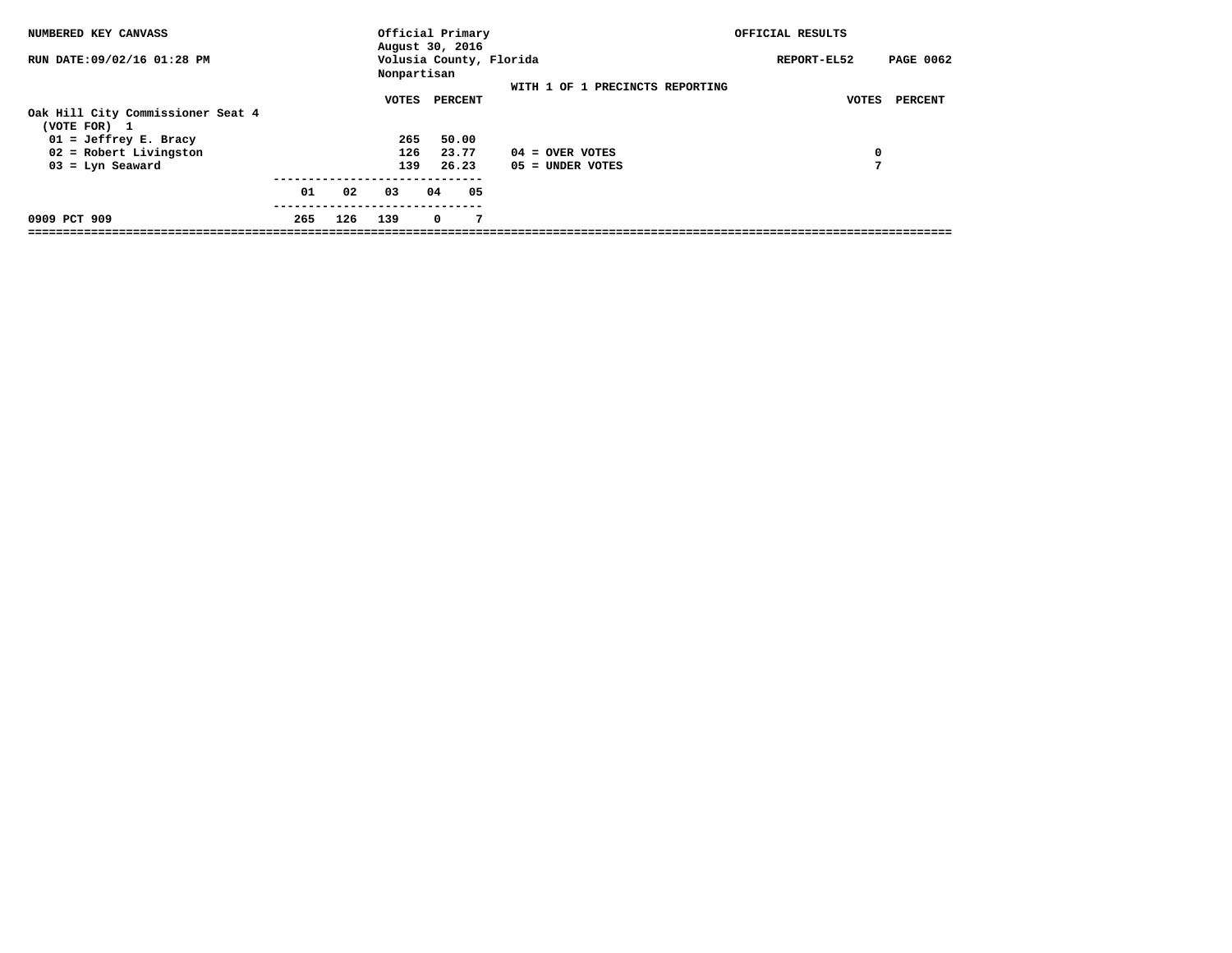| NUMBERED KEY CANVASS              |     |     |             |    | Official Primary<br>August 30, 2016 |                                 | OFFICIAL RESULTS |                  |
|-----------------------------------|-----|-----|-------------|----|-------------------------------------|---------------------------------|------------------|------------------|
| RUN DATE:09/02/16 01:28 PM        |     |     | Nonpartisan |    | Volusia County, Florida             |                                 | REPORT-EL52      | <b>PAGE 0063</b> |
|                                   |     |     |             |    |                                     | WITH 2 OF 2 PRECINCTS REPORTING |                  |                  |
|                                   |     |     | VOTES       |    | PERCENT                             |                                 | VOTES            | PERCENT          |
| Orange City Mayor<br>(VOTE FOR) 1 |     |     |             |    |                                     |                                 |                  |                  |
| $01 = Tom Abraham$                |     |     | 221         |    | 13.13                               |                                 |                  |                  |
| $02 = Gary A. Blair$              |     |     | 821         |    | 48.78                               | $04 =$ OVER VOTES               | 0                |                  |
| $03$ = Michael G. Wright          |     |     | 641         |    | 38.09                               | 05 = UNDER VOTES                | 123              |                  |
|                                   | 01  | 02  | 03          | 04 | 05                                  |                                 |                  |                  |
| 0303 PCT 303                      | 101 | 473 | 309         |    | 70<br>0                             |                                 |                  |                  |
| 0309 PCT 309                      | 120 | 348 | 332         |    | 53<br>$^{\circ}$                    |                                 |                  |                  |
|                                   |     |     |             |    |                                     |                                 |                  |                  |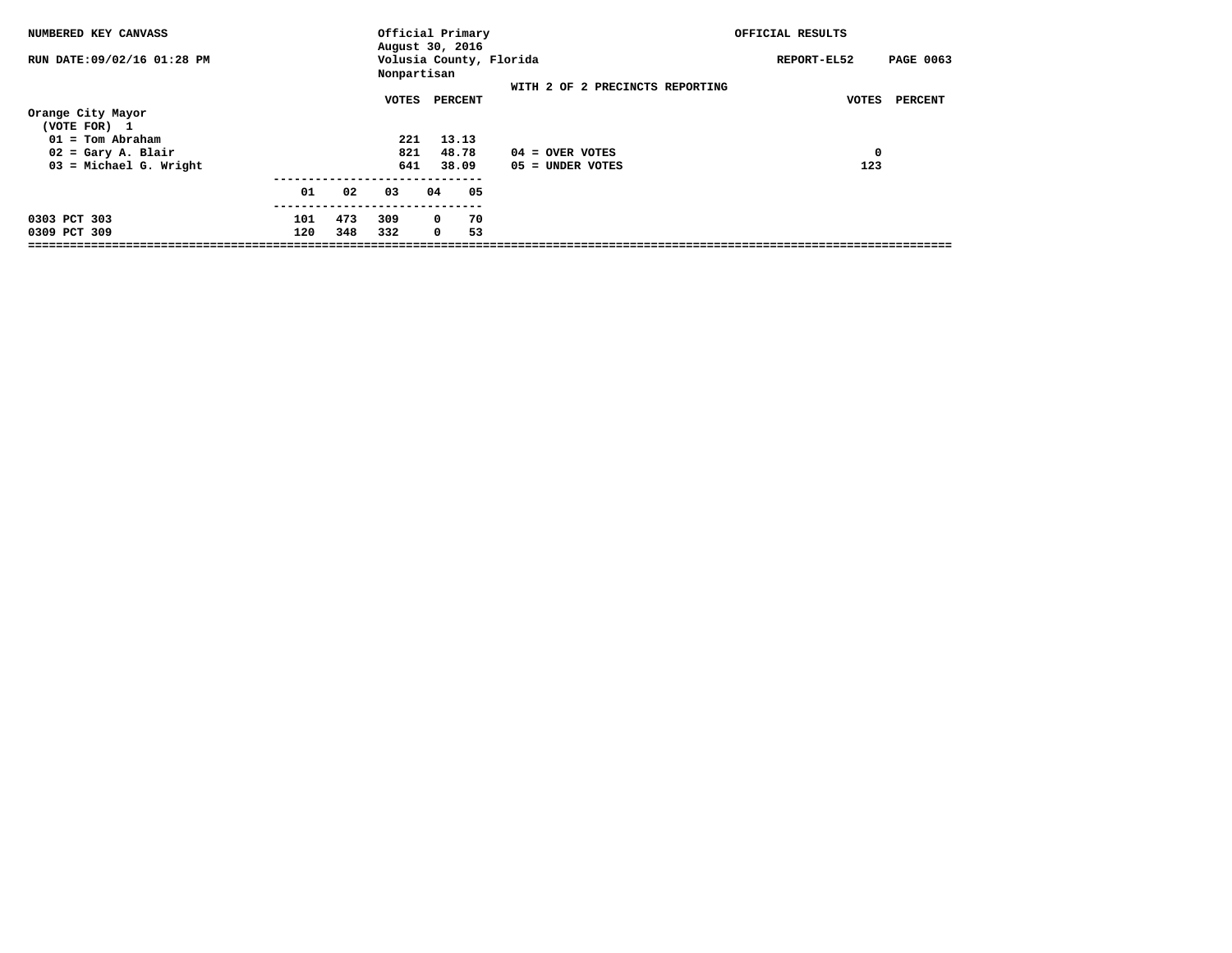| NUMBERED KEY CANVASS        |     |     | Official Primary<br>August 30, 2016 |              |               |                                   | OFFICIAL RESULTS |     |                  |
|-----------------------------|-----|-----|-------------------------------------|--------------|---------------|-----------------------------------|------------------|-----|------------------|
| RUN DATE: 09/02/16 01:28 PM |     |     | Nonpartisan                         |              |               | Volusia County, Florida           | REPORT-EL52      |     | <b>PAGE 0064</b> |
|                             |     |     |                                     |              |               | WITH 14 OF 14 PRECINCTS REPORTING |                  |     |                  |
|                             |     |     |                                     |              | VOTES PERCENT |                                   |                  |     | VOTES PERCENT    |
| Port Orange Mayor           |     |     |                                     |              |               |                                   |                  |     |                  |
| (VOTE FOR) 1                |     |     |                                     |              |               |                                   |                  |     |                  |
| $01 = Don Burnette$         |     |     | 4,865                               |              | 41.73         |                                   |                  |     |                  |
| $02$ = Lance Green          |     |     | 2,996                               |              | 25.70         | $04 =$ OVER VOTES                 |                  | 5   |                  |
| $03 =$ Ted Noftall          |     |     | 3,796                               |              | 32.56         | 05 = UNDER VOTES                  |                  | 587 |                  |
|                             |     |     |                                     |              |               |                                   |                  |     |                  |
|                             | 01  | 02  | 03                                  | 04           | 05            |                                   |                  |     |                  |
|                             |     |     |                                     |              |               |                                   |                  |     |                  |
| 0709 PCT 709                | 250 | 199 | 336                                 | 0            | 29            |                                   |                  |     |                  |
| 0711 PCT 711                | 450 | 241 | 324                                 | 0            | 45            |                                   |                  |     |                  |
| 0712 PCT 712                | 222 | 127 | 168                                 | $\mathbf{o}$ | 20            |                                   |                  |     |                  |
| 0714 PCT 714                | 433 | 206 | 323                                 | 1            | 55            |                                   |                  |     |                  |
| 0717 PCT 717                | 239 | 110 | 140                                 | 0            | 24            |                                   |                  |     |                  |
| 0718 PCT 718                | 486 | 234 | 367                                 | 1            | 46            |                                   |                  |     |                  |
| 0719 PCT 719                | 198 | 156 | 217                                 | $\mathbf{2}$ | 22            |                                   |                  |     |                  |
| 0720 PCT 720                | 79  | 55  | 92                                  | $\mathbf 0$  | 9             |                                   |                  |     |                  |
| 0722 PCT 722                | 212 | 130 | 258                                 | 0            | 30            |                                   |                  |     |                  |
| 0725 PCT 725                | 336 | 207 | 225                                 | 0            | 40            |                                   |                  |     |                  |
| 0728 PCT 728                | 495 | 334 | 428                                 | 0            | 52            |                                   |                  |     |                  |
| 0729 PCT 729                | 594 | 462 | 321                                 | 1            | 69            |                                   |                  |     |                  |
| 0732 PCT 732                | 566 | 250 | 342                                 | 0            | 102           |                                   |                  |     |                  |
| 0733 PCT 733                | 305 | 285 | 255                                 | 0            | 44            |                                   |                  |     |                  |
| -------------               |     |     |                                     |              |               |                                   |                  |     |                  |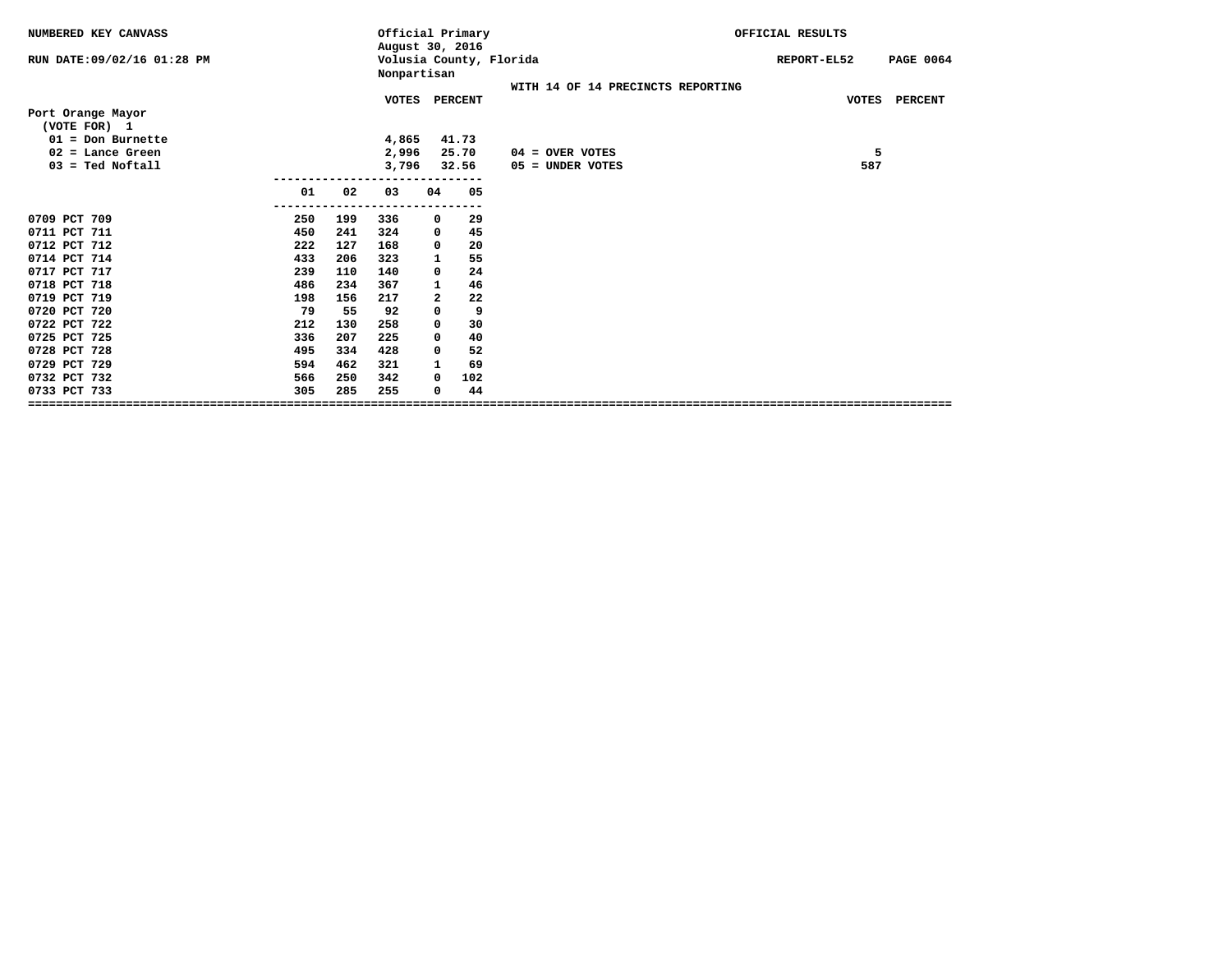| NUMBERED KEY CANVASS                                |     |     |       | Official Primary<br>August 30, 2016    |                                   | OFFICIAL RESULTS |                  |  |
|-----------------------------------------------------|-----|-----|-------|----------------------------------------|-----------------------------------|------------------|------------------|--|
| RUN DATE: 09/02/16 01:28 PM                         |     |     |       | Volusia County, Florida<br>Nonpartisan |                                   | REPORT-EL52      | <b>PAGE 0065</b> |  |
|                                                     |     |     |       |                                        | WITH 14 OF 14 PRECINCTS REPORTING |                  |                  |  |
|                                                     |     |     |       | VOTES PERCENT                          |                                   |                  | VOTES PERCENT    |  |
| Port Orange City Council District 2<br>(VOTE FOR) 1 |     |     |       |                                        |                                   |                  |                  |  |
| $01 =$ Sarah Jones                                  |     |     | 4,398 | 40.17                                  | $03 =$ OVER VOTES                 | 0                |                  |  |
| $02$ = Chase Tramont                                |     |     | 6,550 | 59.83                                  | 04 = UNDER VOTES                  | 1,301            |                  |  |
|                                                     |     |     |       |                                        |                                   |                  |                  |  |
|                                                     | 01  | 02  | 03    | 04                                     |                                   |                  |                  |  |
| 0709 PCT 709                                        |     | 391 |       | 83                                     |                                   |                  |                  |  |
|                                                     | 340 |     | 0     |                                        |                                   |                  |                  |  |
| 0711 PCT 711<br>0712 PCT 712                        | 450 | 510 | 0     | 100                                    |                                   |                  |                  |  |
|                                                     | 209 | 279 | 0     | 49                                     |                                   |                  |                  |  |
| 0714 PCT 714                                        | 372 | 544 | 0     | 102                                    |                                   |                  |                  |  |
| 0717 PCT 717                                        | 181 | 288 | 0     | 44                                     |                                   |                  |                  |  |
| 0718 PCT 718                                        | 403 | 622 | 0     | 109                                    |                                   |                  |                  |  |
| 0719 PCT 719                                        | 245 | 297 | 0     | 53                                     |                                   |                  |                  |  |
| 0720 PCT 720                                        | 97  | 114 | 0     | 24                                     |                                   |                  |                  |  |
| 0722 PCT 722                                        | 289 | 285 | 0     | 56                                     |                                   |                  |                  |  |
| 0725 PCT 725                                        | 298 | 408 | 0     | 102                                    |                                   |                  |                  |  |
| 0728 PCT 728                                        | 426 | 784 | 0     | 99                                     |                                   |                  |                  |  |
| 0729 PCT 729                                        | 426 | 830 | 0     | 191                                    |                                   |                  |                  |  |
| 0732 PCT 732                                        | 435 | 632 | 0     | 193                                    |                                   |                  |                  |  |
| 0733 PCT 733                                        | 227 | 566 | 0     | 96                                     |                                   |                  |                  |  |
|                                                     |     |     |       |                                        |                                   |                  |                  |  |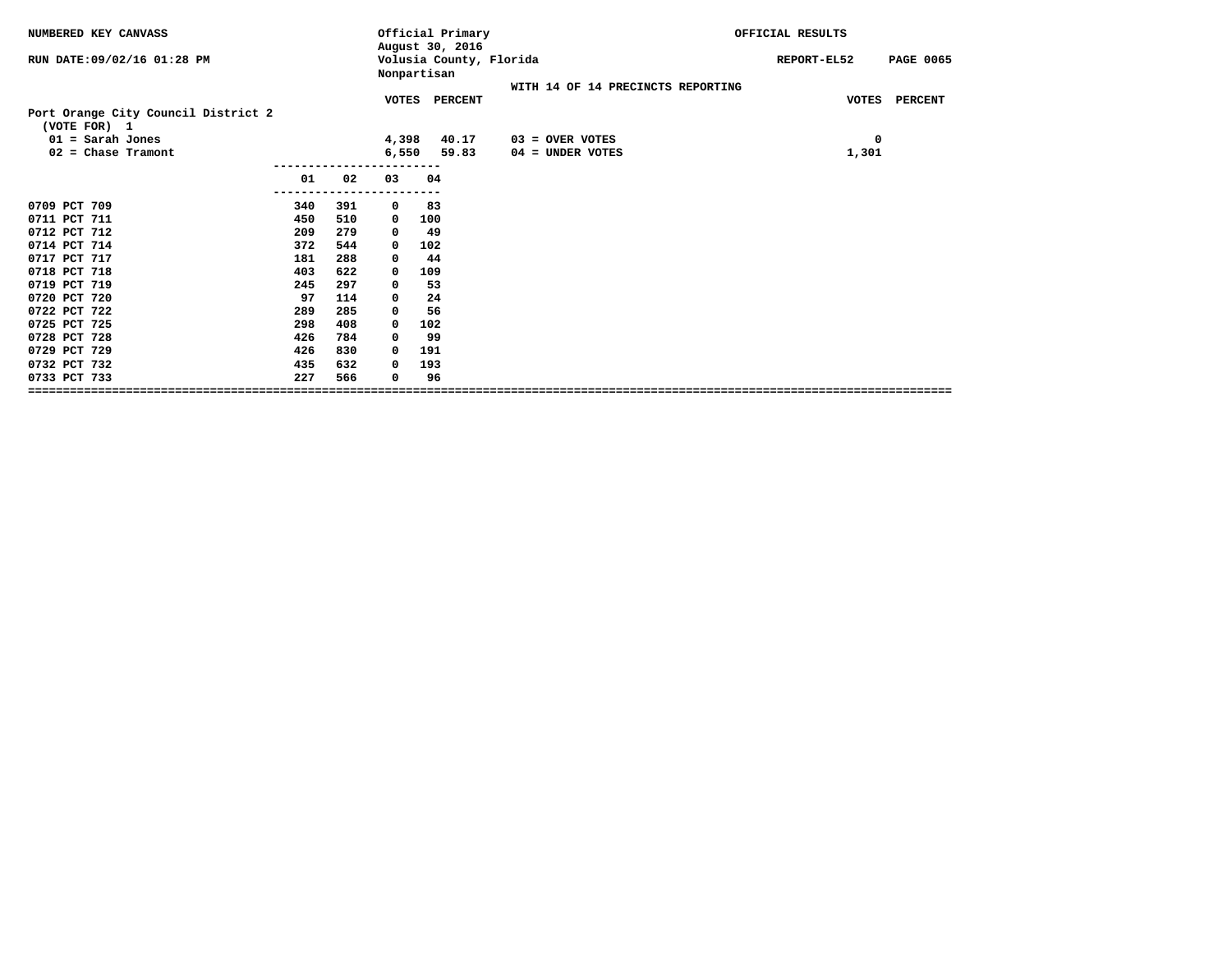| NUMBERED KEY CANVASS       |     |     |             | Official Primary<br>August 30, 2016 |                                 | OFFICIAL RESULTS |                  |
|----------------------------|-----|-----|-------------|-------------------------------------|---------------------------------|------------------|------------------|
| RUN DATE:09/02/16 01:28 PM |     |     | Nonpartisan | Volusia County, Florida             |                                 | REPORT-EL52      | <b>PAGE 0066</b> |
|                            |     |     |             |                                     | WITH 2 OF 2 PRECINCTS REPORTING |                  |                  |
|                            |     |     | VOTES       | PERCENT                             |                                 | VOTES            | <b>PERCENT</b>   |
| South Daytona Mayor        |     |     |             |                                     |                                 |                  |                  |
| (VOTE FOR) 1               |     |     |             |                                     |                                 |                  |                  |
| 01 = William (Bill) Hall   |     |     | 1,306       | 50.10                               | $03 =$ OVER VOTES               | $\mathbf 0$      |                  |
| 02 = George F. Locke III   |     |     | 1,301       | 49.90                               | $04 =$ UNDER VOTES              | 90               |                  |
|                            |     |     |             |                                     |                                 |                  |                  |
|                            | 01  | 02  | 03          | 04                                  |                                 |                  |                  |
| 0701 PCT 701               | 728 | 734 | $^{\circ}$  | 51                                  |                                 |                  |                  |
| 0703 PCT 703               | 578 | 567 | $^{\circ}$  | 39                                  |                                 |                  |                  |
|                            |     |     |             |                                     |                                 |                  |                  |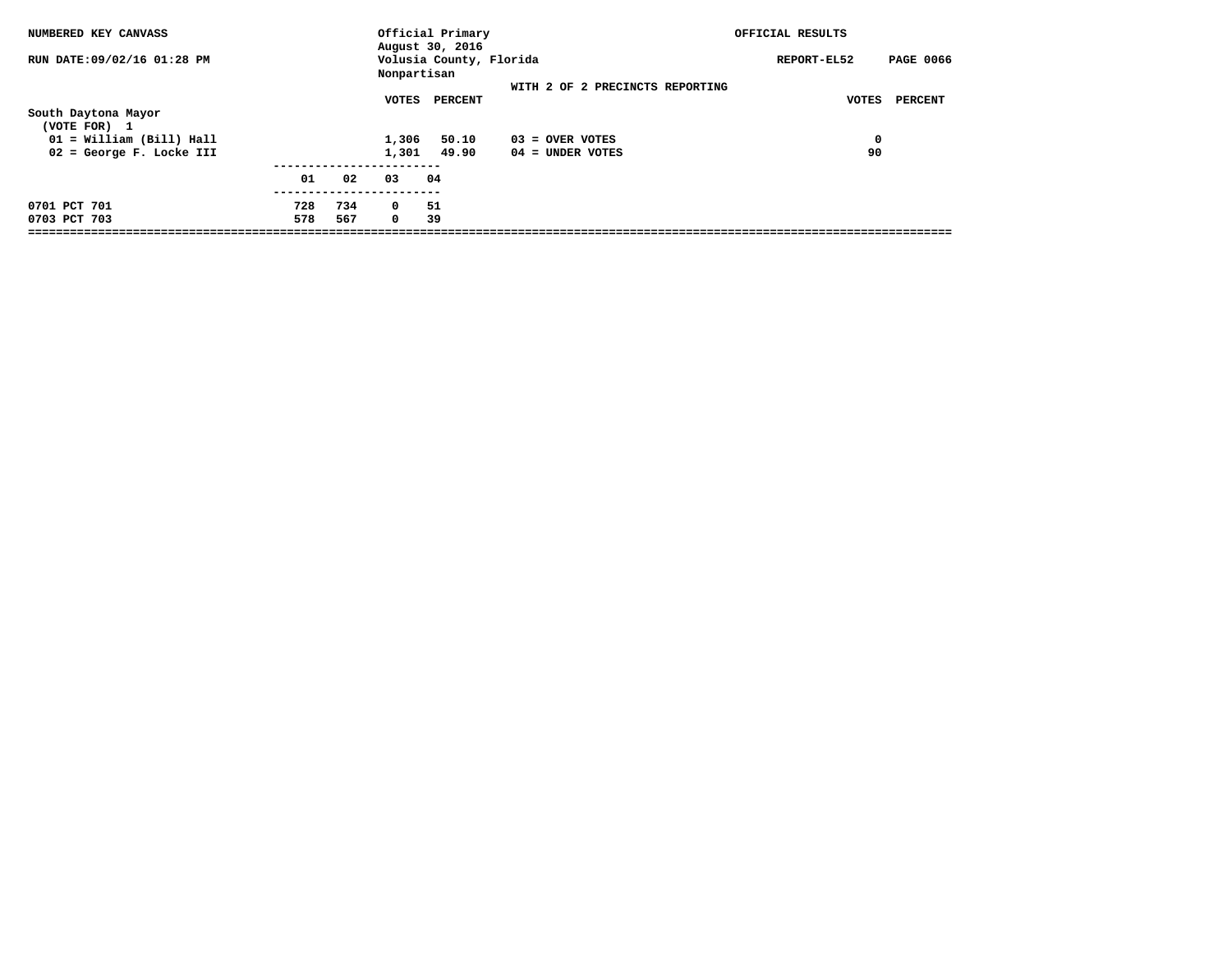| NUMBERED KEY CANVASS         |            |            |                  | Official Primary        |                                     | OFFICIAL RESULTS |       |                  |
|------------------------------|------------|------------|------------------|-------------------------|-------------------------------------|------------------|-------|------------------|
|                              |            |            |                  | August 30, 2016         |                                     |                  |       |                  |
| RUN DATE:09/02/16 01:28 PM   |            |            |                  | Volusia County, Florida |                                     | REPORT-EL52      |       | <b>PAGE 0067</b> |
|                              |            |            |                  | Nonpartisan             |                                     |                  |       |                  |
|                              |            |            |                  |                         | WITH 125 OF 125 PRECINCTS REPORTING |                  |       |                  |
| Amendment 4                  |            |            |                  | VOTES PERCENT           |                                     |                  |       | VOTES PERCENT    |
| (VOTE FOR) 1                 |            |            |                  |                         |                                     |                  |       |                  |
| $01 = Yes$                   |            |            | 63,080           | 73.71                   | $03 = OVER VOTES$                   |                  | 20    |                  |
| $02 = No$                    |            |            | 22,504           | 26.29                   | 04 = UNDER VOTES                    |                  | 9,118 |                  |
|                              |            | ---------- |                  | -----                   |                                     |                  |       |                  |
|                              | 01         | 02         | 03               | 04                      |                                     |                  |       |                  |
|                              | -------    |            |                  | ---                     |                                     |                  |       |                  |
| 0101 PCT 101                 | 196        | 71         | 0                | 33                      |                                     |                  |       |                  |
| 0105 PCT 105                 | 129        | 62         | 0                | 23                      |                                     |                  |       |                  |
| 0107 PCT 107                 | 284        | 116        | 0                | 31                      |                                     |                  |       |                  |
| 0201 PCT 201                 | 1118       | 448        | 0                | 152                     |                                     |                  |       |                  |
| 0202 PCT 202                 | 744        | 238        | 0                | 135                     |                                     |                  |       |                  |
| 0203 PCT 203                 | 119        | 39         | 0                | 20                      |                                     |                  |       |                  |
| 0204 PCT 204                 | 123        | 42         | 0                | 43                      |                                     |                  |       |                  |
| 0205 PCT 205                 | 326        | 110        | 0                | 46                      |                                     |                  |       |                  |
| 0206 PCT 206                 | 572        | 204        | 2                | 86                      |                                     |                  |       |                  |
| 0207 PCT 207                 | 659        | 221        | 0                | 84                      |                                     |                  |       |                  |
| 0208 PCT 208                 | 935        | 286        | 0                | 130                     |                                     |                  |       |                  |
| 0212 PCT 212                 | 727        | 249        | 0                | 87                      |                                     |                  |       |                  |
| 0215 PCT 215                 | 919        | 332        | 1                | 117                     |                                     |                  |       |                  |
| 0216 PCT 216<br>0217 PCT 217 | 756<br>495 | 252<br>191 | 0<br>0           | 91<br>92                |                                     |                  |       |                  |
| 0218 PCT 218                 | 809        | 229        | 0                | 103                     |                                     |                  |       |                  |
| 0220 PCT 220                 | 68         | 31         | 0                | 32                      |                                     |                  |       |                  |
| 0222 PCT 222                 | 564        | 217        | 0                | 61                      |                                     |                  |       |                  |
| 0223 PCT 223                 | 86         | 25         | 0                | 6                       |                                     |                  |       |                  |
| 0224 PCT 224                 | 784        | 267        | 0                | 81                      |                                     |                  |       |                  |
| 0301 PCT 301                 | 523        | 181        | 1                | 58                      |                                     |                  |       |                  |
| 0303 PCT 303                 | 615        | 209        | 0                | 129                     |                                     |                  |       |                  |
| 0304 PCT 304                 | 668        | 190        | 0                | 72                      |                                     |                  |       |                  |
| 0305 PCT 305                 | 706        | 225        | 0                | 84                      |                                     |                  |       |                  |
| 0306 PCT 306                 | 840        | 308        | 0                | 139                     |                                     |                  |       |                  |
| 0307 PCT 307                 | 455        | 175        | 0                | 40                      |                                     |                  |       |                  |
| 0308 PCT 308                 | 403        | 137        | 0                | 55                      |                                     |                  |       |                  |
| 0309 PCT 309                 | 562        | 194        | 0                | 97                      |                                     |                  |       |                  |
| 0401 PCT 401                 | 694        | 188        | 0                | 76                      |                                     |                  |       |                  |
| 0403 PCT 403                 | 351        | 121        | 0                | 35                      |                                     |                  |       |                  |
| 0404 PCT 404<br>0405 PCT 405 | 183<br>286 | 93<br>88   | 0<br>0           | 31<br>21                |                                     |                  |       |                  |
| 0406 PCT 406                 | 763        | 250        | 0                | 84                      |                                     |                  |       |                  |
| 0407 PCT 407                 | 319        | 118        | 0                | 32                      |                                     |                  |       |                  |
| 0410 PCT 410                 | 369        | 133        | 0                | 51                      |                                     |                  |       |                  |
| 0411 PCT 411                 | 377        | 124        | 0                | 40                      |                                     |                  |       |                  |
| 0412 PCT 412                 | 303        | 97         | 0                | 40                      |                                     |                  |       |                  |
| 0413 PCT 413                 | 322        | 109        | 0                | 47                      |                                     |                  |       |                  |
| 0414 PCT 414                 | 402        | 106        | 0                | 49                      |                                     |                  |       |                  |
| 0415 PCT 415                 | 427        | 158        | 0                | 41                      |                                     |                  |       |                  |
| 0416 PCT 416                 | 500        | 171        | 0                | 70                      |                                     |                  |       |                  |
| 0417 PCT 417                 | 185        | 73         | 0                | 25                      |                                     |                  |       |                  |
| 0419 PCT 419                 | 156        | 50         | 0                | 20                      |                                     |                  |       |                  |
| 0420 PCT 420                 | 466        | 149        | 0                | 35                      |                                     |                  |       |                  |
| 0421 PCT 421                 | 429        | 133        | 0                | 48                      |                                     |                  |       |                  |
| 0422 PCT 422                 | 319        | 135        | 0                | 52                      |                                     |                  |       |                  |
| 0423 PCT 423                 | 281        | 107        | 0<br>$\mathbf 0$ | 45                      |                                     |                  |       |                  |
| 0427 PCT 427<br>0429 PCT 429 | 332<br>188 | 132<br>68  | 0                | 50<br>19                |                                     |                  |       |                  |
| 0501 PCT 501                 | 581        | 213        | 0                | 68                      |                                     |                  |       |                  |
| 0502 PCT 502                 | 1067       | 397        | 0                | 145                     |                                     |                  |       |                  |
| 0503 PCT 503                 | 295        | 121        | 0                | 19                      |                                     |                  |       |                  |
| 0504 PCT 504                 | 452        | 169        | 0                | 59                      |                                     |                  |       |                  |
| 0506 PCT 506                 | 735        | 272        | 0                | 107                     |                                     |                  |       |                  |
|                              |            |            |                  |                         |                                     |                  |       |                  |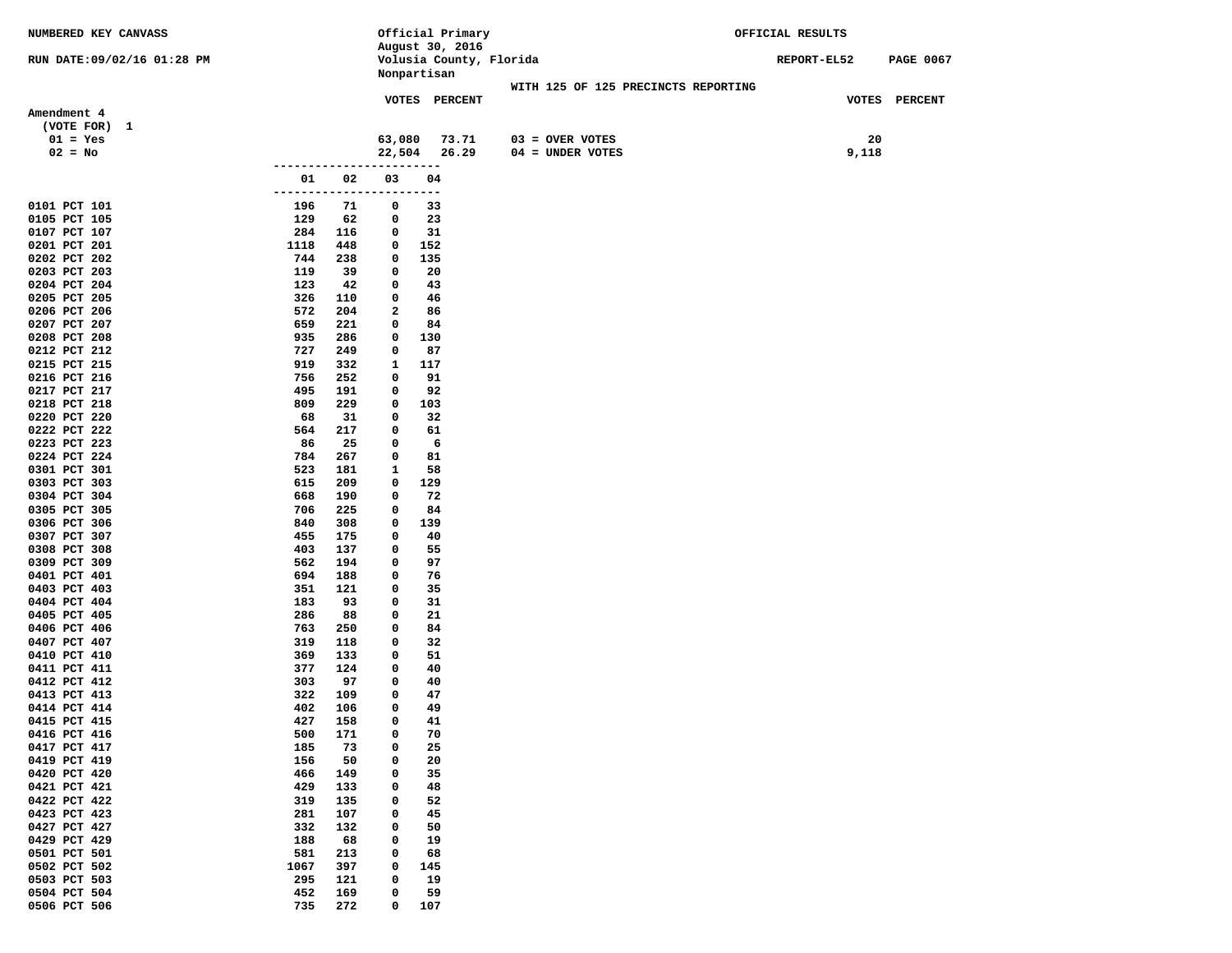| NUMBERED KEY CANVASS           |                       |            |             |            | Official Primary        |                    |                                     | OFFICIAL RESULTS |       |                  |
|--------------------------------|-----------------------|------------|-------------|------------|-------------------------|--------------------|-------------------------------------|------------------|-------|------------------|
|                                |                       |            |             |            | August 30, 2016         |                    |                                     |                  |       |                  |
| RUN DATE:09/02/16 01:28 PM     |                       |            |             |            | Volusia County, Florida |                    |                                     | REPORT-EL52      |       | <b>PAGE 0068</b> |
|                                |                       |            | Nonpartisan |            |                         |                    |                                     |                  |       |                  |
|                                |                       |            |             |            | VOTES PERCENT           |                    | WITH 125 OF 125 PRECINCTS REPORTING |                  |       | VOTES PERCENT    |
| Amendment 4                    |                       |            |             |            |                         |                    |                                     |                  |       |                  |
| (VOTE FOR) 1                   |                       |            |             |            |                         |                    |                                     |                  |       |                  |
| $01 = Yes$                     |                       |            | 63,080      |            | 73.71                   | $03 =$ OVER VOTES  |                                     |                  | 20    |                  |
| $02 = No$                      |                       |            | 22,504      |            | 26.29                   | $04 = UNDER VOTES$ |                                     |                  | 9,118 |                  |
|                                | . _ _ _ _ _ _ _ _ _ _ |            |             | $---$      |                         |                    |                                     |                  |       |                  |
| (CONTINUED FROM PREVIOUS PAGE) | 01                    | 02         | 03          | 04         |                         |                    |                                     |                  |       |                  |
|                                | -------               | -----      | ----        | ---        |                         |                    |                                     |                  |       |                  |
| 0508 PCT 508                   | 454                   | 179        | 0           | 57         |                         |                    |                                     |                  |       |                  |
| 0509 PCT 509                   | 211                   | 114        | 0           | 35         |                         |                    |                                     |                  |       |                  |
| 0510 PCT 510                   | 973                   | 444        | 0           | 158        |                         |                    |                                     |                  |       |                  |
| 0511 PCT 511                   | 187                   | 62         | 0           | 18         |                         |                    |                                     |                  |       |                  |
| 0512 PCT 512                   | 971                   | 416        | 0           | 148        |                         |                    |                                     |                  |       |                  |
| 0515 PCT 515                   | 552                   | 194        | 1           | 73         |                         |                    |                                     |                  |       |                  |
| 0516 PCT 516                   | 736                   | 296        | 0           | 85         |                         |                    |                                     |                  |       |                  |
| 0517 PCT 517                   | 519                   | 160        | 0           | 66         |                         |                    |                                     |                  |       |                  |
| 0519 PCT 519                   | 325<br>925            | 105        | 0           | 45         |                         |                    |                                     |                  |       |                  |
| 0521 PCT 521<br>0522 PCT 522   | 758                   | 319<br>289 | 0<br>1      | 131<br>109 |                         |                    |                                     |                  |       |                  |
| 0523 PCT 523                   | 367                   | 117        | 0           | 44         |                         |                    |                                     |                  |       |                  |
| 0526 PCT 526                   | 274                   | 101        | 0           | 38         |                         |                    |                                     |                  |       |                  |
| 0527 PCT 527                   | 311                   | 108        | 0           | 58         |                         |                    |                                     |                  |       |                  |
| 0528 PCT 528                   | 280                   | 90         | 0           | 25         |                         |                    |                                     |                  |       |                  |
| 0529 PCT 529                   | 308                   | 94         | 0           | 54         |                         |                    |                                     |                  |       |                  |
| 0530 PCT 530                   | 318                   | 114        | 0           | 54         |                         |                    |                                     |                  |       |                  |
| 0532 PCT 532                   | 639                   | 302        | 0           | 110        |                         |                    |                                     |                  |       |                  |
| 0602 PCT 602                   | 734                   | 265        | 0           | 119        |                         |                    |                                     |                  |       |                  |
| 0603 PCT 603                   | 541                   | 276        | 0           | 99         |                         |                    |                                     |                  |       |                  |
| 0607 PCT 607                   | 819                   | 298        | 0           | 144        |                         |                    |                                     |                  |       |                  |
| 0614 PCT 614                   | 452                   | 212        | 1           | 92         |                         |                    |                                     |                  |       |                  |
| 0619 PCT 619                   | 287                   | 140        | 2           | 68         |                         |                    |                                     |                  |       |                  |
| 0620 PCT 620                   | 55                    | 36         | 0           | 21         |                         |                    |                                     |                  |       |                  |
| 0621 PCT 621                   | 244                   | 105        | 0           | 68         |                         |                    |                                     |                  |       |                  |
| 0622 PCT 622                   | 111                   | 45         | 0           | 15         |                         |                    |                                     |                  |       |                  |
| 0623 PCT 623                   | 391                   | 100        | 0           | 72         |                         |                    |                                     |                  |       |                  |
| 0625 PCT 625<br>0626 PCT 626   | 372<br>223            | 133<br>102 | 0<br>0      | 44<br>43   |                         |                    |                                     |                  |       |                  |
| 0628 PCT 628                   | 465                   | 229        | 0           | 141        |                         |                    |                                     |                  |       |                  |
| 0633 PCT 633                   | 543                   | 199        | 0           | 111        |                         |                    |                                     |                  |       |                  |
| 0638 PCT 638                   | 381                   | 162        | 0           | 92         |                         |                    |                                     |                  |       |                  |
| 0641 PCT 641                   | 899                   | 302        | 0           | 146        |                         |                    |                                     |                  |       |                  |
| 0701 PCT 701                   | 994                   | 329        | 1           | 189        |                         |                    |                                     |                  |       |                  |
| 0703 PCT 703                   | 812                   | 254        | 0           | 118        |                         |                    |                                     |                  |       |                  |
| 0705 PCT 705                   | 299                   | 101        | 0           | 60         |                         |                    |                                     |                  |       |                  |
| 0706 PCT 706                   | 793                   | 416        | 0           | 156        |                         |                    |                                     |                  |       |                  |
| 0709 PCT 709                   | 559                   | 166        | 0           | 89         |                         |                    |                                     |                  |       |                  |
| 0711 PCT 711                   | 717                   | 229        | 0           | 118        |                         |                    |                                     |                  |       |                  |
| 0712 PCT 712                   | 364                   | 117        | 0           | 56         |                         |                    |                                     |                  |       |                  |
| 0714 PCT 714                   | 722                   | 196        | 0           | 100        |                         |                    |                                     |                  |       |                  |
| 0716 PCT 716                   | 522                   | 326        | 0           | 97         |                         |                    |                                     |                  |       |                  |
| 0717 PCT 717                   | 363                   | 101        | 0           | 49         |                         |                    |                                     |                  |       |                  |
| 0718 PCT 718                   | 805                   | 204        | 0           | 125        |                         |                    |                                     |                  |       |                  |
| 0719 PCT 719                   | 407                   | 136        | 0           | 52         |                         |                    |                                     |                  |       |                  |
| 0720 PCT 720                   | 145                   | 65         | 0           | 31         |                         |                    |                                     |                  |       |                  |
| 0722 PCT 722                   | 408                   | 149        | 0           | 73         |                         |                    |                                     |                  |       |                  |
| 0725 PCT 725<br>0726 PCT 726   | 568<br>743            | 165        | 2<br>0      | 73<br>87   |                         |                    |                                     |                  |       |                  |
| 0728 PCT 728                   | 892                   | 305<br>304 | 2           | 144        |                         |                    |                                     |                  |       |                  |
| 0729 PCT 729                   | 998                   | 304        | 2           | 143        |                         |                    |                                     |                  |       |                  |
| 0732 PCT 732                   | 946                   | 304        | 0           | 153        |                         |                    |                                     |                  |       |                  |
| 0733 PCT 733                   | 589                   | 196        | 0           | 104        |                         |                    |                                     |                  |       |                  |
| 0803 PCT 803                   | 349                   | 122        | 0           | 37         |                         |                    |                                     |                  |       |                  |
|                                |                       |            |             |            |                         |                    |                                     |                  |       |                  |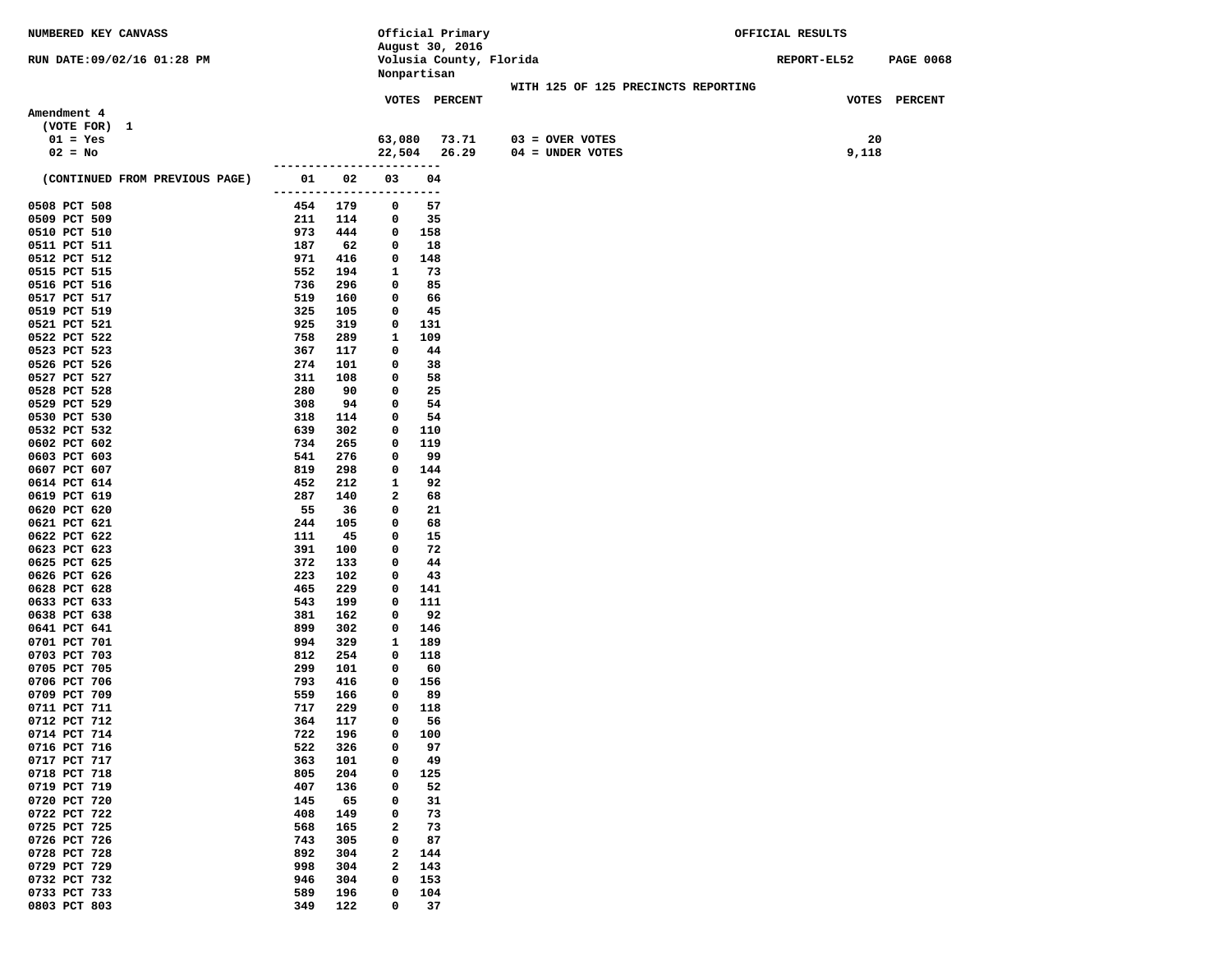| NUMBERED KEY CANVASS           |      |     |        | Official Primary<br>August 30, 2016    |                                     | OFFICIAL RESULTS |                         |
|--------------------------------|------|-----|--------|----------------------------------------|-------------------------------------|------------------|-------------------------|
| RUN DATE:09/02/16 01:28 PM     |      |     |        | Volusia County, Florida<br>Nonpartisan |                                     | REPORT-EL52      | <b>PAGE 0069</b>        |
|                                |      |     |        | VOTES PERCENT                          | WITH 125 OF 125 PRECINCTS REPORTING |                  | <b>VOTES</b><br>PERCENT |
| Amendment 4                    |      |     |        |                                        |                                     |                  |                         |
| (VOTE FOR) 1                   |      |     |        |                                        |                                     |                  |                         |
| $01 = Yes$                     |      |     | 63,080 | 73.71                                  | $03 =$ OVER VOTES                   |                  | 20                      |
| $02 = No$                      |      |     | 22,504 | 26.29                                  | $04 =$ UNDER VOTES                  |                  | 9,118                   |
|                                |      |     |        |                                        |                                     |                  |                         |
| (CONTINUED FROM PREVIOUS PAGE) | 01   | 02  | 03     | 04                                     |                                     |                  |                         |
| 0804 PCT 804                   | 716  | 239 | 1      | 93                                     |                                     |                  |                         |
| 0805 PCT 805                   | 916  | 330 | 0      | 112                                    |                                     |                  |                         |
| 0807 PCT 807                   | 325  | 102 | 0      | 47                                     |                                     |                  |                         |
| 0808 PCT 808                   | 1030 | 359 | 2      | 140                                    |                                     |                  |                         |
| 0809 PCT 809                   | 134  | 46  | 0      | 13                                     |                                     |                  |                         |
| 0810 PCT 810                   | 288  | 90  | 0      | 36                                     |                                     |                  |                         |
| 0812 PCT 812                   | 545  | 169 | 0      | 56                                     |                                     |                  |                         |
| 0813 PCT 813                   | 402  | 131 | 0      | 68                                     |                                     |                  |                         |
| 0814 PCT 814                   | 446  | 141 | 0      | 41                                     |                                     |                  |                         |
| 0816 PCT 816                   | 404  | 116 | 0      | 57                                     |                                     |                  |                         |
| 0901 PCT 901                   | 360  | 137 | 0      | 34                                     |                                     |                  |                         |
| 0902 PCT 902                   | 606  | 184 | 0      | 66                                     |                                     |                  |                         |
| 0903 PCT 903                   | 544  | 214 | 1      | 41                                     |                                     |                  |                         |
| 0904 PCT 904                   | 617  | 231 | 0      | 78                                     |                                     |                  |                         |
| 0907 PCT 907                   | 591  | 192 | 0      | 97                                     |                                     |                  |                         |
| 0909 PCT 909                   | 357  | 127 | 0      | 53                                     |                                     |                  |                         |
| 0910 PCT 910                   | 212  | 75  | 0      | 13                                     |                                     |                  |                         |
|                                |      |     |        |                                        |                                     |                  |                         |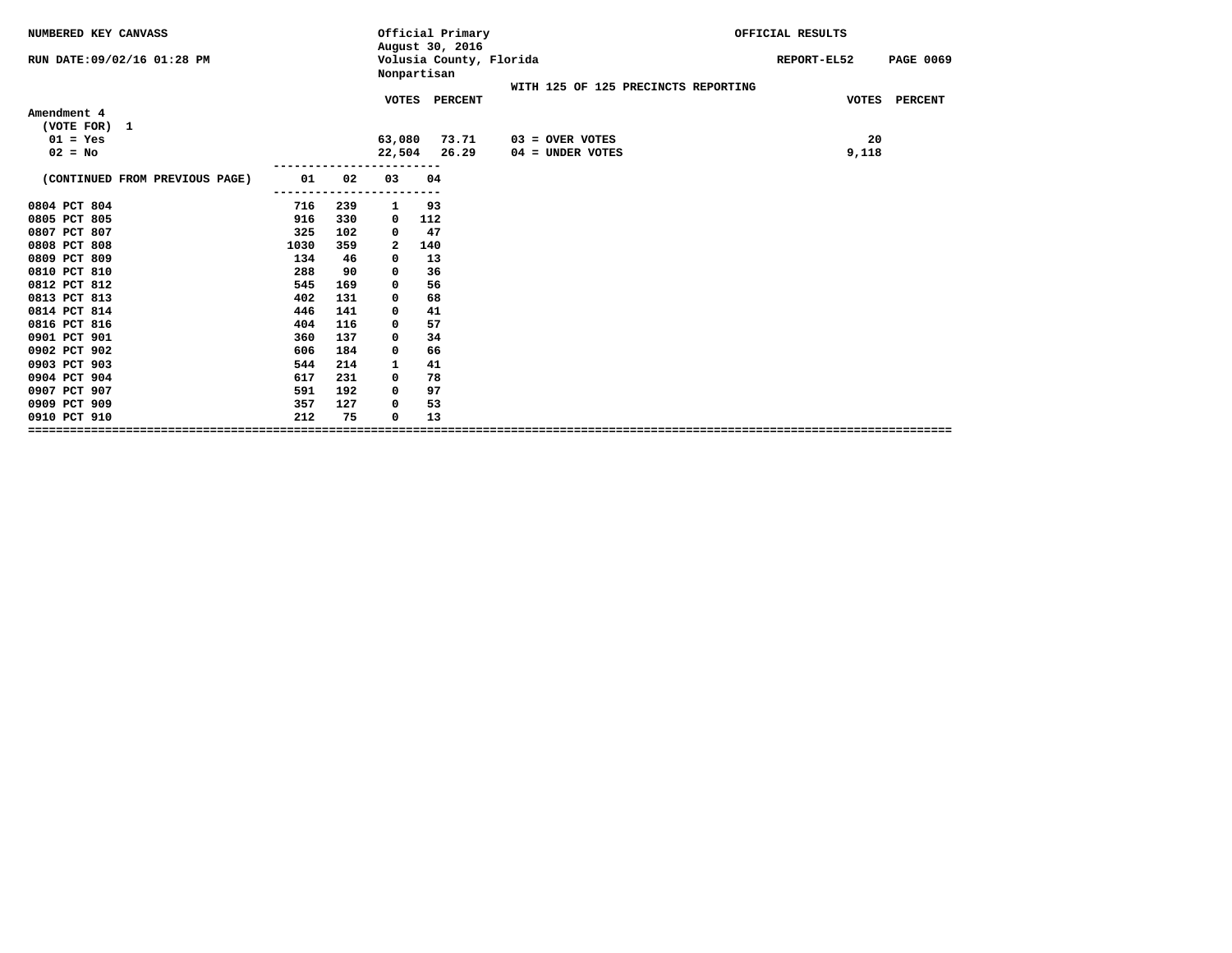| NUMBERED KEY CANVASS                       |     |     |             | Official Primary<br>August 30, 2016 |                                 | OFFICIAL RESULTS                |
|--------------------------------------------|-----|-----|-------------|-------------------------------------|---------------------------------|---------------------------------|
| RUN DATE:09/02/16 01:28 PM                 |     |     | Nonpartisan | Volusia County, Florida             |                                 | REPORT-EL52<br><b>PAGE 0070</b> |
|                                            |     |     |             |                                     | WITH 1 OF 1 PRECINCTS REPORTING |                                 |
|                                            |     |     | VOTES       | PERCENT                             |                                 | PERCENT<br><b>VOTES</b>         |
| Lake Helen Question                        |     |     |             |                                     |                                 |                                 |
| (VOTE FOR) 1                               |     |     |             |                                     |                                 |                                 |
| 01 = Yes, in favor of revised City Charter |     |     | 322         | 47.14                               | $03 =$ OVER VOTES               | 0                               |
| 02 = No, opposed to revised City Charter   |     |     |             | 361 52.86                           | 04 = UNDER VOTES                | 26                              |
|                                            |     |     |             |                                     |                                 |                                 |
|                                            | 01  | 02  | 03          | 04                                  |                                 |                                 |
|                                            |     |     |             |                                     |                                 |                                 |
| 0222 PCT 222                               | 322 | 361 | $^{\circ}$  | 26                                  |                                 |                                 |
|                                            |     |     |             |                                     |                                 |                                 |